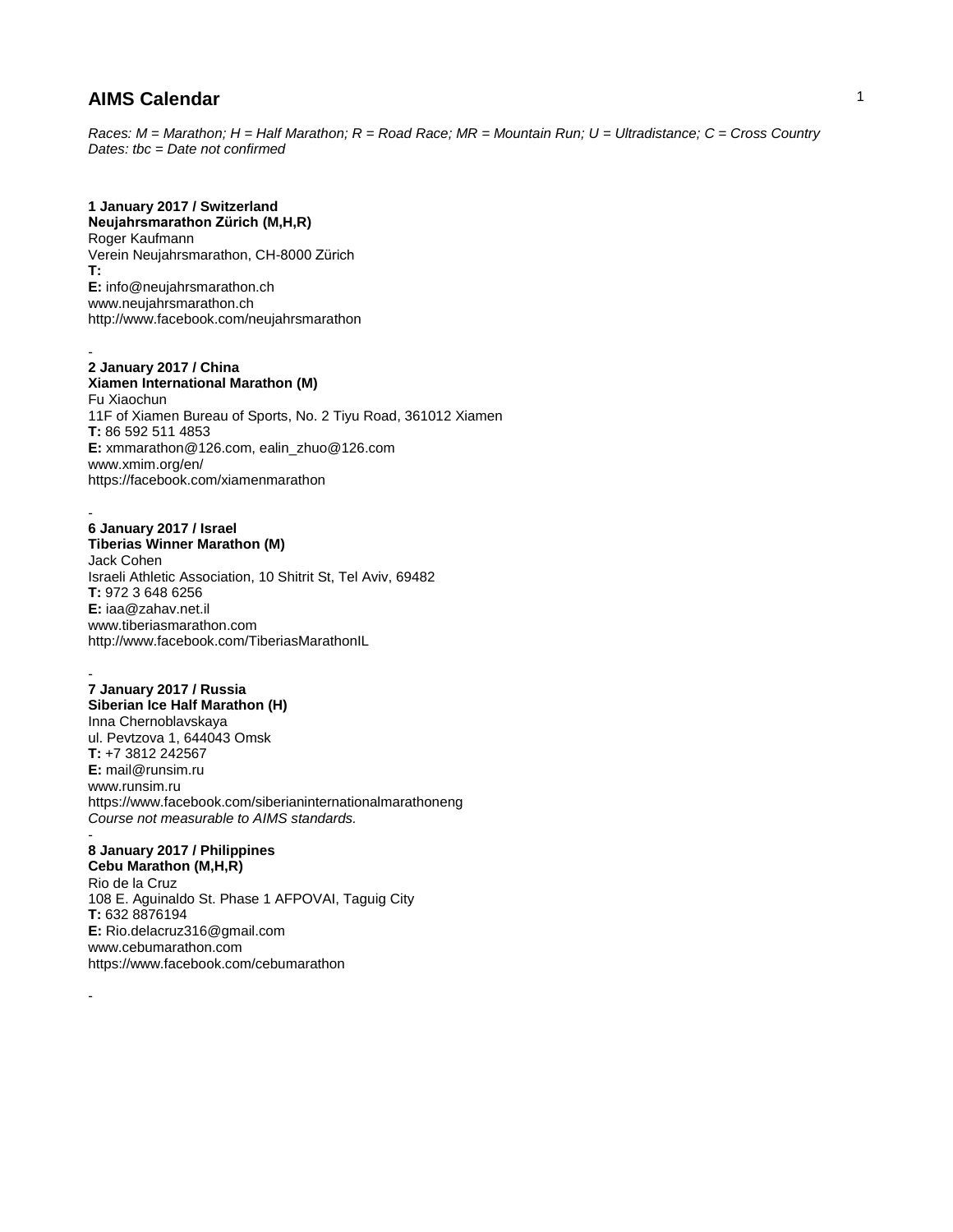*Races: M = Marathon; H = Half Marathon; R = Road Race; MR = Mountain Run; U = Ultradistance; C = Cross Country Dates: tbc = Date not confirmed*

# **8 January 2017 / Mexico**

**Merida Marathon (M,H,R)** Pablo Suinaga Sainz Av. San Jerónimo 424, PB 1., Jardines del Pedregal Álvaro Obregón 01900 **T:** +52 55 853 144 94 **E:** psuinaga@asdeporte.com www.merida.gob.mx

#### - **13 January 2017 / Egypt Egyptian Marathon (M,H)**

Gasser Riad 1/4 Anwer El-Mofty St. (Area No.1), Nasr City, Cairo **T:** 202 2260 6930 **E:** info@egyptianmarathon.net www.egyptianmarathon.net https://www.facebook.com/pages/Egyptian-Marathon/216266821744588

#### - **15 January 2017 / Bahamas**

**Marathon Bahamas, Half & Relay (M,H)** Pamela Richardson 9313 Chelsea Drive South, Plantation, FL 33324, USA **T:** 9544794188 **E:** info@marathonbahamas.com www.marathonbahamas.com http://www.facebook.com/marathon242

### - **15 January 2017 / United States of America Chevron Houston Marathon and Aramco Houston Half Marathon (M,H)** Brant Kotch 720 North Post Oak Road, Suite 200, Houston, Texas 77024 **T:** +1 713 957 3453 **E:** bkotch@craincaton.com

www.houstonmarathon.com https://www.facebook.com/houstonmarathon

### - **15 January 2017 / Chinese Taipei Kinmen Marathon (M,H,R)** Queenie Juang PO Box 47-110 Taipei **T:** 886 2 2585 5659 **E:** queenie@sportsnet.org.tw

www.sportsnet.org.tw

-

#### - **15 January 2017 / United States of America Maui Ocean Front Marathon & Half (M,H)**

Les Wright 2480 S. Kihei #28, Kihei, Maui, HI 96753 **T:** 1 530 559 2261 **E:** RunMaui@gmail.com www.RunMaui.com http://www.facebook.com/pages/Maui-Oceanfront-Marathon/118672114818461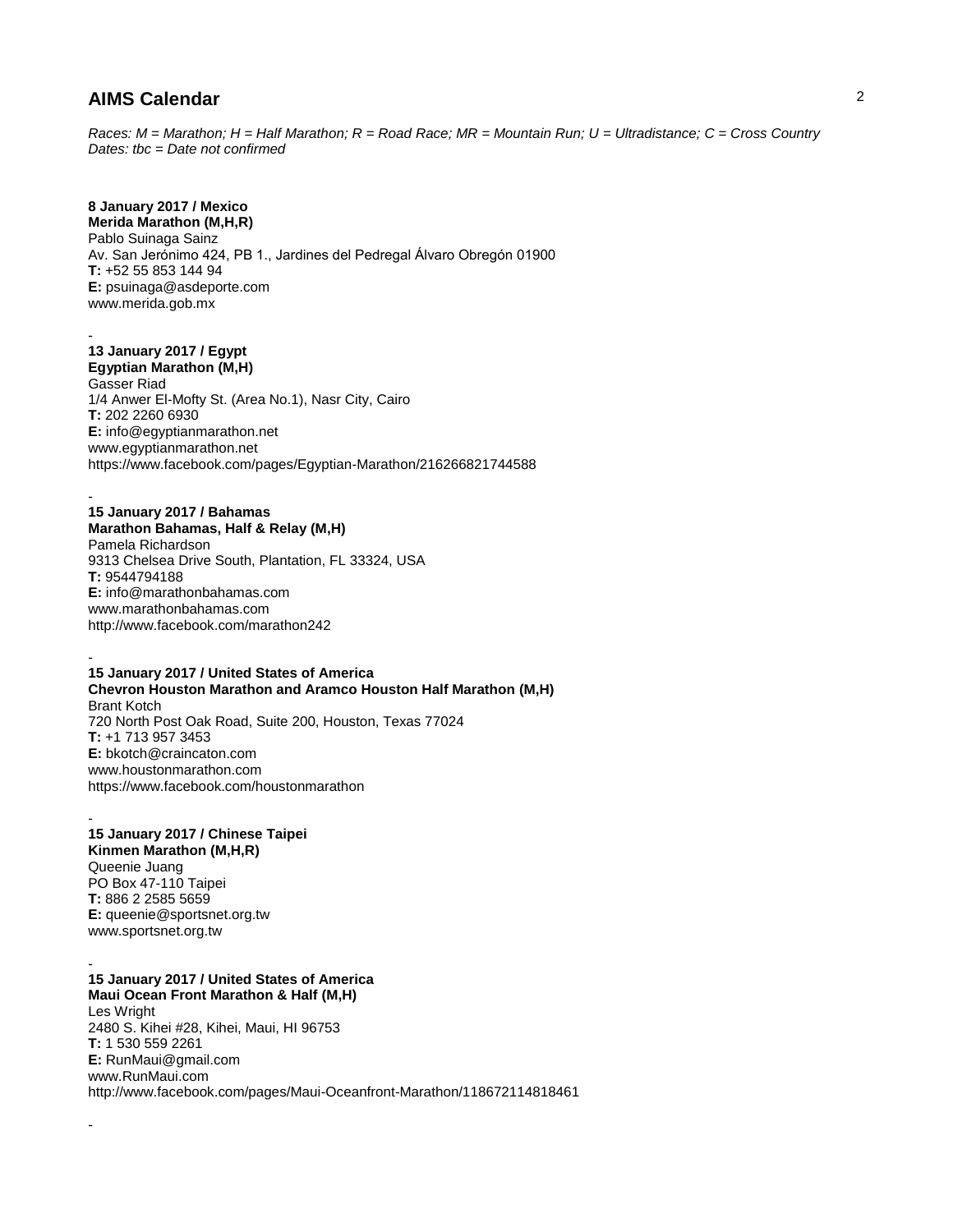*Races: M = Marathon; H = Half Marathon; R = Road Race; MR = Mountain Run; U = Ultradistance; C = Cross Country Dates: tbc = Date not confirmed*

### **15 January 2017 / India**

**Standard Chartered Mumbai Marathon (M)** Hugh Jones Procam International, 14, St. James Court, Marine Drive, Mumbai 400020 **T:** 09967523634 **E:** scmm@procam.in, arati@procam.in scmm.procamrunning.in http://www.facebook.com/scmumbaimarathon?fref=ts *Predicted date based on past schedules* -

## **20 January 2017 / Brazil**

**Corrida de Sao Sebastiao (R)** Joao Traven Av Passos 101 / 701 - Centro - RJ **T:** 55 21 2223 2773 **E:** spiridon@spiridon.com.br www.corridadesaosebastiao.com.br

#### - **22 January 2017 / Hong Kong, China**

### **Gammon China Coast Marathon and Half Marathon (M,H)** David Smith PO Box 28893, Gloucester Road, Wanchai

**T:** 852 6629 3866 **E:** chinacoastmarathon2017@gmail.com www.avohk.org

#### - **22 January 2017 / Mexico**

## **Maratón Internacional de Culiacán (M)**

Tomás Villa Velázquez Santillanes Avenida Manuel Bonilla Sur, Col. Guadalupe, 80220 **T:** +52 667 790 6175 **E:** eldsin@hotmail.com maratonculiacan.org https://www.facebook.com/pages/Marat%C3%B3n-Internacional-Culiac%C3%A1n/1685017488391388?ref=br\_rs

### - **22 January 2017 / Spain**

**Gran Canaria Marathon (M,H)** Orlando Montesdeoca Santana Diego Vega Sarmiento, 7, 35014 - Las Palmas de Gran Canaria **T:** +34 655 681 341 **E:** orlando@grupojuanarmas.com www.grancanariamaraton.com https://www.facebook.com/GCMaraton

## - **22 January 2017 / Spain**

-

**Mitja Marató Internacional Vila de Santa Pola (H)** Roque M. Alemañ Bonet C/ Logroño, 10-BW 21, 03130 Santa Pola, Alicante **T:** 34 670 73 6040 **E:** chiplevante@gmail.com www.mitjasantapola.com https://www.facebook.com/MitjaMaratoSantaPola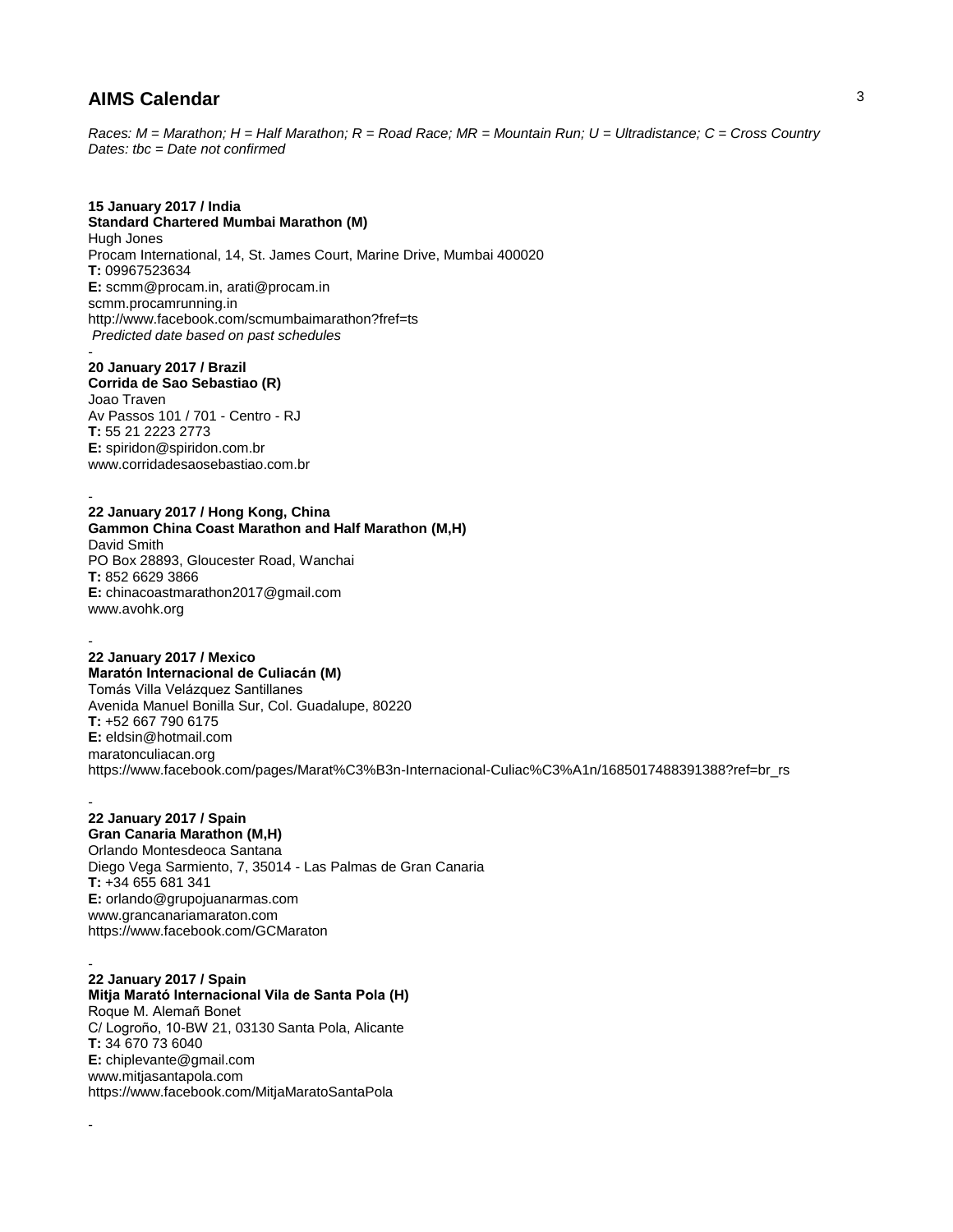*Races: M = Marathon; H = Half Marathon; R = Road Race; MR = Mountain Run; U = Ultradistance; C = Cross Country Dates: tbc = Date not confirmed*

# **29 January 2017 / Portugal**

**Maratona do Funchal (M,H)** Mario Machado Apartado 94, 2795-906 Linda-a-velha **T:** +351 964 030 359 **E:** mario.spiridon@gmail.com www.funchalmarathon.com

#### - **29 January 2017 / Portugal Grande Prémio Fim da Europa (R)** Luis Sousa

R S Francisco Xavier, 94, 1400-332 Lisboa **T:** +351 933 034 700 **E:** info@sportscience.pt www.fimdaeuropa.com http://www.facebook.com/FimDaEuropa

### - **29 January 2017 / Thailand**

**Khon Kaen International Marathon (M)** Assoct. Prof.Piansak Pakdee Sport Officice, Khon Kaen University, 123 Moo 16, Tumbol Nai Muang, Amphur Muang, Khon Kaen Province, 40002 **T:** 043202388 **E:** info@khonkaenmarathon.com www.khonkaenmarathon.com http://www.facebook.com/khonkaenmarathon

#### - **29 January 2017 / Morocco**

**Marathon & Semi-marathon International de Marrakech (M,H)** Mohamed Knidiri 40070, N°1 Riad Arfoud 8, Bd. Mouzdalifa - Marrakech, Dar Talib - Daoudiat - Unité 4 - Marrakech - Maroc **T:** 212 524 31 35 72 **E:** marathonmarrakech@gmail.com www.marathon-marrakech.com https://www.facebook.com/marathon2marrakech *Predicted date based on past schedules*

## **29 January 2017 / Japan**

-

-

**Osaka Women's Marathon (M)**

Satoru Takeda KTV, 2-1-7, Ogimachi, Kita-ku, Osaka 530-8408 **T:** 81 6 6314 8550 **E:** s-takeda@ktv.co.jp www.osaka-marathon.jp

- **29 January 2017 / India Pune International Marathon (M)** Mr. Pralhad M. Savant Sharayu, Patrakar Nagar, Senapati Bapat Road, Pune - 411 016, Maharashtra **T:** 91 20 2442 8360/91 20 2442 8390 **E:** Marathonpune@yahoo.com www.marathonpune.com https://www.facebook.com/marathonpune *Event date is provisional – please check with race organisers*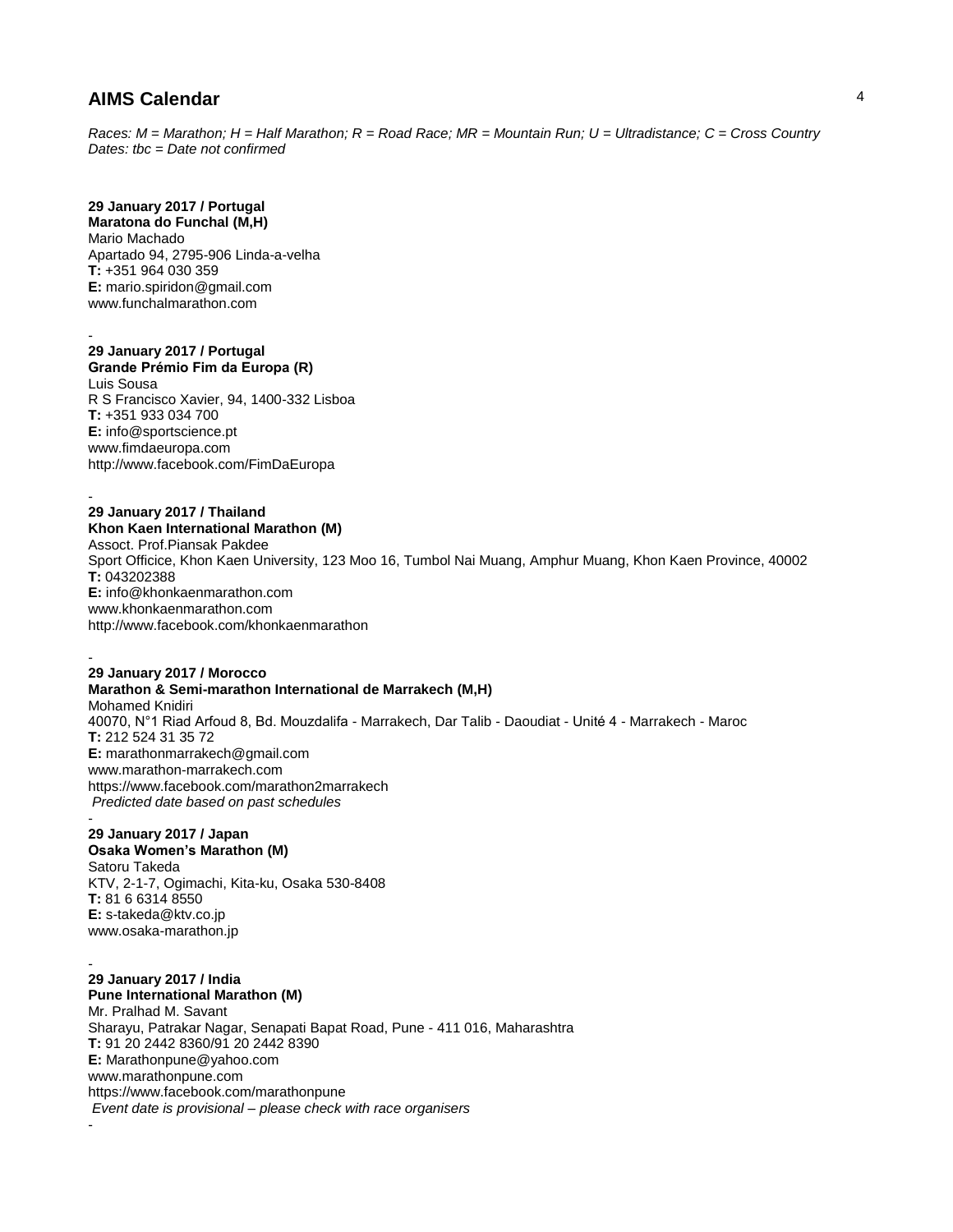*Races: M = Marathon; H = Half Marathon; R = Road Race; MR = Mountain Run; U = Ultradistance; C = Cross Country Dates: tbc = Date not confirmed*

## **5 February 2017 / Thailand**

**BDMS Bangkok Marathon (M,H,R)** Songkram Kraisonthi 20/1 Inthamara 38, Suthisarn Road, Dindaeng, Bangkok 10400 **T:** +66 2277 6670 **E:** amazingfield@hotmail.com www.bkkmarathon.com https://www.facebook.com/Bkkmarathon

#### - **5 February 2017 / Japan**

**Beppu-Oita Mainichi Marathon (M)** Mr Megumi Furuichi Mainichi-Shinbun, Beppu-Oita Mainichi Marathon Office, 13-1, Konya-machi, Kokurakita-ku, Kita Kyushu-city (802-8651), Fukuoka **T:** 81 93 511 1119 **E:** furuichi-m@mainichi.co.jp *Predicted date based on past schedules* -

# **5 February 2017 / Spain**

**Mitja Marato Granollers (H)** Joan Villuendas Bornau Joan Prim, 132 1er, Granollers 08402 **T:** +346 775 61268 **E:** joanvilluendas@lamitja.cat www.lamitja.cat https://www.facebook.com/lamitja

### - **5 February 2017 / Japan**

**Kagawa Marugame International Half Marathon (H)** Masaharu Kaji Marugame Shimin Gymnastics, 924-1, Kanakura-cho, Marugame-shi, Kagawa-pref 763 0053 **T:** 81 877 24 6274 **E:** marugame-half@aroma.ocn.ne.jp www.km-half.com

### - **5 February 2017 / Italy**

**Napoli Mostra d'Oltremare Half Marathon (H)** Benedetto Scarpellino Corso Vittorio Emanuele 539 BIS, 80135 Napoli **T:** 39 347 470 8797 **E:** bennyscarpellino@gmail.com www.napolimohm.org https://www.facebook.com/mostradoltremarehalfmarathon

#### - **5 February 2017 / India**

-

**Vadodara International Half Marathon (H)** Sameer Khera Nanubhai Amin Marg, Near Shashtri Bridge, Vadodara, Gujarat – 390 003 **T:** +91 992 1949 030 **E:** samkhera@gmail.com www.vadodaramarathon.com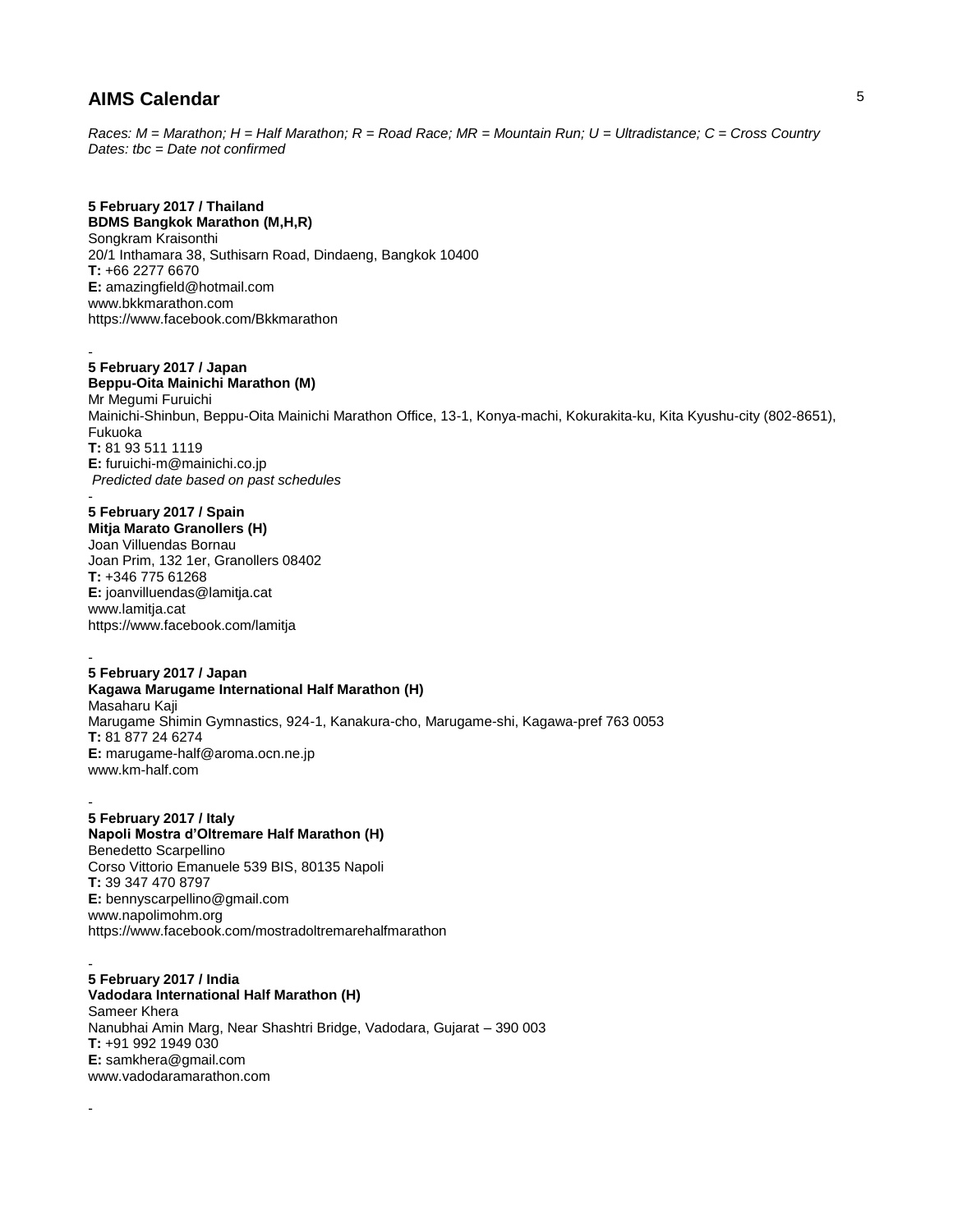*Races: M = Marathon; H = Half Marathon; R = Road Race; MR = Mountain Run; U = Ultradistance; C = Cross Country Dates: tbc = Date not confirmed*

## **10 February 2017 / United Arab Emirates**

**RAK Half Marathon (H)** Nathan Clayton PO Box 34878, Ras Al Khaimah **T:** 971 50 96 97 597 **E:** registration@rakmarathon.org www.rakmarathon.org http://www.facebook.com/rakmarathon

### - **11 February 2017 / Republic of South Africa**

**27km for Freedom (R)** Kevin Lodge 6 Koeberg Road, Maitland, Cape Town **T:** +27 021 511 7130 **E:** info@topevents.co.za www.27forfreedom.co.za https://www.facebook.com/27FORFREEDOM

#### **12 February 2017 / Spain eDreams Mitja Marató de Barcelona (H)**

-

-

-

Cristian Llorens Gran Via 8–10, Hospitalet del Llobregat, 08902 Barcelona **T:** +34 615 57 3936 **E:** cllorens@rpmracing.es www.mitjabarcelona.com https://www.facebook.com/mitjamaratobarcelona

### **12 February 2017 / Italy Gensan Giulietta & Romeo Half Marathon (H)** Stefano Stanzial Via Sogare 9/c, 37138 – Verona **T:** +39 348 2633651 **E:** matteo@veronamarathon.it www.giuliettaeromeohalfmarathon.it https://www.facebook.com/veronamarathon

#### - **12 February 2017 / Hong Kong, China Standard Chartered Hong Kong Marathon (M)**

William Ko Room 2015, Olympic House, 1 Stadium Path, So Kon Po, Causeway Bay **T:** +852 2577 0800 **E:** hkmarathon@hkaaa.com www.hkmarathon.com http://www.facebook.com/hkmarathon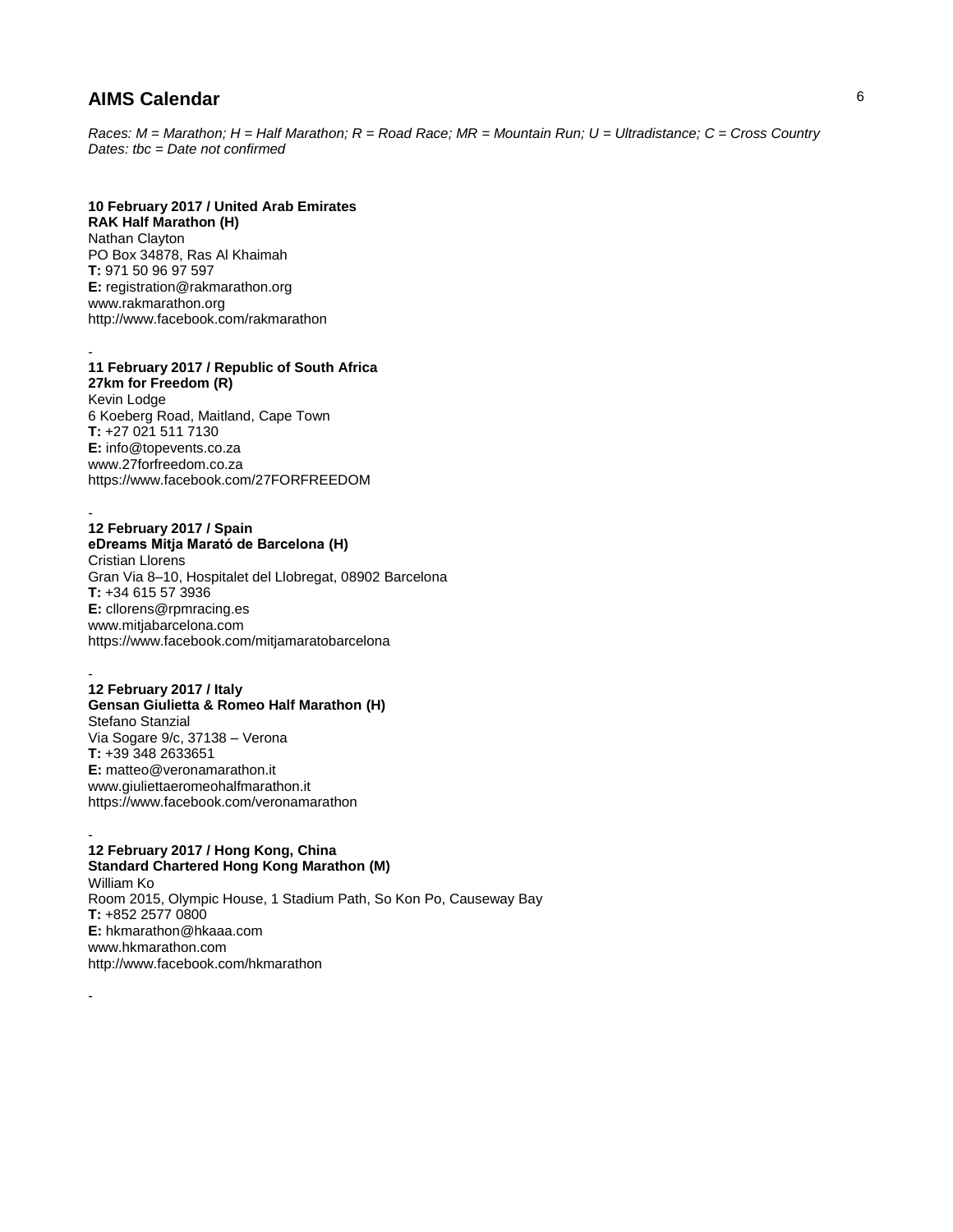*Races: M = Marathon; H = Half Marathon; R = Road Race; MR = Mountain Run; U = Ultradistance; C = Cross Country Dates: tbc = Date not confirmed*

## **12 February 2017 / Chinese Taipei**

**Kaohsiung International Marathon (M)** Huang Yu No.99, Zhongzheng 1st Rd., Lingya Dist., Kaohsiung City 80283, Taiwan (R.O.C.) **T:** +886-7-7229449#712 **E:** khmskhms@kcg.gov.tw www.khm.com.tw https://www.facebook.com/khmarathon/

#### - **12 February 2017 / Chinese Taipei**

**Taipei Standard Chartered Charity Marathon (M,H,R)** Queenie Juang Room 206/2F, No 55, Chang Ji Street, Datong District **T:** 0953831935 **E:** queenie@sportsnet.org.tw www.sportsnet.org.tw https://www.facebook.com/scbmarathon?fref=ts

# **13 February 2017 / Oman**

-

-

-

**Al Amerat Challenge Race (R)** Rashid Ibrahim Alkindi **T:** +968 980 999 03 **E:** rashid@excellencperformance.com, info@excellencperformance.com www.alameratchallenge.com https://www.facebook.com/ameratchallenge

### - **19 February 2017 / Mexico**

**21k Electrolit Guadalajara (H)** Elena Aguilar Fuentes Nevado de Toluca # 100 Col. Independencia, 44290 Guadalajara **T:** +52 33 3883 4000 ext. 107 & 105 **E:** elena.aguilar@comudeguadalajara.gob.mx medio.maratonguadalajara.org https://facebook.com/MaratonGDL

## **19 February 2017 / Japan**

**Kitakyushu Marathon (M)**

Kenji Kitahashi 1-1 Jonai, Kokurakita-ku, Kitakyushu 803-8501 **T:** 81 93 582 2831 **E:** toiawase@kitakyushu-marathon.jp kitakyushu-marathon.jp https://www.facebook.com/kitakyushu.marathon.official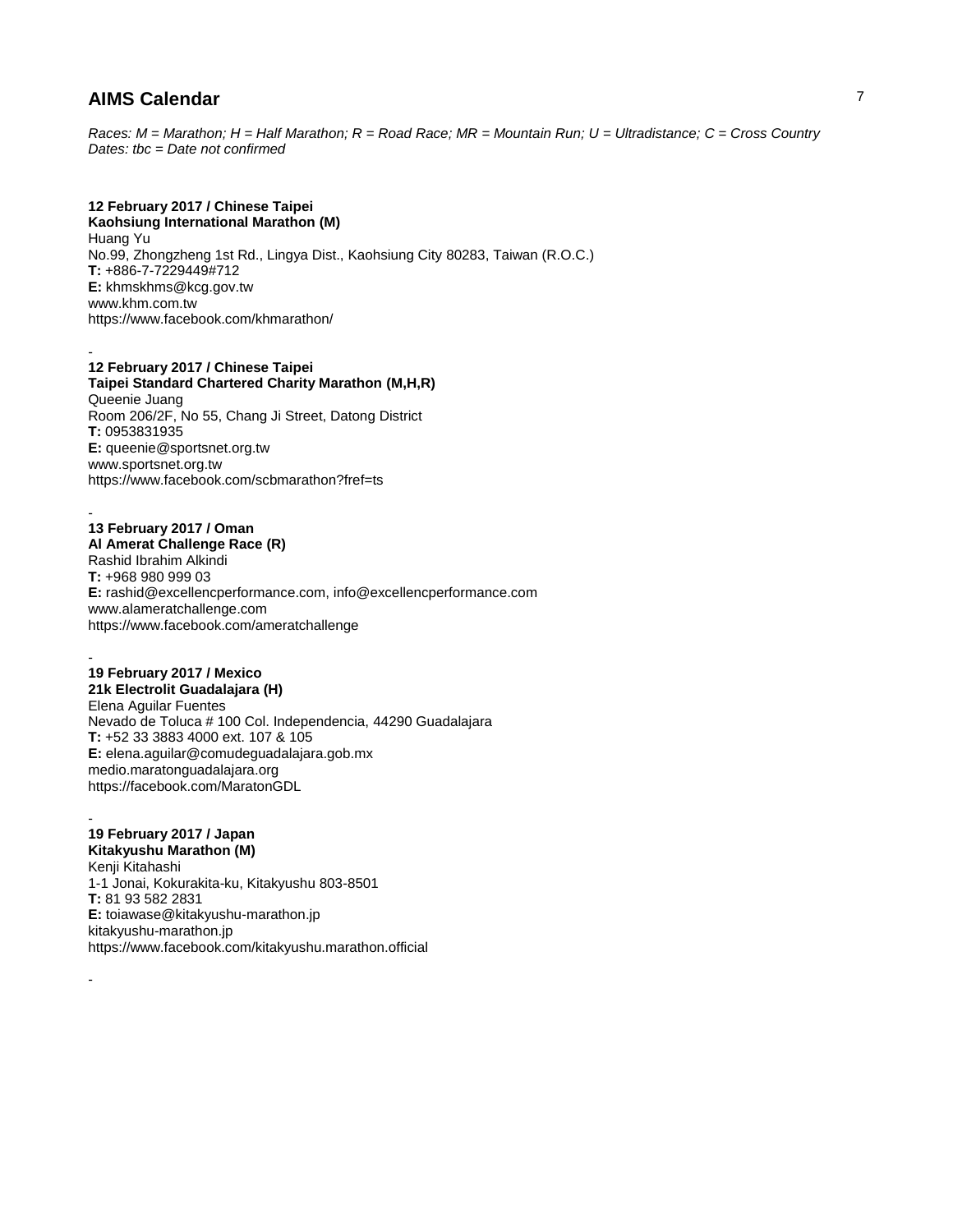*Races: M = Marathon; H = Half Marathon; R = Road Race; MR = Mountain Run; U = Ultradistance; C = Cross Country Dates: tbc = Date not confirmed*

## **19 February 2017 / Japan**

**Kyoto Marathon (M)** Masayoshi Sakoda The R-bies, Inc. Osaka Branch Asenz Shin-Osaka Bld.1F 6-1-15 Nishi-Nakajima Yodogawa-ku, Osaka 532-0011 **T:** 81 6 6305 6330 **E:** isono@runners.co.jp www.kyoto-marathon.com https://www.facebook.com/kyoto.marathon.2013

#### - **19 February 2017 / Japan**

**Ohme-Hochi 30km Road Race & 10km (R)** Daijiro Asahara The Hochi Shimbun, Sports & Culture Promotion Dept, 4-6-49 Kounan, Minato-ku, Tokyo, 108-8485 **T:** 81 3 5479 1294 **E:** info@ohme-marathon.sakura.ne.jp www.ohme-marathon.jp https://www.facebook.com/ohme.marathon

#### **19 February 2017 / Spain Zurich Maratón de Sevilla (M)**

-

-

Francisco Javier Gavela Rodríguez C/Ancora, 40, 28045 Madrid **T:** +34 913 470 137 **E:** info@zurichmaratonsevilla.es www.zurichmaratonsevilla.es https://www.facebook.com/MaratonDeSevilla

### - **19 February 2017 / Italy Maratona di San Valentino (M,H)** Marcello Vettese Via Garigliano 9, 05100 Terni **T:** 39 347 633 5647 **E:** info@maratonadisanvalentino.it www.maratonadisanvalentino.it https://www.facebook.com/maratona.disanvalentino

#### - **24 February 2017 / Israel**

**Tel Aviv Samsung Marathon (M,H,R)** Ofer Shytrit "Kapaim" 1 Hahagana Street, Givatayim, Israel **T:** 972 3 571 1575 **E:** marathon@kapaim.co.il www.tlvmarathon.co.il https://www.facebook.com/TelAvivMarathon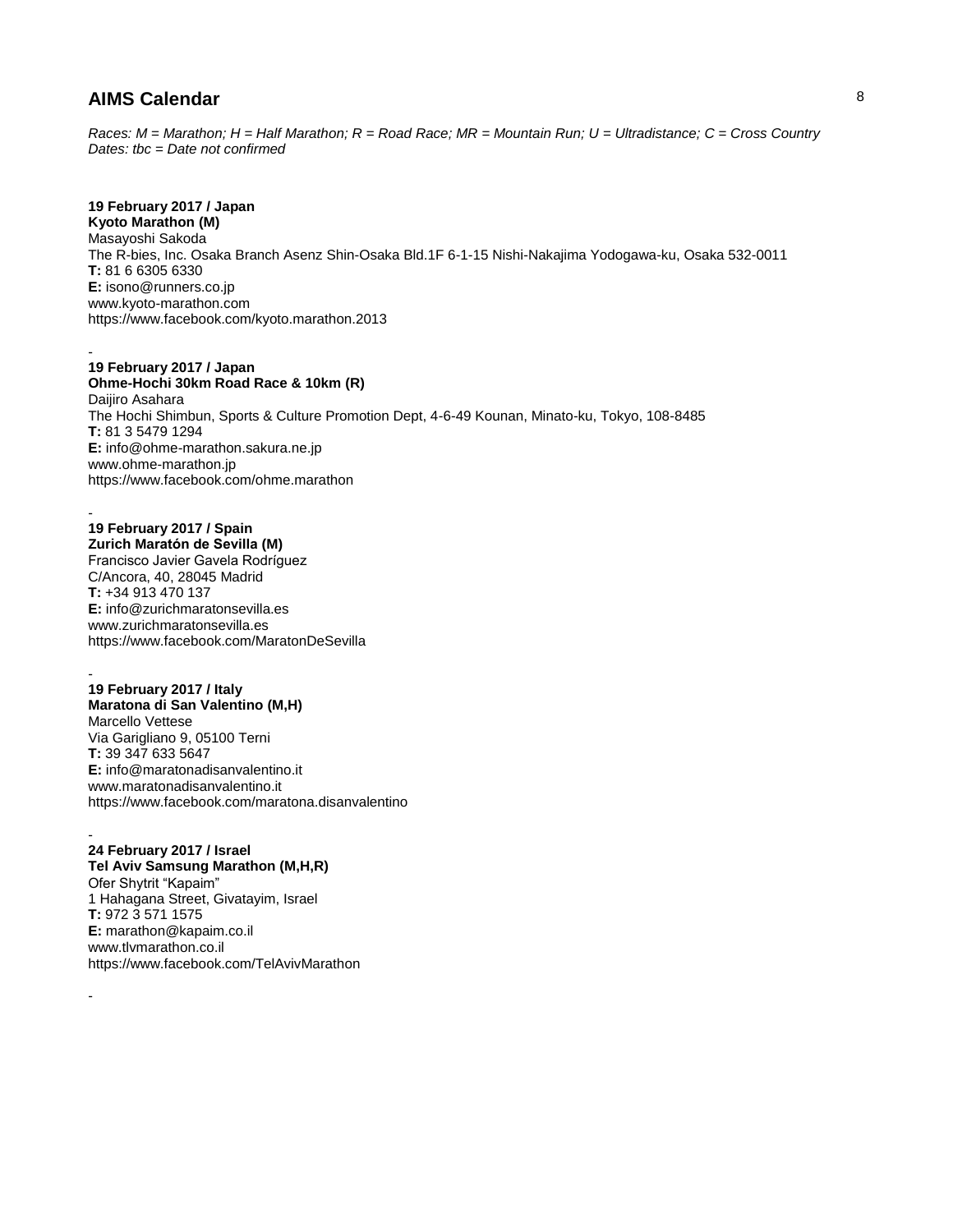*Races: M = Marathon; H = Half Marathon; R = Road Race; MR = Mountain Run; U = Ultradistance; C = Cross Country Dates: tbc = Date not confirmed*

### **26 February 2017 / Tunisia**

**The Carthage Race International Marathon (M,H,R)** Naamen Bouhamed BP 18, Sfax EL Jadida 3027 Sfax **T:** +216 98 354 405 **E:** info@the-carthage-race.com www.the-carthage-race.com https://www.facebook.com/sports.mediterranean.events/timeline

### **26 February 2017 / Korea**

-

-

-

-

**Gyeonggi International Half Marathon (H)** We Jang Ryang #309 Pyungwon building, 62-3 Bangi-dong, Songpz-gu, Seoul **T:** 82 2 2202 1238 **E:** artwjr@empas.com www.ggimarathon.com

# **26 February 2017 / Tanzania**

**Kilimanjaro Marathon (M)** John Addison Box 844, Halfway House 1685, Republic of South Africa **T:** 27 11 702 2035 **E:** john@wildfrontiers.com www.kilimanjaromarathon.com https://www.facebook.com/kilimanjaromarathon/

#### **26 February 2017 / Republic of South Africa Maritzburg City Marathon (M,H,R)**

John Hall PO Box 407, Pietermaritzburg, 3200, KwaZulu Natal **T:** +27 824 917 679 **E:** rd@pmb42.co.za www.pmb42.co.za https://www.facebook.com/pmb42 *Predicted date based on past schedules* -

#### **26 February 2017 / Seychelles Seychelles Eco-Friendly Marathon (M)**

Giovanna Rousseau PO Box 580, Victoria, Mahe **T:** 248 467 1208 / Mobile: 248 2722 333 **E:** ceonsc@seychelles.net www.seychelles-marathon.com *Predicted date based on past schedules*

#### - **26 February 2017 / Croatia**

**Split Half Marathon (H)** Krisitjan Sindik Makarska 46, 21000 Split **T:** +385 95 902 5009 **E:** maraton.hr@gmail.com www.splithalf.eu/en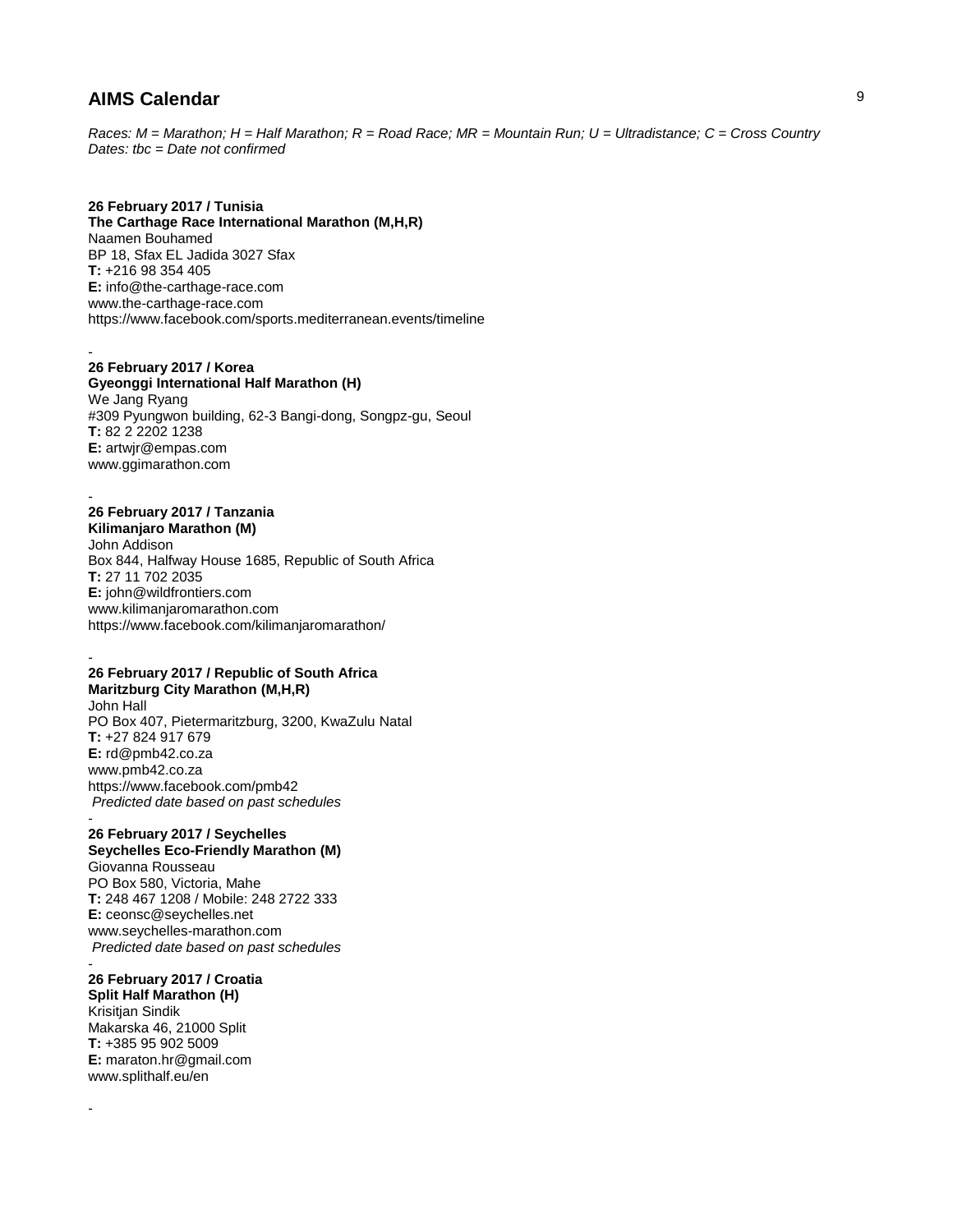*Races: M = Marathon; H = Half Marathon; R = Road Race; MR = Mountain Run; U = Ultradistance; C = Cross Country Dates: tbc = Date not confirmed*

## **26 February 2017 / Japan**

**Tokyo Marathon (M)** Tad Hayano Ariake Frontier Building 8F, 3-7-26, Koto-ku, Tokyo, 135-0063 **T:** 81 3 5500 6677 **E:** hayano@tokyo42195.org www.marathon.tokyo/en/ http://www.facebook.com/tokyo42195.org

#### - **26 February 2017 / Puerto Rico**

**World's Best 10k Race (R)** Rafael B. Acosta Rosario PO Box 363288, San Juan, PR 00936-3288 **T:** 1 787 767 2000 **E:** rafael.acosta@wb10k.com www.wb10k.com http://www.facebook.com/pages/Worlds-Best-10K/41688993169

### **28 February 2017 / Algeria**

-

**Sahara Marathon (M)** James E. B. Carney PO Box 455, Marshall, VA 20116, USA **T:** 1 703 969 0049 **E:** saharamarathon@aol.com www.saharamarathon.org https://www.facebook.com/saharamarathonorg *Course not measurable to AIMS standards.*  -

### **5 March 2017 / Turkey Runatolia Marathon (Half + 10km) (M,H,R)** Mr. Ali Dogan / Ms. Nergiz Gürler Aspendos Bulvarı Aspendos İş Merkezi 65/A, 07200 Antalya **T:** 90 242 310 40 40 **E:** info@runatolia.com www.runatolia.com http://www.facebook.com/runtalya.de

#### - **5 March 2017 / Japan Lake Biwa Mainichi Marathon (M)**

Hiroshige Nakata 3-4-5 Umeda, Kita-ku, Osaka 530-8251 **T:** 81 663 46 8249 **E:** jigyoubu@pearl.ocn.ne.jp www.lakebiwa-marathon.com *Predicted date based on past schedules* -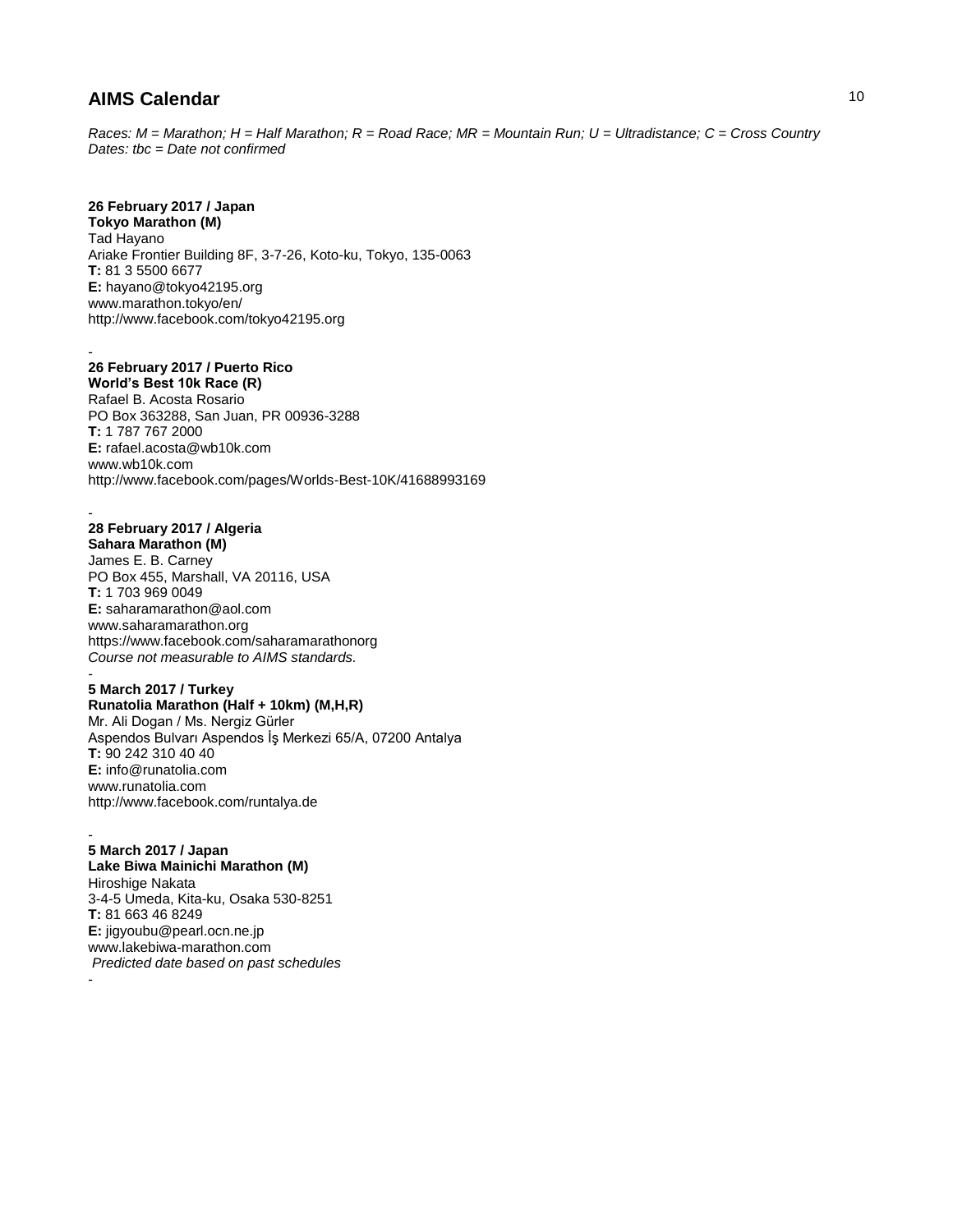*Races: M = Marathon; H = Half Marathon; R = Road Race; MR = Mountain Run; U = Ultradistance; C = Cross Country Dates: tbc = Date not confirmed*

# **5 March 2017 / Italy**

**Lake Maggiore Half Marathon (H)** Paolo Ottone Via Maurizio Muller, 37, Verbania Intra (VB) **T:** 39 0323 919 861 **E:** LMHM@pro-motion.it www.LMHM.it http://www.facebook.com/lagomaggiore.marathon

#### - **5 March 2017 / Mexico**

**Maratón Internacional Lala (M)** Luis Rey Delgado García Calzada Lázaro Cárdenas #185, Parque Industrial Lagunero, Gómez Palacio, Durango, C.P. 35077 **T:** 52 871 729 31 00 Ext. 3053 **E:** nydia.rocha@grupolala.com www.maratonlala.org http://www.facebook.com/pages/Marat%C3%B3n-Internacional-Lala/207782659305685

#### - **5 March 2017 / Greece Nafplio Marathon (M,H)**

-

Evangelos Papapostolou Akti Themistokleous 58, Piraeus 185 37 **T:** +30 697 588 8926 **E:** racedirector@nafpliomarathon.gr www.nafpliomarathon.gr https://www.facebook.com/pages/NafplioMarathon/581168518675587

#### - **5 March 2017 / Cambodia Sihanoukville International Half Marathon (H,R)** Mr. Sem Phalla No 79CEo, St. 155 corner St. 476, Sangkat Toul Tompung I, Chamkarmorn Dist., Phnom Penh **T:** 885 23 213 525 **E:** direct@cambodia-events.org, info@cambodia-events.org www.cambodia-events.org https://www.facebook.com/sihanoukvillemarathon

### - **5 March 2017 / Italy Treviso Marathon 1.4 and Half (M)** Mauro Miani Via Maratona delle Foibe 18/b, 31015 Conegliano (Treviso) **T:** 39 0438 413 417 **E:** info@trevisomarathon.com www.trevisomarathon.com https://www.facebook.com/MaratonaDiTreviso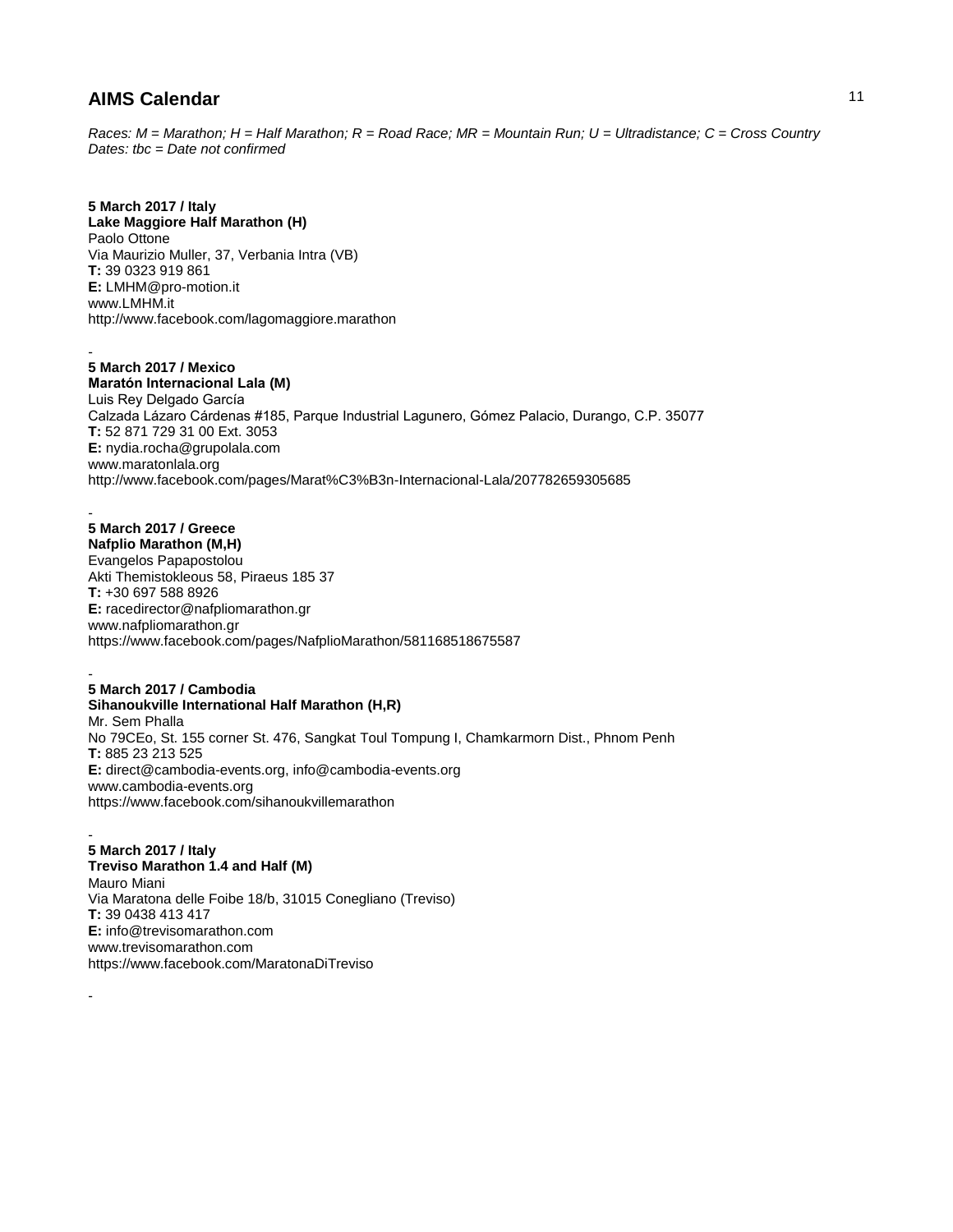*Races: M = Marathon; H = Half Marathon; R = Road Race; MR = Mountain Run; U = Ultradistance; C = Cross Country Dates: tbc = Date not confirmed*

## **10 March 2017 / Antarctica**

**Antarctica Marathon & Half (M,H)** Thom Gilligan 100 Everett Ave., Suite 2, Chelsea, MA 02150 **T:** 617 242 7845 **E:** info@marathontours.com www.antarcticamarathon.com https://www.facebook.com/AntarcticaMarathon?ref=hl *Course not measurable to AIMS standards.*  -

### **11 March 2017 / United States of America**

**Rock 'n' Roll DC Marathon & Half Marathon (M,H,R)** Kevin Buffalino 9477 Waples Street, Suite 150, San Diego, CA 92121 **T:** 1 (800) 311-1255 **E:** rnrdc@competitorgroup.com www.runrocknroll.com/DC https://www.facebook.com/RocknRollDC

#### **12 March 2017 / Spain Zurich Marato de Barcelona (M)**

-

-

-

Cristian Llorens Gran Via 8-10, 6ª pl., 08902 Hospitalet de Llobregat, Barcelona **T:** 34 93 431 5533 **E:** cllorens@rpmracing.es, cllorens@ghcsports.com www.zurichmaratobarcelona.es http://www.facebook.com/ZURICHMARATODEBARCELONA

## **12 March 2017 / Morocco**

**ASTA Grand Prix Casablanca (R)** Rachid Ben Meziane Avenhil 14, 3274 CT Heinenoord, Netherlands **T:** +31 626 148 367 **E:** info@2cras.com www.running.ma *Predicted date based on past schedules* -

# **12 March 2017 / Japan**

**Nagoya Women's Marathon (M)**

Tetsuya "Teddy" Okamura 1-6-1, Sannomaru, Naka-ku, Nagoya 460-8511 **T:** 81 52 212 0501 **E:** okamura.chunichi@biz.nifty.jp womens-marathon.nagoya https://www.facebook.com/nagoya.womens.marathon 12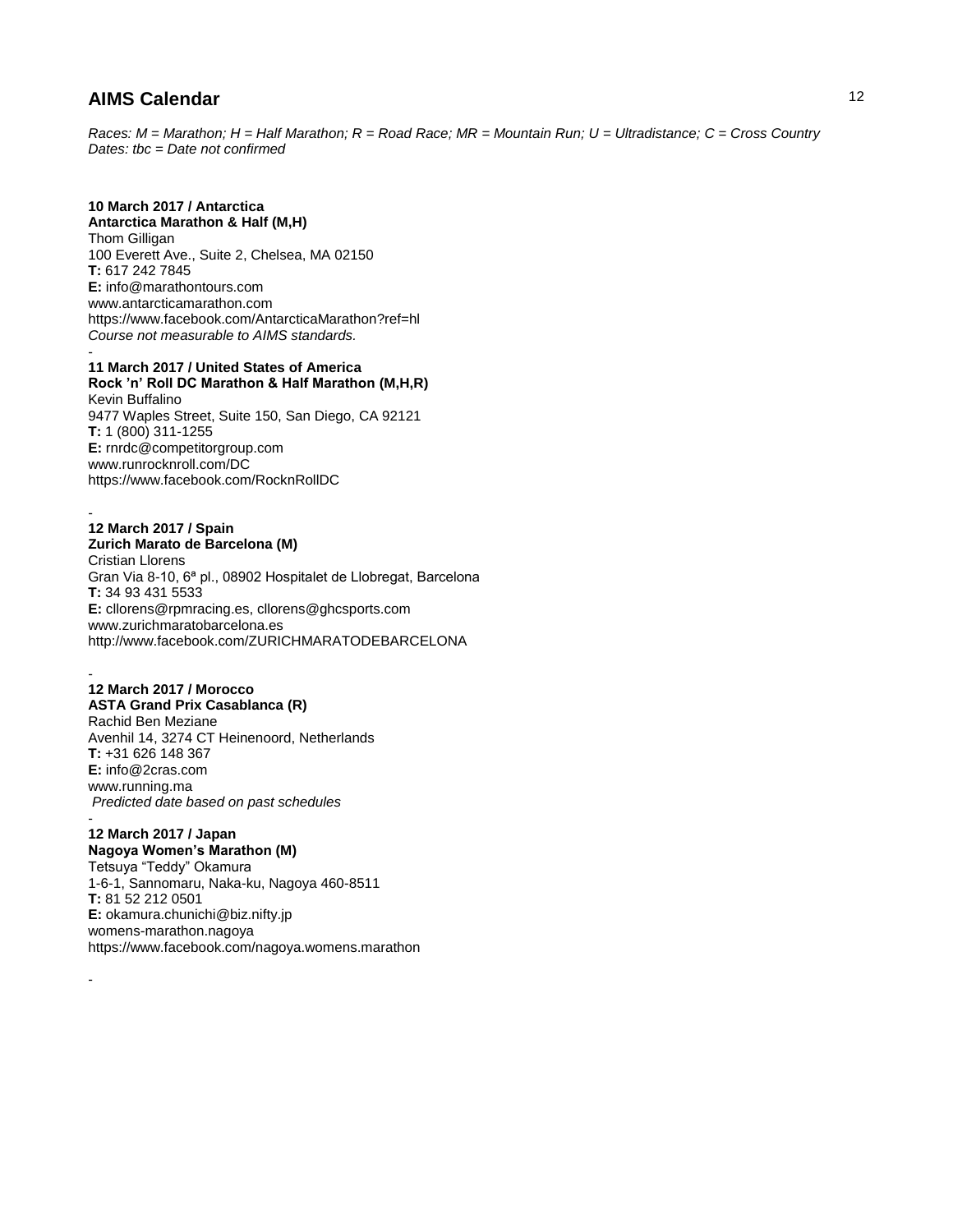*Races: M = Marathon; H = Half Marathon; R = Road Race; MR = Mountain Run; U = Ultradistance; C = Cross Country Dates: tbc = Date not confirmed*

**17 March 2017 / Israel Jerusalem Marathon, Half & 10k (M,H,R)** Simon Avraham Sport Department, 10 Safra Square, Jerusalem 91007 **T:** +972 2 579 4666 **E:** JEM@target-market.co.il www.jerusalem-marathon.com https://www.facebook.com/pages/Jerusalem-Marathon/554733514555751?fref=ts

- **19 March 2017 / Greece Athens Half Marathon (H,R)** Evangelos Papapostolou 137 Syngrou Avenue, 17121 Nea Smirni, Athens **T:** +30 210 933 1113 **E:** info@athinahalfmarathon.gr www.athinahalfmarathon.gr https://www.facebook.com/Athens-Half-Marathon-1600563443489571/?fref=nf

- **19 March 2017 / Poland Gdynia Half Marathon (H)** Michal Drelich ul. Czapli 31a, 02-781 Warszawa **T:** +48 510 175 462 **E:** biuro@sportevolution.pl www.pzugdyniapolmaraton.pl https://www.facebook.com/gdyniapolmaraton

- **19 March 2017 / Cyprus Limassol Marathon GSO (M,H,R)** Spyros Spyrou Omonoias 38, 23715 Limassol **T:** 25880102 **E:** info@limassolmarathon.com www.limassolmarathon.com https://www.facebook.com/limassolmarathon

-

-

**19 March 2017 / Portugal EDP Lisbon Half Marathon (H)** Carlos Moya Bairro Franscisco Sá Carneiro, Av. João Freitas Branco 10, Laveiras, 2760-073 CAXIAS **T:** 351 214413182 **E:** info@maratonaportugal.com www.meiamaratonadelisboa.com http://www.facebook.com/MeiaMaratonaLisboa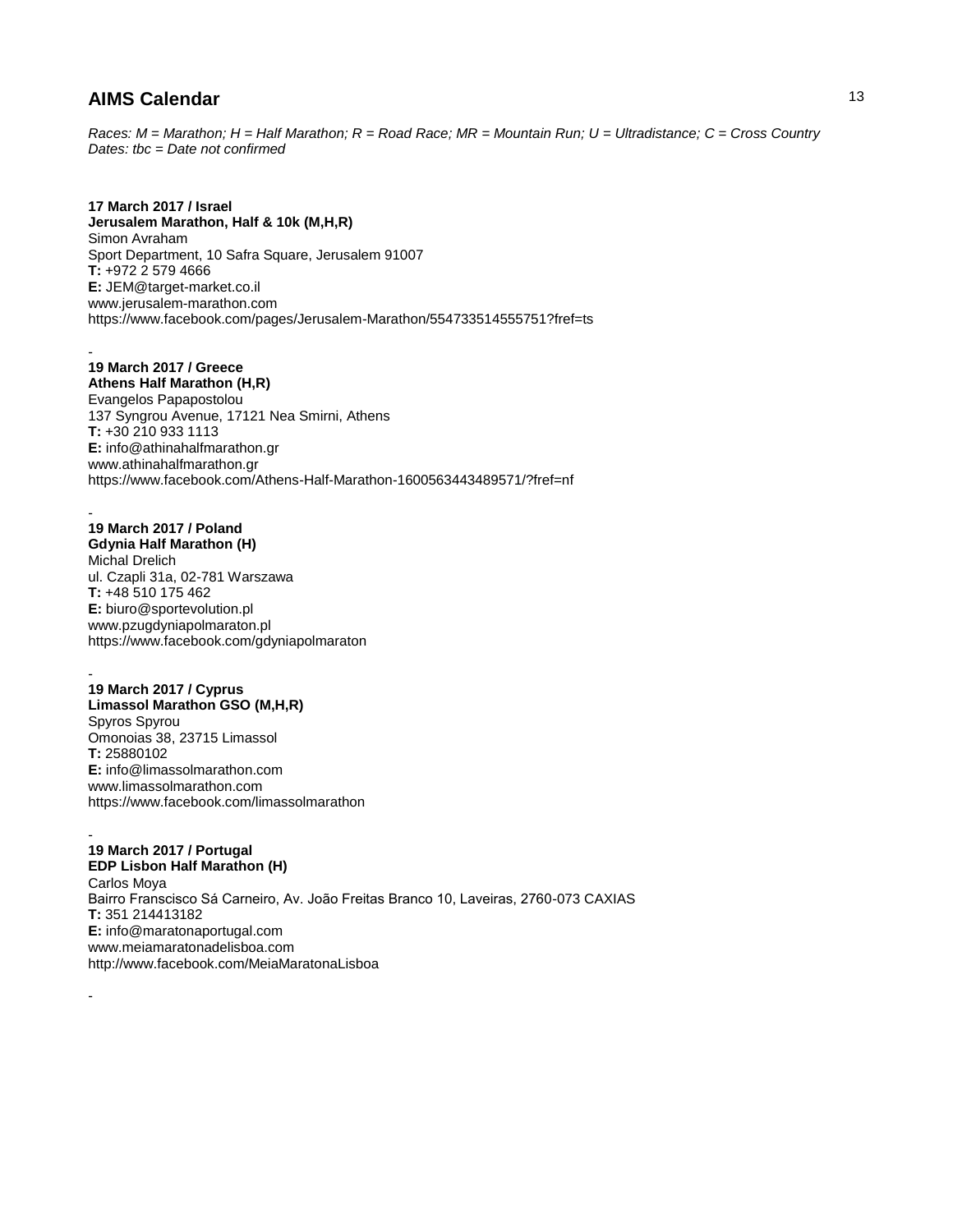*Races: M = Marathon; H = Half Marathon; R = Road Race; MR = Mountain Run; U = Ultradistance; C = Cross Country Dates: tbc = Date not confirmed*

# **19 March 2017 / Korea**

-

**Seoul Marathon (M)** Inchul Lee 3rd Floor, Donga-A Ilbo, 139 Chungjeongno 3-Ga, Seodaemun-Gu, Seoul 120-715 **T:** 82 2 361 1404 **E:** joong4n2@donga.com www.seoul-marathon.com https://www.facebook.com/dongamarathon

# **19 March 2017 / Falkland Islands**

**Standard Chartered Stanley Marathon (M)** Stuart Horsewood Standard Chartered Bank, Ross Road, Stanley FIQQ 1ZZ **T:** 500 2 2220 **E:** bank.info@sc.com www.sc.com/fk/marathon

#### - **19 March 2017 / Chinese Taipei Taipei Expressway Marathon (M,H,R)**

Sunny Chen/Queenie Juang Room 206, 2F No 55, Chang Ji Street, Datong District, Taipei **T:** +886 2 25855659 **E:** sunny@sportsnet.org.tw, queenie@sportsnet.org.tw www.sportsnet.org.tw

#### - **19 March 2017 / Chinese Taipei New Taipei City Wan Jin Shi Marathon (M,H,R)**

Ching-Cheng Wang Room 602, No. 20, Chu-Lun Street, Taipei City, Taiwan **T:** 886 2 2778 2240 **E:** tpe@mf.iaaf.org www.wanjinshi-marathon.com.tw https://www.facebook.com/pages/NewTaipei/183543941738655

#### - **26 March 2017 / Venezuela CAF Caracas Maratón (M)**

-

Luis Enrique Berrizbeitia Av. Luis Roche, Torre CAF, Altamira, Caracas **T:** 58 212 209 6661 **E:** maratoncaf@caf.com maraton.caf.com https://www.facebook.com/MaratonCafCaracas

- **26 March 2017 / Korea Incheon International Half Marathon (H)** Jaeyoung Kwak #222, Jungbongno, 4-ga, Hong-dong, Jung-gu, Incheon **T:** 82 32 452 0197 **E:** tingi@naver.com www.incheonmarathon.co.kr *Predicted date based on past schedules*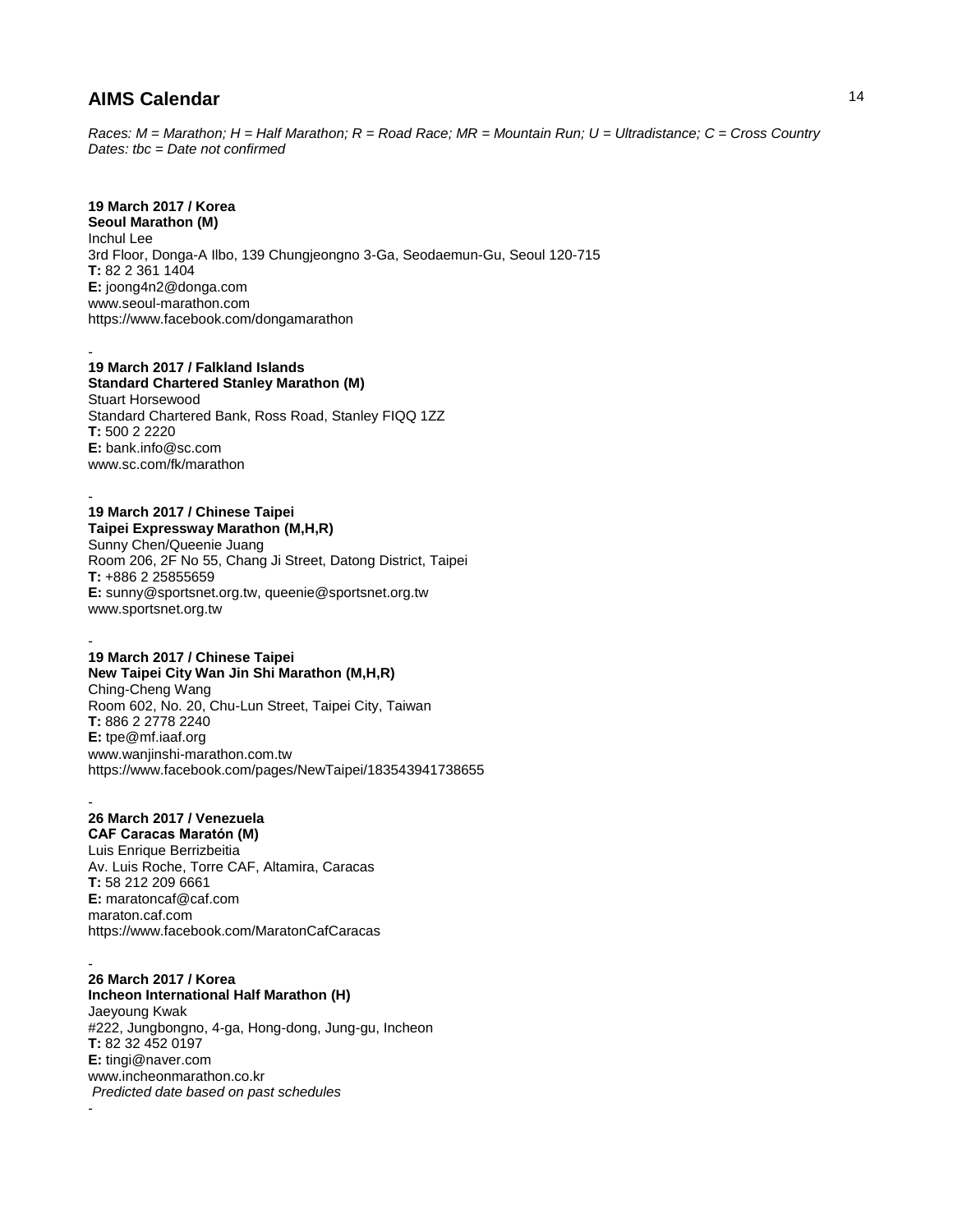*Races: M = Marathon; H = Half Marathon; R = Road Race; MR = Mountain Run; U = Ultradistance; C = Cross Country Dates: tbc = Date not confirmed*

## **26 March 2017 / Poland**

**10th PKO Poznań Half Marathon (H)** Łukasz Miadziołko Chwialkowskiego 34, 61-553 Poznan **T:** 48 61 835 7917 **E:** info@halfmarathon.poznan.pl www.halfmarathon.poznan.pl https://www.facebook.com/PoznanMaraton

### - **26 March 2017 / Japan**

**Tokushima Marathon (M)**

Kamon Iizumi 1-1 Bandai-cho, Tokushima City 770-8570 **T:** 81 88621 2150 **E:** hashiru\_ahoo@circus.ocn.ne.jp www.tokushima-marathon.jp https://www.facebook.com/tokushima.marathon

### - **2 April 2017 / Greece**

**International Marathon Alexander the Great (M,R)** Drosos Christopoulos Kaftanzoglio National Stadium, Extension of Agiou Dimitriou Street, Zip Code 54638, Thessaloniki **T:** 30 2310 200 360 **E:** info@atgm.gr, info@alexanderthegreatmarathon.org www.alexanderthegreatmarathon.org https://www.facebook.com/MarathoniosMegasAlexandros

#### - **2 April 2017 / Germany Berlin Halfmarathon (H)** Mark Milde

Hanns-Braun-Straße, Adlerplatz, 14053 Berlin **T:** 49 30 301 288 10 **E:**

www.berliner-halbmarathon.de http://www.facebook.com/sccevents

### - **2 April 2017 / Slovakia**

-

**ČSOB Bratislava Marathon (M,H,R)** Jozef Pukalovič Nevädzova 6, 821 01 Bratislava **T:** 421 903 760 777 **E:** info@becool.sk www.bratislavamarathon.com http://www.facebook.com/bratislava.marathon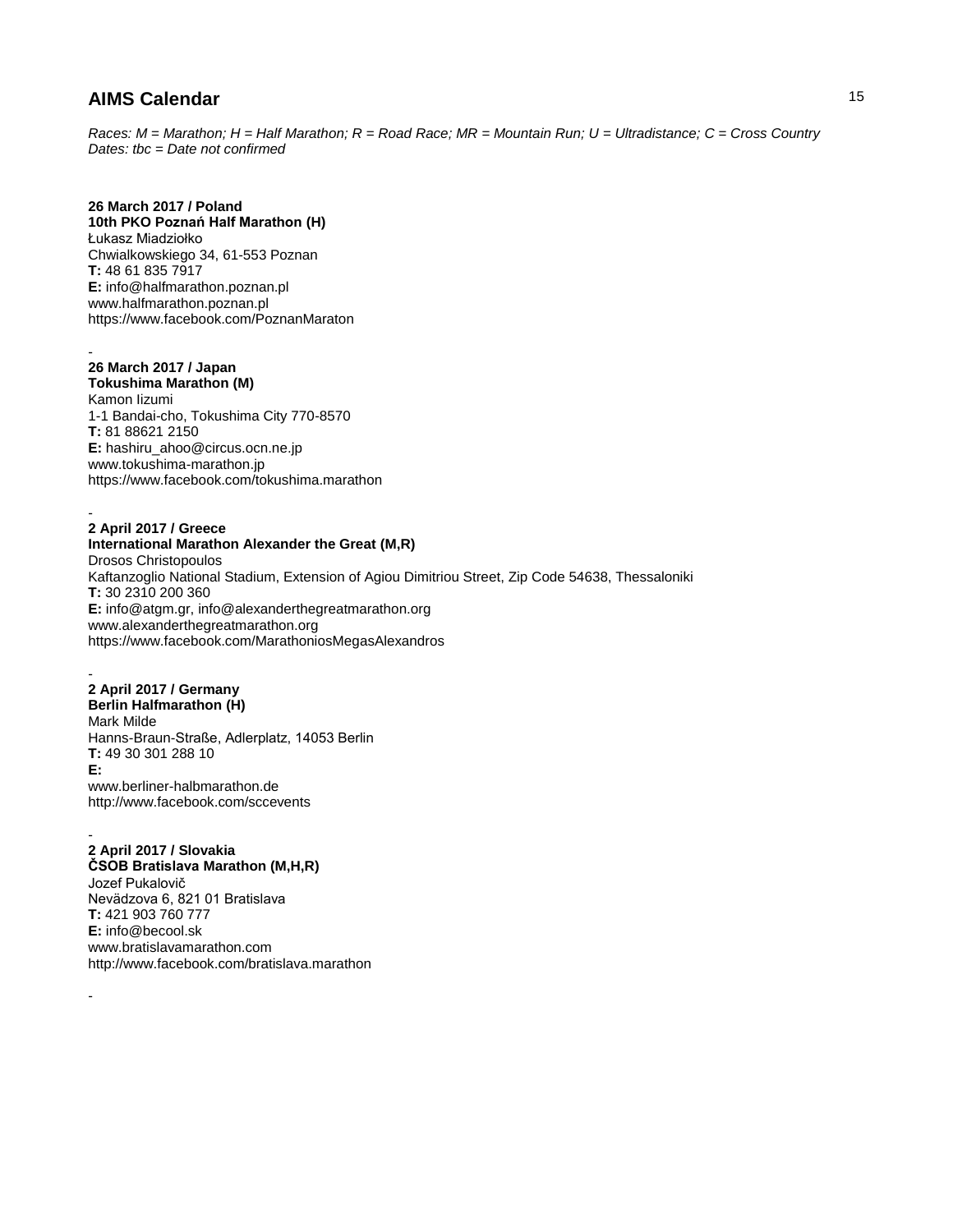*Races: M = Marathon; H = Half Marathon; R = Road Race; MR = Mountain Run; U = Ultradistance; C = Cross Country Dates: tbc = Date not confirmed*

**2 April 2017 / Spain ASICS Medio Maratón de Madrid (H)** Guillermo Ferrero Centeno Calle Villaamil 65, Madrid 28039 **T:** 34 91 402 6962 **E:** gferrero1944@yahoo.es www.mediomaratonmadrid.es http://www.facebook.com/pages/Medio-maratón-Villa-de-Madrid/276230551010

# **2 April 2017 / Italy**

-

-

-

**EA7 Emporio Armani Milano Marathon (M)** Andrea Trabuio via A. Rizzoli 8, 20132 Milano **T:** 39 02 6282 7562 **E:** info@milanomarathon.it www.milanomarathon.it https://www.facebook.com/MilanoMarathon

# **2 April 2017 / Serbia**

**Novi Sad Half Marathon (H)** Dimitrije Dolga Trg Republike 13, 21000 Novi Sad **T:** 381 21 52 7214 **E:** marathon@sbb.rs www.marathon.org.rs https://www.facebook.com/novisad.marathon

#### - **2 April 2017 / Italy Maratona di Roma (M)**

Enrico Castrucci Viale Battista Bardanzellu 65, Rome **T:** 39 06 406 5064 **E:** info@maratonadiroma.it www.maratonadiroma.it http://www.facebook.com/maratonadiroma

### - **2 April 2017 / Chile**

**Maratón de Santiago (M)** Fernando Jamarne El Regidor 66, 10th Floor, Las Condes, Santiago **T:** 562 2787 6012 **E:** fjamarne@alessandri.cl www.maratondesantiago.com http://www.facebook.com/maratondesantiago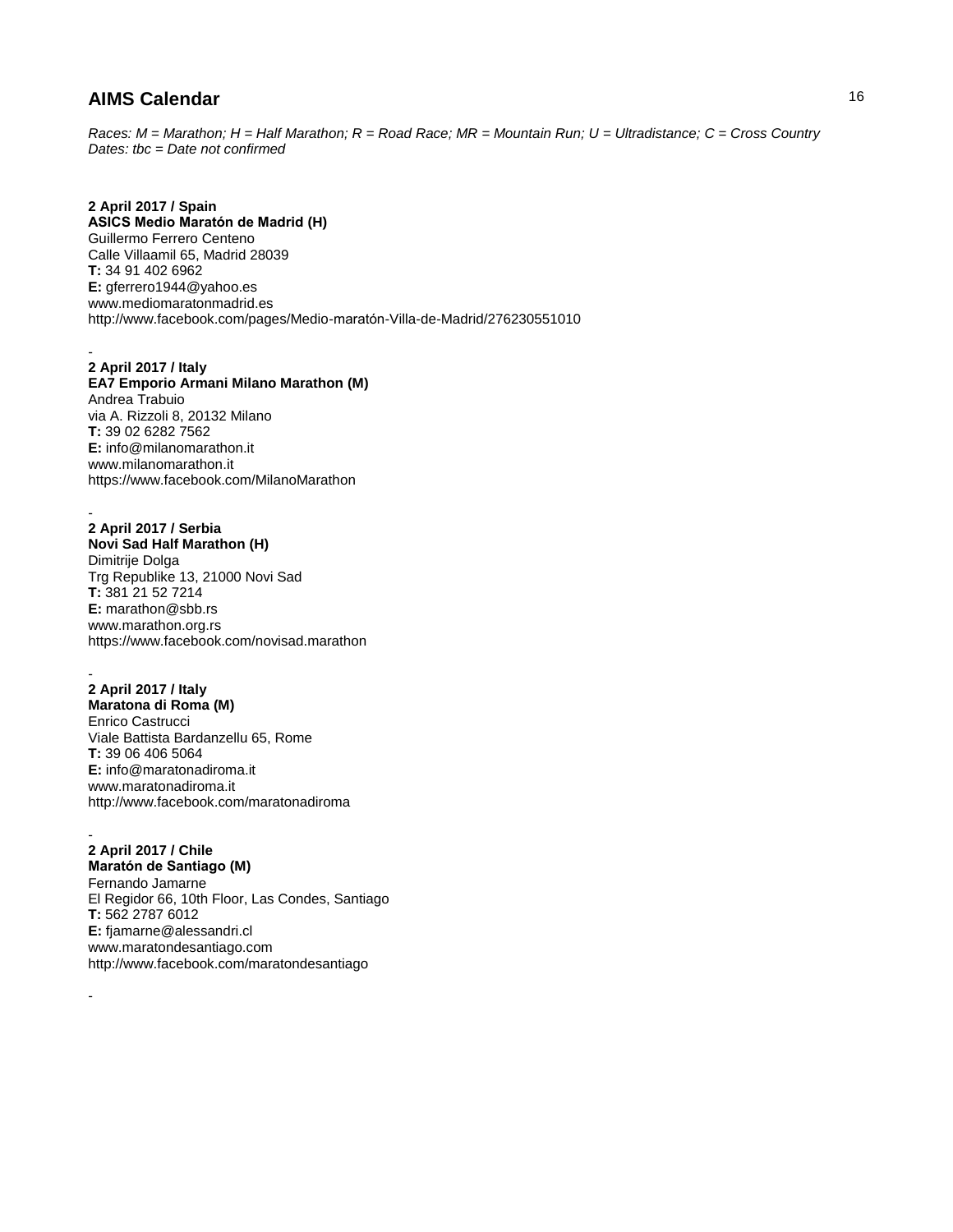*Races: M = Marathon; H = Half Marathon; R = Road Race; MR = Mountain Run; U = Ultradistance; C = Cross Country Dates: tbc = Date not confirmed*

**8–9 April 2017 / Australia Australian Running Festival (incl. 5km, 10km, Half Marathon, The Canberra Times Canberra Marathon & Ultra Marathon 50km courses) (M,H,R,U)** Sarah Young Wharf 10, 52 Pirrama Road, Pyrmont, NSW 2009 **T:** 61 2 9282 3608 **E:** sarah.young@fairfaxmedia.com.au www.runningfestival.com.au https://www.facebook.com/austrunningfest

### **8–9 April 2017 / Hungary 32nd Telekom Vivicittá Spring Half Marathon (H,R)** Árpád Kocsis Váci út 152, 1138 Budapest **T:** +36 1 273 0939 **E:** info@budapestmarathon.com www.runinbudapest.com https://www.facebook.com/runinbudapest/

### - **9 April 2017 / Romania**

-

**Wizz Air Cluj-Napoca Marathon (M,H,R)** Horatiu Morar 42 Plopilor Street, Cluj-Napoca, Cluj County **T:** +40 0745 107 150 **E:** office@runnersclub.ro www.maraton-cluj.ro/en https://www.facebook.com/ClujNapocaInternationalMarathon/

#### - **9 April 2017 / Italy Dogi's Half Marathon (H)**

Michele Stellon Via Valmarana 5, 30032 Mira (VE) **T:** +39 0415600084 **E:** info@dogishalfmarathon.it www.dogishalfmarathon.it https://www.facebook.com/maratonina.rivieradeidogi/

#### - **9 April 2017 / Guam**

-

**United Airlines Guam Marathon (M,H,R)**

Ben Ferguson 210 Pale San Vitores Road, Tumon Bay, Guam 96931 **T:** 1 671 646 9171 **E:** info@guaminternationalmarathon.com www.guammarathon.com https://www.facebook.com/guaminternationalmarathon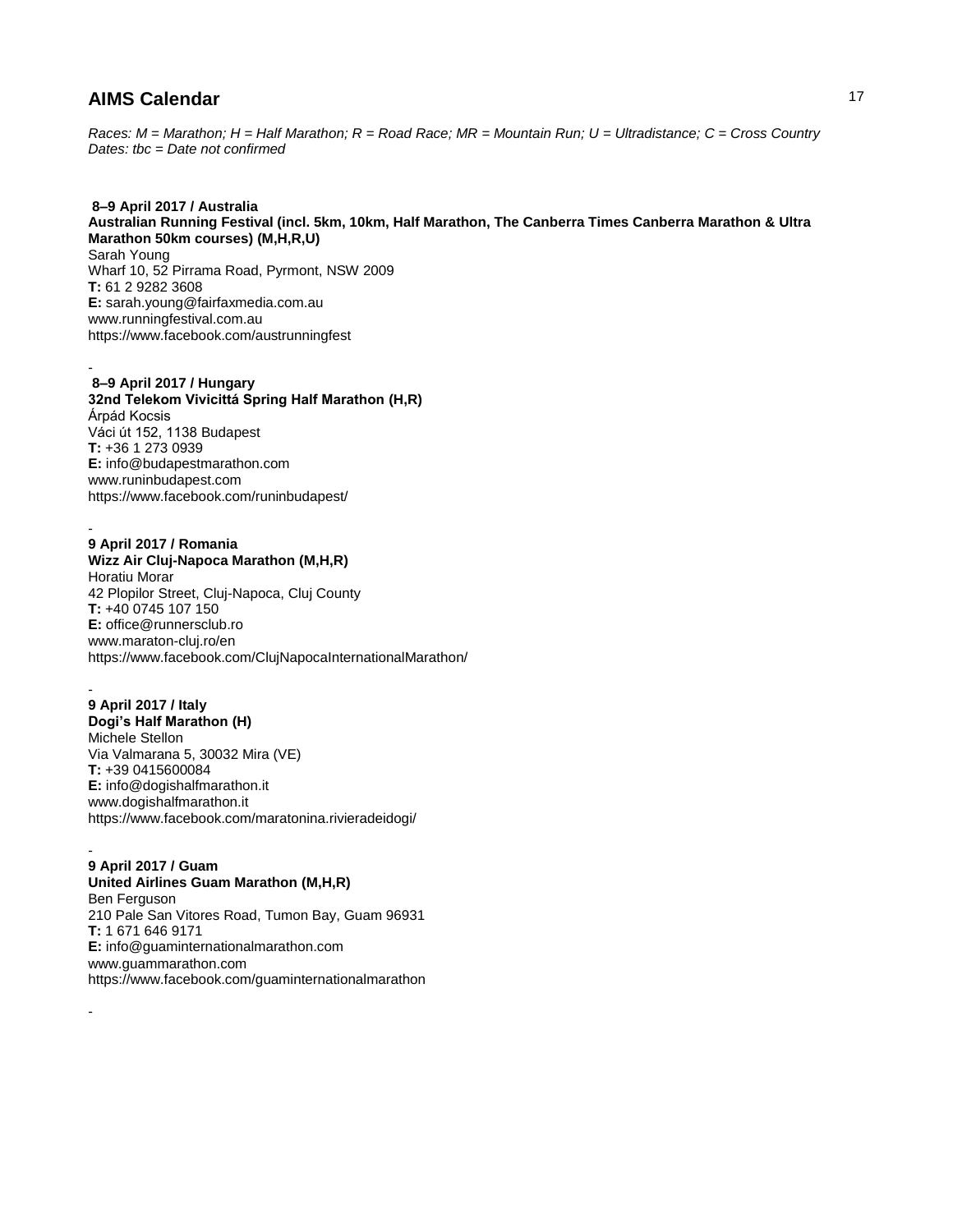*Races: M = Marathon; H = Half Marathon; R = Road Race; MR = Mountain Run; U = Ultradistance; C = Cross Country Dates: tbc = Date not confirmed*

## **9 April 2017 / Germany**

**HAJ Hannover Marathon (M,H,R)** Stefanie Eichel Kleine Düwelstr. 21, 30171 Hannover **T:** 49 511 81 20 14 **E:** kontakt@marathon-hannover.de www.marathon-hannover.de http://www.facebook.com/MarathonHannover

#### - **9 April 2017 / Ukraine**

**Kharkiv International Marathon (M,H,R)** Dmitry Garmash 61166 Kharkiv, 15 Lenina avenue **T:** 38 050 343 15 63 **E:** info@kharkivmarathon.com www.kharkivmarathon.com

## **9 April 2017 / Ukraine**

-

-

-

**Nova Poshta Kyiv Half Marathon (H,R)** Dmitro Chernitsky Kyiv, Dmytrivska str., 52B, Letter A, office no. 60 **T:** +380 67 911 31 83 **E:** registration@runukraine.org www.kyivhalfmarathon.org https://www.facebook.com/kyivhalfmarathon/?fref=ts

## **9 April 2017 / North Pole**

**North Pole Marathon (M)** Richard Donovan Polar Running Adventures, 95 Rosan Glas, Rahoon Road, Galway, Ireland **T:** 353 91 44 3408 **E:** rd@npmarathon.com www.npmarathon.com http://www.facebook.com/npmarathon *Course not measurable to AIMS standards.*  -

### **9 April 2017 / France**

**Schneider Electric Marathon de Paris (M)** Edouard Cassignal Immeuble Panorama B, 253 quai de la Bataille de Stalingrad, 92137 Issy les Moulineaux Cedex **T:** +33 9 69 36 88 21 **E:** parismarathon@aso.fr www.schneiderelectricparismarathon.com https://www.facebook.com/parismarathon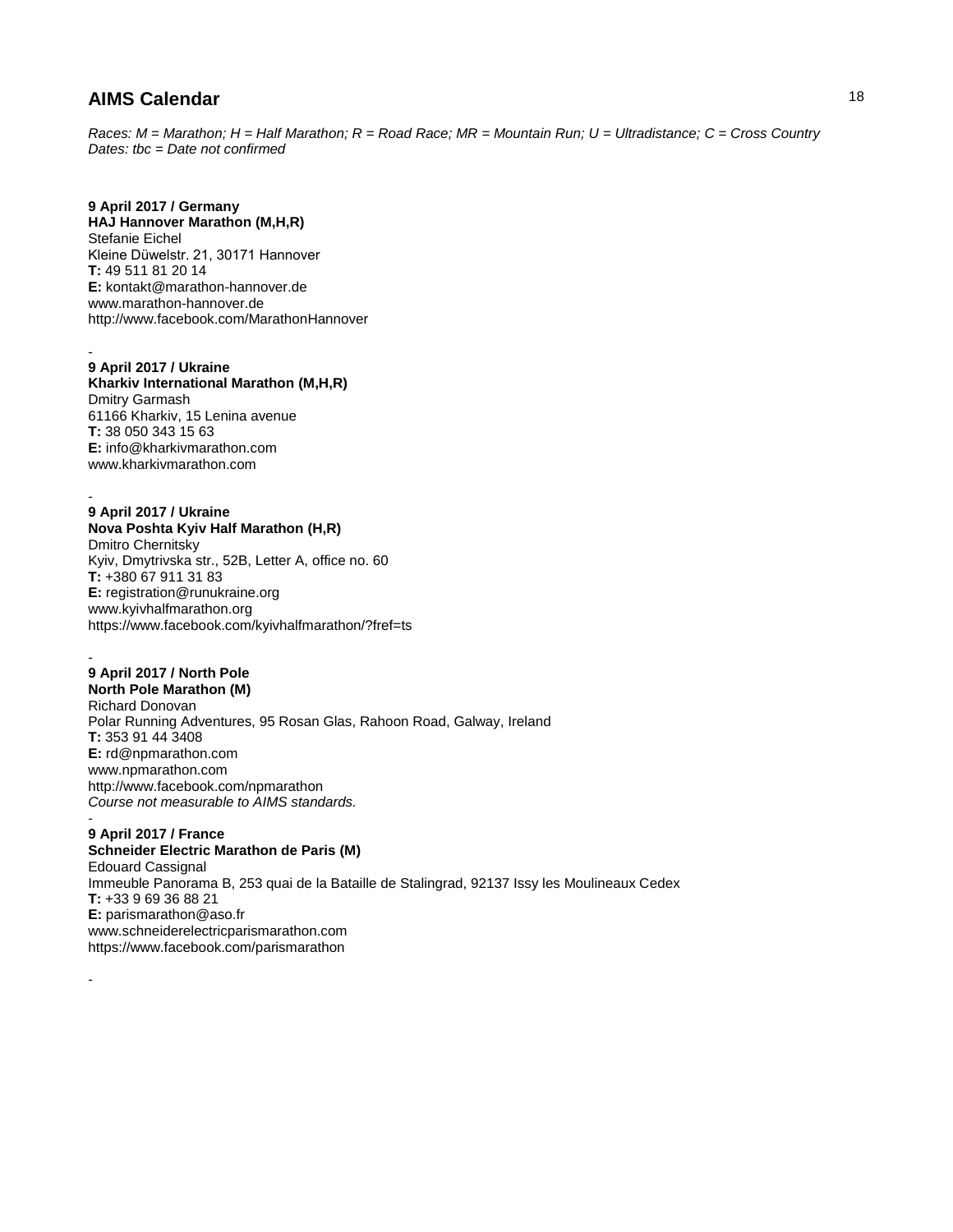*Races: M = Marathon; H = Half Marathon; R = Road Race; MR = Mountain Run; U = Ultradistance; C = Cross Country Dates: tbc = Date not confirmed*

# **9 April 2017 / Greece**

**Roads to Rhodes Marathon (M,R)** Takis Michailidis Segas Dodecanese, 1 Vironos str. , 85100 Rhodes **T:** +30 693 6618366 **E:** segasdod@gmail.com, rodiga@otenet.gr www.roadstorhodes.com https://www.facebook.com/roads2rhodes

### - **9 April 2017 / Netherlands**

**NN Marathon Rotterdam (M)** Mario J Kadiks PO Box 21955, 3001 AZ Rotterdam **T:** 31 10 432 3210 **E:** info@marathonrotterdam.nl www.nnmarathonrotterdam.org/home http://www.facebook.com/MarathonRdam

#### - **9 April 2017 / Switzerland**

-

-

**Zurich Marathon (M)** Bruno Lafranchi Spindelstrasse 2, 8041 Zürich **T: E:** info@zuerichmarathon.ch www.zuerichmarathon.ch https://www.facebook.com/zurichmarathon?ref=hl

- **14 April 2017 / Jordan Dead Sea Ultramarathon (U,H,R)** Lina El Kurd 5 Hussain El Jesser Street, Shemesani, PO Box 941001, 11194 Amman **T:** 962 566 2999 **E:** l.kurd@runjordan.com www.runjordan.com https://www.facebook.com/pages/Run-Jordan/153276261422260

**15 April 2017 / Tajikistan Dushanbe International Half Marathon (H)** Dilshod Kurbanov Prospekt Rudaki 48A, Dushanbe **T:** 992372216736 **E:** dilshod197779@mail.ru www.dushanbe-marathon.com

19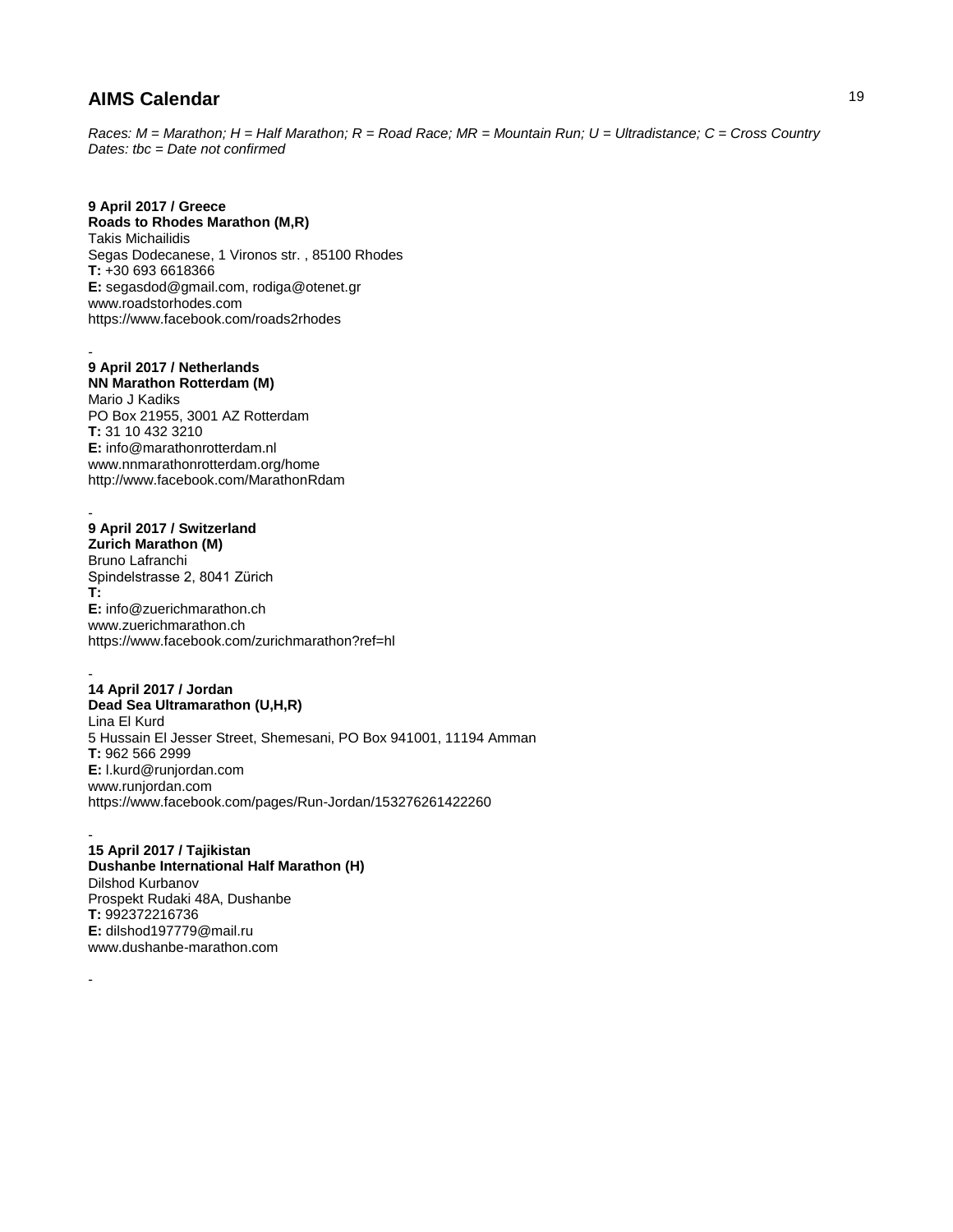*Races: M = Marathon; H = Half Marathon; R = Road Race; MR = Mountain Run; U = Ultradistance; C = Cross Country Dates: tbc = Date not confirmed*

## **15 April 2017 / Czech Republic**

**Pardubice Wine Half Marathon (H)** Oldřich Bujnoch Topolská 739, 537 05 Chrudim **T:** 420 602 490 127 **E:** oldrichbujnoch@seznam.cz www.pardubickyvinarskypulmaraton.cz https://www.facebook.com/pages/Pardubick%C3%BD-vina%C5%99sk%C3%BD-p%C5%AFlmaraton/1521786644737658

#### - **15 April 2017 / Republic of South Africa Old Mutual Two Oceans Marathon (U)**

Carol Vosloo PO Box 2276, Clareinch, 7740, Cape Town **T:** 27 21 799 3040 **E:** stefanie@twooceansmarathon.org.za www.twooceansmarathon.org.za http://www.facebook.com/TwoOceansMarathon

- **16 April 2017 / Japan Nagano Marathon (M)** Shinichi Maejima 1-3-8 Hakoshimizu, Nagano City, 380-0801 **T:** 81 26 252 7687 **E:** info@naganomarathon.gr.jp www.naganomarathon.gr.jp http://www.facebook.com/naganomarathon

- **16 April 2017 / France Semi-Marathon International de Nice (H)** Hugues Lelievre 1, Bd Maître Maurice Slama, 06200 Nice **T:** 33 4 93 26 1912 **E:** communication@azur-sport.org www.nicesemimarathon.com http://www.facebook.com/pages/Semi-Marathon-International-de-Nice/179209152110747

### - **17 April 2017 / United States of America**

-

**B.A.A. Boston Marathon (M)** Dave McGillivray 185 Dartmouth St., 6th floor, Boston, MA 02116 **T:** 1 617 236 1652 **E:** info@baa.org www.baa.org http://www.facebook.com/TheBostonMarathon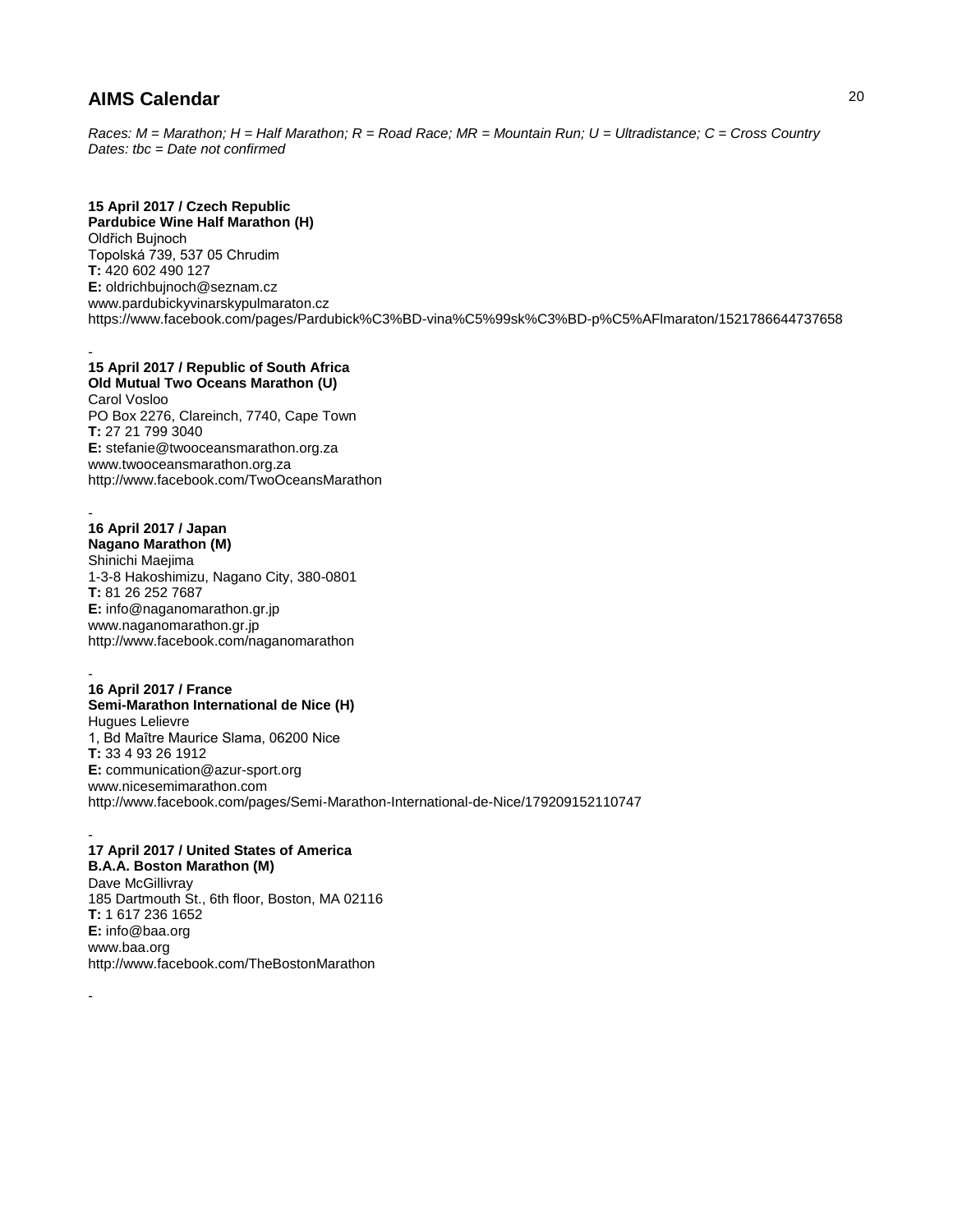*Races: M = Marathon; H = Half Marathon; R = Road Race; MR = Mountain Run; U = Ultradistance; C = Cross Country Dates: tbc = Date not confirmed*

# **22 April 2017 / Serbia**

**30th Belgrade Marathon (M)** Dejan Nikolic Humska 4, 11000 Belgrade **T:** +381 11 3065 720 **E:** office@bgdmarathon.org www.bgdmarathon.org http://www.facebook.com/Belgrade.Marathon

### **23 April 2017 / Morocco**

-

-

-

**Marathon Vert D'Agadir (M,H,R)** Rachid Ben Meziane Avenhil 14, 3274 CT Heinenoord, Netherlands **T:** +31 626 148 367 **E:** info@2cras.com www.agadirmarathon.com https://www.facebook.com/MarathonAgadir/?fref=ts

### **23 April 2017 / Kazakhstan Almaty Marathon (M,H,R)**

Saltanat Kazybayeva 89 Nauryzbay batyr St., 050012 Almaty **T:** 7 727 315 39 39 x702 **E:** saltanat.k@wclass.kz www.almaty-marathon.kz https://www.facebook.com/almatymarathon

### - **23 April 2017 / Belgium**

**DVV Antwerp Marathon (M)** Greg Broekmans Schoebroekstraat 8, 3583 Paal-Beringen **T:** 0475369328 **E:** info@golazo.com www.dvvantwerpmarathon.be http://www.facebook.com/antwerp10miles

### - **23 April 2017 / Netherlands**

**Enschede Marathon (M)** Sabine Boshuis - van der Snoek Postbus 555, 7500 AN Enschede **T:** 31 53 430 5486 **E:** info@enschedemarathon.nl www.enschedemarathon.nl http://nl-nl.facebook.com/EnschedeMarathon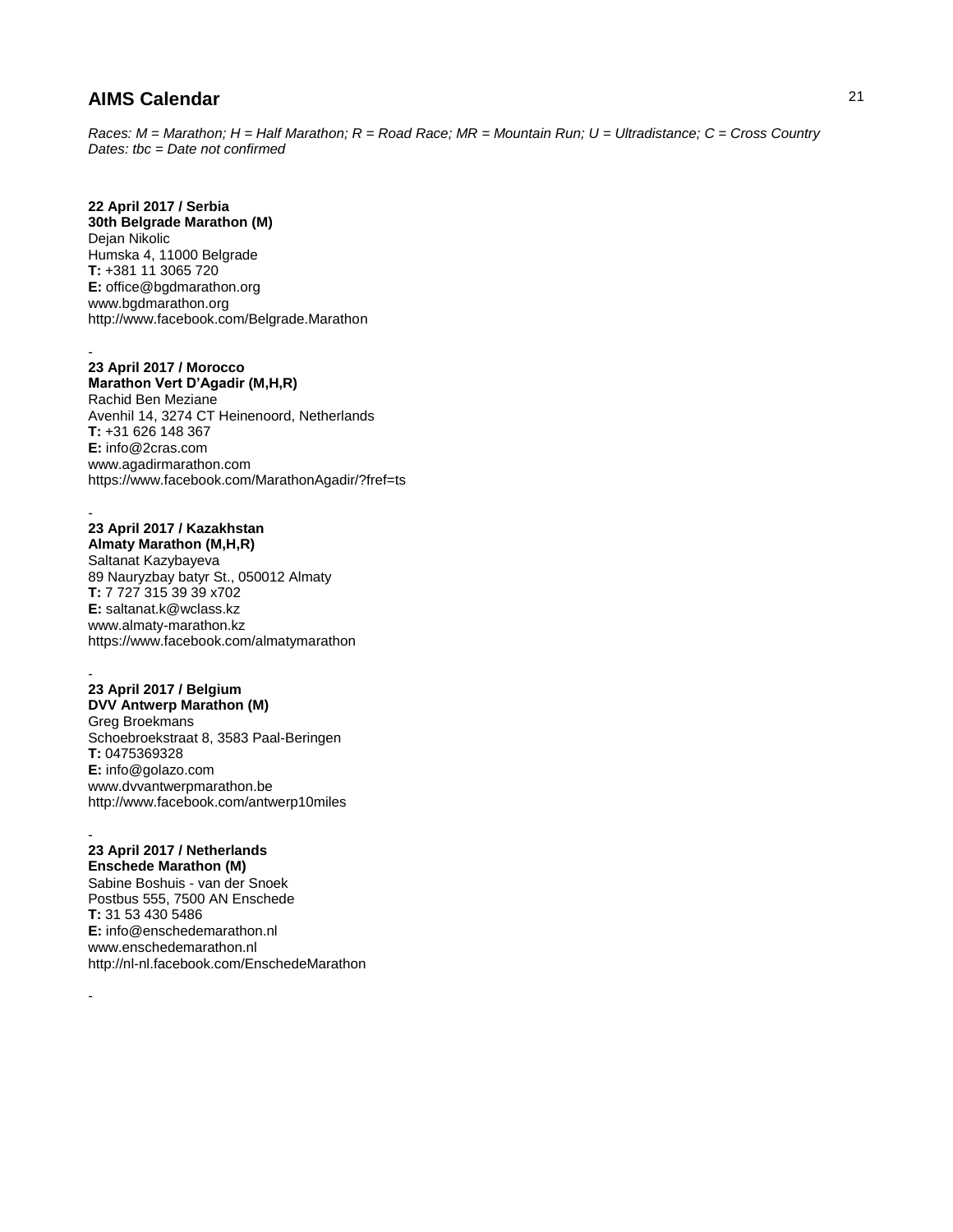*Races: M = Marathon; H = Half Marathon; R = Road Race; MR = Mountain Run; U = Ultradistance; C = Cross Country Dates: tbc = Date not confirmed*

# **23 April 2017 / Japan**

**Gifu Seiryu Half Marathon (H)** Kosuke Sakakibara 1-6-1, Sannomaru, Naka-ku, Nagoya 460-8511 **T:** 81 52 221 0737 **E:** sakkbr.k@chunichi.co.jp www.gifu-marathon.jp

**23 April 2017 / Germany Haspa Marathon Hamburg (M)**

-

Marathon Hamburg Veranstaltungs GmbH, Fuhlsbüttler Str. 415a, 22309 Hamburg **T:** 49 01805 100 250 **E:** service@marathonhamburg.de www.haspa-marathon-hamburg.de https://www.facebook.com/haspamarathonhamburg

### - **23 April 2017 / Poland DOZ Marathon Łódź (M,R)**

Michal Drelich ul. Czapli 31a, 02-781 Warszawa **T:** +48 510 175 462 **E:** michal@sportevolution.pl www.lodzmaraton.pl http://www.facebook.com/lodzmaraton

#### - **23 April 2017 / Spain**

### **EDP Rock 'n' Roll Madrid Maratón & 1/2 (M,H)** Pedro Rumbao C/ Donoso Cortés No 54 (28015 Madrid) **T:** 34 913 54 0389 **E:** drumbao@mapoma.es www.rocknrollmadrid.com http://facebook.com/RnRMadrid

#### - **23 April 2017 / Uruguay**

**Maratón de Montevideo (M,H)** Lionel de Mello Canelones 1252, Montevideo **T:** +598 98 205 108 **E:** secretariacau2016@gmail.com www.maratonmontevideo.com.uy https://www.facebook.com/maratonmontevideo42km

#### - **23 April 2017 / Chinese Taipei**

-

**We Run Taipei Women's Half Marathon (H,R)** Sunny Chen/Queenie Juang Room 206, 2F No 55, Chang Ji Street, Datong District, Taipei **T:** +886 2 25855659 **E:** sunny@sportsnet.org.tw, queenie@sportsnet.org.tw www.sportsnet.org.tw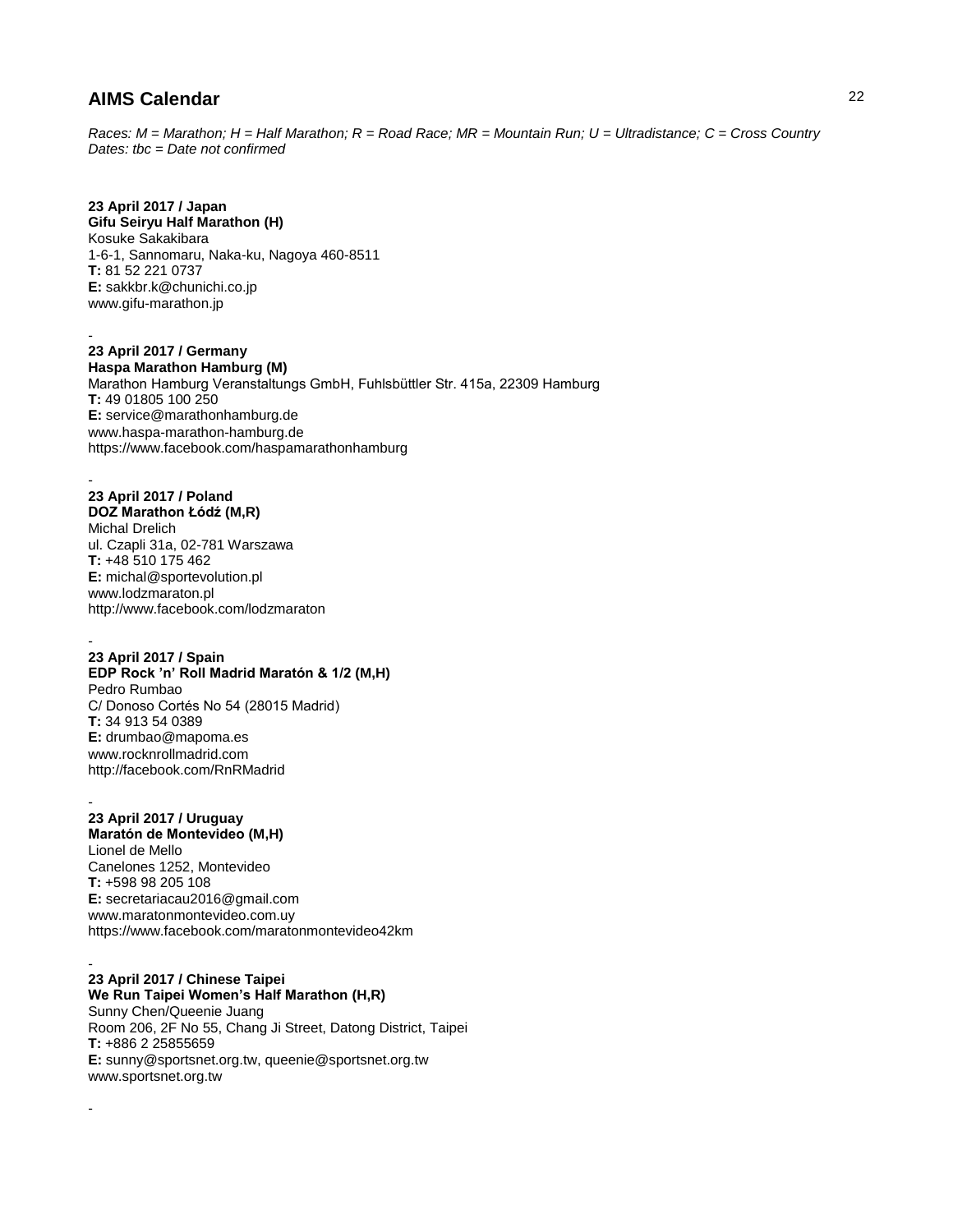*Races: M = Marathon; H = Half Marathon; R = Road Race; MR = Mountain Run; U = Ultradistance; C = Cross Country Dates: tbc = Date not confirmed*

## **23 April 2017 / Italy**

**Padova Marathon (M)** Leopoldo Destro Via E. P. Masini 2, 35131 Padova **T:** 39 049 82 27 114 **E:** info@padovamarathon.com www.padovamarathon.com https://www.facebook.com/Padova-Marathon-257106734359657/

- **23 April 2017 / Canada The Vancouver Sun Run 10K Presented By BlueShore Financial (R)** Tim Hopkins 1-200 Granville St, Vancouver BC, V6C 3N3 **T:** 1 604 689 9441 **E:** info@vancouversunrun.com www.vancouversunrun.com http://www.facebook.com/#!/vancouversunrun

## **23 April 2017 / Austria**

-

-

**Vienna City Marathon (M,H,R)** Wolfgang Konrad Akaziengasse 36, 1230 Wien **T:** 43 1 606 95 10 **E:** office@vienna-marathon.com www.vienna-marathon.com https://www.facebook.com/vienna.city.marathon

#### - **23 April 2017 / Poland ORLEN Warsaw Marathon (M,R)** Czeslaw Zapala ul. Wileńska 7, 45-316 Opole **T:** 48 602 452 629 **E:** zapala.czeslaw@gmail.com www.orlenmarathon.pl https://www.facebook.com/ORLENMarathon

## - **29 April 2017 / Norway**

**Fjordkraft Bergen City Marathon (M,H,R)** Janne Jensen Øvre Dreggsalm 7, 5003 Bergen **T:** 47 55 36 53 46, 47 92 03 07 05 **E:** post@bergencitymarathon.no www.bergencitymarathon.no https://www.facebook.com/BergenCityMarathon/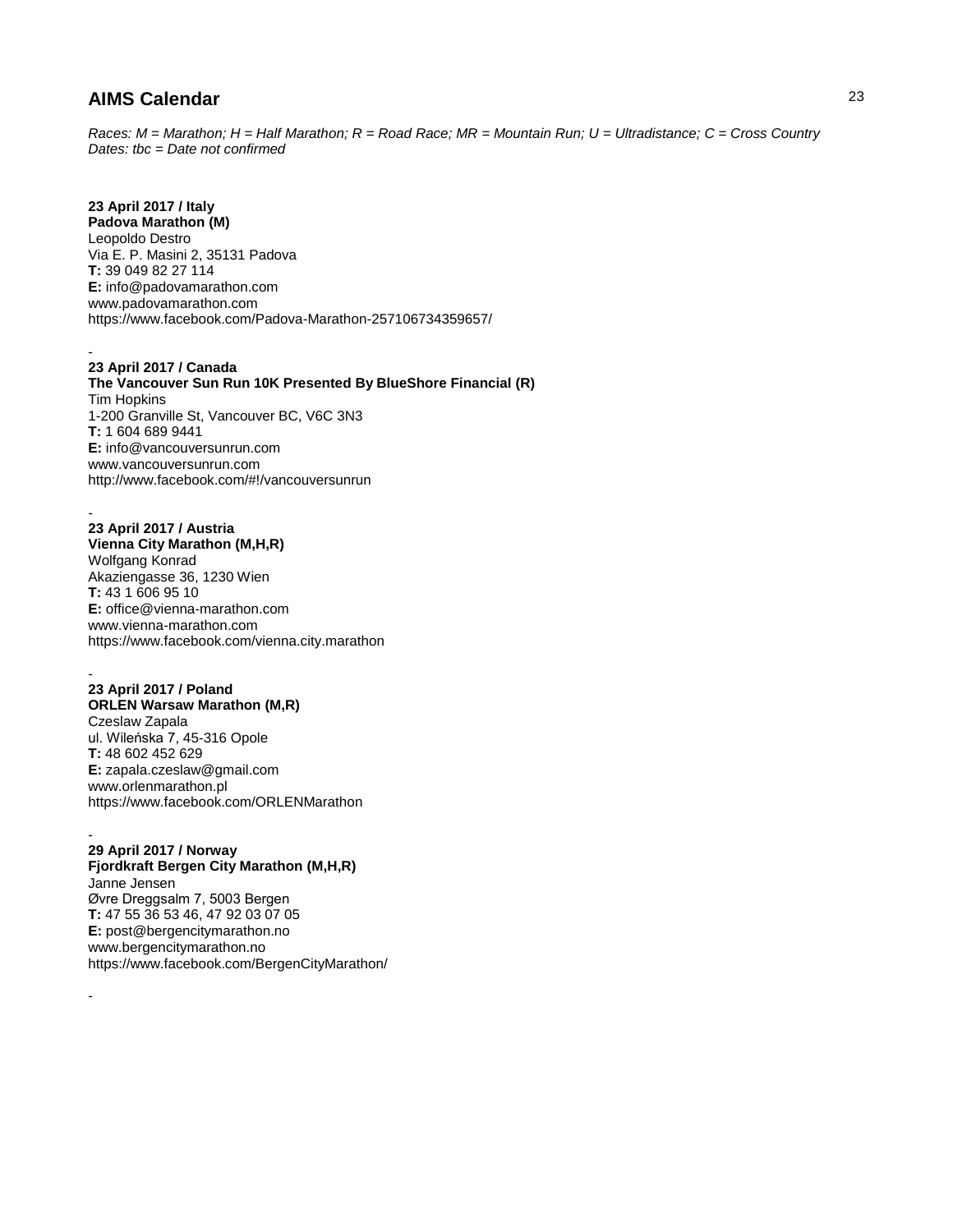*Races: M = Marathon; H = Half Marathon; R = Road Race; MR = Mountain Run; U = Ultradistance; C = Cross Country Dates: tbc = Date not confirmed*

# **30 April 2017 / United States of America**

**Big Sur International Marathon (M,H)** Doug Thurston PO Box 222620, Carmel, CA 93922-2620 **T:** 1 831 625 6226 **E:** info@bsim.org www.bsim.org http://www.facebook.com/bigsurinternationalmarathon

### - **30 April 2017 / Italy**

**Chia Laguna Half Marathon (H,R)** Marcello Magnani Corsa Porta Po 100, 44121 Ferrara **T:** +39 335 700 2407 **E:** marcello@mgsport.it www.chialagunahalfmarathon.com https://www.facebook.com/chialagunahalfmarathon

# **30 April 2017 / Poland**

-

-

-

**PZU Cracovia Marathon (M)** Krzysztof Kowal 10 Walerego Sławka Street, 30-633 Krakow **T:** 48 12 616 6300 **E:** strona@zis.krakow.pl www.pzucracoviamaraton.pl https://www.facebook.com/CracoviaMaraton

#### - **30 April 2017 / Germany METRO GROUP Marathon Düsseldorf (M)** Jan Winschermann Faunastrasse 3, 40239 Düsseldorf

**T:** 49 211 61 0190 0 **E:** info@metrogroup-marathon.de www.metrogroup-marathon.de http://www.facebook.com/METRO.GROUP.Marathon.Duesseldorf

#### **30 April 2017 / Turkey Vodafone İstanbul Half Marathon (H)** Ismail Ozbayraktar

Spor As Kaleboyu Caddesi N:111, 34091 Fatih/Istanbul **T:** 90 212 453 3000 **E:** istanbulyarimaratonu@sporas.com.tr www.istanbulyarimaratonu.org https://www.facebook.com/%C4%B0stanbul-Maratonu-163693147098126/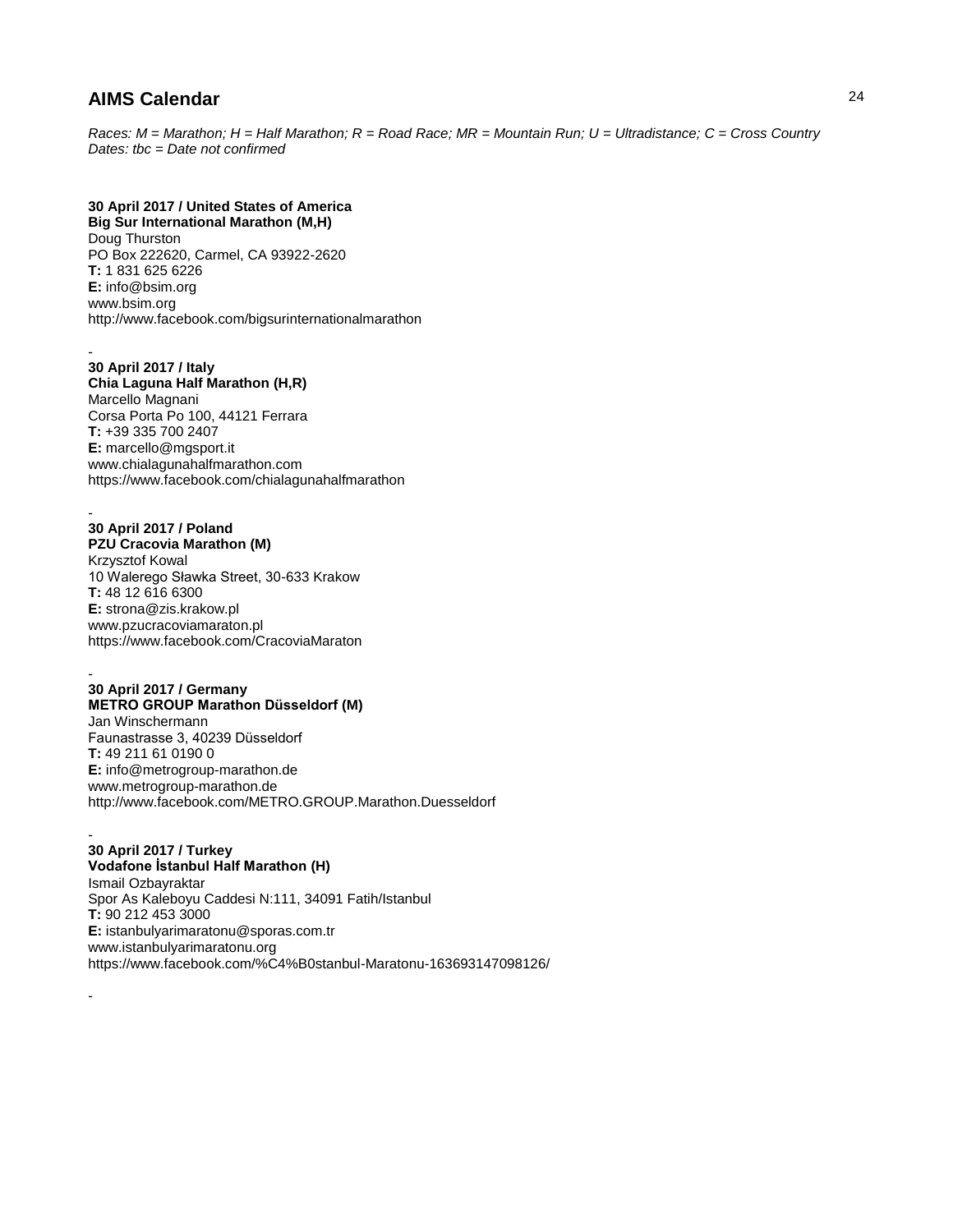*Races: M = Marathon; H = Half Marathon; R = Road Race; MR = Mountain Run; U = Ultradistance; C = Cross Country Dates: tbc = Date not confirmed*

# **tbc April 2017 / Korea**

**Daegu International Marathon (M)** Rachel Lee 648 Gukchaebosang-ro, Jung-gu, Daegu **T:** +82 53 803 6186 **E:** rachel.soul.lee@gmail.com marathon.daegusports.or.kr on.fb.me/19tVRMu -

**tbc April 2017 / Korea Gunsan Saemangeum International Marathon, 10km & 5km (M,R)** Kim Ok Sun Jeollabuk-do Gunsan-si Jochon-dong 888, Gunsan City **T:** 82 63 450 6127 **E:** sn1976@korea.kr, sn-1976@hanmail.net www.smgmara.com -

## **tbc April 2017 / Brazil**

**São Paulo International Half Marathon Corpore (H)** Octávio José Aronis Rua Cristiano Viana, 172 - Pinheiros, CEP 05411-000 São Paulo / SP **T:** +55 11 3884 4188 **E:** corpore@corpore.org.br www.corpore.org.br on.fb.me/19tVUIl -

## **1 May 2017 / Great Britain**

#### **Deep RiverRock Belfast City Marathon (M)** Claire O Neill

The Marathon Office, Sir Thomas and Lady Dixon Park, 237 Upper Malone Road, Belfast BT17 9LA **T:** +44 28 9060 5922 **E:** claire.oneill@belfastcitymarathon.org www.belfastcitymarathon.com http://www.facebook.com/pages/Belfast/Deep-RiverRock-Belfast-City-Marathon/122910854423029

#### - **1 May 2017 / Great Britain**

### **Milton Keynes Marathon (M)**

Andrew Hully MK:TWO Business Centre, 1 Barton Road, Bletchley, Bucks, MK2 3HU **T: E:** run@miltonkeynesmarathon.co.uk www.mkmarathon.com https://www.facebook.com/MiltonKeynesMarathon

#### - **7 May 2017 / Malaysia Borneo International Marathon (M,H,R)**

-

Datuk Dr Heng Aik Cheng c/o Performance Sportz, Ground Floor, Likas Golf Driving Range, Jalan Istiadat, 88400, Kota Kinabalu, Sabah **T:** 6019 8801670 **E:** 1234heng@gmail.com www.borneomarathon.com https://www.facebook.com/borneomarathon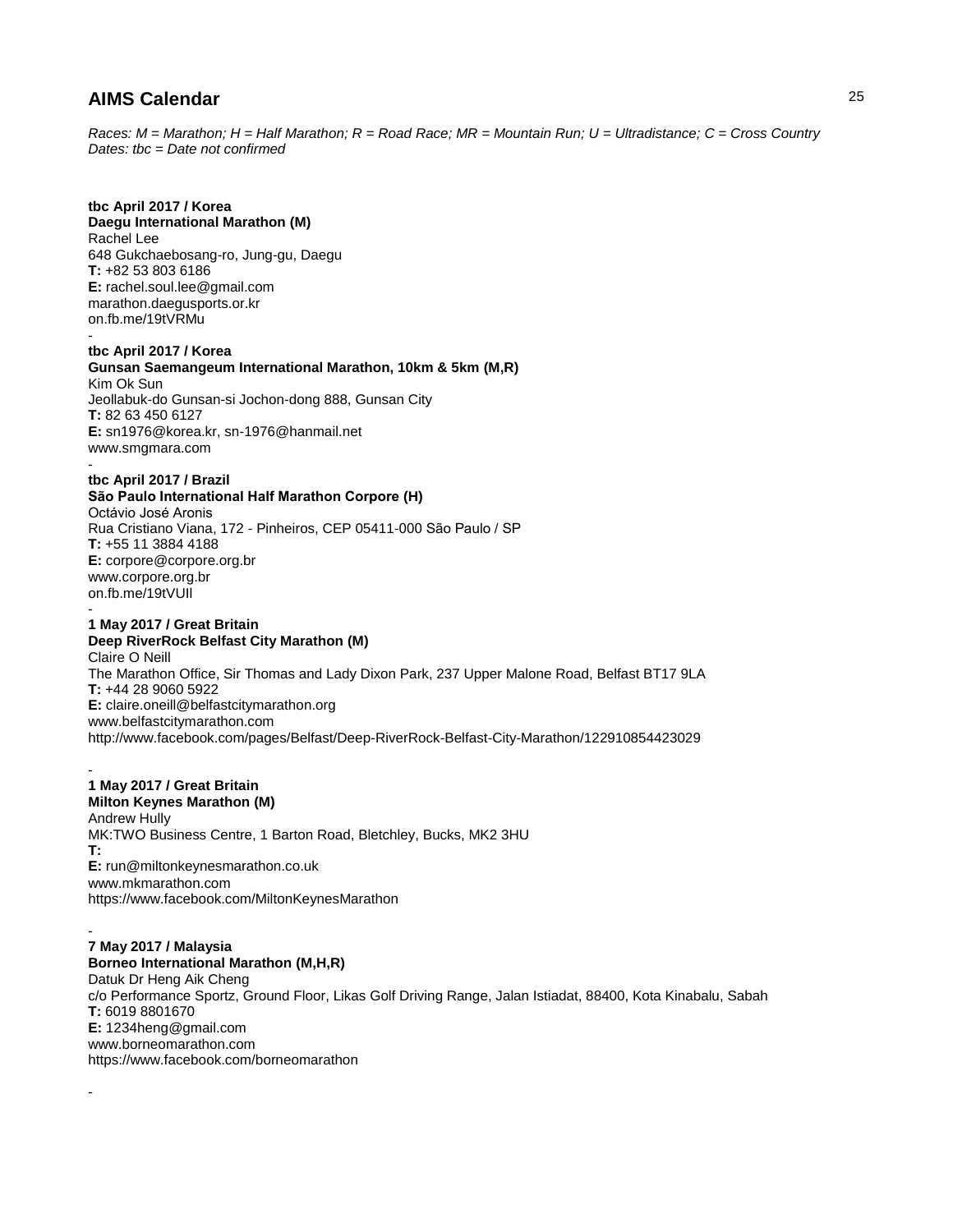*Races: M = Marathon; H = Half Marathon; R = Road Race; MR = Mountain Run; U = Ultradistance; C = Cross Country Dates: tbc = Date not confirmed*

## **7 May 2017 / Turkey**

**Erzurum Half Marathon (H)** Ahmet Dal Muratpaşa Mah. , Yeni Kapi Cad. Site, Dadas Binasi Kat: 3, Yakutiye/Erzurum **T:** +90 0442 234 77 77 **E:** ahmetdalsau@gmail.com www.erzurumyarimaratonu.org

#### - **7 May 2017 / Italy**

**Trieste Green Europe Marathon (M,H)** Fabio Carini via Giulia 75/3, 34126 Trieste **T:** 39 040 410399 **E:** fabio.carini@bavisela.it www.bavisela.it http://www.facebook.com/baviselatrieste

### **7 May 2017 / Botswana**

-

-

**Diacore Gaborone Marathon (M,H,R)** Danny Blumberg PO Box 47262, Phakalane, Gaborone 00267 **T:** +267 3907646/40/49 **E:** info@diacoregaboronemarathon.com www.diacoregaboronemarathon.com https://www.facebook.com/Diacoregaboronemarathon

#### - **7 May 2017 / Switzerland**

**Harmony Genève Marathon for Unicef (M,H,R)** Benjamin Chandelier Chez Hervé Favre, Rue des Sarments 4, 1222 Vésenaz **T: E:** info@genevemarathon.org www.harmonygenevemarathon.com https://www.facebook.com/GeneveMarathon

#### - **7 May 2017 / Czech Republic**

**Volkswagen Prague Marathon (M)**

Václav Skřivánek Františka Křížka 461/11, 170 00 Prague 7 **T:** 420 224 919 209 **E:** info@runczech.com www.runczech.com https://www.facebook.com/PragueInternationalMarathon

#### - **7 May 2017 / Russia Rosa Run Half Marathon 777 (H,R)** Sergey Makeenkov 35 Olimpiyskaya st., Estosadok village, 354392 Sochi **T:** +7 499 322 2334 **E:** info@rosarun.ru www.rosarun.ru/en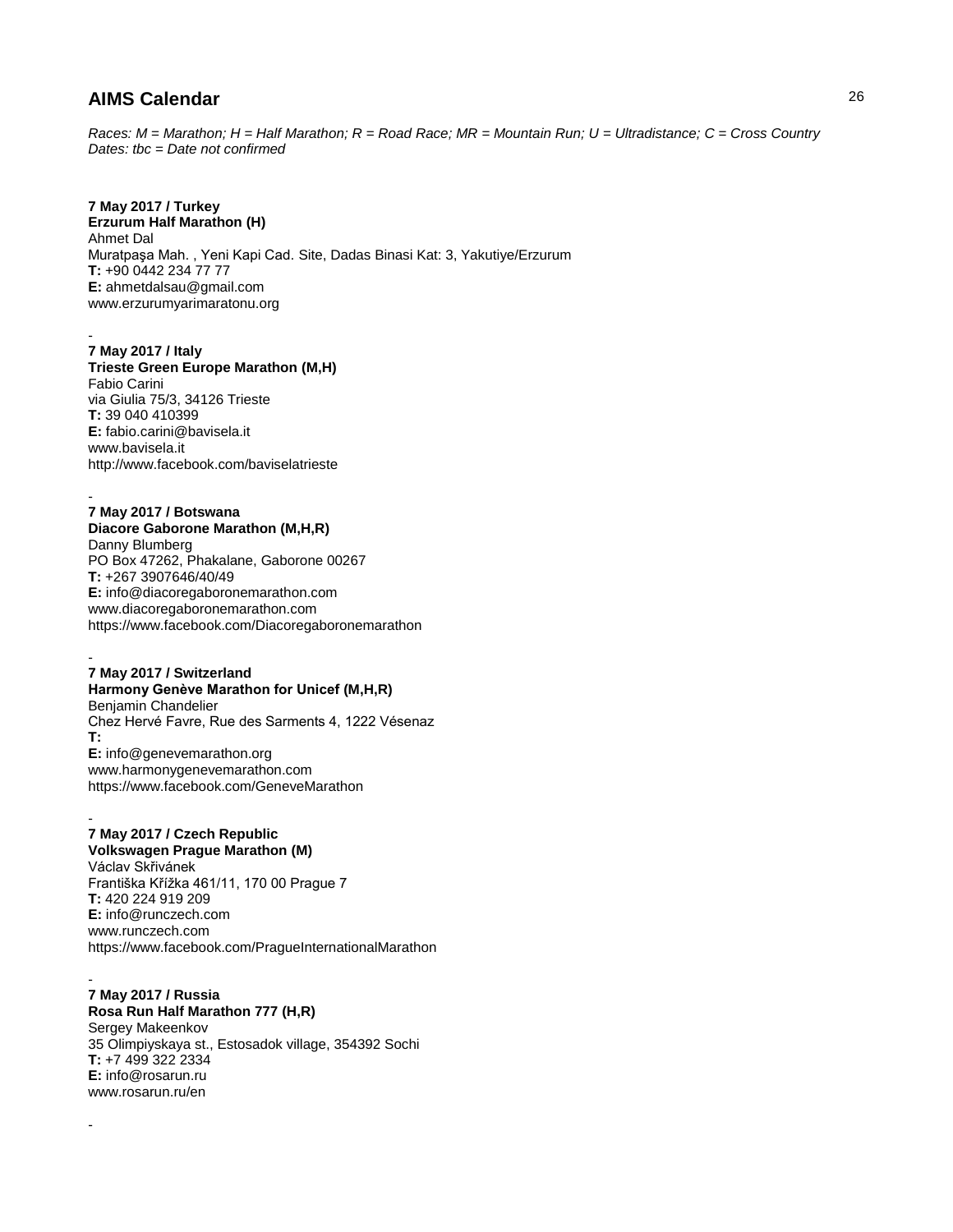*Races: M = Marathon; H = Half Marathon; R = Road Race; MR = Mountain Run; U = Ultradistance; C = Cross Country Dates: tbc = Date not confirmed*

## **7 May 2017 / Austria**

**Salzburg Marathon (M,H,R)** Johannes Langer Ginzkeyplatz 10/III/1, 5020 Salzburg **T:** 43 662 62 68 58 **E:** office@salzburg-marathon.at www.salzburg-marathon.at http://www.facebook.com/salzburg.marathon

#### - **7 May 2017 / FYR Macedonia Wizz Air Skopje Marathon (M,H,R)**

Kire Sinadinovski J.H. Dzinot 12a, 1000 Skopje **T:** 389 7024 6935 / 389 2322 8624 **E:** kire@skopskimaraton.com.mk www.skopjemarathon.com https://www.facebook.com/skopskimaraton

### **7 May 2017 / Canada**

-

-

-

**GoodLife Fitness Toronto Marathon (M)** Jay Glassman PO Box 1240, Uxbridge, Ontario, M6M 2A1 **T:** 416 920 3466 **E:** info@torontomarathon.com www.torontomarathon.com http://www.facebook.com/torontomarathon

## **7 May 2017 / Canada**

**BMO Vancouver Marathon (M)** Andrea Eby 1288 Vernon Drive, Vancouver BC, V6A 4C9 **T:** 1 604 872 2928 **E:** andrea@runvan.org www.bmovanmarathon.ca http://www.facebook.com/BMOVanMarathon

#### - **13–14 May 2017 / Romania**

**OMV Petrom Bucharest Half Marathon (H,R)** Oana Nastase/Paolo Ottone Atena Street, 20, Sector 1 – Bucharest **T:** 40 744 556 576 **E:** info@abrc.ro www.bucharest21km.com https://www.facebook.com/Bucharest21km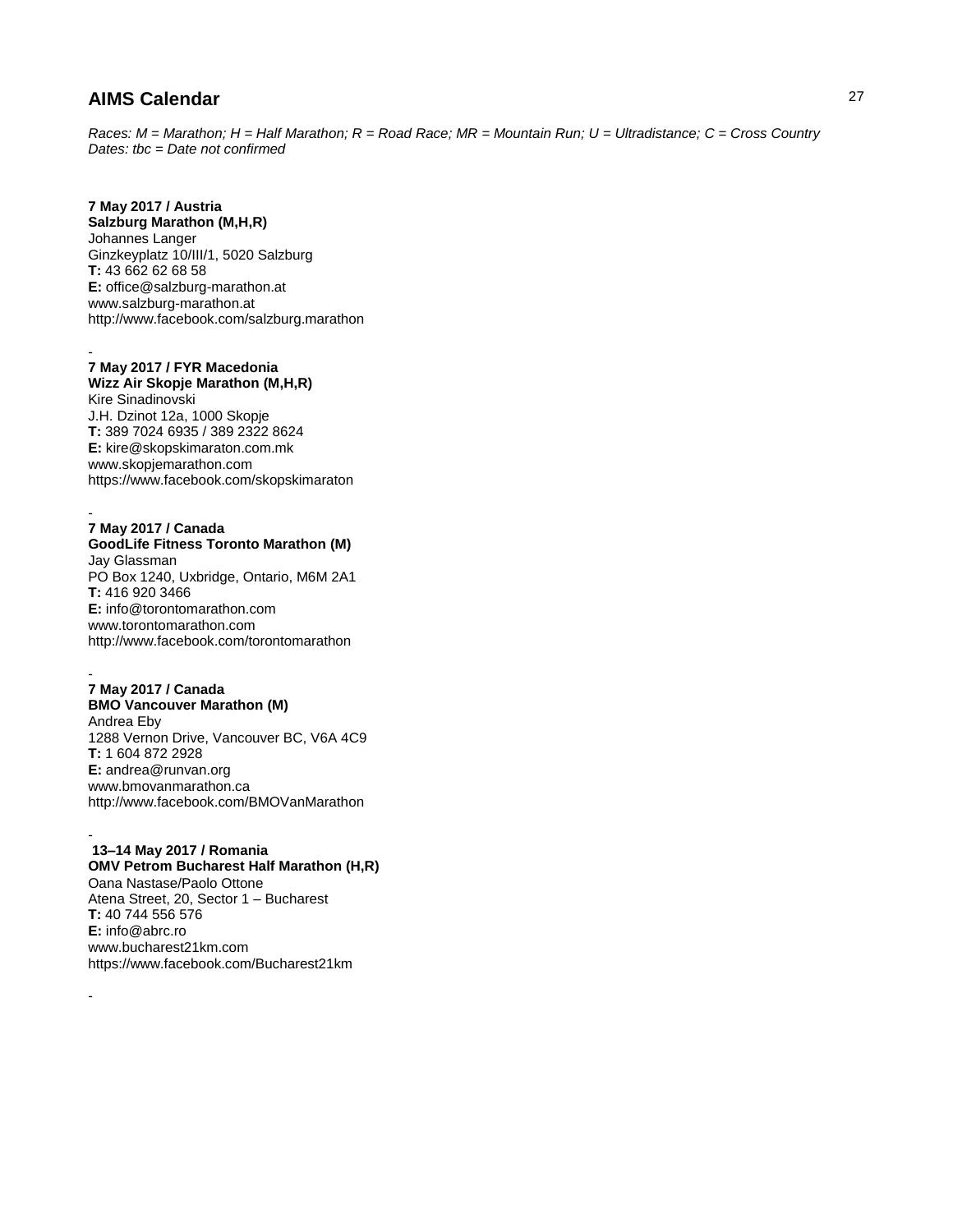*Races: M = Marathon; H = Half Marathon; R = Road Race; MR = Mountain Run; U = Ultradistance; C = Cross Country Dates: tbc = Date not confirmed*

# **14 May 2017 / Bosnia**

**Banja Luka Half Marathon (H)** Vladimir Selec Mladena Stojanovica 61, Banja Luka 78000, Bosna i Hercegovina **T:** +387 66 159 576 **E:** info@banjalukamarathon.com www.banjalukamarathon.com https://www.facebook.com/banjalukamarathon/

#### - **14 May 2017 / Poland**

**PKO Bialystok Halfmarathon (H)** Grzegorz Kuczynski 11. listopada 28, 15-320 Bialystok **T:** +48 500 101 133 **E:** fundacja@bialystokbiega.pl www.bialystokpolmaraton.pl https://www.facebook.com/bialystokbiega

#### - **14 May 2017 / Latvia**

-

**Lattelecom Riga Marathon (M,H)** Aigars Nords Brivibas 40-24, Riga LV-1050 **T:** 371 6750 4931 **E:** marathon@necom.lv lattelecomrigamarathon.lv https://www.facebook.com/LattelecomRigaMarathon

- **20 May 2017 / Sweden GöteborgsVarvet Half Marathon (H)** Bo Edsberger PO Box 12174, 113 49 Göteborg **T:** 46709514895 **E:** info@goteborgsvarvet.se www.goteborgsvarvet.se http://www.facebook.com/goteborgsvarvet

- **20 May 2017 / China The Great Wall Marathon (M)** Dave Cundy Room A-2-1201, Fenghua Square, No.6, Guanganmennei Street, Beijing, 100053 **T:** 86 10 635 52521 / 685 12395 **E:** gwm\_booking@263.net.cn, kent.wang@great-wall-marathon.com.cn www.great-wall-marathon.com http://www.facebook.com/greatwallmarathon *Course not measurable to AIMS standards.*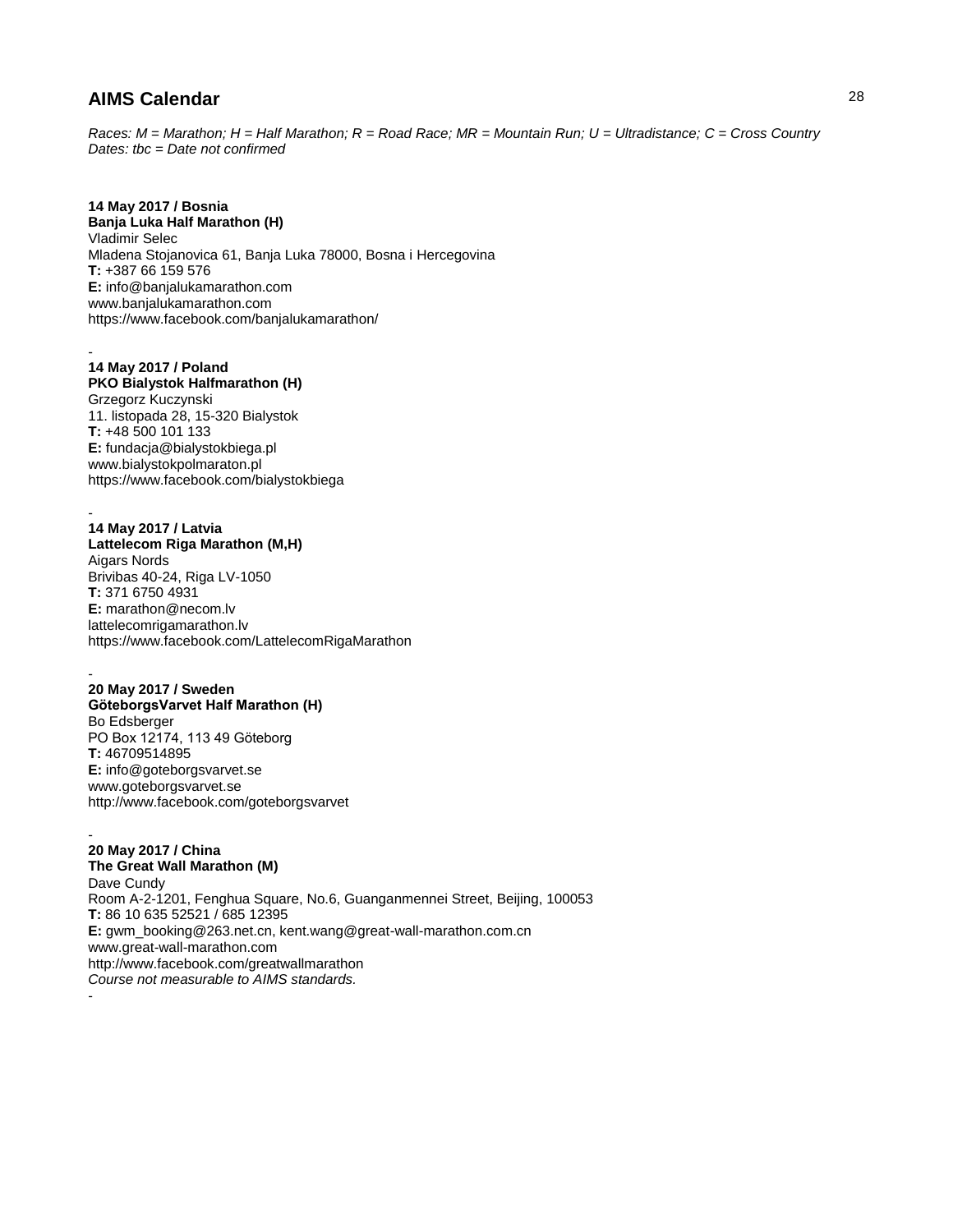*Races: M = Marathon; H = Half Marathon; R = Road Race; MR = Mountain Run; U = Ultradistance; C = Cross Country Dates: tbc = Date not confirmed*

# **20 May 2017 / Slovenia**

## **Three Hearts Marathon (M,H,R)**

Marko Pintaric Maraton treh src, p.p. 69, SI – 9252 Radenci **T:** 386 41 811 708 / 386 2 520 37 07 **E:** info@maraton-radenci.si www.maraton-radenci.si https://www.facebook.com/MaratonTrehSrc *Predicted date based on past schedules*

#### - **21 May 2017 / Austria Austrian Women's Run (R)**

Ilse Dippmann, Andreas Schnabl Postfach 17, 1006 Wien **T:** 43 1 713 87 86 **E:** office@oesterreichischer-frauenlauf.at www.austrianwomensrun.com https://www.facebook.com/OesterreichischerFrauenlauf

### - **21 May 2017 / India**

## **Tata Consultancy Services World 10K Bengaluru (R)** Hugh Jones

14, St. James Court, Marine Drive, Mumbai 400020 **T:** 91 22 2202 0284 **E:** tcsworld10K@procam.in tcsworld10k.procamrunning.in https://www.facebook.com/tcsw10k *Predicted date based on past schedules* -

## **21 May 2017 / Morocco**

**RAHAL Mémorial Casablanca (R)** Rachid Ben Meziane Avenhil 14, 3274 CT Heinenoord, Netherlands **T:** +31 626 148 367 **E:** info@2cras.com www.running.ma

#### - **21 May 2017 / Denmark Telenor Copenhagen Marathon (M)**

-

Dorte Vibjerg Gunnar Nu Hansens Plads 11, DK 2100 KBH, Copenhagen **T:** 45 35 26 69 00 **E:** vibjerg@sparta.dk www.copenhagenmarathon.dk https://www.facebook.com/cphmarathon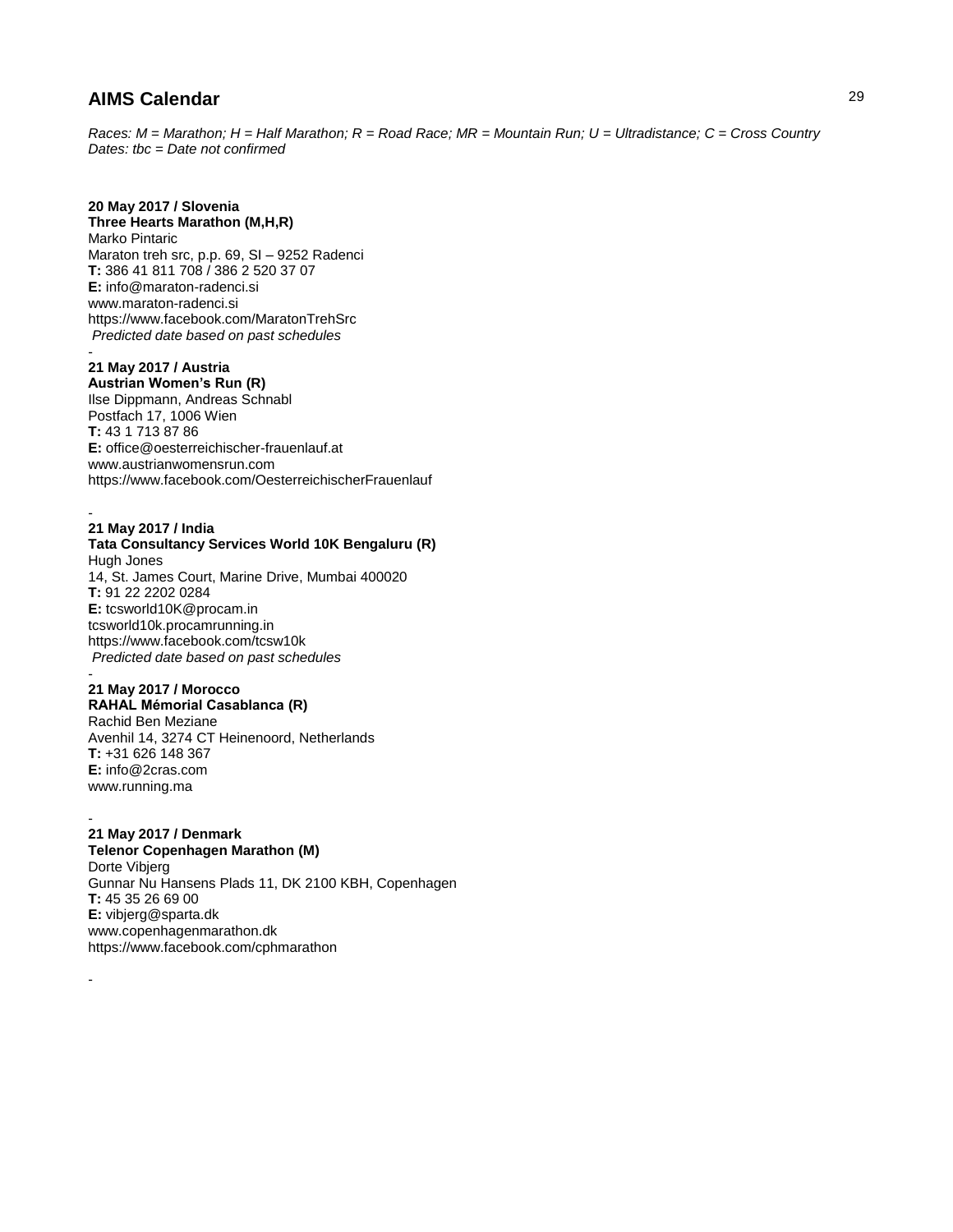*Races: M = Marathon; H = Half Marathon; R = Road Race; MR = Mountain Run; U = Ultradistance; C = Cross Country Dates: tbc = Date not confirmed*

## **21 May 2017 / Malaysia**

**Standard Chartered KL Marathon (M,H,R)** Rainer Biemans Dirigo Events Sdn Bhd, A-G-20, Block A, Menara Prima, Jalan PJU 1/39, Dataran Prima, 47301 Petaling Jaya, Selangor **T:** 603 7887 4717 **E:** rainer.biemans@dirigo.com.my www.kl-marathon.com http://www.facebook.com/SCKLmarathon

### - **21 May 2017 / Russia**

**Kazan Marathon (M,H,R)** Vadim Yangirov 420083 Kazan, Poselok Konstantinovka, ul. Privolnaya d. 5b **T:** +7 905 373 4976 **E:** vadim@youngirov.ru www.kazanmarathon.org https://www.facebook.com/kazanmarathon/

### **21 May 2017 / Rwanda**

-

-

**Kigali International Peace Marathon (M,H)** Jean Pierre Ndacyayisenga B.P 2568, Kigali **T:** +250 788 353 479 **E:** coach2020a@gmail.com www.kigalimarathon.org https://www.facebook.com/Kigali-International-Peace-Marathon-2016-1144731328892808/

### - **21 May 2017 / Netherlands**

**Leiden Marathon (M,H,R)** Tjeerd Scheffer JC de Rijpstraat 20, 2315 WE Leiden **T:** 31 71 514 4461 **E:** info@marathon.nl www.marathon.nl https://www.facebook.com/Leidenmarathon

### - **21 May 2017 / Peru**

**Maratón movistar Lima42k (M,H,R)** Andreas Müller Calle Los Halcones 345, Lima, Surquillo **T:** 51 1 253 5278 **E:** info@zmpromociones.org www.lima42k.com http://www.facebook.com/pages/Lima-42k/204627106219662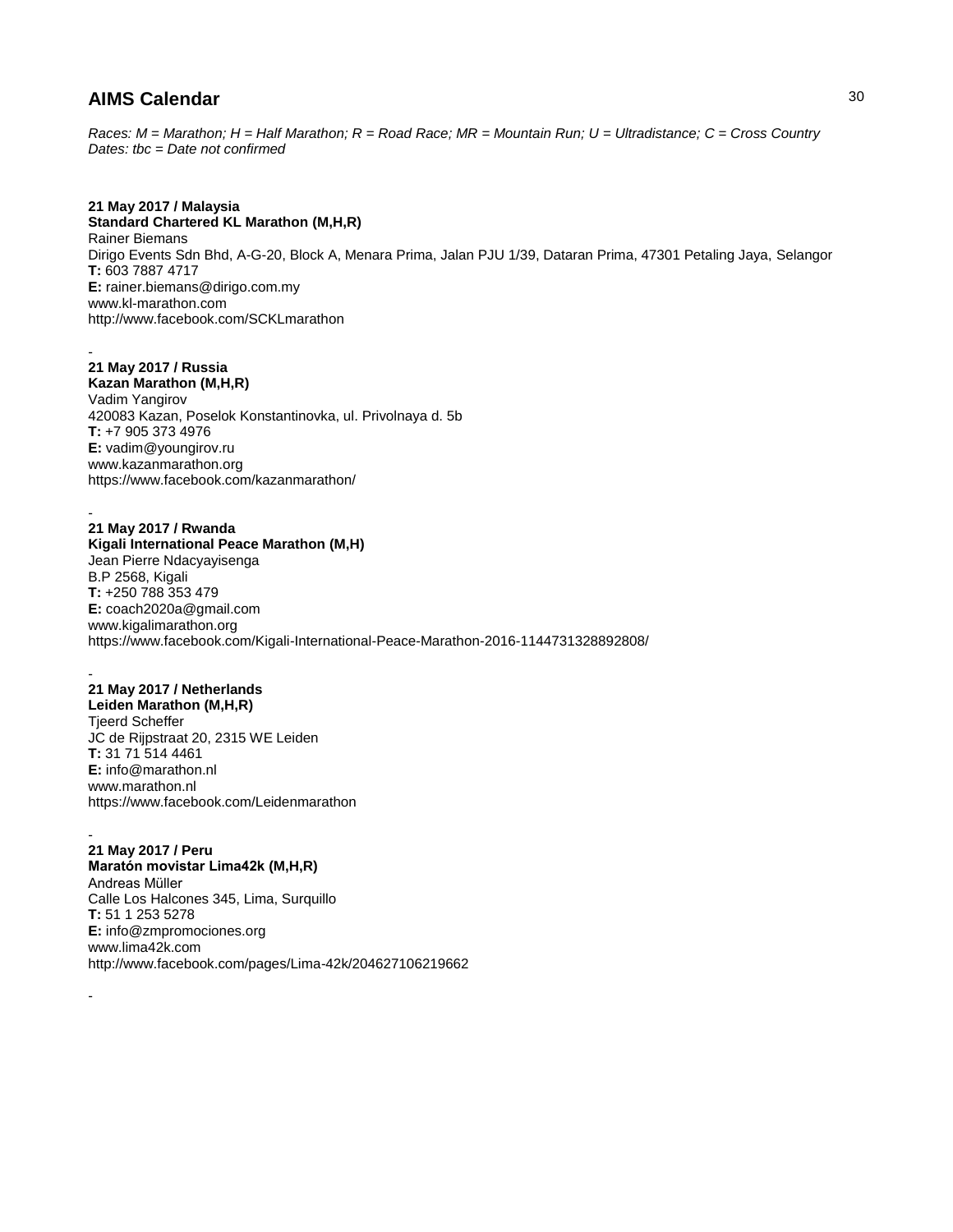*Races: M = Marathon; H = Half Marathon; R = Road Race; MR = Mountain Run; U = Ultradistance; C = Cross Country Dates: tbc = Date not confirmed*

## **21 May 2017 / France**

**Paris St Germain en Laye – La Course (R)** Bruno Boukobza 5 passage Renaudin, 92330 SCEAUX **T:** 0688847398 **E:** bruno.boukobza@gmail.com www.parissaintgermainlacourse.com https://www.facebook.com/pages/Paris-Saint-Germain-en-Laye-la-course/208108365707

### - **21 May 2017 / Germany**

**iWelt Marathon Wuerzburg (M)**

Guenter Herrmann Oberer Torweinberg 12, 97084 Wuerzburg **T:** 49 1525 3453469 **E:** g.herrmann@wuerzburg-marathon.de www.wuerzburg-marathon.de http://www.facebook.com/Wuerzburg.Marathon

#### - **27–28 May 2017 / Great Britain Edinburgh Marathon Festival (M)**

-

Neil Kilgour Edinburgh Marathon Ltd, EICA, South Platt Hill, 1 Ratho Quarry, Newbridge, Midlothian **T: E:** Freya@gsi-events.com www.edinburghmarathon.com https://www.facebook.com/EdinburghMarathonFestival

### - **27 May 2017 / Italy Moonlight Half Marathon (H)** Piero Rosa Salva via Linghindal 5/5, 30172 Mestre (VE) **T:** 39 041 532 1871 **E:** info@venicemarathon.it www.moonlighthalfmarathon.it https://www.facebook.com/pages/Moonlight-Half-Marathon/549579915057499 *Event date is provisional – please check with race organisers*

### - **28 May 2017 / Australia Barossa Marathon Festival (M,H,R)** Pieter de Wit 105 King William Street, Kent Town, South Australia, 5067 **T:** 61 8 8363 7377 **E:** office@sarrc.asn.au www.barossamarathon.com.au https://www.facebook.com/pages/South-Australian-Road-Runners-Club/113995685351467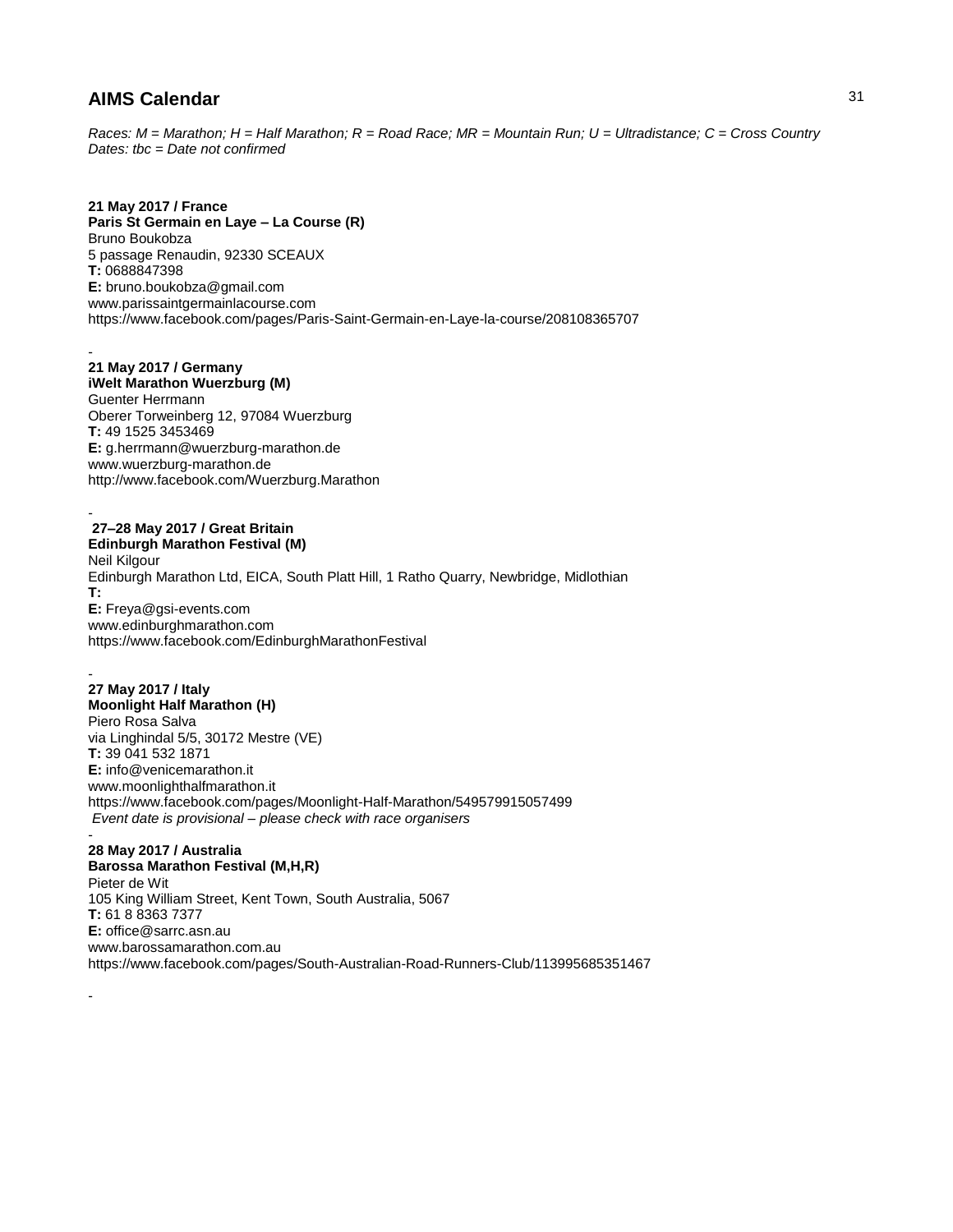*Races: M = Marathon; H = Half Marathon; R = Road Race; MR = Mountain Run; U = Ultradistance; C = Cross Country Dates: tbc = Date not confirmed*

# **28 May 2017 / Canada**

**Scotiabank Calgary Marathon (M)** Cheryl Lowery PO Box 296, Stn M, Calgary, Alberta T2P 2H9 **T:** 1 403 264 2996 **E:** info@calgarymarathon.com www.calgarymarathon.com http://www.facebook.com/pages/Calgary-Marathon/122869332085

#### - **28 May 2017 / Canada**

**Scotiabank Ottawa Marathon and Ottawa 10K (M,R)** John Halvorsen 5450 Canotek Road, Unit 45, Ottawa, Ontario **T:** 1 613 234 2221 **E:** info@runottawa.ca www.runottawa.ca http://www.facebook.com/OttawaMarathon

### **tbc May 2017 / Paraguay**

-

-

# **Media Maratón Internacional Ciudad de Asunción (H)**

Marcelo Ithurralde Pai Perez 1293, esquina Ana Diaz, 1111 Asuncion **T:** +595981436128 **E:** pmc.paraguay@gmail.com www.paraguaymarathonclub.org on.fb.me/MyLq0b

### **tbc May 2017 / Algeria**

**Semi Marathon International de la Ville de Béjaia (H)** Haddad Fatsah Stade OPOW, O6000 Béjaia **T:** 213 660 570 795 **E:** fatsahmarathon@hotmail.fr www.semi-marathondebejaia.com bit.ly/1ISSycH

### **tbc May 2017 / China Dalian International Marathon (M)**

Sun Xinsheng Dalian Sports Bureau, 66 Wusi Road, Xigang District, Dalian **T:** 86 411 8368 2293 **E:** mls@dl.cn www.dlmls.org -

### **tbc May 2017 / Lebanon**

**Tripoli International Half Marathon (H)** Rabih Lazkani/Mrs Bassima Elnahi Dam wa Farz, Asheer El Dayeh Street, Barakeh Building 1st Floor, Tripoli **T:** 961 3 100 201/961 3 438 252 **E:** Rabih@maanloubnan.org, Bassima@maanloubnan.org www.tripolihalfmarathon.com on.fb.me/1myM75t

-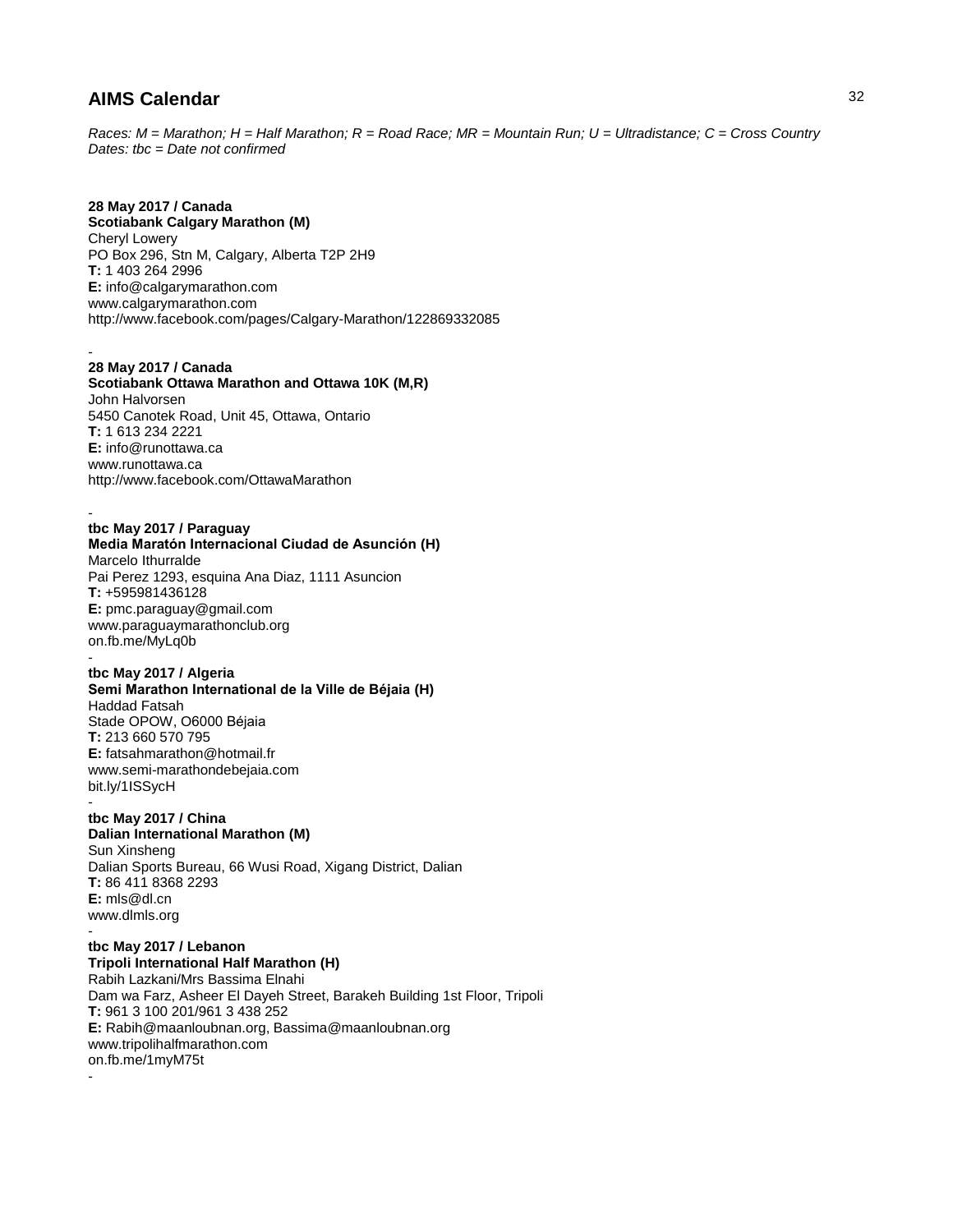*Races: M = Marathon; H = Half Marathon; R = Road Race; MR = Mountain Run; U = Ultradistance; C = Cross Country Dates: tbc = Date not confirmed*

## **tbc May 2017 / Italy**

**Turin Half Marathon (H)** Luigi Chiabrera Cascina Marchesa, C.so Regina Margherita 371, 10151 Torino **T:** 39 011 455 9959 **E:** info@turinmarathon.it www.turinmarathon.it on.fb.me/IRauNk

#### - **3–4 June 2017 / Thailand Laguna Phuket Marathon (M)**

Roman Floesser 8th Floor, CCT Building, 109 Surawong Road, Bangkok 10500 **T:** 662 236 2931 **E:** info1@phuketmarathon.com www.phuketmarathon.com http://www.facebook.com/phuketmarathon

#### - **3 June 2017 / Sweden**

**ASICS Stockholm Marathon (M)** Ulf Saletti Box 15124, 16715 Bromma **T:** +46703404804 **E:** info@marathon.se www.stockholmmarathon.se http://www.facebook.com/stockholmmarathon.se

#### - **4 June 2017 / Republic of South Africa**

**Comrades Marathon (U)** Rowyn James 18 Connaught Road, Scottsville, Pietermaritzburg, 3201 **T:** 27 339 878650 **E:** rowyn@comrades.com www.comrades.com https://www.facebook.com/ComradesMarathon

### - **4 June 2017 / Ecuador**

**Quito Últimas Noticias 15k (R)**

Pablo Gonzalez Peña Av. Pedro Vicente Maldonado 11515, Quito **T:** 593999800393 **E:** pabloarturogonzalez@gmail.com www.quitoultimasnoticias15k.ec https://facebook.com/UN15K *Predicted date based on past schedules* -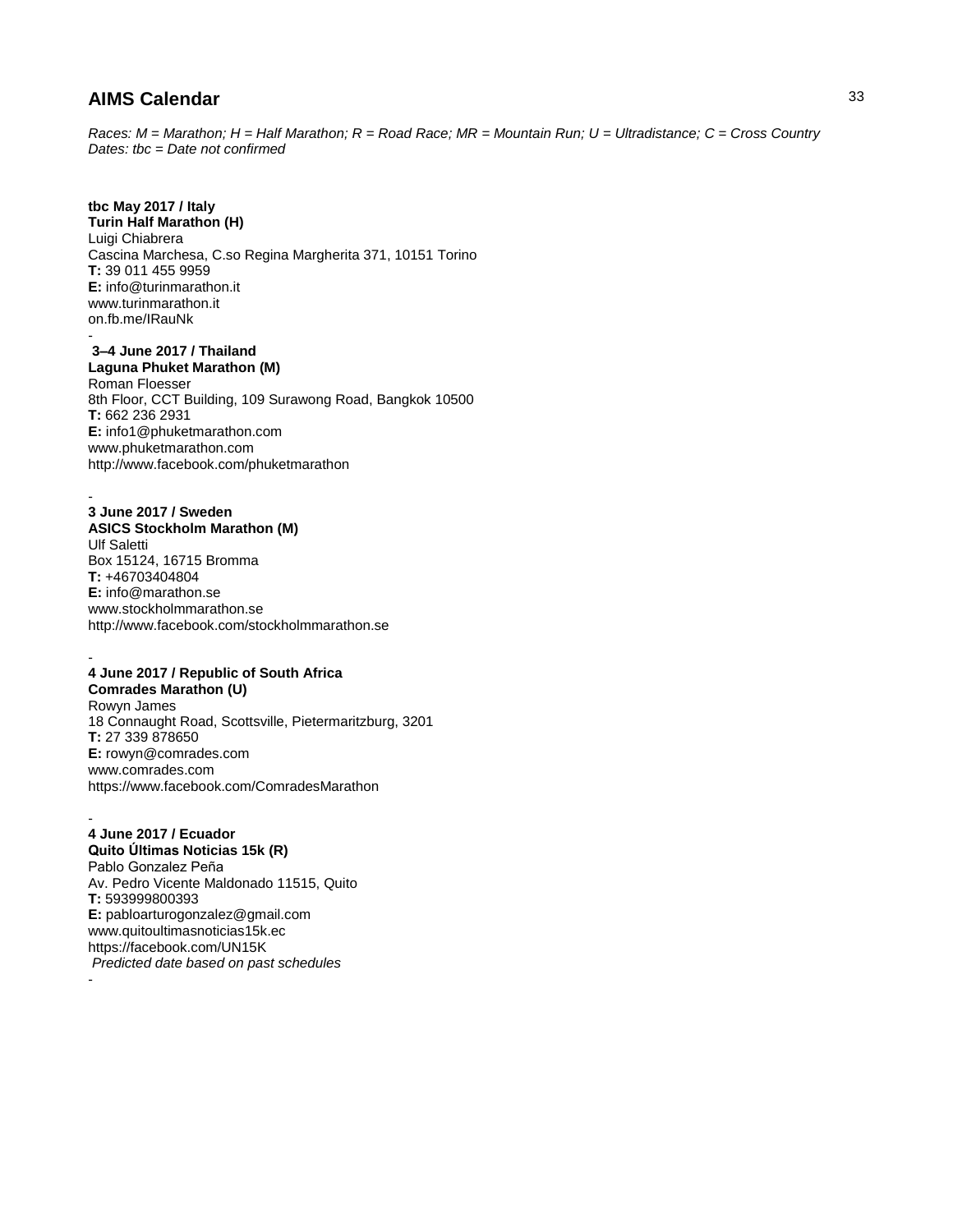*Races: M = Marathon; H = Half Marathon; R = Road Race; MR = Mountain Run; U = Ultradistance; C = Cross Country Dates: tbc = Date not confirmed*

## **5 June 2017 / Ireland**

**Cork City Marathon (M)** Jim O'Donovan Cork City Hall, Cork, T12 T997 **T:** 353 21 492 4170 **E:** info@corkcitymarathon.ie www.corkcitymarathon.ie http://www.facebook.com/corkcitymarathon *Event date is provisional – please check with race organisers*

### **10 June 2017 / Finland**

-

-

-

**Helsinki Half Marathon (H,R)** Aki Nummela Kap Hornin Katu 7, 00220 Helsinki **T:** +358 44 205 0310 **E:** info@helsinkihalfmarathon.fi www.helsinkihalfmarathon.fi https://www.facebook.com/helsinkihalfmarathon

### **11 June 2017 / Mexico 21k Coahuila (H)**

Arq. Dora Maria Galindo Ramos Blvd. Carlos Abedrop Dávila #3745, Col. Parque Centro Metropolitano, C.P. 25022, Saltillo, Coahuila **T:** +52 844 414 19 07 **E:** coahuila21k@hotmail.com www.21kcoahuila.org

#### - **11 June 2017 / Lithuania**

**Kaunas Marathon (M,H,R)** Algirdas Pukis Laisvės al. 51A - 206, Kaunas **T:** +370 610 65833 **E:** info@kaunasmarathon.lt www.kaunasmarathon.lt https://www.facebook.com/KaunoMaratonas

### - **11 June 2017 / China Lanzhou International Marathon (M,H,R)** Long Fuguo Competitive Sports Department, 11th Floor of Zhongshan Mansion, 195# Qinggyang Road, Chengguan District, Lanzhou **T:** 86 931 8473885 **E:** lzmarathon@126.com www.lanzhoumarathon.org

#### - **17 June 2017 / Norway Midnight Sun Marathon (M,H)** Nils I. Haetta PO Box 821, N-9258 Tromsø **T:** 47 776 7 3363 **E:** info@msm.no www.msm.no http://www.facebook.com/pages/MSM-Midnight-Sun-Marathon/393622885007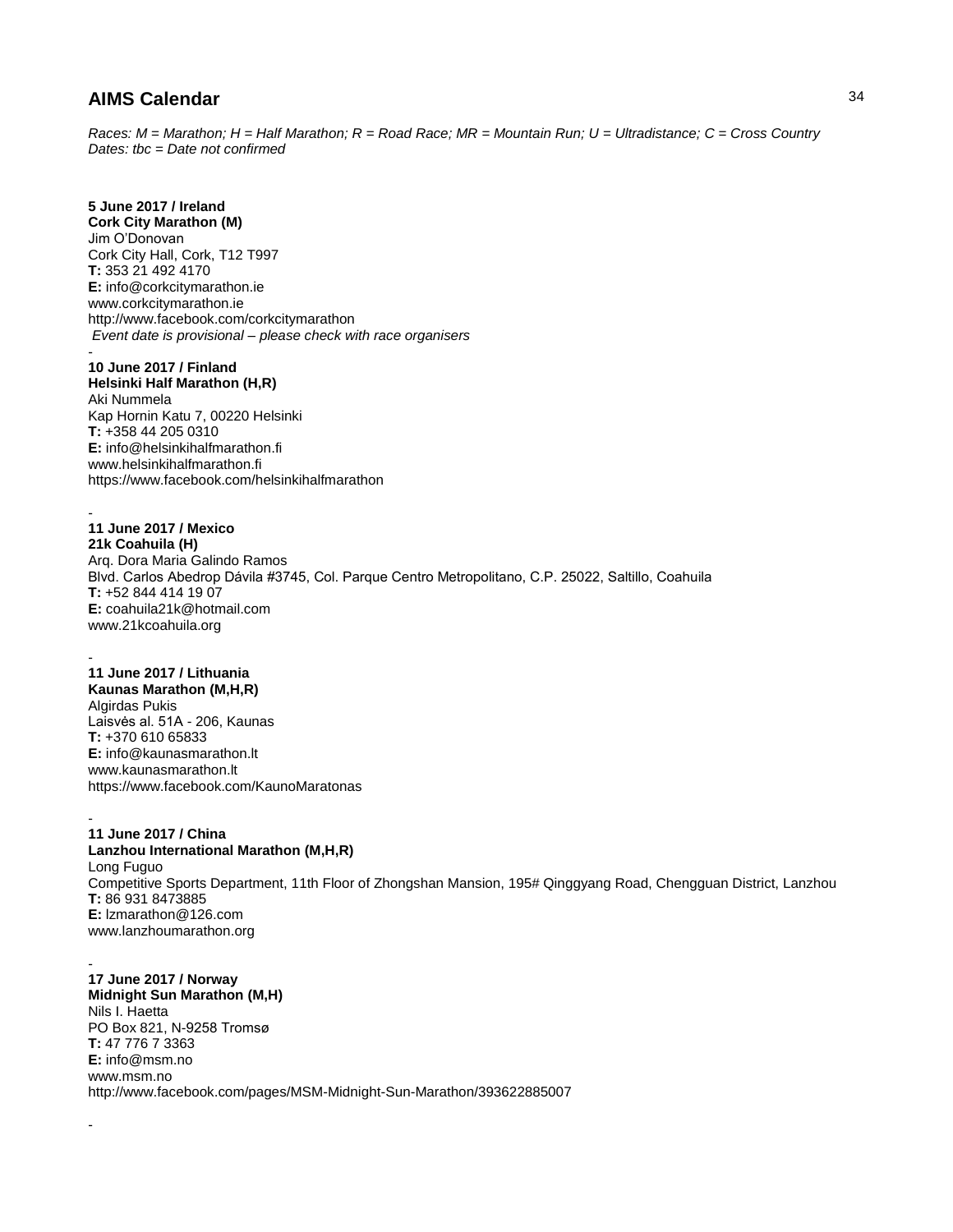*Races: M = Marathon; H = Half Marathon; R = Road Race; MR = Mountain Run; U = Ultradistance; C = Cross Country Dates: tbc = Date not confirmed*

## **17 June 2017 / Poland**

**PKO Wroclaw Night Half Marathon (H)** Wojciech Gestwa 51-612 Wroclaw, Al. I. J. Paderewskiego 35 **T:** +48 71 733 40 60 **E:** wojciech.gestwa@msc.wroc.pl, biuro@wroclawmaraton.pl pol.wroclawmaraton.pl https://www.facebook.com/maraton.wroclawski

#### - **18 June 2017 / Cambodia**

**Phnom Penh Half Marathon (H,R)** Mr. Sem Phalla No 79CEo, St. 155 corner St. 476, Sangkat Toul Tompung I, Chamkarmorn Dist., Phnom Penh **T:** 885 23 213 525 **E:** direct@cambodia-events.org, info@cambodia-events.org www.cambodia-events.org https://www.facebook.com/pages/National-Olympic-Committee-of-Cambodia/306011854342

#### - **18 June 2017 / Brazil**

**Rio de Janeiro City Marathon (M)** Joao Traven Av. Passos, 101, Sala 701, Centro Rio de Janeiro **T:** 55 21 222 33 073 **E:** maratonadorio@maratonadorio.com.br www.maratonadorio.com.br

http://www.facebook.com/maratonadoriodejaneiro

- **18 June 2017 / Italy Telesia City Trophy International Road Race 10k (R)** Viscusi Diego Viale Minieri 137, 82037 Telese Terme (Benevento) **T:** 39 338 6346317 **E:** info@trofeotelesia.it www.trofeotelesia.it http://www.facebook.com/trofeotelese?ref=hl

#### - **18 June 2017 / Zimbabwe Econet Victoria Falls Marathon (M)**

-

John Addison Box 844, Halfway House 1685, Republic of South Africa **T:** 27 11 702 2035 **E:** john@wildfrontiers.com www.vicfallsmarathon.com http://www.facebook.com/VictoriaFallsMarathon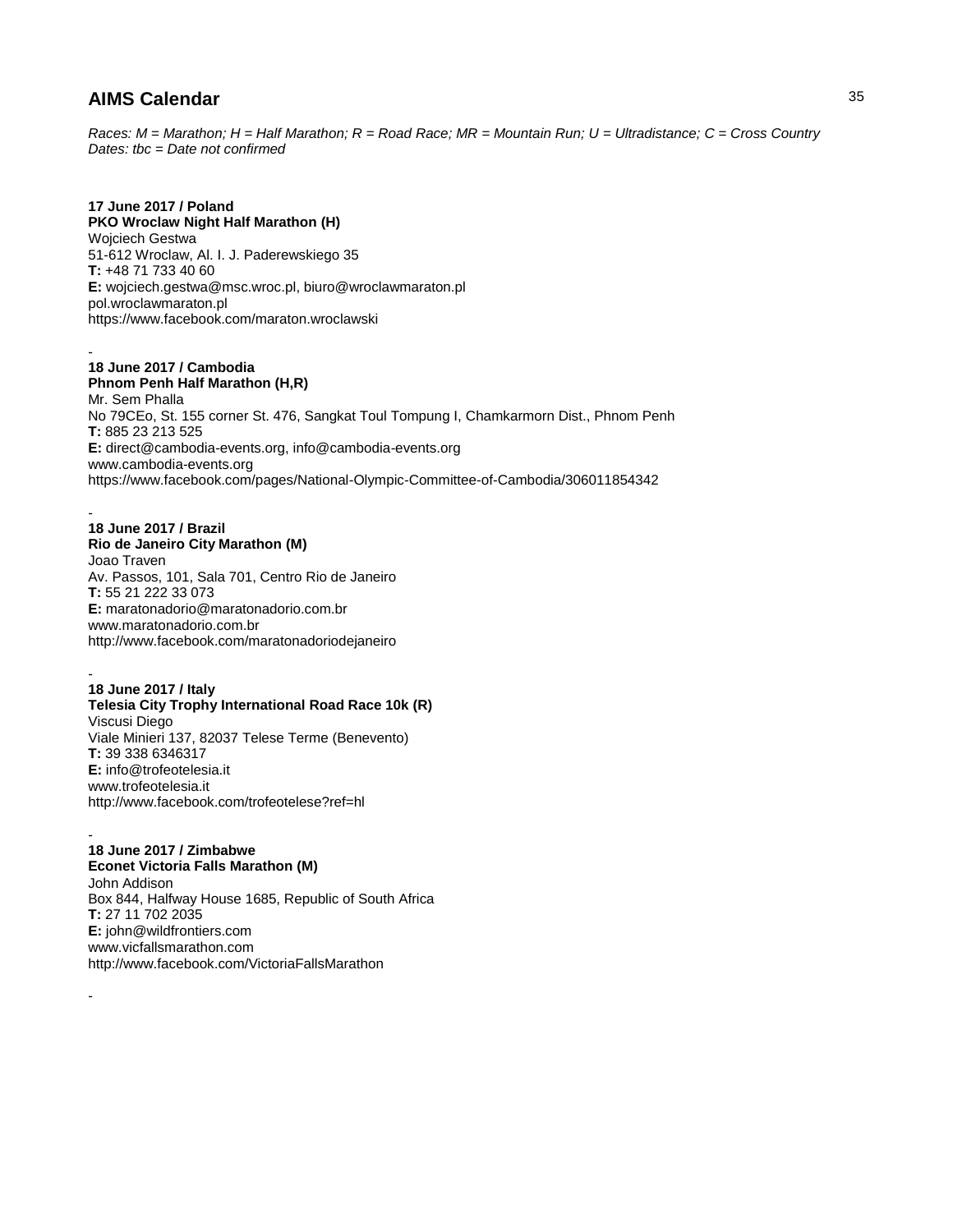-

-

-

*Races: M = Marathon; H = Half Marathon; R = Road Race; MR = Mountain Run; U = Ultradistance; C = Cross Country Dates: tbc = Date not confirmed*

**23 June 2017 / Iceland Suzuki Midnight Sun Run (H,R)** Svava Oddný Ásgeirsdóttir Engjavegur 6, 104 Reykjavik **T:** 354 535 3700 **E:** marathon@marathon.is marathon.is/midnight-run https://www.facebook.com/MidnaeturhlaupMidnightSunRun

- **24 June 2017 / Republic of South Africa The Big Five Marathon (M,H)** Rune Nortoft Tøndergade 16, 1752 Copenhagen V, Denmark **T:** +45 369 897 58 **E:** rn@albatros-adventure.com www.big-five-marathon.com https://www.facebook.com/bigfivemarathon

**24 June 2017 / Bosnia Vidovdan 10km Road Race (R)** Borislav Djurdjevic Brace Ribnikar 17, 76100 Brcko **T:** 387 49 217 781 **E:** vidovdanskatrka@gmail.com www.vidovdanskatrka.org https://www.facebook.com/vidovdanskatrka?ref=tn\_tnmn

- **24 June 2017 / Ireland Waterford Viking Marathon (M,H,R)** Joe Cawley The Broadcast Centre, Ardkeen, Waterford **T:** +353 86 232 0795 **E:** info@waterfordvikingmarathon.com www.waterfordvikingmarathon.com http://www.facebook.com/pages/Waterford-Viking-Marathon/246519738694137

**25 June 2017 / Germany hella hamburg halbmarathon (H)** Karsten Schölermann Klaus-Groth-Strasse 95, 20535 Hamburg **T:** +49 40 6 36 48 98-0 **E:** schoelermann@dielaufgesellschaft.de www.hamburg-halbmarathon.de https://www.facebook.com/laufgesellschaft/?fref=ts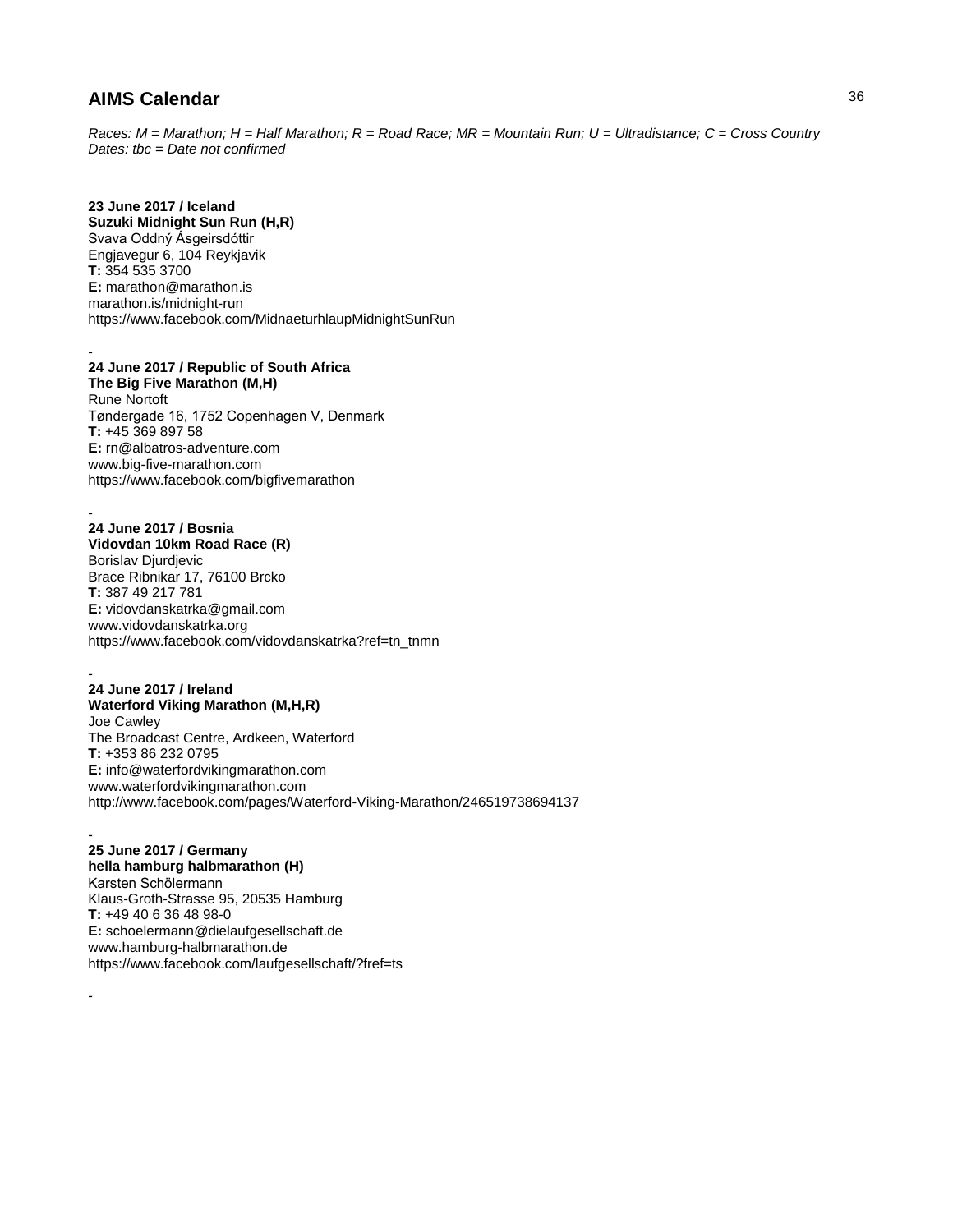*Races: M = Marathon; H = Half Marathon; R = Road Race; MR = Mountain Run; U = Ultradistance; C = Cross Country Dates: tbc = Date not confirmed*

### **25 June 2017 / Japan**

**Lake Saroma 100km Ultra Marathon (U)** Jiro Hashimoto 2-4-12 Jingumae, Sibuya-ku, Tokyo 150-0001 **T:** 81 3 5771 7907 **E:** saroma@runners.co.jp saromanblue.jp/index.shtml http://www.facebook.com/saroma100km *Predicted date based on past schedules* -

### **25 June 2017 / Great Britain**

**JCP Swansea Half Marathon (H)**

David Martin-Jewell 15a Manor Road, Manselton, Swansea SA5 9PA **T:** +44 1792 277310 **E:** david@swanseahalfmarathon.co.uk swanseahalfmarathon.co.uk https://www.facebook.com/SwanseaHalf

### **25 June 2017 / Mexico**

-

**Tangamanga International Marathon (M)** Jaime Eduardo Morales Reyes Fray Diego de la magdalena 1015, Colonia Jardín, San Luis Potosi, SLP, CP 78280 **T:** 52 44 48 15 4444 **E:** maratontangamanga@gmail.com www.maratontangamanga.com https://www.facebook.com/maratontangamanga

#### - **25 June 2017 / India Tarblazer 21.1 (H,R)** S. Shashidhar 611–C, Dheeraj Savera CHS, Borivili East, Mumbai 400 066 **T:** +91 998 776 8816 **E:** shashi@sportman.in www.sportman.in/tarblazer/ https://www.facebook.com/hellosportman/

#### **tbc June 2017 / Mexico**

**Carrera del Día Del Padre Medio Maratón (H)** Adriana Corach Camino a Santa Teresa No. 187-C, 1er piso, Col. Parques del Pedregal, C.P. 14010 , Delegación Tlalpan, México Distrito Federal **T:** 52 555 335 3333 **E:** corach@corredoresdelbosquedetlalpan.com.mx www.corredoresdelbosquedetlalpan.com.mx bit.ly/2cEPAVs -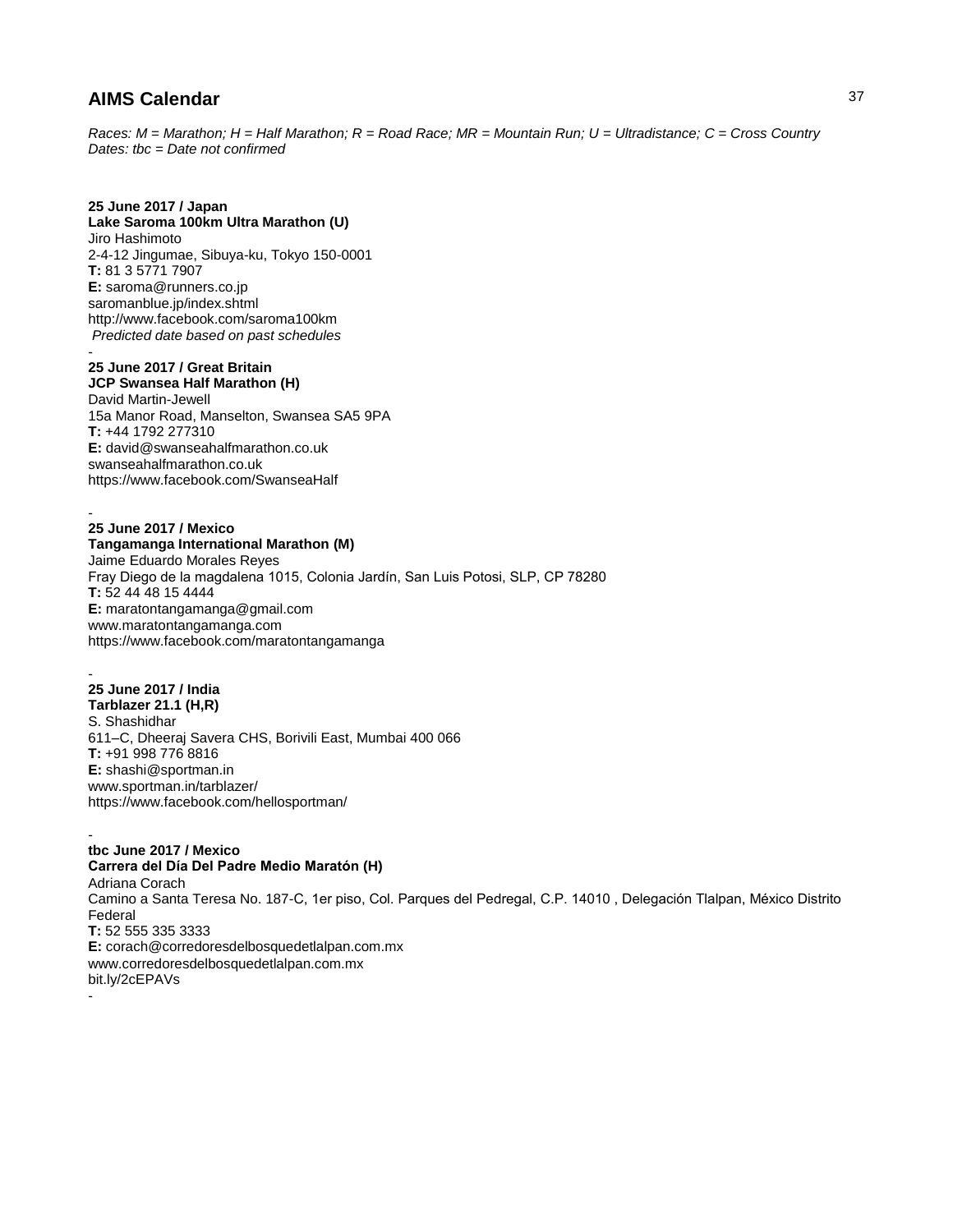*Races: M = Marathon; H = Half Marathon; R = Road Race; MR = Mountain Run; U = Ultradistance; C = Cross Country Dates: tbc = Date not confirmed*

# **tbc June 2017 / Portugal**

**Lisbon Eco Marathon (M,R)** Luis Sousa R. S. Francisco Xavier 94, 1400-332 Lisboa **T:** 351 93 303 4700 **E:** ls@honoris.pt www.lisbonmarathon.pt on.fb.me/1bqd7Ok *Course not measurable to AIMS standards.* -

# **tbc July 2017 / Maldives**

**Dhiraagu Maldives Road Race (R)** Mirshan Hassan 403 Ameenee Magu, Maafannu, Male' **T:** 960 7784468, 960 3311336 **E:** mirshan@dhiraagu.com.mv www.dmrr.mv

#### **1–2 July 2017 / Australia Gold Coast Airport Marathon (M)**

-

Cameron Hart PO Box 4920, Gold Coast Mail Centre, Queensland 9726 **T:** 61 07 5668 9888 **E:** info@goldcoastmarathon.com.au www.goldcoastmarathon.com.au https://www.facebook.com/gcmarathon

#### - **1 July 2017 / Finland Paavo Nurmi Marathon (M)**

Kari Ahonen Ketarantie 31, 20100 Turku **T:** 358 44 5678 256 **E:** info@paavonurmisports.fi www.paavonurmimarathon.fi https://www.facebook.com/Paavo-Nurmi-Marathon-Turku-Finland-234530062750/?ref=hl

#### - **1 July 2017 / Switzerland Gornergrat Zermatt Marathon (M,H,U)**

Andrea Schneider Postfach 52, CH-3924 St. Niklaus **T:** +41 27 946 00 33 **E:** rennleitung@zermattmarathon.ch www.zermattmarathon.ch http://www.facebook.com/zermattmarathon

#### - **9 July 2017 / Costa Rica**

-

**Correcaminos Marathon & Half Marathon (M,H)** Gustavo Alvarez Contiguo al West College, N. 16, Guachipelin, Escazu, Costa Rica **T:** 506 88271130 **E:** info@correcaminoscr.com www.maratoncorrecaminos.com http://www.facebook.com/pages/Correcaminos-Costa-Rica/131369407374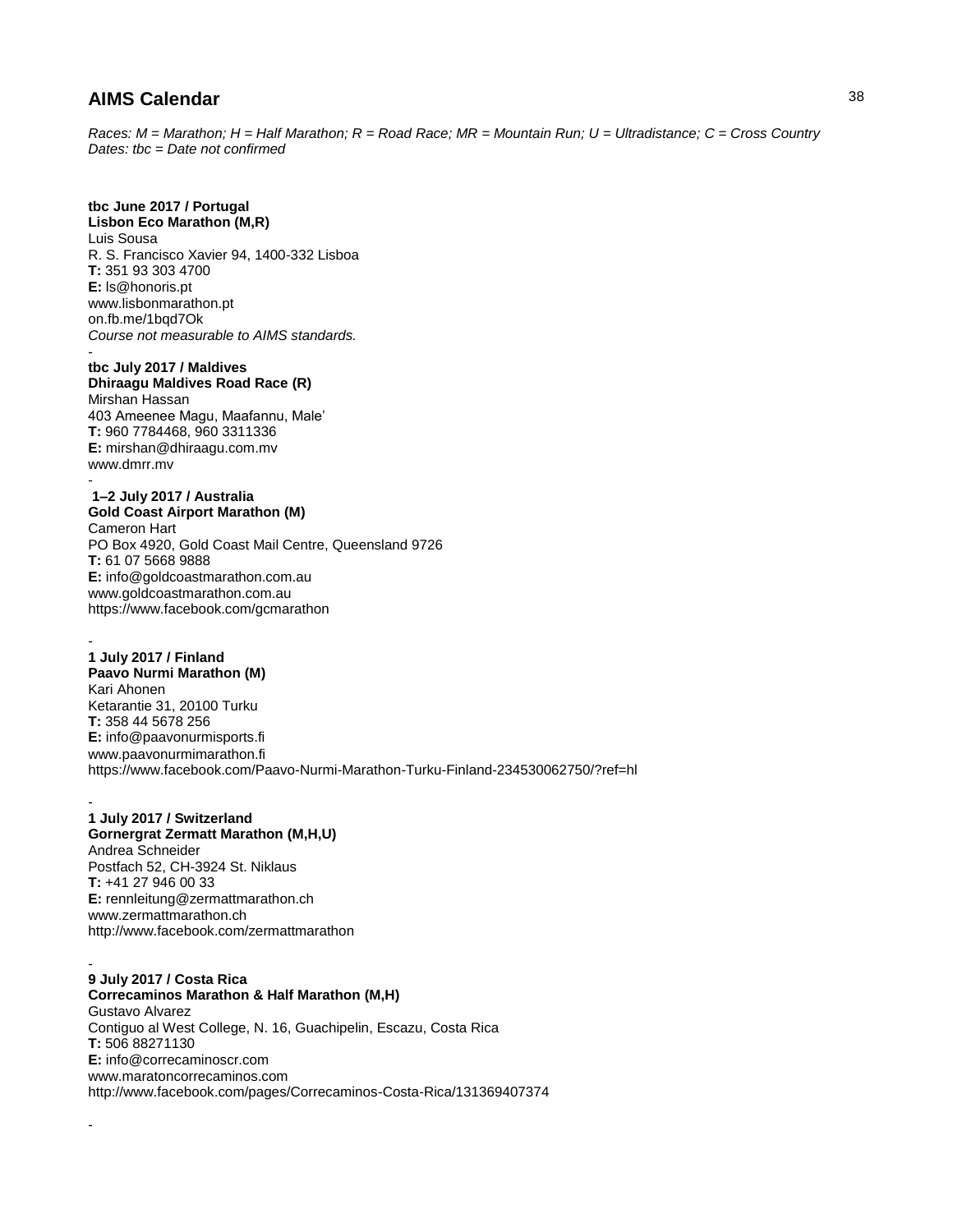*Races: M = Marathon; H = Half Marathon; R = Road Race; MR = Mountain Run; U = Ultradistance; C = Cross Country Dates: tbc = Date not confirmed*

# **9 July 2017 / Russia**

**White Nights Marathon (M)** Mikhail Kochetkov / Anton Uyk 194295 Saint Petersburg, Esenina str. 19/2 **T:** +79119119196 **E:** info@wnmarathon.ru, whitenights1@mail.ru, uyk@startspb.ru www.wnmarathon.ru https://www.facebook.com/wnmarathon/

#### - **16 July 2017 / Mauritius**

**Mauritius Marathon (M,H,R)** Jean Marie Grall Impasse de la Foret, 61301 Chamouny **T:** 230 622 2148 **E:** eventsip@gmail.com

www.mauritiusmarathon.com http://www.facebook.com/pages/Mauritius-Marathon

### **23 July 2017 / Russia**

-

**Golden Ring Ultra Trail 100 (U,R)** Michael Dolgy Moscow 115088, Yuzhnoportovaya ap. 21 h. 20 of. 5 **T:** +79166889262 **E:** info@goldenultra.ru www.goldenultra.ru https://www.facebook.com/GoldenRingUltraTrail/ *Course not measurable to AIMS standards.*  -

**29 July 2017 / Australia Australian Outback Marathon (M)** Michael Walton PO Box 583, Terrigal, NSW 2260 **T:** 61 2 4385 2455 **E:** michael.walton@travellingfit.com www.australianoutbackmarathon.com http://www.facebook.com/outbackmarathon *Course not measurable to AIMS standards. Predicted date based on past schedules* -

### **29 July 2017 / Switzerland**

**Swissalpine Marathon (U)** Andrea Tuffli PO Box 536, CH-7270 Davos Platz **T:** 41 81 401 1490 **E:** info@swissalpine.ch www.swissalpine.ch https://www.facebook.com/#!/pages/Swissalpine-Marathon/125539569693 *Course not measurable to AIMS standards.*  -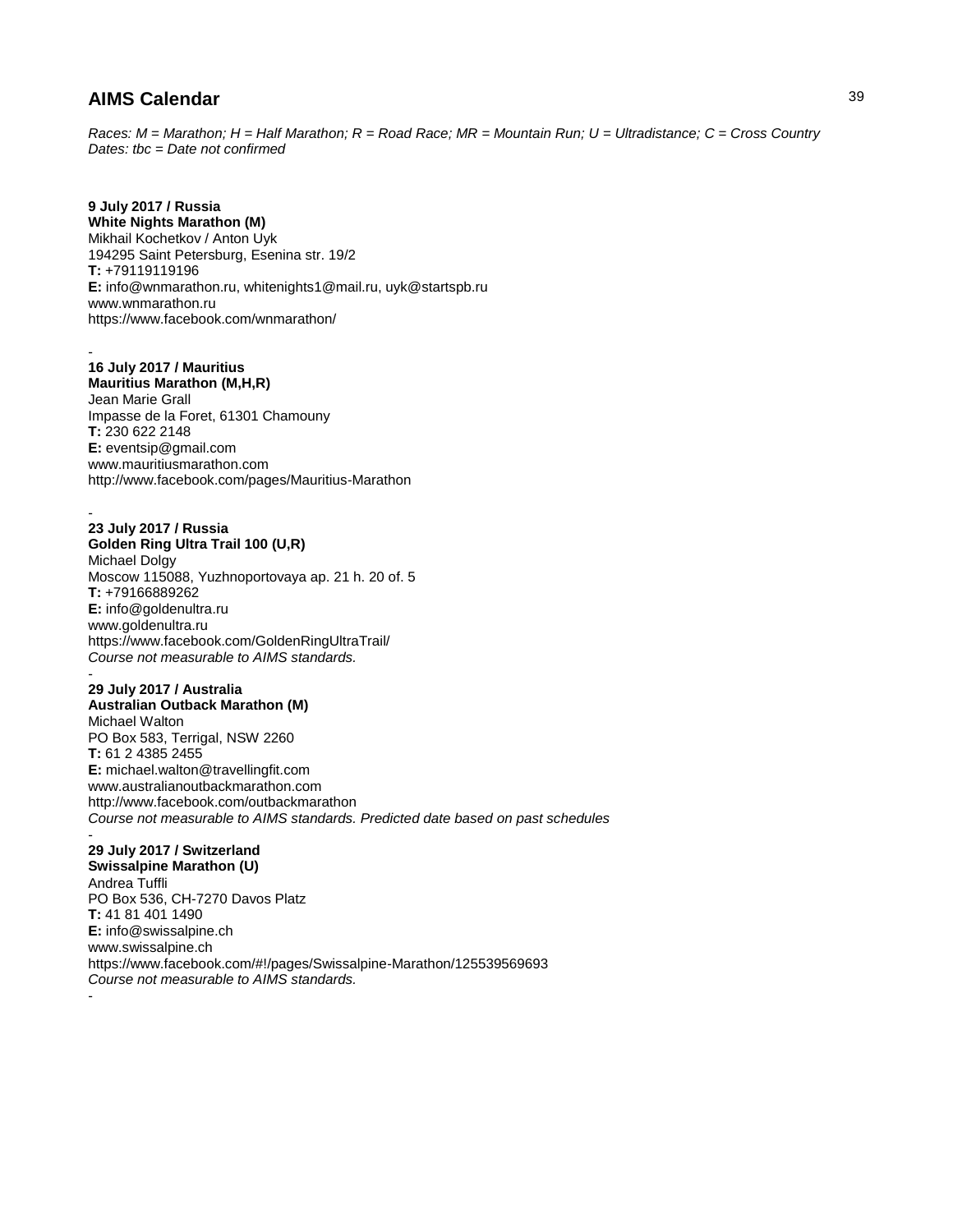*Races: M = Marathon; H = Half Marathon; R = Road Race; MR = Mountain Run; U = Ultradistance; C = Cross Country Dates: tbc = Date not confirmed*

### **30 July 2017 / Colombia**

**Media Maratón Int'l de Bogotá (H)** Martha Santos Calle 93B No.15–34 Oficina 207-208, 11001 Bogota **T:** 57 1 257 3107 **E:** msantos@correcaminoscolombia.com www.mediamaratonbogota.com http://www.facebook.com/mmboficial

#### - **30 July 2017 / Australia**

**Westlink M7 Blacktown Running Festival (M)** Mark Gibson PO Box 63, Blacktown, NSW, 2148 **T:** 61 29 839 6075 **E:** mark.gibson@blacktown.nsw.gov.au www.blacktown.nsw.gov.au/runningfestival

#### **tbc July 2017 / Philippines**

**41st National MILO Marathon, 3k, 5k, 10k, 21k and 42k (M,H,R)** Rio de la Cruz 108 E. Aguinaldo St. Phase 1 AFPOVAI, Taguig City **T:** 632 8876194 **E:** Rio.delacruz316@gmail.com www.runrio.com on.fb.me/18FmfR5 -

### **tbc July 2017 / Panama**

#### **Gatorade Panama International Half Marathon (H)** Elmer Ortiz Nunez Asociacion Panama Runners, PO Box 0819-01577, El Dorado **T:** 507 260 1918 **E:** panamarunners@gmail.com www.panamahalfmarathon.com

on.fb.me/1zQ4212 -

-

#### **tbc July 2017 / Mexico Tijuana International Marathon (M)**

Komar Rivera Fernández Cañon Aviación S/N Zona Centro, C.P. 22000, Tijuana, Baja California **T:** +52 664 215 9000 **E:** komarimdet@gmail.com www.imdet.tijuana.gob.mx on.fb.me/1HWtWlS -

#### **5 August 2017 / Russia Siberian International Marathon (M)** Inna Chernoblavskaya ul. Pevtzova 1, 644043 Omsk **T:** 7 381 224 2567 **E:** mail@runsim.ru www.runsim.ru

https://www.facebook.com/siberianinternationalmarathon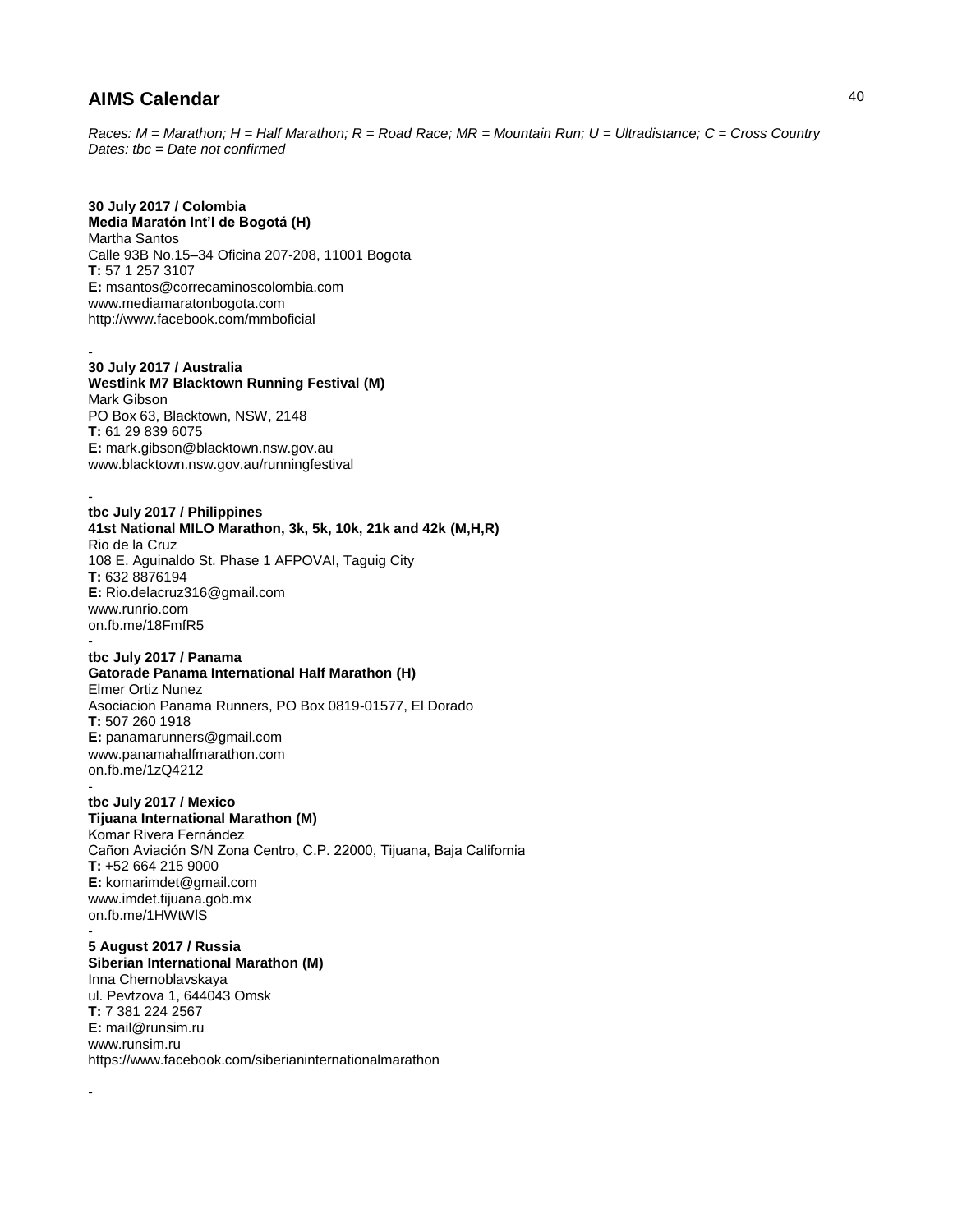*Races: M = Marathon; H = Half Marathon; R = Road Race; MR = Mountain Run; U = Ultradistance; C = Cross Country Dates: tbc = Date not confirmed*

### **6 August 2017 / Cambodia**

**The Angkor Empire Marathon (M,H,R)** Sem Phalla No 79CEo, St. 155 corner St. 476, Sangkat Toul Tompung I, Chamkarmorn Dist., Phnom Penh **T:** 855 23 213 525 **E:** direct@cambodia-events.org, info@cambodia-events.org www.cambodia-events.org https://www.facebook.com/angkorempiremarathon

#### - **6 August 2017 / Australia**

**Brisbane Marathon Festival (M,H,R)** Steve Manning 10/33 Park Road, Milton, Queensland 4064 **T:** 61 7 336 98938 **E:** info@brisbanemarathon.com www.brisbanemarathon.com https://www.facebook.com/brisbanemarathon

#### - **6 August 2017 / Vietnam**

**Da Nang International Marathon (M,H,R)** Phillip Nguyen 8th Floor, Harmony Tower, 47-49-51 Phung Khac Khoan Street, Dakao Ward, District 1, Ho Chi Minh City **T: E:** info@pulse.vn www.rundanang.com https://facebook.com/dananginternationalmarathon

#### - **6 August 2017 / Australia McDonald's Townsville Running Festival (M,H,R)** Brian Armit Po Box 251, Deeragun, Qld 4818 **T:** 61 7 4751 6607 **E:** admin@townsvillerunningfestival.com www.townsvillerunningfestival.com https://www.facebook.com/townsvillerunningfest

#### - **12 August 2017 / Finland**

-

**Helsinki City Marathon (M)** Markku Haverinen Radiokatu 20, 00240 Helsinki **T:** +358 9 3481 2405 **E:** maraton@sul.fi www.helsinkicitymarathon.fi https://www.facebook.com/HelsinkiCityMarathon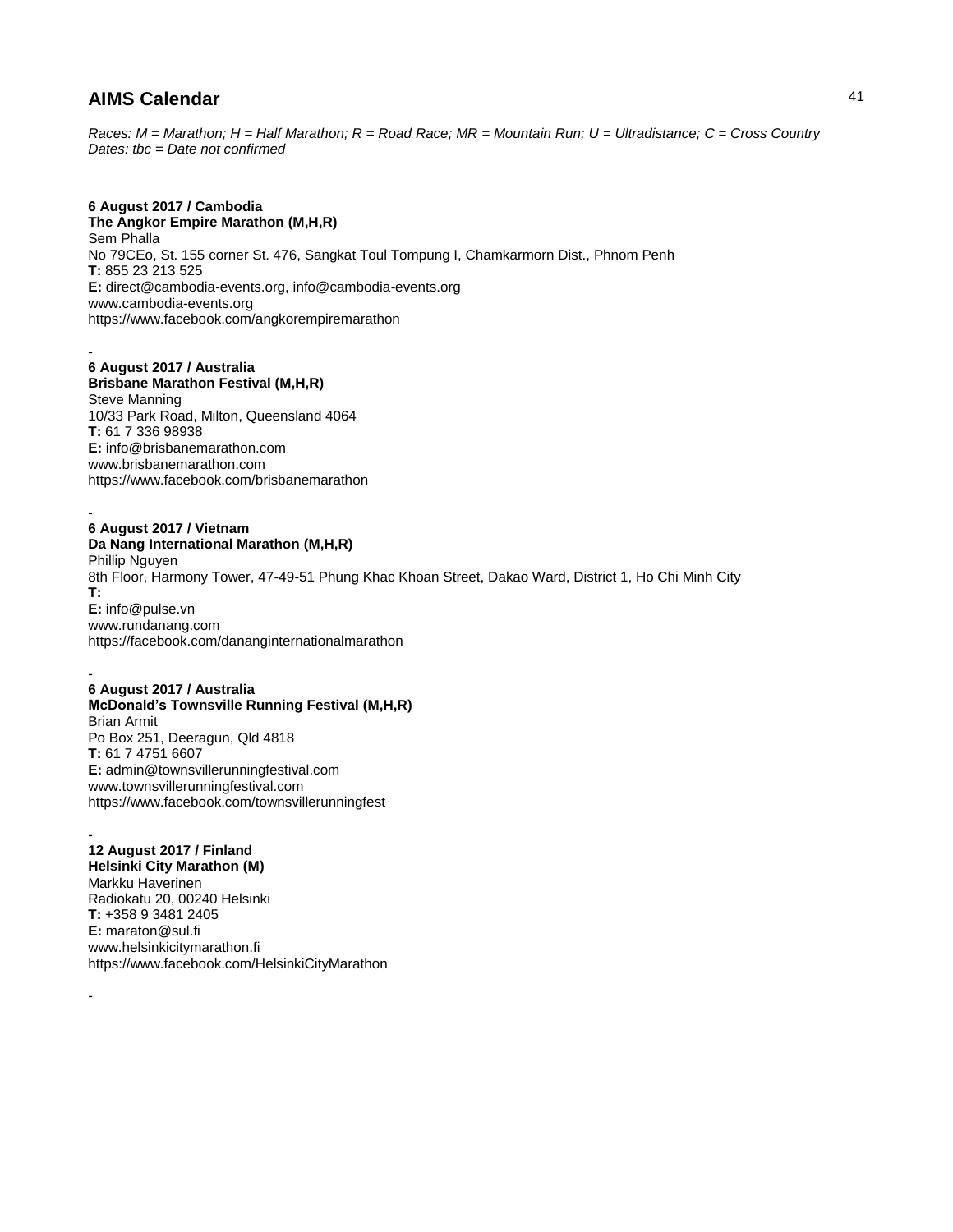*Races: M = Marathon; H = Half Marathon; R = Road Race; MR = Mountain Run; U = Ultradistance; C = Cross Country Dates: tbc = Date not confirmed*

# **13 August 2017 / Malaysia**

**Kuching Marathon (M,H,R)** Liew Tang Chieh c/o Tang & Partners, Lots 164–166, 2nd Floor, Jalan Song Thian Cheok, 93100, Kuching, Sarawak **T:** +60 82 415 934 **E:** kchmarathon@gmail.com www.marathonkuching.com https://www.facebook.com/KuchingMarathonAssociation

#### - **19 August 2017 / Croatia**

**Hvar Half Marathon (H)** Boris Reinic Crnciceva 41, Zagreb **T:** 385 91 206 2256 **E:** info@hvarmarathon.com www.hvarmarathon.com http://www.facebook.com/HvarHalfMarathon

# **19 August 2017 / Iceland**

-

-

**Islandsbanki Reykjavik Marathon (M,H)** Svava Oddný Ásgeirsdóttir Engjavegur 6, 104 Reykjavík **T:** 354 535 3700 **E:** marathon@marathon.is marathon.is/reykjavik-marathon https://www.facebook.com/Reykjavikurmarathon

#### - **20 August 2017 / Australia Adelaide Marathon Festival (M,H,R)** Pieter de Wit 105 King William Street, Kent Town, South Australia, 5067 **T:** 61 8 8363 7377 **E:** office@sarrc.asn.au www.adelaidemarathon.com.au https://www.facebook.com/AdelaideRunningFestival

#### - **20 August 2017 / Canada**

**Edmonton Marathon (M)** Tom Keogh 9750 47 Avenue, Edmonton, AB T6E 5P3 **T:** 1 780 504 0005 **E:** info@edmontonmarathon.ca www.edmontonmarathon.ca https://www.facebook.com/EdmMarathon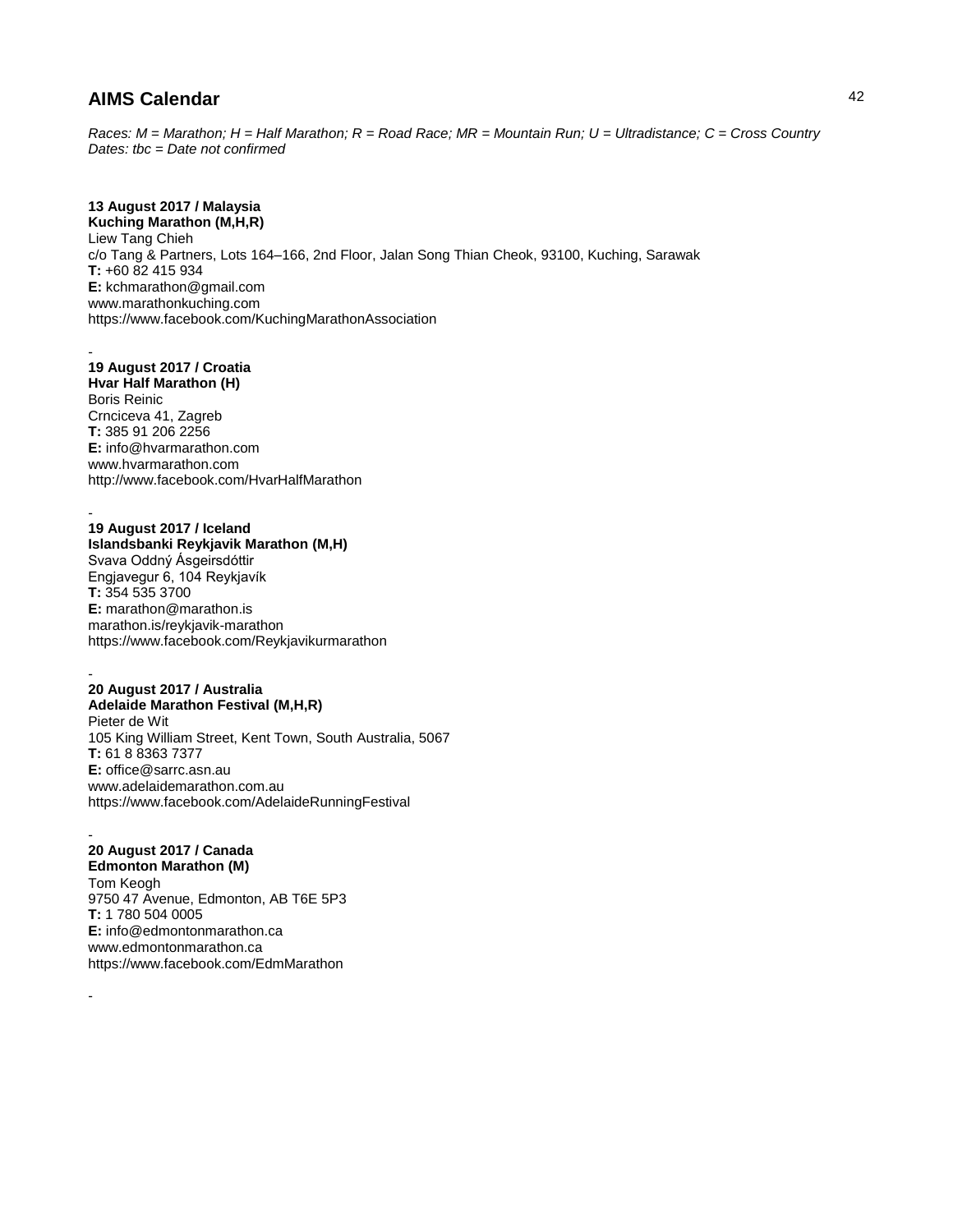*Races: M = Marathon; H = Half Marathon; R = Road Race; MR = Mountain Run; U = Ultradistance; C = Cross Country Dates: tbc = Date not confirmed*

### **20 August 2017 / Australia**

**7 Sunshine Coast Marathon & Community Run Festival (M,H,R)** Jason Crowther PO Box 5282, Maroochydore BC **T:** 61 410 313 551 **E:** jason@atlasmultisports.com.au www.sunshinecoastmarathon.com.au https://www.facebook.com/SunshineCoastMarathon

### **26 August 2017 / Jordan**

-

-

-

-

**Petra Desert Marathon (M,H)** Lars Fyhr Tøndergade 16, 1752 Copenhagen V, Denmark **T:** +45 369 897 50 **E:** lf@albatros-adventure.com www.petra-desert-marathon.com https://www.facebook.com/petramarathon

### **26 August 2017 / Ecuador**

**La Ruta de las Iglesias (R)** Samia Solah, Nina Solah Juan de Ascaray 355 y Amazonas, Quito **T:** 593 2 244 8850 **E:** samia@tventasec.com, nsolah@tventasec.com www.rutadelasiglesias.com http://www.facebook.com/rutaiglesias

#### **26 August 2017 / Norway Stavanger Marathon (M,H,R)** Johannes Økland Pb. 478 Sentrum, N-4002 Stavanger **T:** +47 47 23 84 39 **E:** lop@gti-friidrett.no

www.stavangermarathon.no https://www.facebook.com/StavangerMarathon/

#### - **27 August 2017 / Indonesia**

**Maybank Bali Marathon (M,H,R)** Wahyu Rizky Gedung Sentral Senayan 3, 4th floor, Jl. Asia Afrika No. 8, Senayan Gelora Bung Karno, Jakarta 10270 **T:** 62 21 292 2 8888 **E:** info@balimarathon.com www.balimarathon.com https://www.facebook.com/BaliMarathon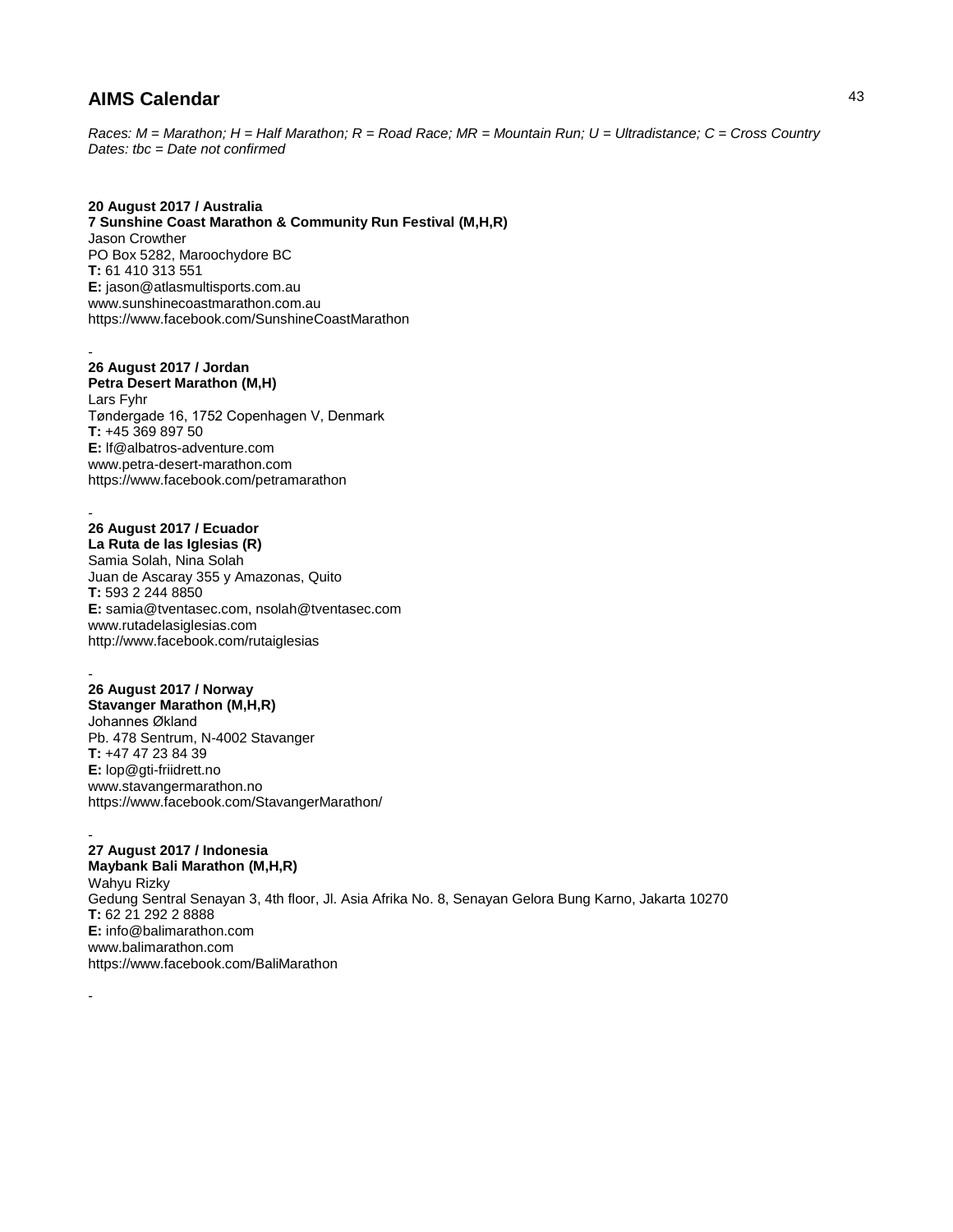*Races: M = Marathon; H = Half Marathon; R = Road Race; MR = Mountain Run; U = Ultradistance; C = Cross Country Dates: tbc = Date not confirmed*

# **27 August 2017 / Japan**

**Hokkaido Marathon (M)** Konosuke Matsushima The Hokkaido Marathon Secretariat, The Hokkaido Shimubun Press, Nishi-3, Odori, Chuo-ku, Sapporo, Hokkaido, 060-8711 **T:** 81 112 32 0840 **E:** k-matsu@hokkaido-np.co.jp www.hokkaido-marathon.com http://www.facebook.com/hokkaidomarathon *Predicted date based on past schedules* -

### **27 August 2017 / Peru**

**Toyota Media Maratón de Lima 21k & 10k (H,R)** Gonzalo Rodriguez Larrain de Lavalle Victor Maurtua 140 OF, 603 San Isidro, Lima **T:** +51 1 222 4819 **E:** alejandra@perurunners.com https://www.facebook.com/perurunners

#### - **27 August 2017 / Ireland**

-

-

-

**Longford Marathon (M)** Fr Ciaran McGovern Lower Main Street, Longford, Co. Longford **T:** 353 43 3349682 **E:** info@longfordmarathon.com www.longfordmarathon.com https://www.facebook.com/longfordmarathon

### **27 August 2017 / Republic of South Africa**

**Mandela Day Marathon (M,H,R)** Sbu Khuzwayo 242 Langalibalele Street, Pietermaritzburg **T:** 27 33 897 6763 **E:** mm@umdm.gov.za www.mandelamarathon.co.za http://www.facebook.com/mandeladay.marathon *Predicted date based on past schedules*

#### - **27 August 2017 / Canada**

### **SSQ Quebec City Marathon (M)**

Patrice Drouin 305, boul. Charest Est, 8e etage, Quebec (QC) G1K 3H3 **T:** 1 418 977 1122 **E:** info@marathonquebec.com quebecmarathon.com https://www.facebook.com/marathonquebec

#### **tbc August 2017 / Paraguay Maratón Internacional de Asunción (M,H,R)**

Myrta Doldan Roman Pai Perez, 1293, Asuncion, Paraguay **T:** +595 21 213613 **E:** pmc.paraguay@gmail.com www.pmcpy.org on.fb.me/1TIvatu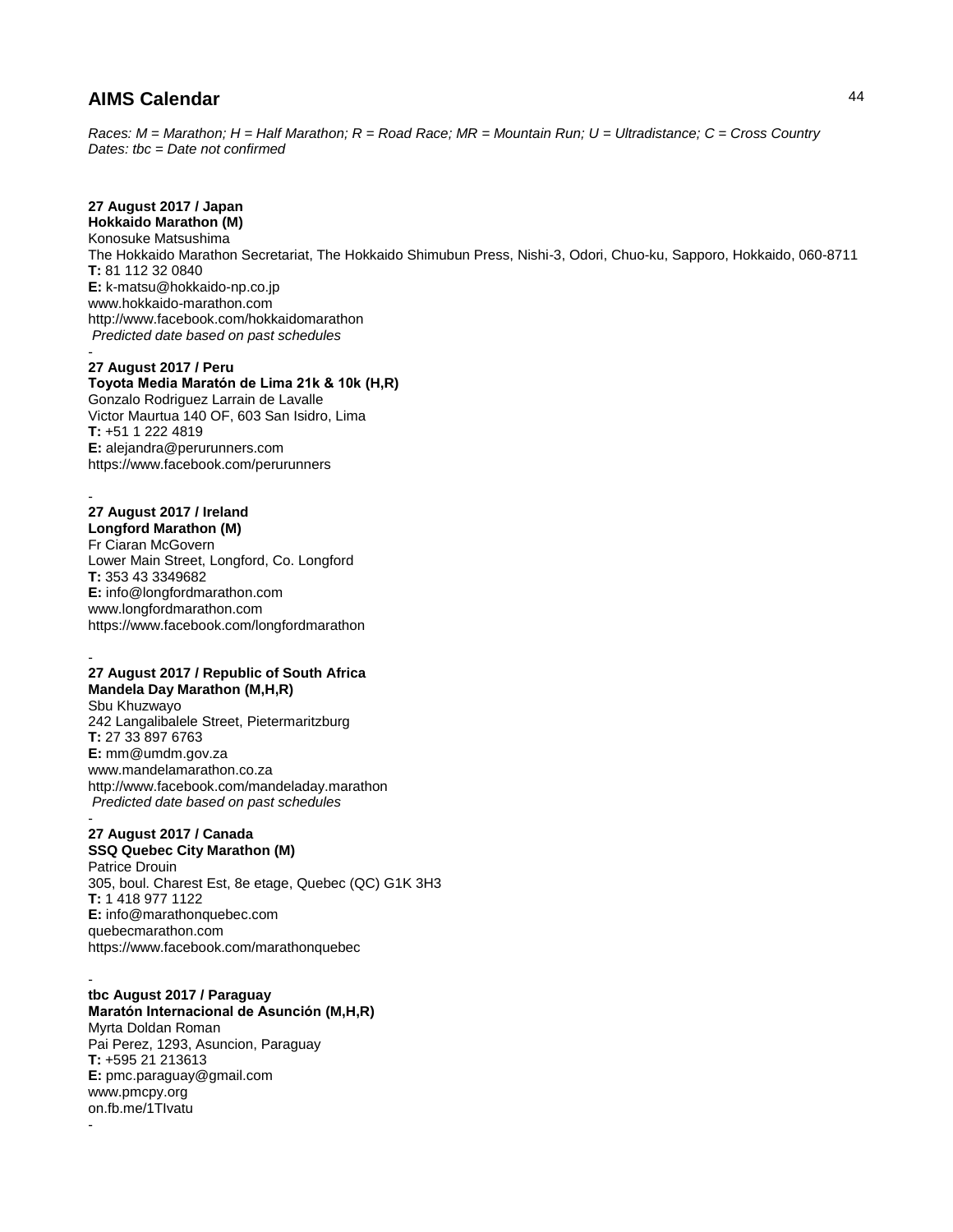*Races: M = Marathon; H = Half Marathon; R = Road Race; MR = Mountain Run; U = Ultradistance; C = Cross Country Dates: tbc = Date not confirmed*

**tbc August 2017 / Mexico Maratón de la Ciudad de México (M)** Diego Escudero Garcia Valseca División del Norte 2333 General Anaya, C.p. 03340 Benito Juárez, México D.F. **T:** 52 55 56048255 **E:** contacto@maratoncdmx.com www.maratoncdmx.com/index.php on.fb.me/19tWHsA -

**3 September 2017 / Norway Knarvikmila – The Great Fjord Run (H)** Helge Brekke Boks 177, 5903 Isdalstø **T:** 47 971 4 5628 **E:** Info@knarvikmila.no www.knarvikmila.no http://www.facebook.com/pages/KnarvikMilaFjord-Norway-Half-Marathon/334685196626788

### **3 September 2017 / Poland**

-

-

-

-

**Pila International Half Marathon (H)** Henryk Paskal Stowarzyszenie Biegow Ulicznych, Al. Powstancow Wlkp. 164, 64-920 Pila **T:** 48 67 212 0111 **E:** info@pila.halfmarathon.pl www.pila.halfmarathon.pl http://www.facebook.com/polmaraton.pila

### **3 September 2017 / Costa Rica**

**10K San José – Costa Rica (R)** Guillermo Sáenz 7-0230 - 1000 San José **T:** 506 2222 0804/ 506 8354 6000/ 506 8343 9868 **E:** marathoncostarica@gmail.com www.marathoncostarica.com http://www.facebook.com/pages/Marathon-Costa-Rica/254447044588155

**8–10 September 2017 / Poland Running Festival of the Economic Forum (M)** Marek Tokarczyk Niskowa 161, 33-395 Chełmiec **T:** +48 22 581 11 55 **E:** festiwalbiegowy@isw.org.pl www.festiwalbiegowy.pl https://www.facebook.com/festiwalbiegowy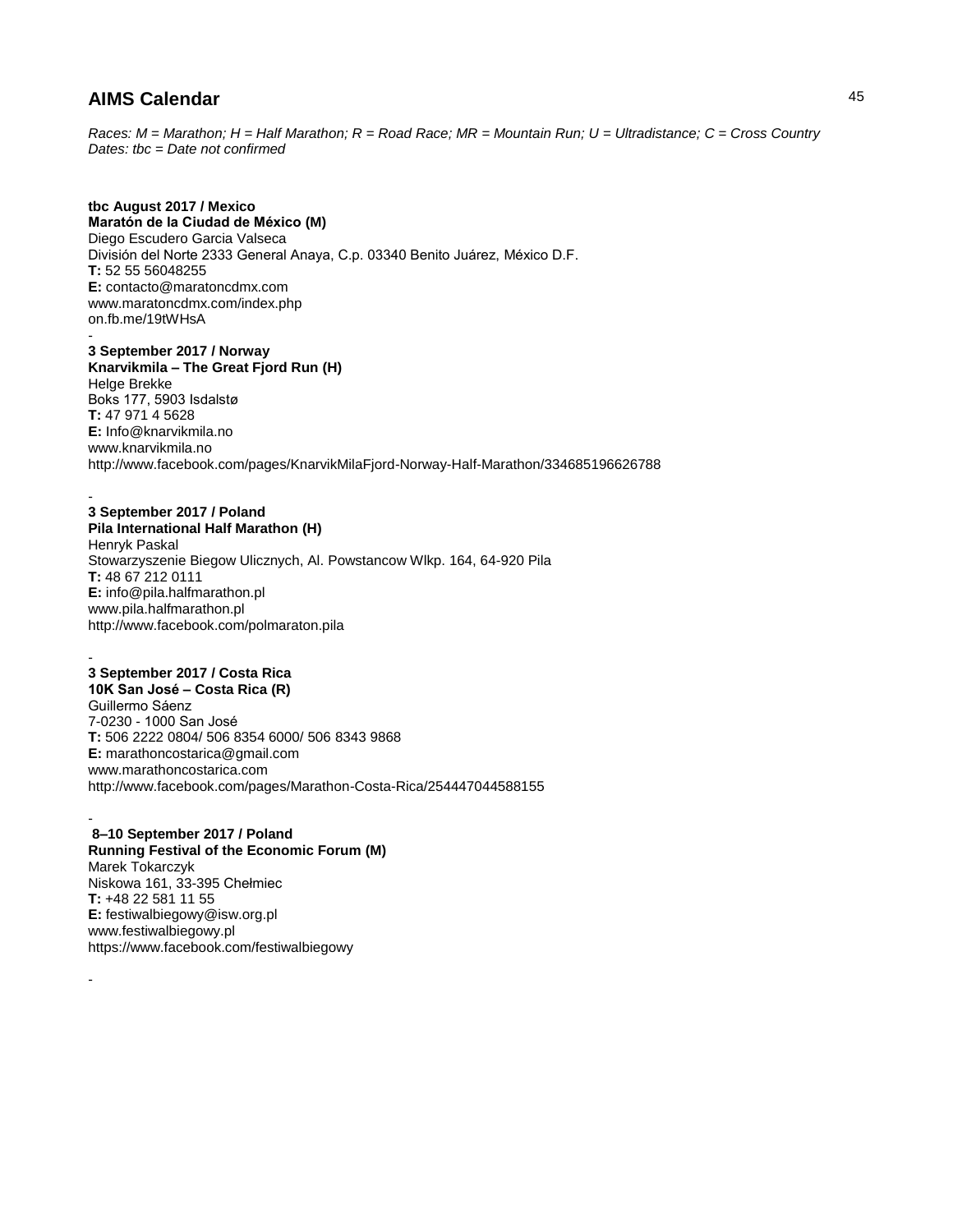*Races: M = Marathon; H = Half Marathon; R = Road Race; MR = Mountain Run; U = Ultradistance; C = Cross Country Dates: tbc = Date not confirmed*

### **8–10 September 2017 / Estonia**

**SEB Tallinn Marathon, Half & 10k (M,H,R)** Mati Lilliallik Spordiurituste Korraldamise Klubi, Parnu Street 142a, 11317 Tallinn **T:** 372 654 8462 **E:** info@tallinnmarathon.ee www.tallinnmarathon.ee https://www.facebook.com/SEBTallinnMarathon/

#### - **9 September 2017 / Switzerland Jungfrau-Marathon (M)** Richi Umberg

Strandbadstr. 44, PO Box 243, CH-3800 Interlaken **T:** 41 33 827 6290 **E:** info@jungfrau-marathon.ch www.jungfrau-marathon.ch https://www.facebook.com/JungfrauMarathon *Course not measurable to AIMS standards.* 

### - **9 September 2017 / Sweden**

**Stockholm Half Marathon (H)** Ulf Saletti Box 15124, 167 15 Bromma **T:** 46 8 545 664 40 **E:** info@stockholmhalfmarathon.se www.stockholmhalfmarathon.se https://facebook.com/stockholmhalfmarathon

#### - **10 September 2017 / Hungary 32nd Wizz Air Budapest Half Marathon (H)** Árpád Kocsis Váci út 152, 1138 Budapest **T:** +36 1 273 0939 **E:** info@budapestmarathon.com www.runinbudapest.com https://www.facebook.com/runinbudapest/

#### - **10 September 2017 / India**

-

**Ladakh Marathon (M,H,R,U)** Chewang Motup Goba Rimo Outdoor Centre, Khagshal, Gonpa Road, Leh, Ladakh – 194 101, Jammu & Kashmir **T:** +91 991 011 8739 **E:** info@ladakhmarathon.com www.ladakhmarathon.com https://www.facebook.com/ladakhmarathon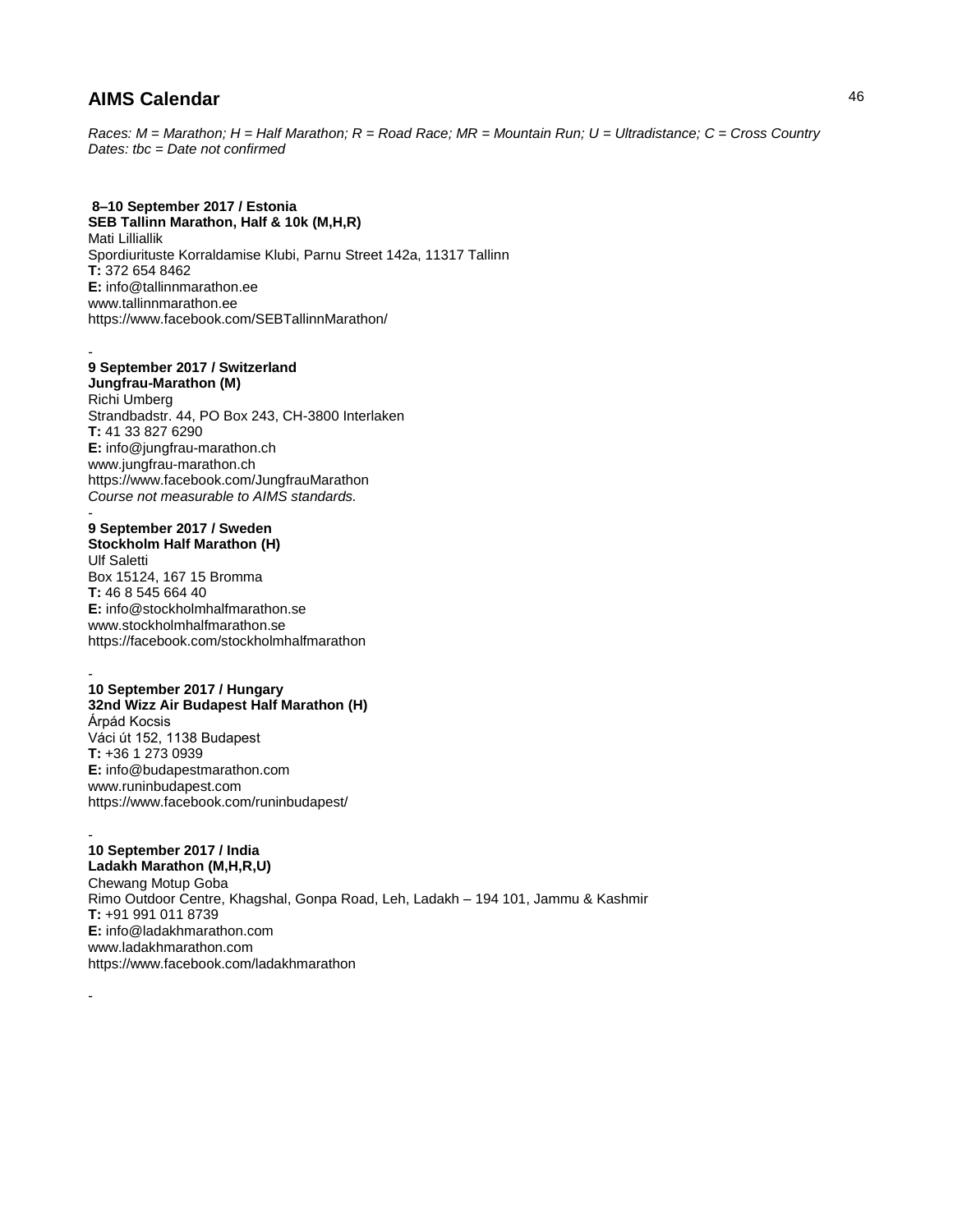*Races: M = Marathon; H = Half Marathon; R = Road Race; MR = Mountain Run; U = Ultradistance; C = Cross Country Dates: tbc = Date not confirmed*

### **10 September 2017 / Colombia**

**Maratón de las Flores Medellín (M,H,R)** Gustavo Orozco Posada Calle 12 Nro 43D 72 Piso 2 Barrio Manila, Medellin **T:** +57 4 448 2283 **E:** direccion@maratonmedellin.com www.maratonmedellin.co https://www.facebook.com/maratonmedellin

#### - **10 September 2017 / Belarus**

**Minsk Half Marathon (H,R)** Vadim Devyatovskiy Minsk, Kalinovskogo 111 **T:** +375 17 281 57 92 **E:** belarus.athletics@gmail.com www.polomarathon.by https://www.facebook.com/minskhalfmarathon/

#### - **10 September 2017 / Germany Volksbank-Münster-Marathon (M)**

Michael Brinkmann Windthorststraße 32, 48143 Münster **T:** 49 251 92 77 288 **E:** info@volksbank-muenster-marathon.de www.volksbank-muenster-marathon.de http://www.facebook.com/Volksbank.Muenster.Marathon

### - **10 September 2017 / Lithuania Danske Bank Vilnius Marathon (M,H)**

Darius Mikulis M.K.Ciurlionio 84b-60, LT-03100 Vilnius **T:** 370 687 555 92 **E:** info@vilniausmaratonas.lt www.vilniusmarathon.lt http://www.facebook.com/vilniusmarathon

#### - **10 September 2017 / Poland**

-

**35th PKO Wroclaw Maraton (M)** Wojciech Gestwa al. I. J. Paderewskiego 35, 51-612 Wroclaw **T:** +48 71 733 40 60 **E:** biuro@wroclawmaraton.pl www.wroclawmaraton.pl https://www.facebook.com/maraton.wroclawski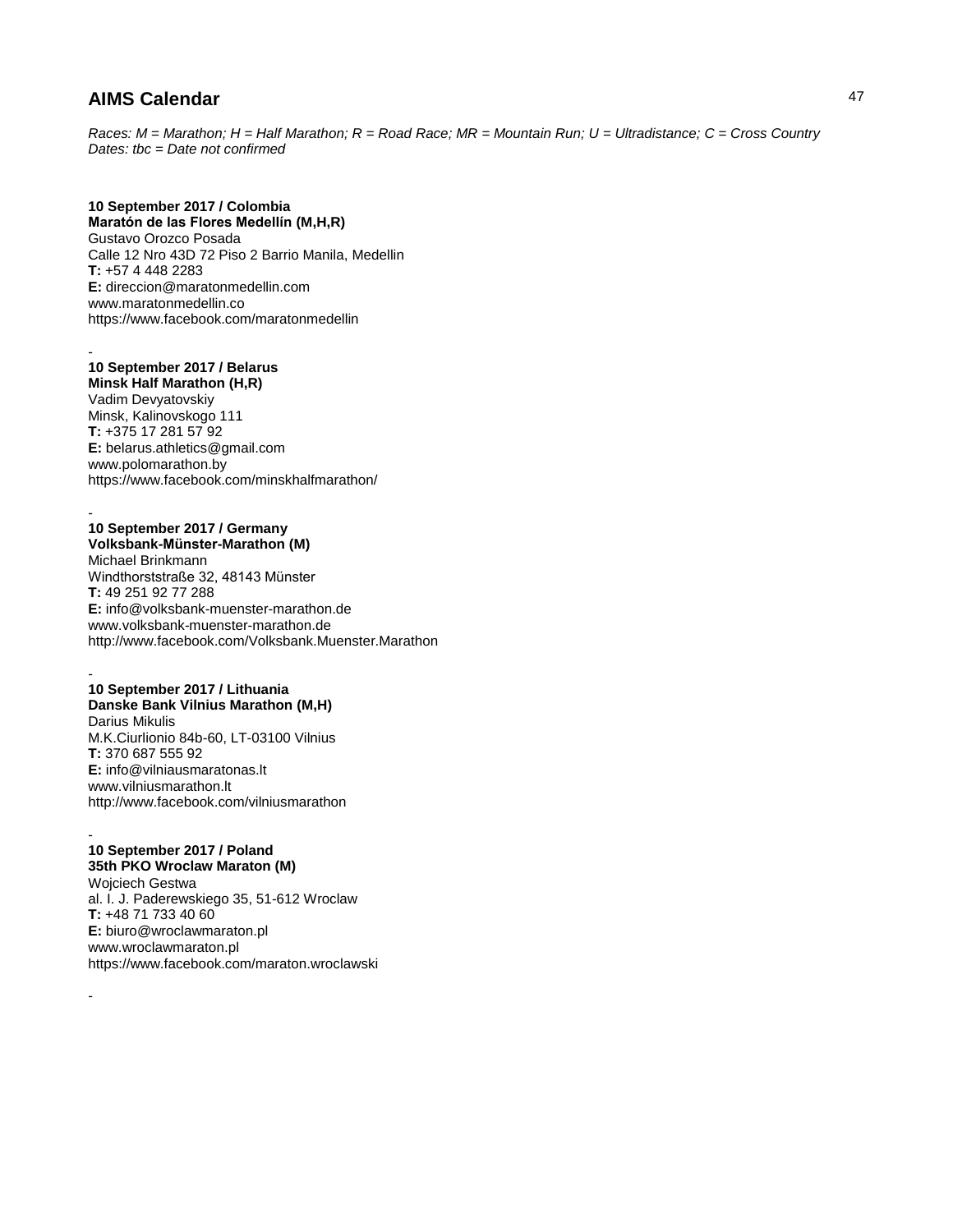*Races: M = Marathon; H = Half Marathon; R = Road Race; MR = Mountain Run; U = Ultradistance; C = Cross Country Dates: tbc = Date not confirmed*

# **15–16 September 2017 / Norway**

**BMW Oslo Marathon (M,H,R)** Edwin Ingebrigtsen c/o Sportsklubben Vidar, Postboks 5897 Majorstua, 0308 Oslo **T:** +4799246943 **E:** edwin@skvidar.no www.oslomaraton.no/en http://facebook.com/oslomaraton

#### - **16–17 September 2017 / Netherlands**

**Dam tot Damloop (R)** Jan Willem Mijderwijk PO Box 5029, 1802 TA Alkmaar **T:** 31 725 338 136 **E:** info@lechampion.nl www.damloop.nl http://www.facebook.com/damtotdamloop

#### - **16 September 2017 / Costa Rica Tamarindo Beach Marathon (M,H,R)**

Victor López Jiménez Rio Oro de Santa Ana, Condominio Casa sol casa #10 **T:** +506 8811 3344 **E:** info@tamarindobeachmarathon.com www.tamarindobeachmarathon.com https://www.facebook.com/tamarindobeachmaraton

#### - **17 September 2017 / Republic of South Africa Sanlam Cape Town Marathon (M)**

Janet Welham Box 602, Southern Paarl, Western Cape **T:** +27 21 8633999 **E:** running@capetownmarathon.com, janet@saige.co.za www.capetownmarathon.com http://www.facebook.com/CTMarathon

#### - **17 September 2017 / Denmark**

-

**Copenhagen Half Marathon (H)** Niels Jorgen Holdt / Dorte Vibjerg Sparta Løbskontor, Gunnar Nu Hansens Plads 11, DK-2100 Copenhagen **T:** 45 35 26 69 00 **E:** vibjerg@sparta.dk copenhagenhalfmarathon.dk https://www.facebook.com/cphhalf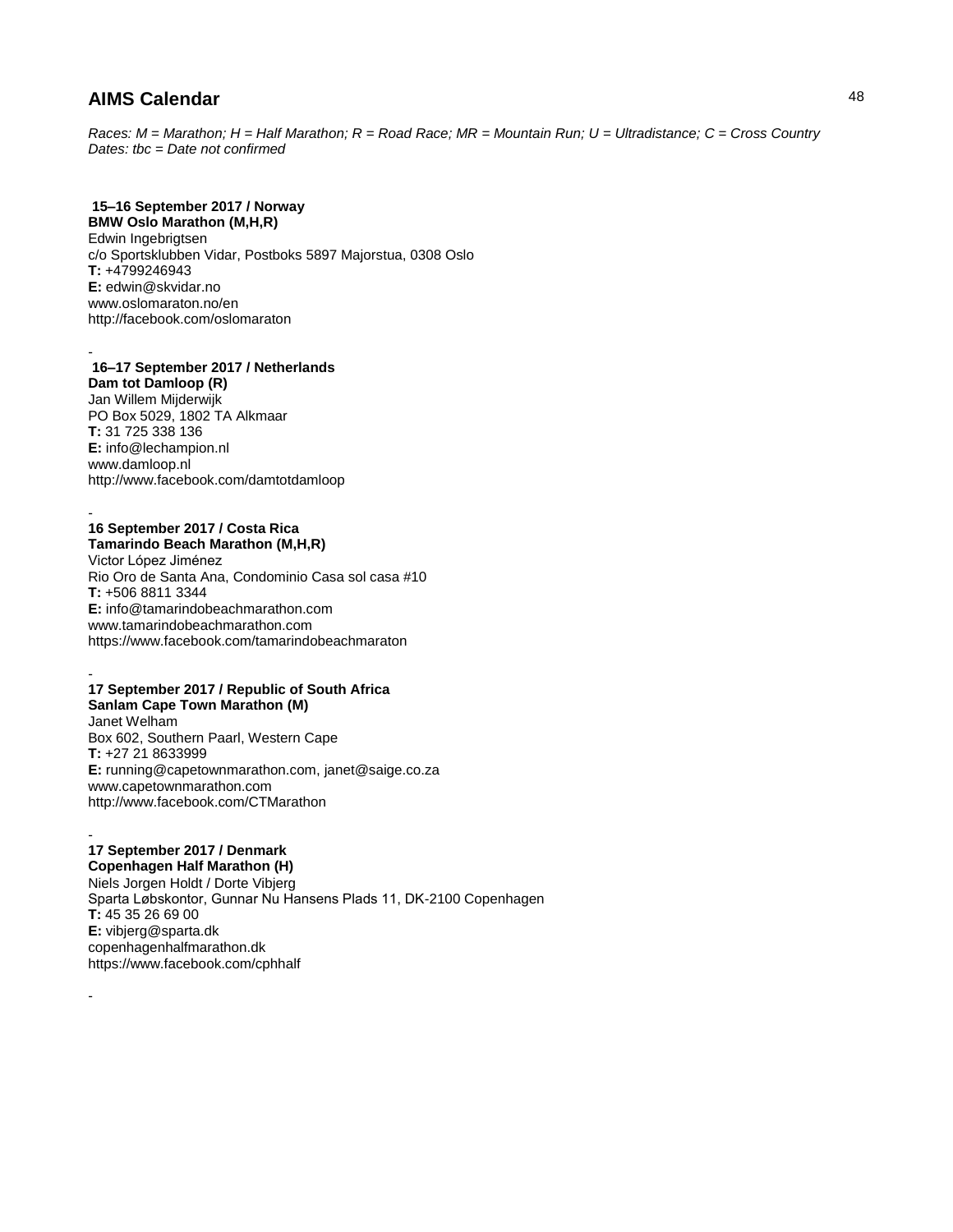*Races: M = Marathon; H = Half Marathon; R = Road Race; MR = Mountain Run; U = Ultradistance; C = Cross Country Dates: tbc = Date not confirmed*

### **17 September 2017 / Portugal**

**Porto Half Marathon Sport Zone (H)** Jorge Teixeira Rua Godinho de Faria, 929 B, 4465-156 Matosinhos **T:** 351 22 030 47 26 **E:** geral@runporto.com www.meiamaratonasportzone.com https://www.facebook.com/meiamaratonasportzone?fref=ts

#### - **17 September 2017 / India**

-

-

**PNB MetLife Satara Hill Half Marathon (H,R)** Dr Sandeep Suryakant Kate Suryaprabha Hospital, Opposite Kadam Petrol pump, Radhika Road, Satara, Maharashtra, 415001 **T:** 09822690955 **E:** hillmarathonsatara@gmail.com www.satarahillmarathon.com https://www.facebook.com/SataraHillMarathon

#### **17 September 2017 / Australia Blackmores Sydney Running Festival (incl. Sydney Marathon) (M)**

Wayne Larden Pont3, Level 3/50 Carrington Street, Sydney NSW 2000 **T:** 61 2 9282 0400 **E:** info@sydneyrunningfestival.com.au www.sydneyrunningfestival.com.au https://www.facebook.com/officialbsrf

### - **17 September 2017 / Italy**

**Maratonina Città di Udine (H)** Paolo Bordon Via Cotonificio 96, 33035 Torreano di Martignacco (UD) **T:** 39 043 250 1612 **E:** info@maratoninadiudine.it www.maratoninadiudine.it https://www.facebook.com/asdmaratoninaudinese

### - **17 September 2017 / Austria**

**20th International WACHAUmarathon (M)** Mag. Michael Buchleitner Babenbergerstrasse 22, A-2345 Brunn am Gebirge **T:** 43 22 3637 9095 0 **E:** office@wachaumarathon.com www.wachaumarathon.com http://www.facebook.com/wachaumarathon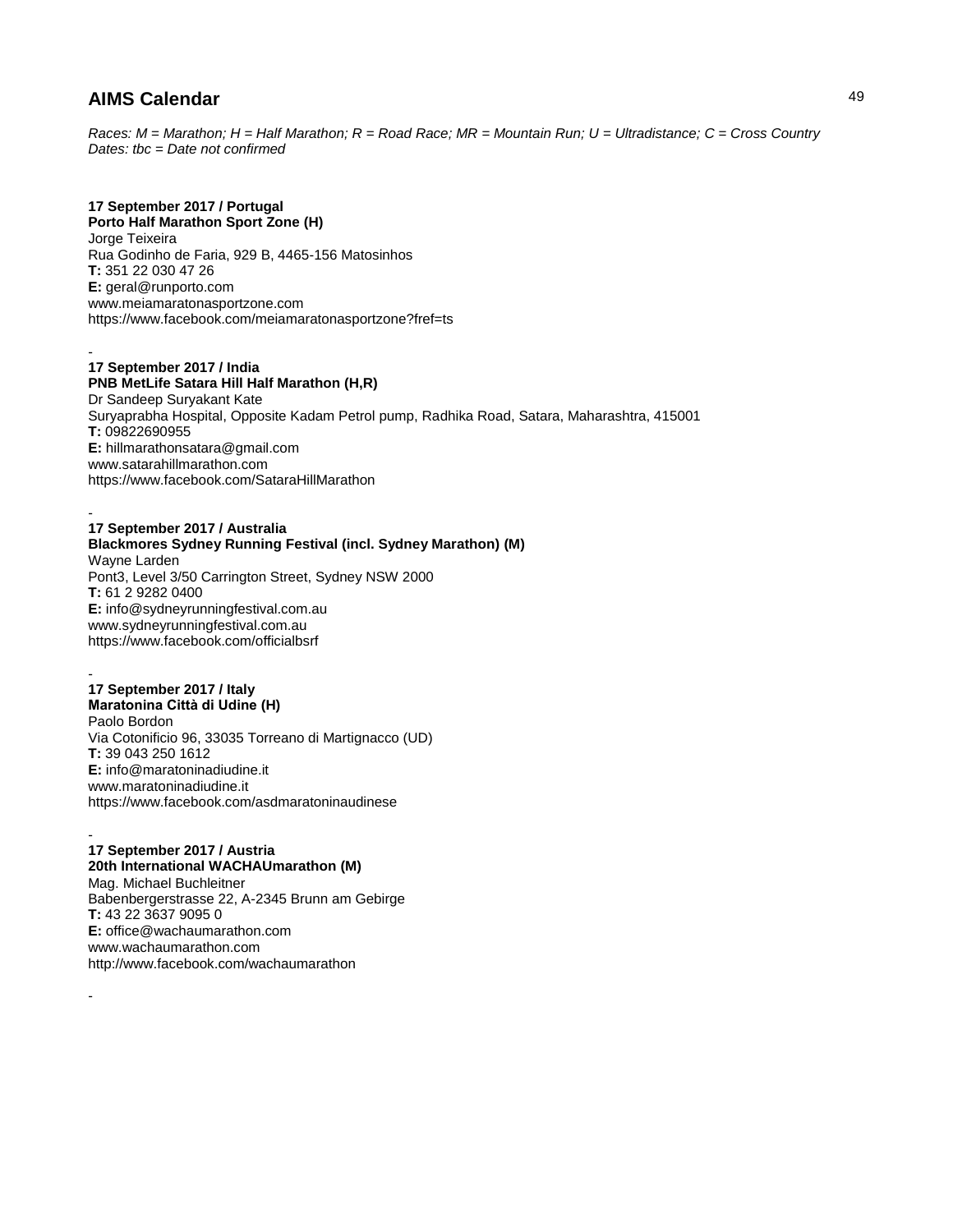*Races: M = Marathon; H = Half Marathon; R = Road Race; MR = Mountain Run; U = Ultradistance; C = Cross Country Dates: tbc = Date not confirmed*

### **17 September 2017 / Russia**

**Golden Ring Yaroslavl Half Marathon (H)** Grigorii Krichmara Yaroslavl, Sovetskaya 78A office 508, 150000 **T:** +7 915 000 6960 **E:** gkrichmara@gmail.com www.yaroslavlhalfmarathon.com

#### - **24 September 2017 / Germany BMW Berlin Marathon (M)**

-

-

Mark Milde Hanns-Braun-Straße, Adlerplatz, 14053 Berlin **T:** 49 30 301 288 10 **E:** www.bmw-berlin-marathon.com http://www.facebook.com/berlinmarathon

**24 September 2017 / Great Britain Baxters Loch Ness Marathon & Festival of Running (M)** Malcolm Sutherland PO Box 26, Muir of Ord IV6 7WZ **T:** 44 844 875 1411 **E:** info@lochnessmarathon.com www.lochnessmarathon.com http://www.facebook.com/lochnessmarathon

#### - **24 September 2017 / Russia**

**Promsvyazbank Moscow Marathon (M,R)** Dmitry Tarasov 119048 Moscow, Luzhniki ulitsa, 24 str. 9 **T:** 7 495 134 4155 **E:** tarasov@moscowmarathon.org moscowmarathon.org https://www.facebook.com/moscowmarathon

#### - **24 September 2017 / Luxembourg ING Route du Vin Half Marathon (H)** Frédéric Kimmlingen

3, route d'Arlon, L-8009 Strassen **T:** 352 20 40 09 25 **E:** routeduvin@fla.lu www.ingrouteduvin.lu

#### - **24 September 2017 / Great Britain Scottish Half Marathon & 10K (H,R)**

Neil Kilgour EICA Ratho, Edinburgh EH28 8AA **T: E:** Freya@gsi-events.com www.scottishhalfmarathon.com https://www.facebook.com/ScottishHalfMarathon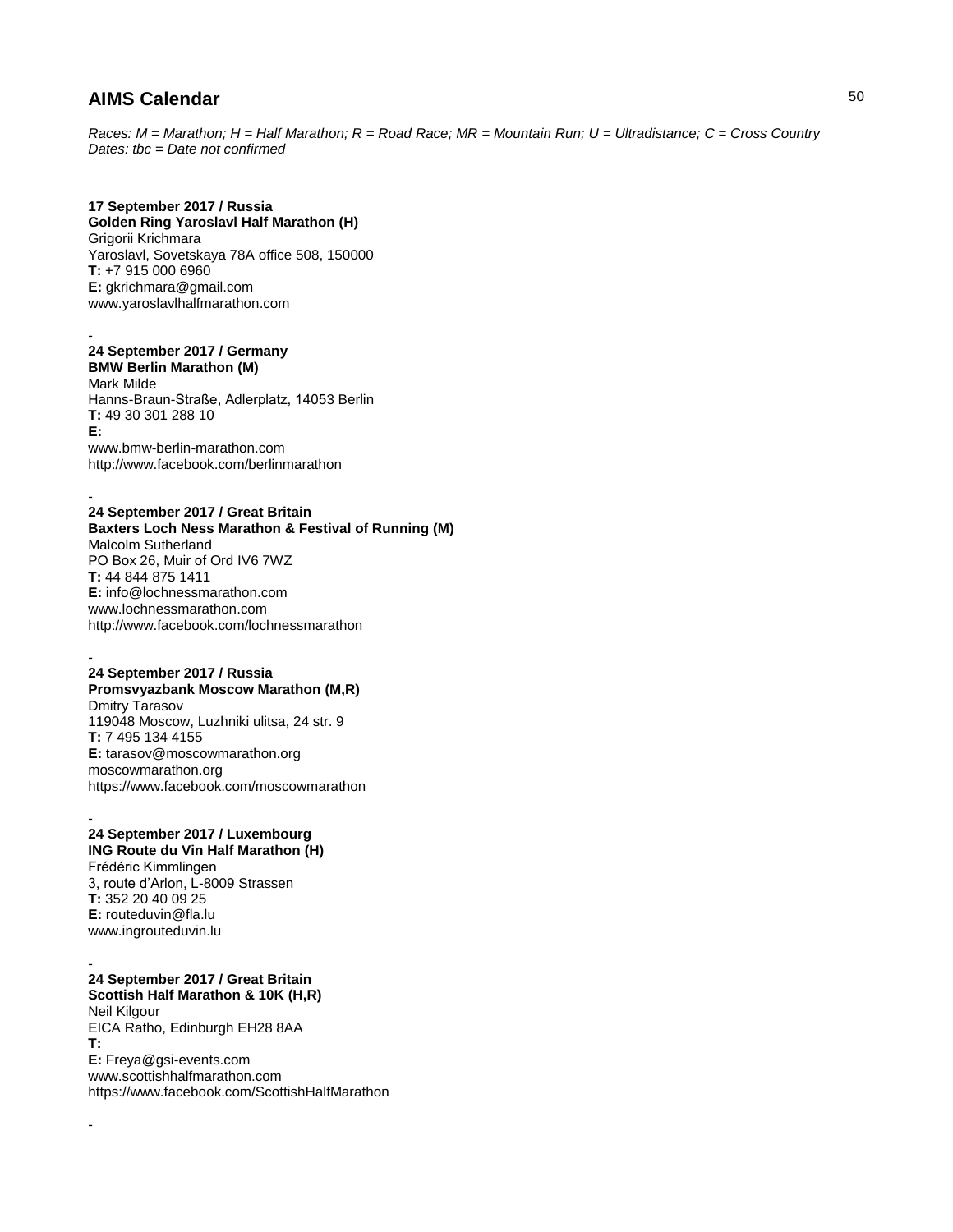*Races: M = Marathon; H = Half Marathon; R = Road Race; MR = Mountain Run; U = Ultradistance; C = Cross Country Dates: tbc = Date not confirmed*

### **24 September 2017 / Croatia**

**Ston Wall Marathon (M,R)** Zeliko Konosic Galgovo, S. Radica 2 **T:** +385 95 33 82 127 **E:** zeljko.konosic@gmail.com www.ston-wall-marathon.com

-

-

#### **24 September 2017 / Mexico Medio Maratón Internacional Tlajomulco-Cajititlán (H)**

Elena Aguilar Fuentes Andador Zaragoza #9, Col. Centro, Tlajomulco C.P. 45640 **T:** +52 33 160 499 86 **E:** mediomaratontlajomulco@gmail.com medio-maraton.tlajomulco.gob.mx https://www.facebook.com/mediomaratontlajomulco

#### - **24 September 2017 / Poland**

**39th Warsaw Marathon (M,R)** Marek Tronina Grochowska 8C, 04-217 Warszawa **T:** 48 737444810 **E:** info@warsawmarathon.com www.warsawmarathon.com https://www.facebook.com/WarsawMarathon

### **30 September 2017 / Croatia**

**Losinjski Half Marathon (H)** Miroslav Cavlek Slavojna 15, Veli Losinjski **T:** +385 912 629 268 **E:** miroslav.cavlek@ri.t-com.hr www.ak-losinj.hr https://www.facebook.com/losinjhalfmaraton/

#### **tbc September 2017 / China Beijing Marathon (M,H)**

Wang Dawei 2 Tiyuguan Road, 100763 Beijing **T:** 86 10 6716 7482 **E:** oc@beijing-marathon.com www.beijing-marathon.com/en

#### **tbc September 2017 / Mexico Medio Maratón Atlas de Guadalajara (H)**

Saúl Figueroa Paseo Atlas Colomos 2000, Col. Lomas del Bosque, C.P. 45110, Zapopan, Jalisco **T:** 52 333 648 0120 Ext. 1145 **E:** medio.maraton@atlascolomos.com.mx www.mediomaratonatlas.com on.fb.me/IR59pk -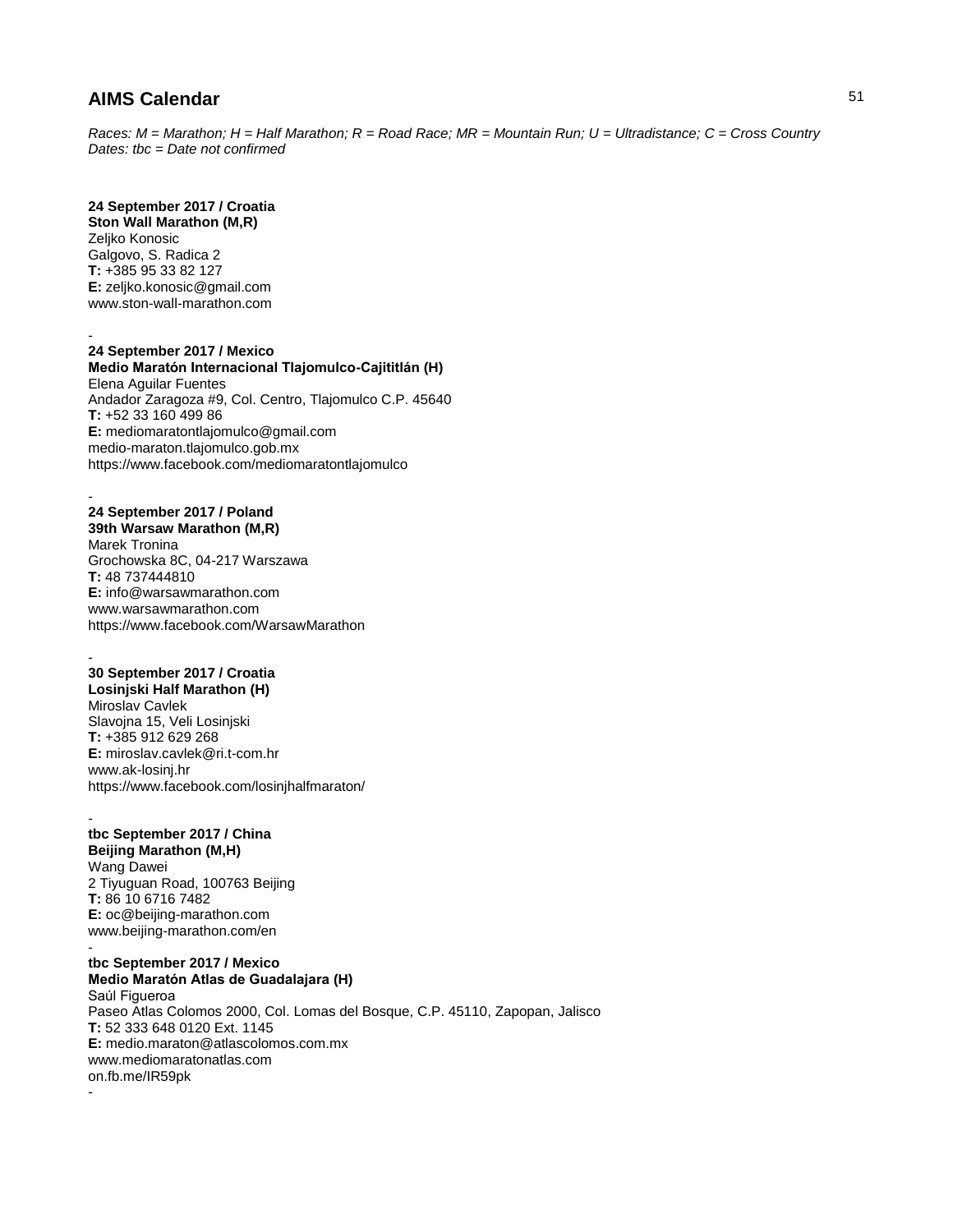*Races: M = Marathon; H = Half Marathon; R = Road Race; MR = Mountain Run; U = Ultradistance; C = Cross Country Dates: tbc = Date not confirmed*

# **tbc September 2017 / Angola**

**Luanda Half Marathon (H,R)** Bernardo Manuel Rua Bernardo Santareno 34, 3º Ezqdo, 2795-034 Linda à Velha, Portugal **T:** 351 91 305 3824 **E:** bmanuel@arquiber.com www.luandahalfmarathon.com -

**tbc September 2017 / Colombia Carrera de la Mujer Colombia 10km (R)** Maria Stella Granados Acosta CR. 13 No. 29–41 Manzana 1 Of. 226, Bogotá **T:** 57 1 210 7622 **E:** sgranados@carreradelamujercolombia.com www.carreradelamujercolombia.com on.fb.me/1sLQtZa -

**1 October 2017 / Denmark H.C. Andersen Marathon (M)** Torben Simonsen Stadionvej 47, DK 5200 Odense V. **T:** 45 3059 2444 **E:** ts@hcamarathon.dk www.hcamarathon.dk https://www.facebook.com/pages/HC-Andersen-Marathon/136462668662

#### - **1 October 2017 / Ukraine Bila Tserkva Marathon (M)**

-

-

Sergey Bocharov 09100 Ukraine, Kyiv Region, Bila Tserkva, O. Gonchara Street 11 **T:** 38 0674 06 4806 **E:** org@bc-marathon.org.ua www.bc-marathon.org.ua https://www.facebook.com/pages/%D0%91%D0%B5%D0%BB%D0%BE%D1%86%D0%B5%D1%80%D0%BA%D0%BE%D 0%B2%D1%81%D0%BA%D0%B8%D0%B9- %D0%BC%D0%B0%D1%80%D0%B0%D1%84%D0%BE%D0%BD/358964344206976

#### **1 October 2017 / Belgium Belfius Brussels Marathon & Half Marathon (M,H)** Greg Broekmans Schoebroekstraat 8, 3583 Paal-Beringen **T:** 32 11 45 99 99 **E:** info@golazo.com www.belfiusbrusselsmarathon.be https://www.facebook.com/brusselsmarathon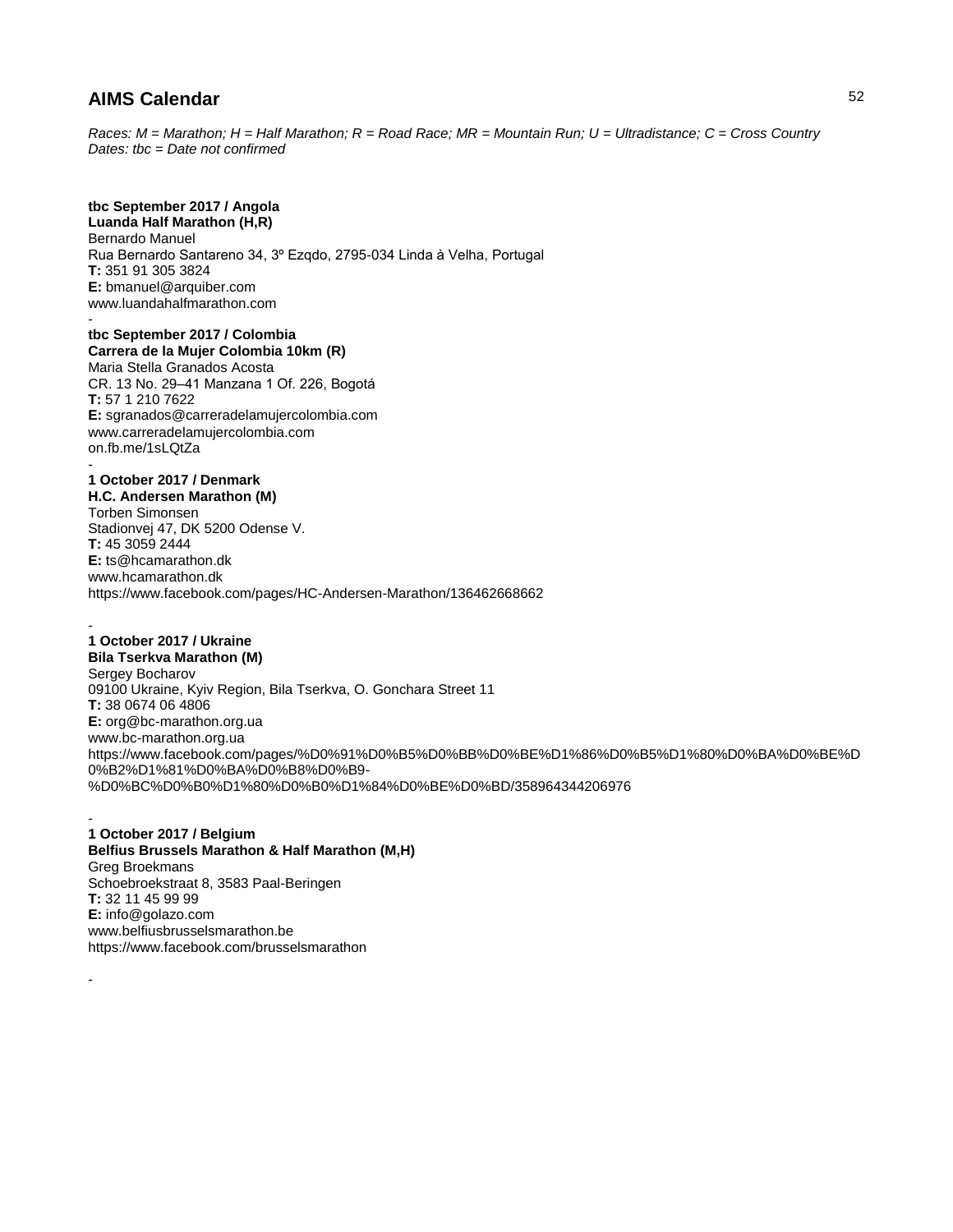*Races: M = Marathon; H = Half Marathon; R = Road Race; MR = Mountain Run; U = Ultradistance; C = Cross Country Dates: tbc = Date not confirmed*

# **1 October 2017 / Great Britain**

**Cardiff Half Marathon (H)** Steve Brace Pod 1 Capital Retail Park, Leckwith Road, Cardiff CF11 8EG **T:** 44 2921 660 790 **E:** cardiffhalfmarathon@run4wales.org www.cardiffhalfmarathon.co.uk https://www.facebook.com/Cardiffhalf

#### - **1 October 2017 / Moldova**

**Chisinau International Marathon (M,H,R)** Dmitri Voloshin Ion Neculce 5, MD 2069, Chisinau **T:** +373 79996953 **E:** info@marathon.md www.marathon.md https://www.facebook.com/chisinaumarathon/?fref=ts

#### - **1 October 2017 / Germany**

**21st RheinEnergieMarathon Cologne (M,H)** Markus Frisch Sportpark Müngersdorf/Radstadion, Peter-Günther-Weg, 50933 Cologne (Köln) **T:** 49 221 33 77 73 11 **E:** info@koeln-marathon.de www.cologne-marathon.com http://www.facebook.com/koelnmarathon

#### - **1 October 2017 / Italy Trento Half Marathon (H)** Ferruccio Demadonna via Zanella 4, 38122 Trento **T:** +39 3282186180 **E:** gilbertoconati@gmail.com www.trentorunningfestival.it https://www.facebook.com/trentorunningfestival

#### - **1 October 2017 / Ecuador**

**Guayaquil Marathon (M)** Diego Maruri Av. de las Americas, Centro de Convenciones de Guayaquil, Ofc. DM3, 090150, Guayaquil **T:** 593 4 292 5540 **E:** diegomaruri@dm3.com www.dm3.com http://www.facebook.com/pages/DM3/126615318117?ref=hl *Predicted date based on past schedules* -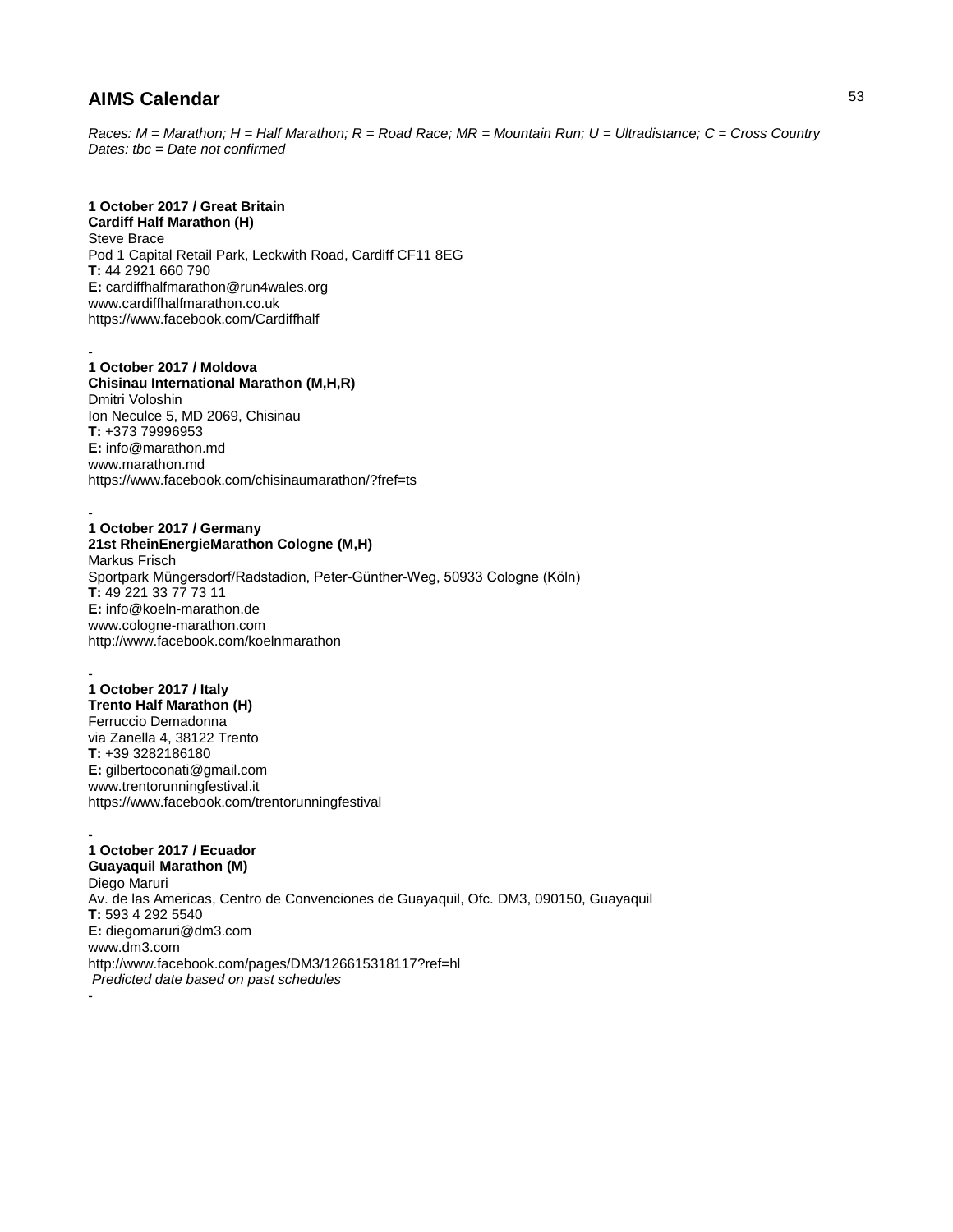*Races: M = Marathon; H = Half Marathon; R = Road Race; MR = Mountain Run; U = Ultradistance; C = Cross Country Dates: tbc = Date not confirmed*

### **1 October 2017 / Korea**

**Incheon Songdo International Marathon (M,H,R)** SooHong Woo 201, 15, Hyoryeong-ro 60-gil, Seocho-gu, Seoul 06721 **T:** 82 32 872 9000 **E:** road42195@naver.com www.songdorun.com

#### - **1 October 2017 / Slovakia Košice Peace Marathon (M)**

Dr. Stefan Dano Pri Jazdiarni 1, PO Box F-24, 04304 Košice **T:** 421 55 622 0010 **E:** info@kosicemarathon.com www.kosicemarathon.com https://www.facebook.com/pages/Kosice-Peace-Marathon/113795055324699

#### - **1 October 2017 / Morocco**

**20km International de Marrakech (R)** Rachid Ben Meziane Avenhil 14, 3274 CT Heinenoord, Nederland **T:** 31 626 148367 / 212 660 002562 **E:** info@2cras.com, info@running.ma www.running.ma https://www.facebook.com/marrakech10km/?fref=ts

#### - **1 October 2017 / Mexico**

**Rock 'n' Roll Querétaro Maratón (M,H,R)** Luis Galvez Av. San Jeronimo 424 - PB, Jardines del Pedregal, Mexico City 01900 **T:** 52 55 51719749 **E:** lgalvez@asdeporte.com www.runrocknroll.com/queretaro https://www.facebook.com/RnRQueretaro/

#### - **1 October 2017 / Poland Silesia Marathon (M,H,R)**

-

Bohdan Witwicki ul. Francuska 70, Apt. 1216, 40-028 Katowice **T:** 48 693 11 2411 **E:** info@silesiaproactive.pl www.silesiamarathon.pl/en/ http://www.facebook.com/pages/Silesia-Marathon/162730710437516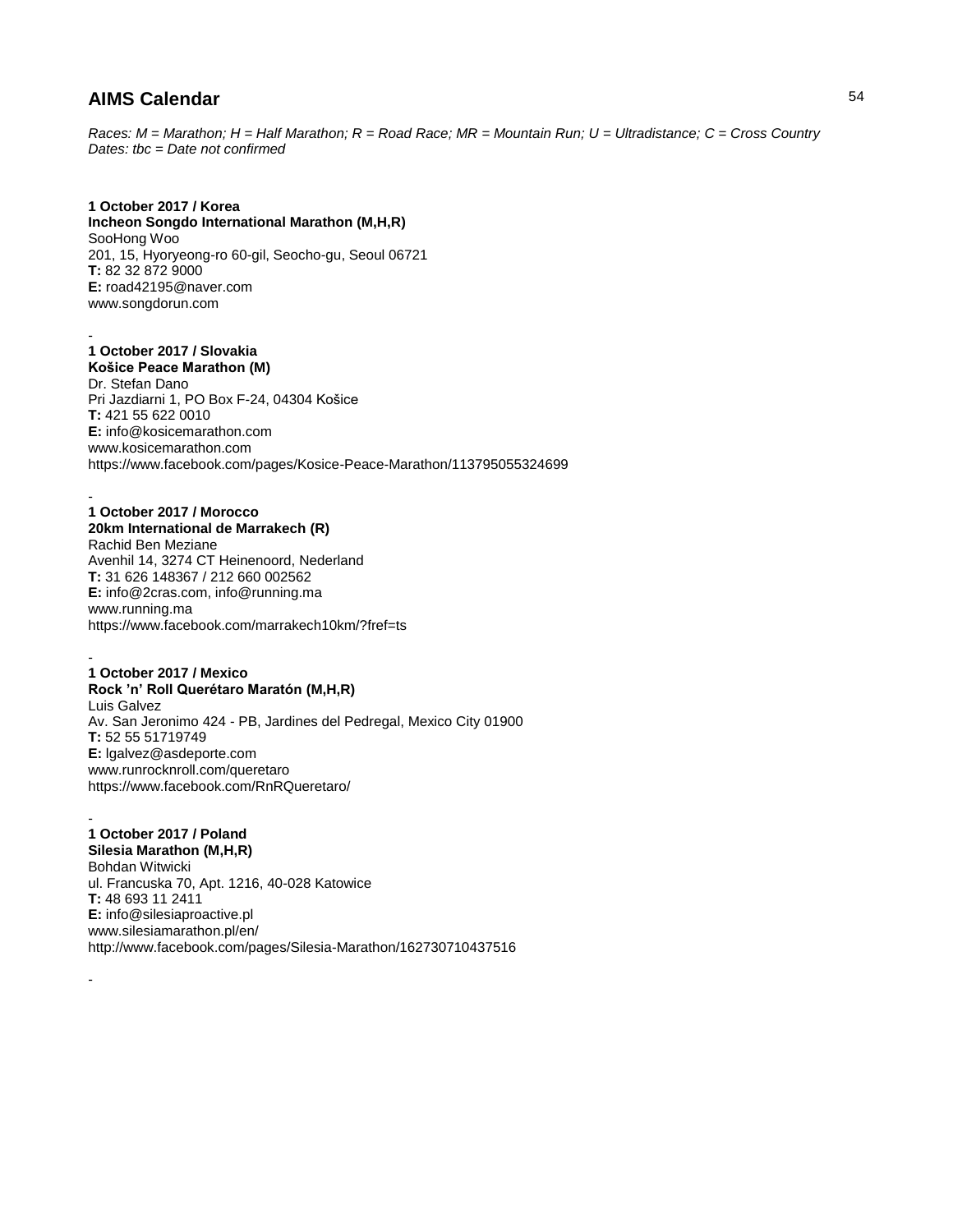*Races: M = Marathon; H = Half Marathon; R = Road Race; MR = Mountain Run; U = Ultradistance; C = Cross Country Dates: tbc = Date not confirmed*

### **1 October 2017 / Italy**

**Turin Marathon (M)** Luigi Chiabrera Cascina Marchesa, C.so Regina Margherita 371, 10151 Torino **T:** 39 011 455 9959 **E:** info@turinmarathon.it www.turinmarathon.it https://www.facebook.com/turinmarathon

#### - **7–8 October 2017 / Great Britain**

**Bournemouth Marathon Festival (M,H,R)** Neil Kilgour Edinburgh EH28 8AA **T: E:** Freya@gsi-events.com www.run-bmf.com https://www.facebook.com/BournemouthMarathonFestival

#### **7–8 October 2017 / Romania Raiffeisen Bank Bucharest Marathon (M,H)**

Oana Nastase/Paolo Ottone Atena street nr 20, sect 1, Bucharest **T:** +40 7445 56576 **E:** info@abrc.ro, register@abrc.ro www.bucharest-marathon.com https://www.facebook.com/BucharestMarathon

#### - **7 October 2017 / Estonia**

-

-

**Tartu City Marathon (M,H,R)** Indrek Kelk Laulupeo pst 25, 51007 Tartu **T:** 372 74 216 44 **E:** kristina@tartumaraton.ee www.tartumaraton.ee https://www.facebook.com/tartumaraton

#### - **8 October 2017 / Austria**

**3 Country Sparkasse Marathon (M,H)** Günter Ernst Kaiser-Franz-Josef-Str. 61, 6845 Hohenems **T:** 43 66 41 00 82 78 **E:** info@sparkasse-3-laender-marathon.at www.sparkasse-3-laender-marathon.at https://www.facebook.com/Sparkasse3LaenderMarathon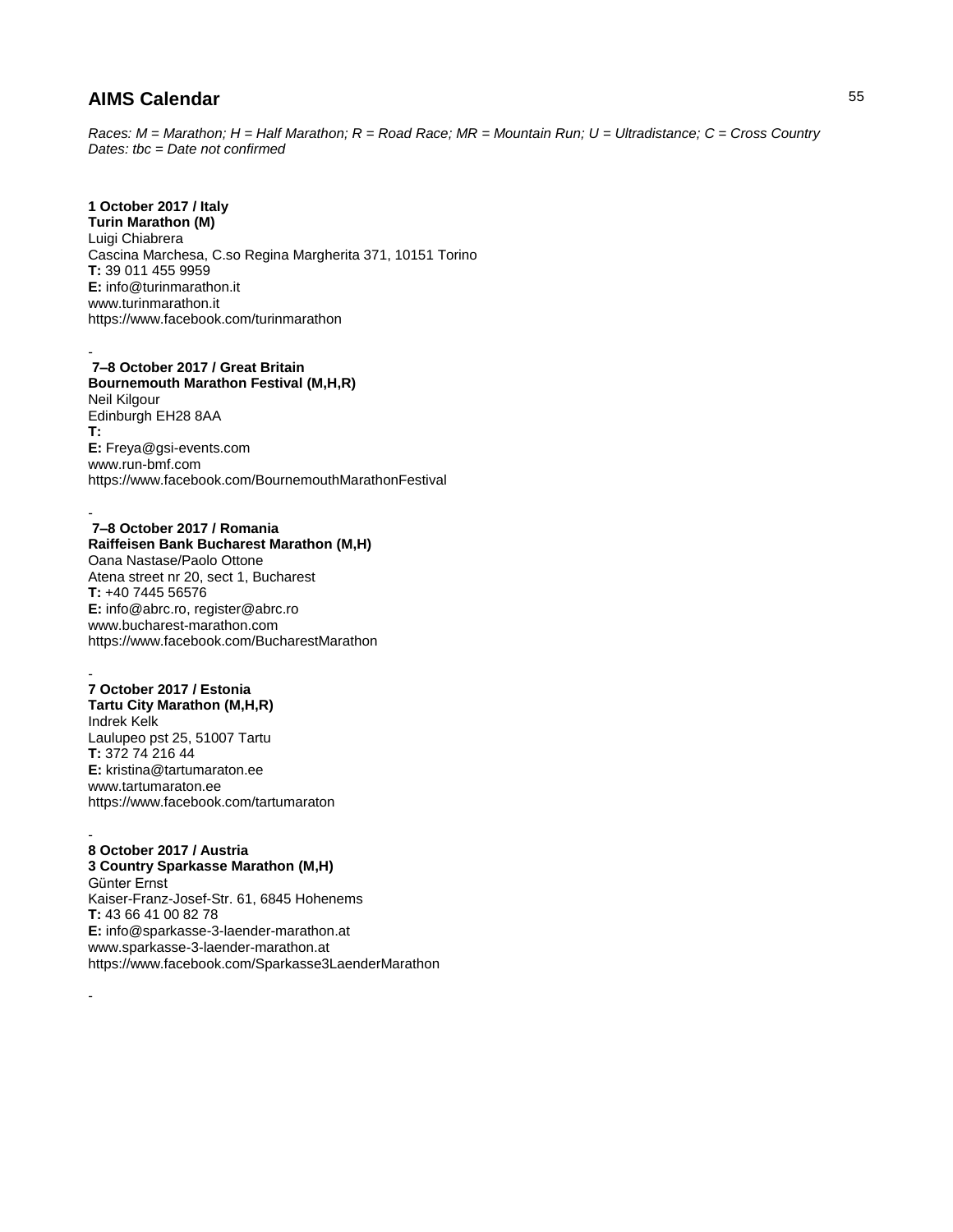-

-

-

*Races: M = Marathon; H = Half Marathon; R = Road Race; MR = Mountain Run; U = Ultradistance; C = Cross Country Dates: tbc = Date not confirmed*

### **8 October 2017 / Argentina**

**Buenos Aires International Marathon (M)** Luis Vinker Jose Rubio 4162, Villa Martelli (1603), Buenos Aires **T:** +5491144133780 **E:** info@maratondebuenosaires.com www.maratondebuenosaires.com https://www.facebook.com/maratonbuenosaires

### **8 October 2017 / United States of America**

**Bank of America Chicago Marathon (M)** Carey Pinkowski 135 South LaSalle Street, Suite 1160, Chicago, IL60603 **T:** 1 312 904 9800 **E:** office@chicagomarathon.com www.chicagomarathon.com http://www.facebook.com/ChicagoMarathon

#### **8 October 2017 / Sri Lanka LSR Colombo Marathon (M)**

Mr P.T. Weerasinghe 29 B, S.De S. Jayasinghe Mawatha, Kalubowila, Dehiwala **T:** 94 11 282 4500 **E:** colombomarathon@LSR-srilanka.com, LSRtilak@sltnet.lk www.colombomarathon.com https://www.facebook.com/LSRColomboMarathon

#### - **8 October 2017 / Netherlands De Lage Landen Marathon Eindhoven (M)** Hans de Greef Torenallee 3, 5617 BA Eindhoven **T:** 31 651 963 458 **E:** hansdegreef@marathoneindhoven.nl www.marathoneindhoven.nl

https://www.facebook.com/marathon.eindhoven

#### - **8 October 2017 / Ukraine**

**Wizz Air Kyiv City Marathon (M,H,R)** Dmitro Chernitsky Dmitriivska St. 52, office 60 **T:** +380 67 911 31 83 **E:** registration@runukraine.org www.kyivmarathon.org https://www.facebook.com/kyivmarathon/?fref=ts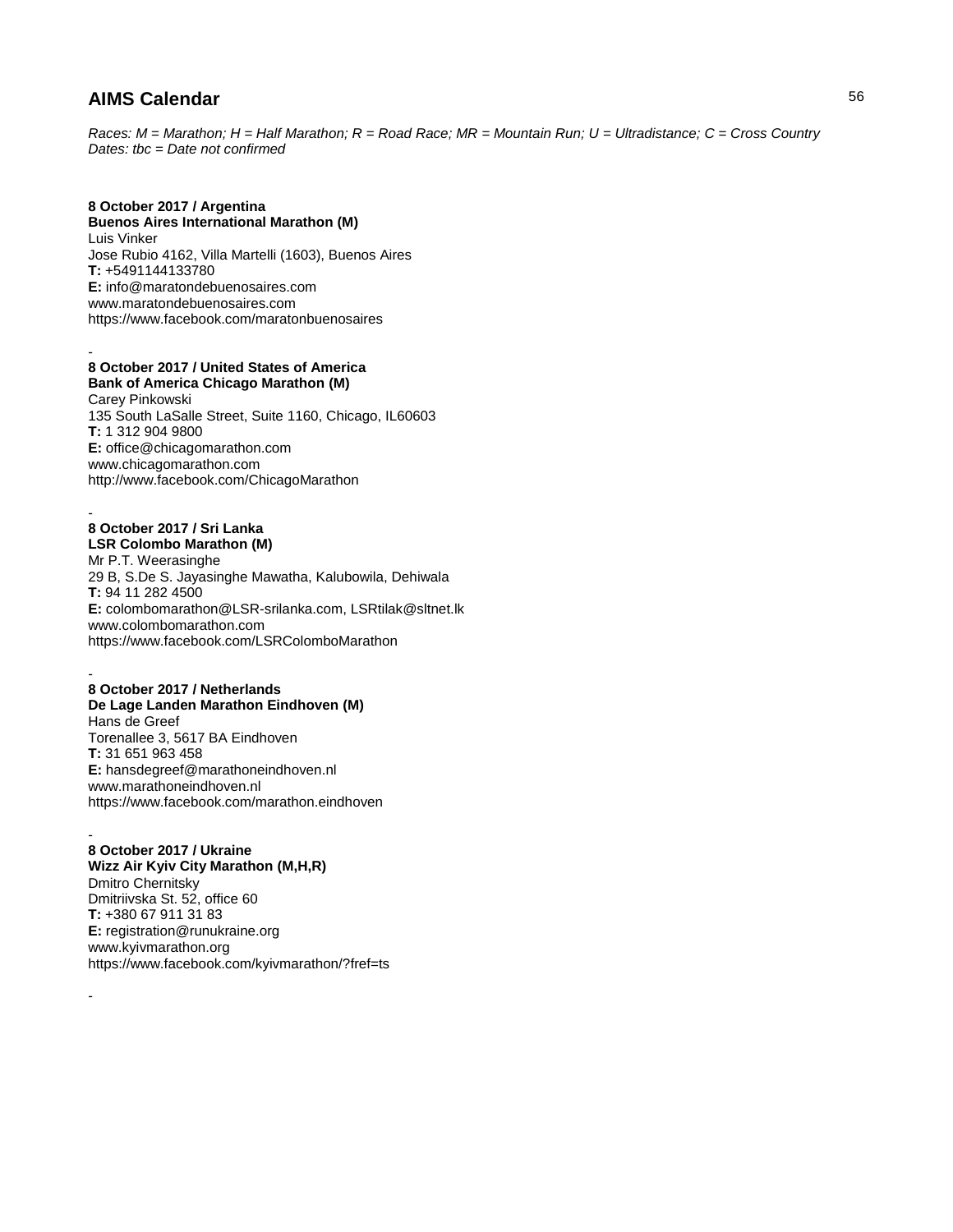*Races: M = Marathon; H = Half Marathon; R = Road Race; MR = Mountain Run; U = Ultradistance; C = Cross Country Dates: tbc = Date not confirmed*

# **8 October 2017 / Germany**

**Munich Marathon (M,H,R)** Gernot Weigl Boschetsrieder Straße 69, 81379 München **T:** 49 89 170 9 5570 **E:** info@muenchenmarathon.de www.muenchenmarathon.de https://www.facebook.com/muenchenmarathon

#### - **8 October 2017 / Canada**

-

-

**BMO Okanagan Marathon (M)** Tom Keogh 9750 47 Avenue, Edmonton, AB T6E 5P3 **T:** 1 780 504 0005 **E:** info@okanaganmarathon.ca www.okanaganmarathon.ca http://www.facebook.com/okanaganmarathon.ca

#### **8 October 2017 / United States of America Portland Marathon (M)**

Les Smith 200 SW Market, Suite 1900, Portland, OR 97201 **T:** 1 503 248 1134 **E:** info@portlandmarathon.org www.portlandmarathon.org http://www.facebook.com/pages/Portland-Marathon/133980759996596

#### - **8 October 2017 / Canada GoodLife Fitness Victoria Marathon (M)** Rob Reid PO Box 675, 185–911 Yates Street, Victoria, British Columbia, V8V 4Y9 **T:** 1 250 658 4520 **E:** info@runvictoriamarathon.com www.runvictoriamarathon.com http://www.facebook.com/Victoria.Marathon

- **13 October 2017 / Jordan Samsung Amman International Marathon (M,H,R)** Lina El Kurd PO Box 941001, Amman 11194 **T:** 962 6 566 2999 **E:** l.kurd@runjordan.com www.runjordan.com https://www.facebook.com/pages/Run-Jordan/153276261422260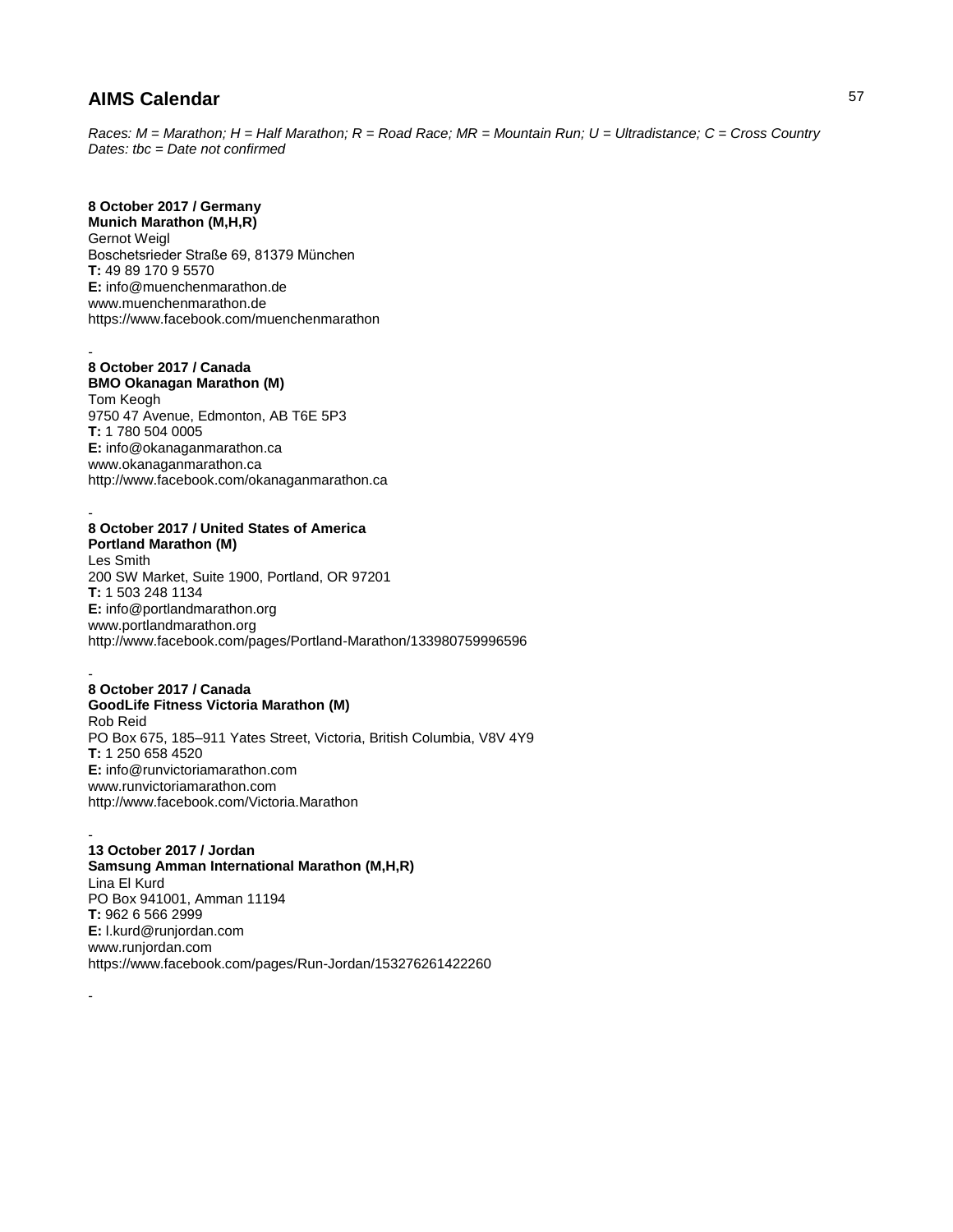*Races: M = Marathon; H = Half Marathon; R = Road Race; MR = Mountain Run; U = Ultradistance; C = Cross Country Dates: tbc = Date not confirmed*

### **14–15 October 2017 / Hungary**

**32nd Spar Budapest Marathon (M)** Árpád Kocsis Váci út 152, 1138 Budapest **T:** +36 1 273 0939 **E:** info@budapestmarathon.com www.runinbudapest.com https://www.facebook.com/runinbudapest/

#### - **14 October 2017 / Greece**

**International Thessaloniki Night Half Marathon & 5km (H,R)** Drosos Christopoulos Kaftanzoglio National Stadium, Extension of Agiou Dimitriou Street, 54638 Thessaloniki **T:** 30 23 1020 0360 **E:** info@thesshalfmarathon.org www.thesshalfmarathon.org https://www.facebook.com/ThessalonikiNightHalfmarathon

#### - **15 October 2017 / Netherlands**

-

**TCS Amsterdam Marathon (M)** Cees Pronk PO Box 5029, 1802 TA, Alkmaar **T:** 31 725 324 849 **E:** info@tcsamsterdammarathon.nl www.tcsamsterdammarathon.nl http://www.facebook.com/TCSAmsterdamMarathon

#### - **15 October 2017 / India Sriram Properties Bengaluru Marathon (M,H)** Nagaraj Adiga S 208, The Excellency Building, 8 Papanna Street, St. Marks Rd, 560001, Bengaluru **T:** +91 9845 244 844 **E:** adiga@nebsports.in www.bengalurumarathon.in

- **15 October 2017 / Portugal Rock'n'Roll Lisbon Marathon EDP | Rock'n'Roll Half Marathon Santander Totta (M,H)** Carlos Moya Bairro Franscisco Sá Carneiro, Av. João Freitas Branco 10, Laveiras, 2760-073 CAXIAS **T:** 351 21 441 6830 **E:** info@maratonaportugal.com www.rocknrollLisbon.com http://www.facebook.com/RnRPortugal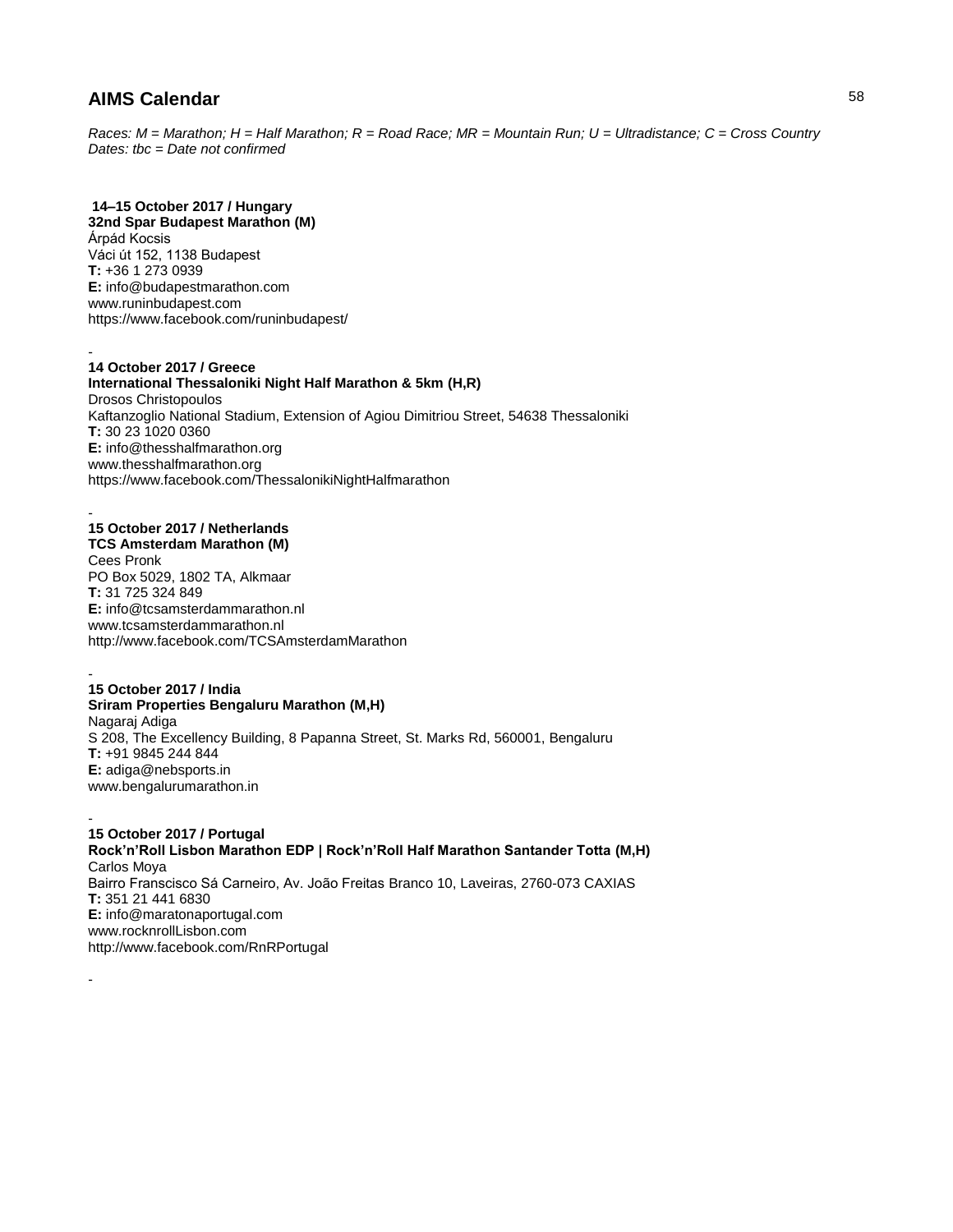*Races: M = Marathon; H = Half Marathon; R = Road Race; MR = Mountain Run; U = Ultradistance; C = Cross Country Dates: tbc = Date not confirmed*

### **15 October 2017 / Australia Medibank Melbourne Marathon Festival (M)** Marcus Gale 89 Wellington Street, St Kilda, Victoria 3182 **T:** +61 3 9864 1118 **E:** enquiries@melbournemarathon.com.au www.melbournemarathon.com.au https://www.facebook.com/melbournemarathonfestival

- **15 October 2017 / Spain Palma de Mallorca Marathon (M,H,R)** David Thompson Foronda Pou De Sa Sini 24, 07350, Binissalem **T:** +34 971 886 805 **E:** info@palmademallorcamarathon.com www.palmademallorcamarathon.com https://www.facebook.com/palmademallorcamarathon/?ref=hl

### **15 October 2017 / Belgium**

-

-

**Linker Oevert 1/2 Marathon (H,R)** Kid Van Thienen Grote Markt 50, 2000 Antwerpen **T:** 32 477 853 822 **E:** kvth@telenet.be www.linkeroeverthalfmarathon.com https://www.facebook.com/RhythmnRunMarathonClubAntwerpen

### - **15 October 2017 / Armenia**

**Yerevan Half Marathon (H,R)** Anahit Adamyan Antarain 158, apt 18, Yerevan **T:** +374 981 86168 **E:** anahit.adamyan@armeniamarathon.org www.armeniamarathon.org https://www.facebook.com/Yerevanhalfmarathon/ *Event date is provisional – please check with race organisers*

#### - **22 October 2017 / Colombia**

**¼ de Maraton Ciudad de Bucaramanga – FCV (R)** Mariela Sanchez Aguirre Cra 5 No 6, 33 Floridablanca, Santander 681 003 **T:** +57 31 582 54149 **E:** marielasanchez@fcv.org www.fcv.org/maraton https://www.facebook.com/FCVColombia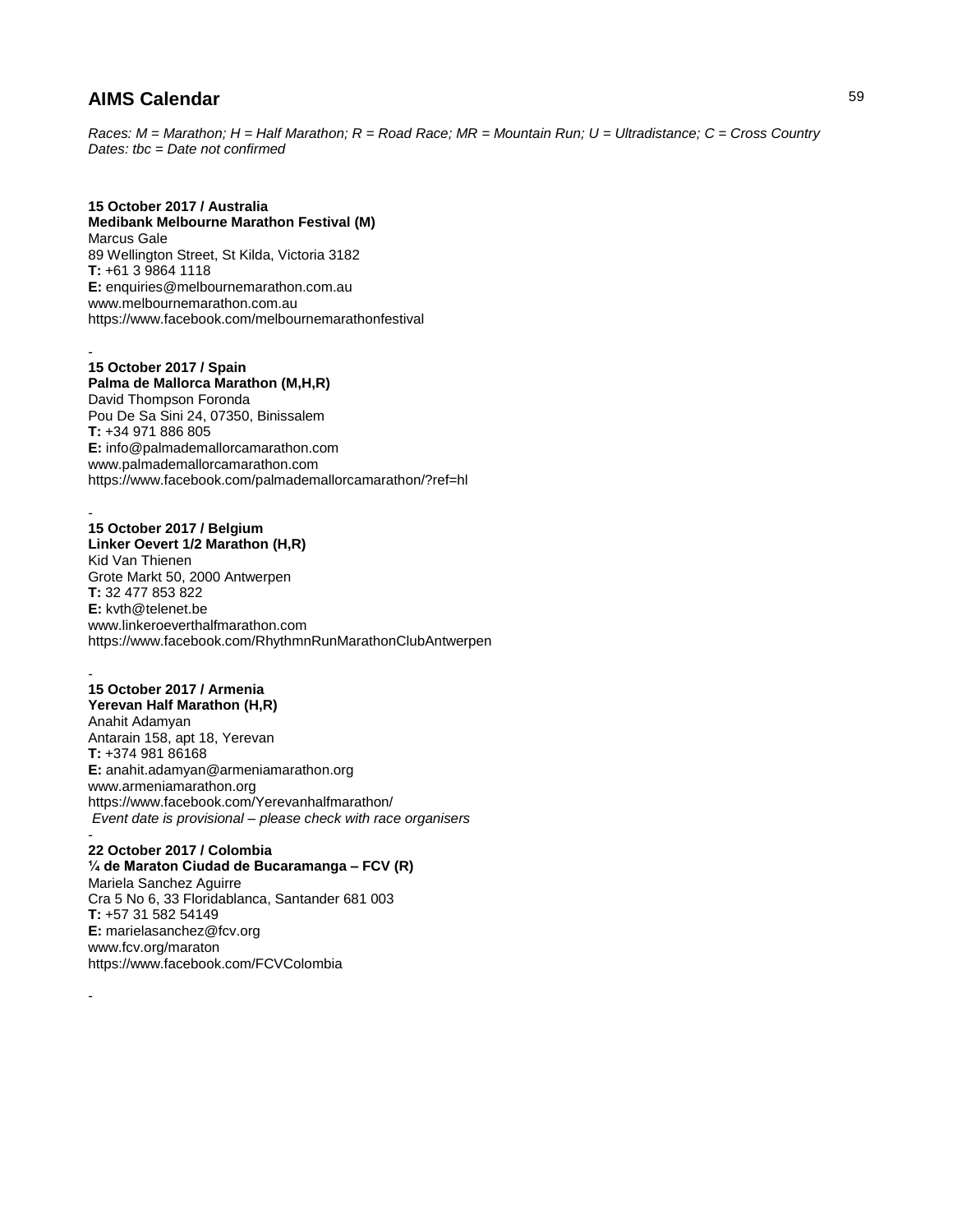*Races: M = Marathon; H = Half Marathon; R = Road Race; MR = Mountain Run; U = Ultradistance; C = Cross Country Dates: tbc = Date not confirmed*

### **22 October 2017 / Switzerland**

**Lausanne Marathon (M)** Josette Bruchez 54, av. de Rhodanie, CH-1007 Lausanne **T:** 41 21 806 3016 **E:** info@lausanne-marathon.com www.lausanne-marathon.com https://www.facebook.com/LausanneMarathon

#### - **22 October 2017 / United States of America Marine Corps Marathon (M)**

Rick Nealis PO Box 188, Quantico, VA 22134 **T:** 1 703 432 8022 **E:** mcmcustomerservice@usmc-mccs.org www.marinemarathon.com https://www.facebook.com/MarineCorpsMarathon

#### - **22 October 2017 / Canada**

### **Niagara Falls International Marathon (M,H,R)**

Diane Chesla & Henri Ragetlie 5603 Spring Street, Niagara Falls, ON L2G 1P7 **T:** 1 905 356 9460 **E:** racedirector@niagarafallsmarathon.com www.niagarafallsmarathon.com http://www.facebook.com/NiagaraFallsInternationalMarathon

#### - **22 October 2017 / Serbia**

**Novi Sad Marathon (M)** Milan Dolga Trg Republike 13, 21000 Novi Sad **T:** 381 21 527 214 **E:** marathon@sbb.rs www.marathon.org.rs https://www.facebook.com/novisad.marathon

#### - **22 October 2017 / Georgia**

-

**HeidelbergCement TbilisiHalfMarathon (H,R)** Peter Gottwald 4 Lortkipanidze Street, 0105 Tbilisi **T:** +49 172 8204508 **E:** info@tbilisimarathon.ge www.tbilisimarathon.ge https://www.facebook.com/Tbilisimarathon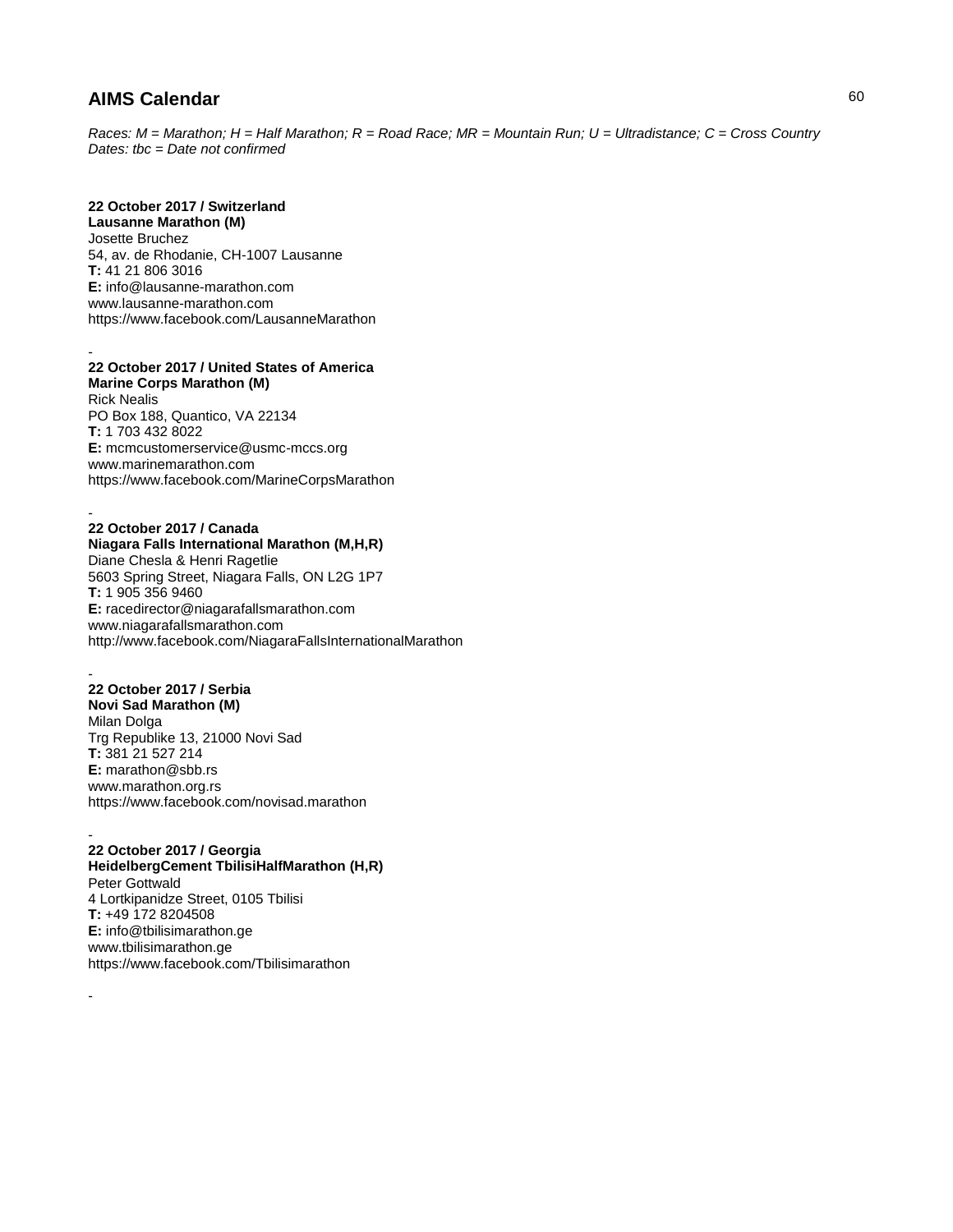*Races: M = Marathon; H = Half Marathon; R = Road Race; MR = Mountain Run; U = Ultradistance; C = Cross Country Dates: tbc = Date not confirmed*

#### **22 October 2017 / Canada Scotiabank Toronto Waterfront Marathon & Half Marathon & 5k (M,H,R)** Alan Brookes 264 The Esplanade, Toronto, ON, M5A 4J6 **T:** 1 416 944 2765 x508 **E:** alan@canadarunningseries.com www.torontowaterfrontmarathon.com http://www.facebook.com/TorontoWaterfront42k

- **22 October 2017 / Spain Medio Maratón Valencia Trinidad Alfonso (H)** Paco Borao Arz. Fabian y Fuero, 14, 46009 Valencia **T:** +34 96 346 0707 **E:** gerencia@correcaminos.org www.valenciaciudaddelrunning.com/medio-maraton http://www.facebook.com/mediomaratonvalencia

#### - **22 October 2017 / Italy Venicemarathon (M)** Piero Rosa Salva Via Linghindal 5/5, 30172 Mestre Venice **T:** 39 041 532 1871 **E:** info@venicemarathon.it www.venicemarathon.it https://www.facebook.com/ASDVenicemarathon?fref=ts

- **27 October 2017 / Iraq Erbil Marathon (M,H,R)** Abdulsattar Younus Hwlery new, Erbil **T:** 964 750 777 0578 **E:** erbilmarathon@yahoo.com www.erbilmarathon.org https://www.facebook.com/ErbilInternationalMarathon

### **28 October 2017 / Greenland**

-

-

**Polar Circle Marathon (M,H)** Lars Fyhr Tøndergade 16, 1752 Copenhagen V, Denmark **T:** +45 369 897 50 **E:** lf@albatros-adventure.com www.polar-circle-marathon.com https://www.facebook.com/polarcirclemarathon/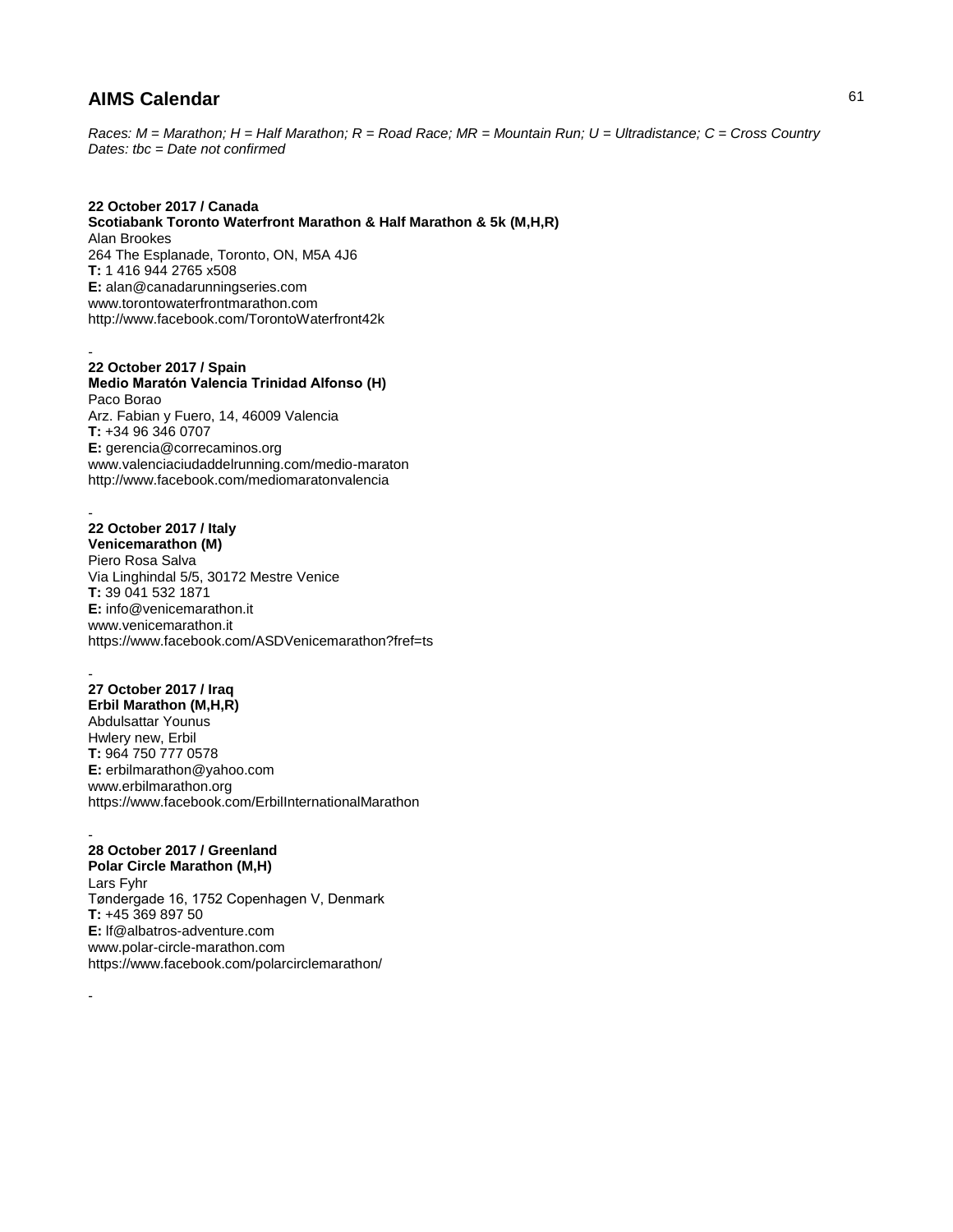*Races: M = Marathon; H = Half Marathon; R = Road Race; MR = Mountain Run; U = Ultradistance; C = Cross Country Dates: tbc = Date not confirmed*

# **29 October 2017 / Mexico**

**Maratón Aguascalientes (M,H)** Jose Luis Trujillo Alcala Circuito Aguascalientes Sur 201, Parque Industrial del Valle de Aguascalientes, Ags, Ags. Mexico CP 20140 **T:** 52 449 993 0941 **E:** maratonaguascalientes@hotmail.com www.maratonaguascalientes.com.mx https://www.facebook.com/maratonaguascalientes

#### - **29 October 2017 / New Zealand ASB Auckland Marathon (M,H,R)**

PO Box 25377, St Heliers, 1740 Auckland **T:** +6496019590 **E:** nzinfo@ironman.com www.aucklandmarathon.co.nz https://www.facebook.com/aucklandmarathon

#### - **29 October 2017 / Ireland SSE Airtricity Dublin Marathon (M)**

Jim Aughney Donore Harriers Sports Complex, Chapelizod, Dublin 20 **T:** 0851442150 **E:** office@dublinmarathon.ie www.sseairtricitydublinmarathon.ie http://www.facebook.com/dublinmarathon

#### - **29 October 2017 / Germany**

**Mainova Frankfurt Marathon (M)** Jo Schindler Sonnemannstr 5, 60314 Frankfurt **T:** +49 69 37004680 **E:** mail@frankfurt-marathon.com www.frankfurt-marathon.com http://www.facebook.com/ffmmarathon

#### - **29 October 2017 / Indonesia Jakarta Marathon (M,H,R)**

-

Jacqueline Losung North Tower 14th floor, Jamsostek Tower, Jl. Jend. Gatot Subroto kav. 38, South Jakarta 12170 **T:** +62 21 296 66 868 **E:** jacqueline@inspirogroup.co.id www.thejakartamarathon.com https://www.facebook.com/TheJKTMarathon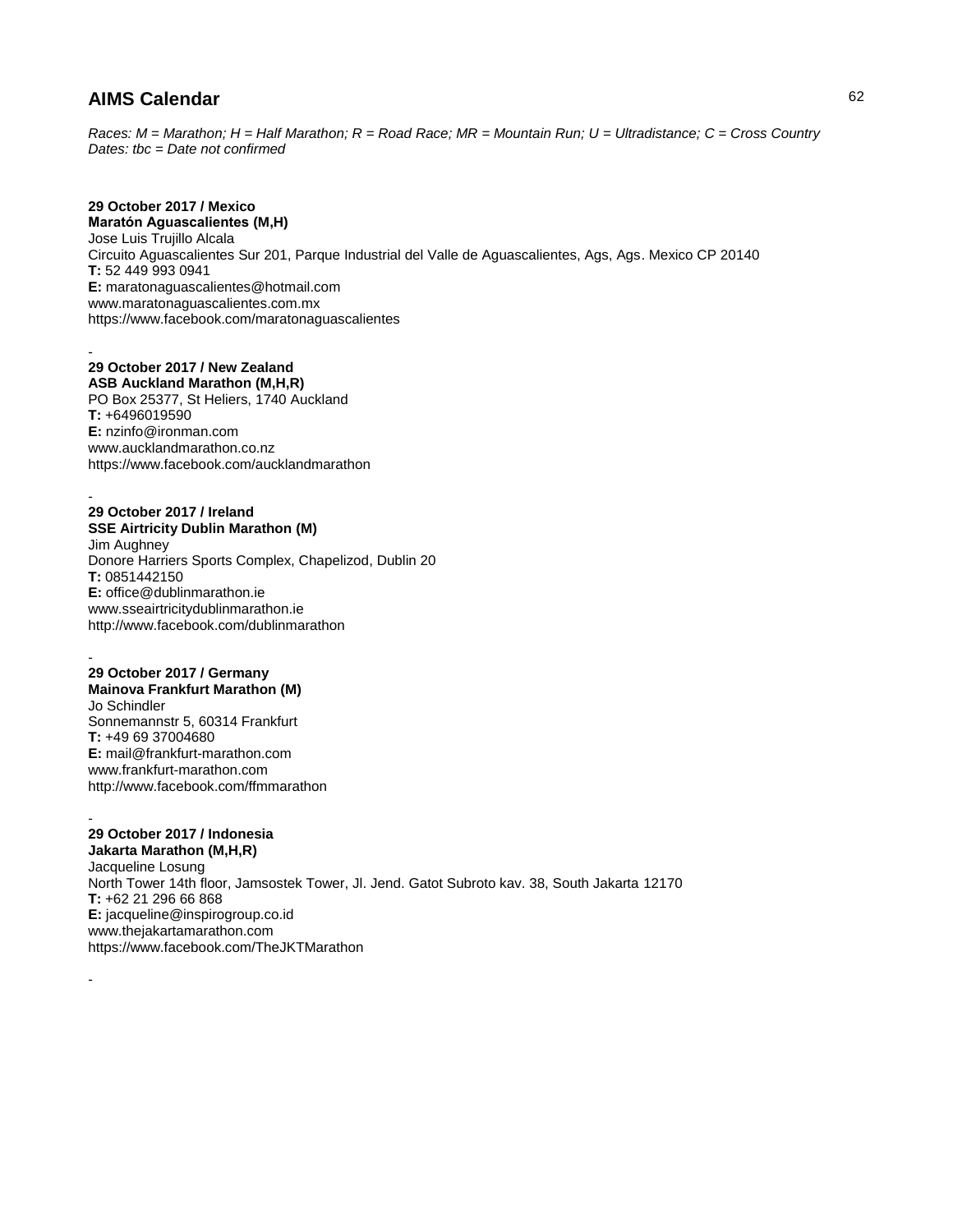*Races: M = Marathon; H = Half Marathon; R = Road Race; MR = Mountain Run; U = Ultradistance; C = Cross Country Dates: tbc = Date not confirmed*

# **29 October 2017 / Japan**

**Kanazawa Marathon (M)** Yukiyoshi Yamano 1-1 Kakinokibatake, Kanazawa City, Ishikawa Pref **T:** +81 76 220 2726 **E:** marathon@city.kanazawa.lg.jp www.kanazawa-marathon.jp https://www.facebook.com/kanazawa.marathon.soshiki

#### - **29 October 2017 / Slovenia**

### **Volkswagen Ljubljana Marathon (M)**

Gojko Zalokar Timing Ljubljana, Staniceva 41, 1000 Ljubljana **T:** 386 1 234 8000 **E:** info@timingljubljana.si www.vw-ljubljanskimaraton.si https://www.facebook.com/ljmaraton

### **29 October 2017 / Kenya**

-

-

**Standard Chartered Nairobi Marathon (M,H)** Joy Ochuka Level 6, Standard Chartered@Chiromo Office, 48 Westlands Road, PO Box 30003–00100, Nairobi **T:** 25 420 329 3811 **E:** Joy.Ochuka@sc.com www.nairobimarathon.com https://www.facebook.com/StandardCharteredKE *Predicted date based on past schedules* -

#### **29 October 2017 / Montenegro Podgorica Marathon (M)**

Milan Madžgalj st. 19 December No. 21, 81000 Podgorica **T:** 382 67 61 2057 **E:** maraton@t-com.me www.maraton.co.me https://www.facebook.com/podgorickimaraton/?ref=bookmarks *Predicted date based on past schedules*

#### - **29 October 2017 / Switzerland**

**SwissCityMarathon – Lucerne (M)** Reto Schorno Würzenbachstrasse 13, CH-6006 Luzern **T:** 41 41 375 0330 **E:** info@swisscitymarathon.ch www.swisscitymarathon.ch https://www.facebook.com/SwissCityMarathon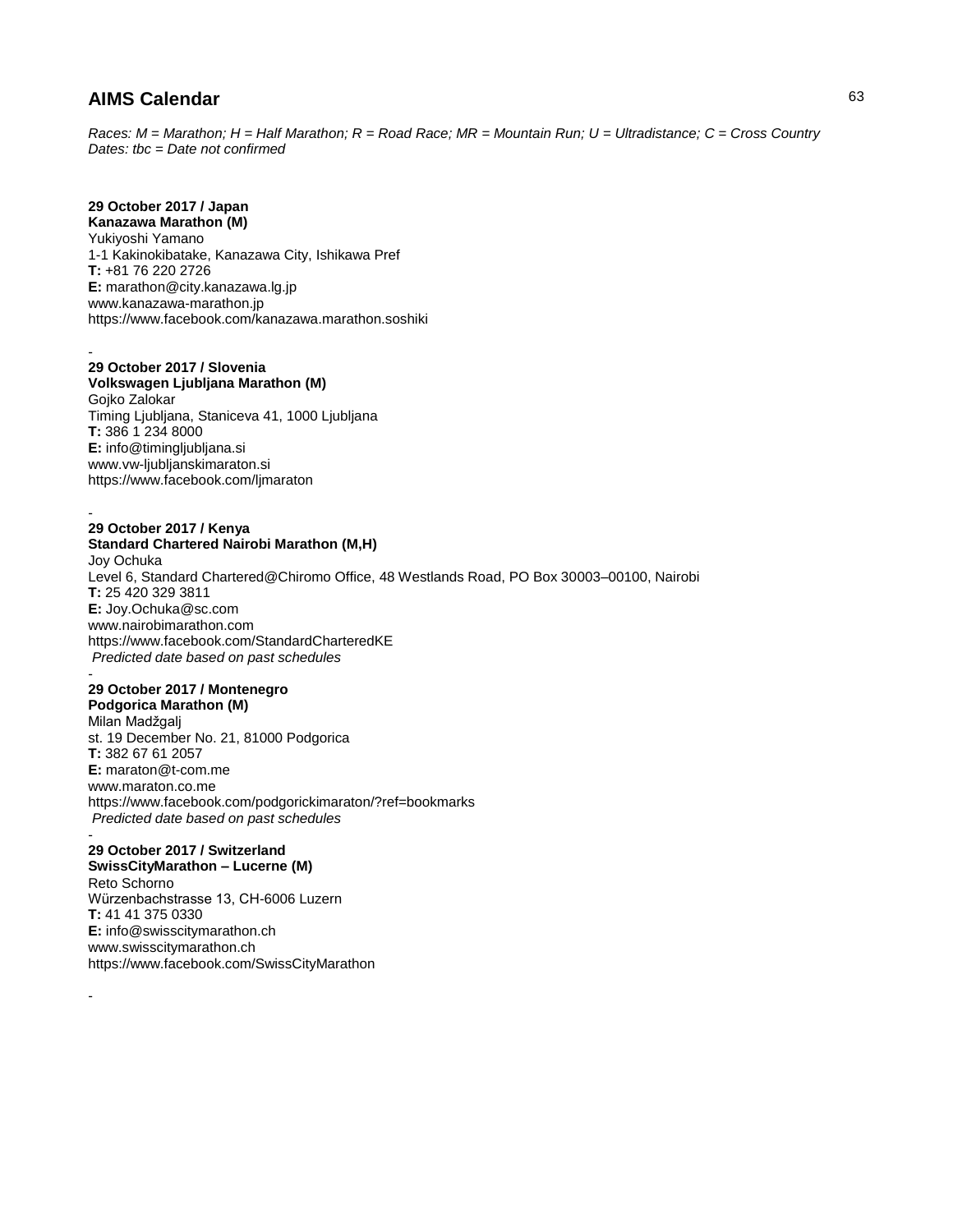*Races: M = Marathon; H = Half Marathon; R = Road Race; MR = Mountain Run; U = Ultradistance; C = Cross Country Dates: tbc = Date not confirmed*

# **tbc October 2017 / Venezuela**

**Gatorade Caracas Rock 10K (R)** Sonia Rosales Calle Suapure, Qta. Ros, ofc. 6 Colinas de Bello monte, 1050 Caracas **T:** 58 212 754 0073 **E:** srosales@hipereventos.com www.hipereventos.com on.fb.me/IRe3mA -

#### **tbc October 2017 / Morocco Grand Marathon International de Casablanca (M,H,R)** Said Ibrahimi Moulay Skali

Complexe sportif Mohamed V - Porte 10 - Casablanca, BP 16145 Casablanca **T:** 212 522 94 7700 **E:** contact@casablanca-marathon.com, m.skali@casablanca-marathon.com www.casablanca-marathon.com on.fb.me/1gX3sbh

#### **tbc October 2017 / Korea**

### **Chosunilbo Chuncheon International Marathon (M)**

Ina Choi 33, Sejong-daero 21-gil, Jung-gu, Seoul 04519 **T:** 82 2 724 6326 **E:** marathon@chosun.com marathon.chosun.com on.fb.me/1oWXuVt -

#### **tbc October 2017 / Korea Dong-A Ilbo Gyeongju International Marathon (M)**

In-Cheol Lee 139 Sejongno, Jongno-gu, Seoul, 110-715 **T:** 82 2 2020 0311 **E:** marathon@donga.com marathon.donga.com/gyeongju.html -

### **tbc October 2017 / Republic of South Africa**

**Legends Marathon (U,H)** Meta Scott Philip Kahts Stadium, Bunkers Hill, East London **T:** +27 043 735 1302 **E:** meta@legendsmarathon.co.za www.legendsmarathon.co.za on.fb.me/1HWuI2g -

# **tbc October 2017 / FYR Macedonia**

**First Postal Marathon (M,H,R)** Vlatko Atanasoski Klenoec 69, 1000 Skopje **T:** +389 764 66095 **E:** contact@postalmarathon.com www.postalmarathon.com

-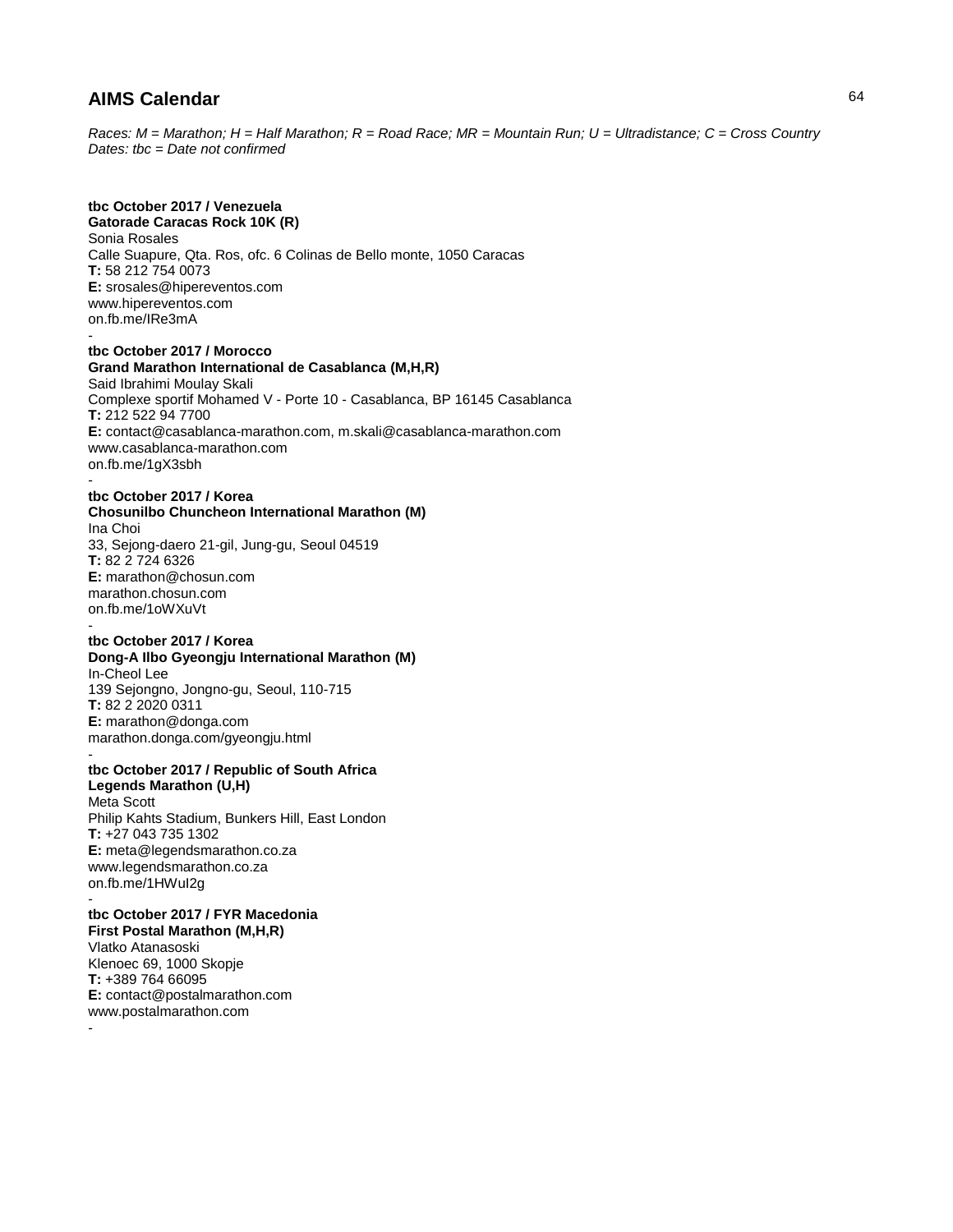*Races: M = Marathon; H = Half Marathon; R = Road Race; MR = Mountain Run; U = Ultradistance; C = Cross Country Dates: tbc = Date not confirmed*

# **tbc October 2017 / Poland**

**18th PKO Poznań Marathon (M)** Lukasz Miadziolko Chwialkowskiego 34, 61-553 Poznań **T:** 48 61 835 7917 **E:** info@marathon.poznan.pl www.marathon.poznan.pl on.fb.me/19tXdqB -

### **tbc October 2017 / Ecuador Quito 21k Mitad del Mundo (H)**

Marialuz Arellano Av. de los Shyris N34-108 y Republica del Salvador **T:** 593 9 980 3237 **E:** marialuzarellano@sportime.com.ec www.quito21k.com

# **tbc October 2017 / China**

-

**Shanghai International Marathon (M)** Yong Yang 3F, West Building, Seagull Business Tower, No. 1800 Zhongshan Bei Er Road, Shanghai 200437 **T:** 86 21 6212 9719 **E:** general@shmarathon.com www.shmarathon.com -

#### **tbc October 2017 / Japan Toyama Marathon (M,R)**

Takakazu Ishii 1–7, Shinsogawa, Toyama City, Toyama Prefecture 930-8501 **T:** +81 76 444 4102 **E:** tm-info@toyamamarathon.com www.toyamamarathon.com/entry/oversea.html

#### **tbc October 2017 / Trinidad & Tobago UWI-SPEC Half Marathon (H)**

Dr. Iva Gloudon Sport & Physical Ed. Centre, University of the West Indies, St Augustine, Trinidad **T:** 868 645 9239 **E:** specinfo@sta.uwi.edu www.sta.uwi.edu/spec on.fb.me/19tXEkK

#### **tbc October 2017 / Croatia Zagreb Marathon & Half (M,H)**

Franjo Kordic Savska cesta 137, 10 000 Zagreb **T:** 385 1 6431 030, 385 1 6431 031 **E:** zagrebacki.atletski.savez@gmail.com www.zagreb-marathon.com bit.ly/1bWykEi -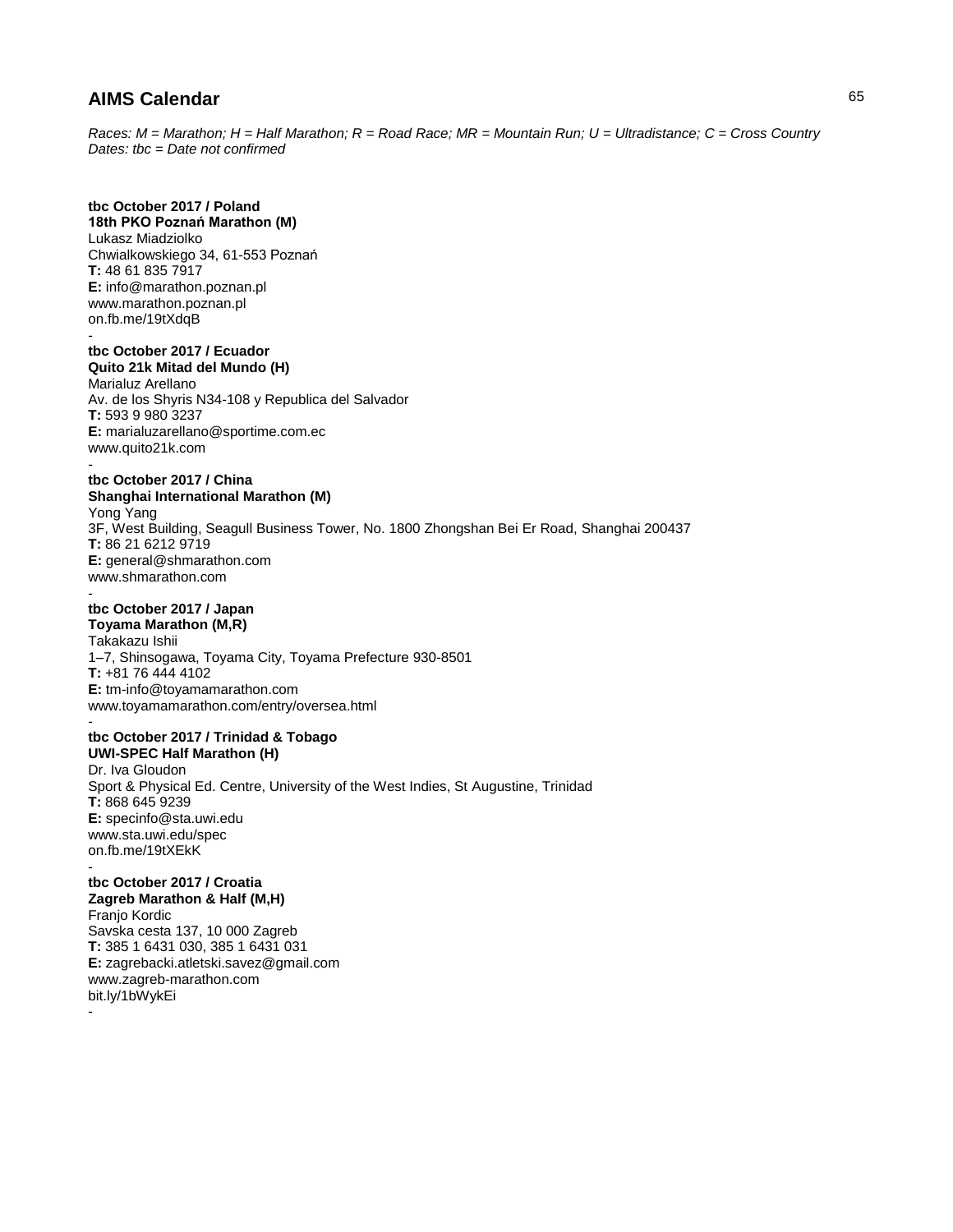*Races: M = Marathon; H = Half Marathon; R = Road Race; MR = Mountain Run; U = Ultradistance; C = Cross Country Dates: tbc = Date not confirmed*

### **4 November 2017 / Norway**

**3-Sjøersløpet (H)** Johannes Økland Pb. 478 Sentrum, N-4002 Stavanger **T:** +47 47238439 **E:** lop@gti-friidrett.no www.3sjoers.no https://www.facebook.com/3sjoers

#### - **5 November 2017 / Mexico**

**Maraton Guadalajara Megacable presentado por Tajin (M)** Elena Aguilar Fuentes Nevado de Toluca, # 100 Col. Independencia, C.P. 44290, Guadalajara **T:** +52 33 3883 4000 ext. 107 & 105 **E:** elena.aguilar@comudeguadalajara.gob.mx www.maratonguadalajara.org http://www.facebook.com/MaratonGDL

# **5 November 2017 / Italy**

-

-

**Lake Maggiore Marathon (M,H,R)** Paolo Ottone via Maurizio Muller, 37, Verbania Intra (VB) **T:** 39 0323 919 861 **E:** LMM@pro-motion.it www.lagomaggioremarathon.com http://www.facebook.com/lagomaggiore.marathon

#### - **5 November 2017 / United States of America TCS New York City Marathon (M)**

Peter Ciaccia 156 W. 56th St., Floor 3, New York, NY 10019 **T:** +1 212 423 2230 **E:** pciaccia@nyrr.org www.tcsnycmarathon.org https://www.facebook.com/nycmarathon

#### - **5 November 2017 / France**

**French Riviera Marathon Nice-Cannes (M)** Hugues Lelievre 1, Bd Maître Maurice Slama, 06200 Nice **T:** 33 4 93 26 1912 **E:** communication@azur-sport.org www.frenchrivieramarathon.com http://www.facebook.com/pages/Marathon-des-Alpes-Maritimes-Nice-Cannes/102647059783452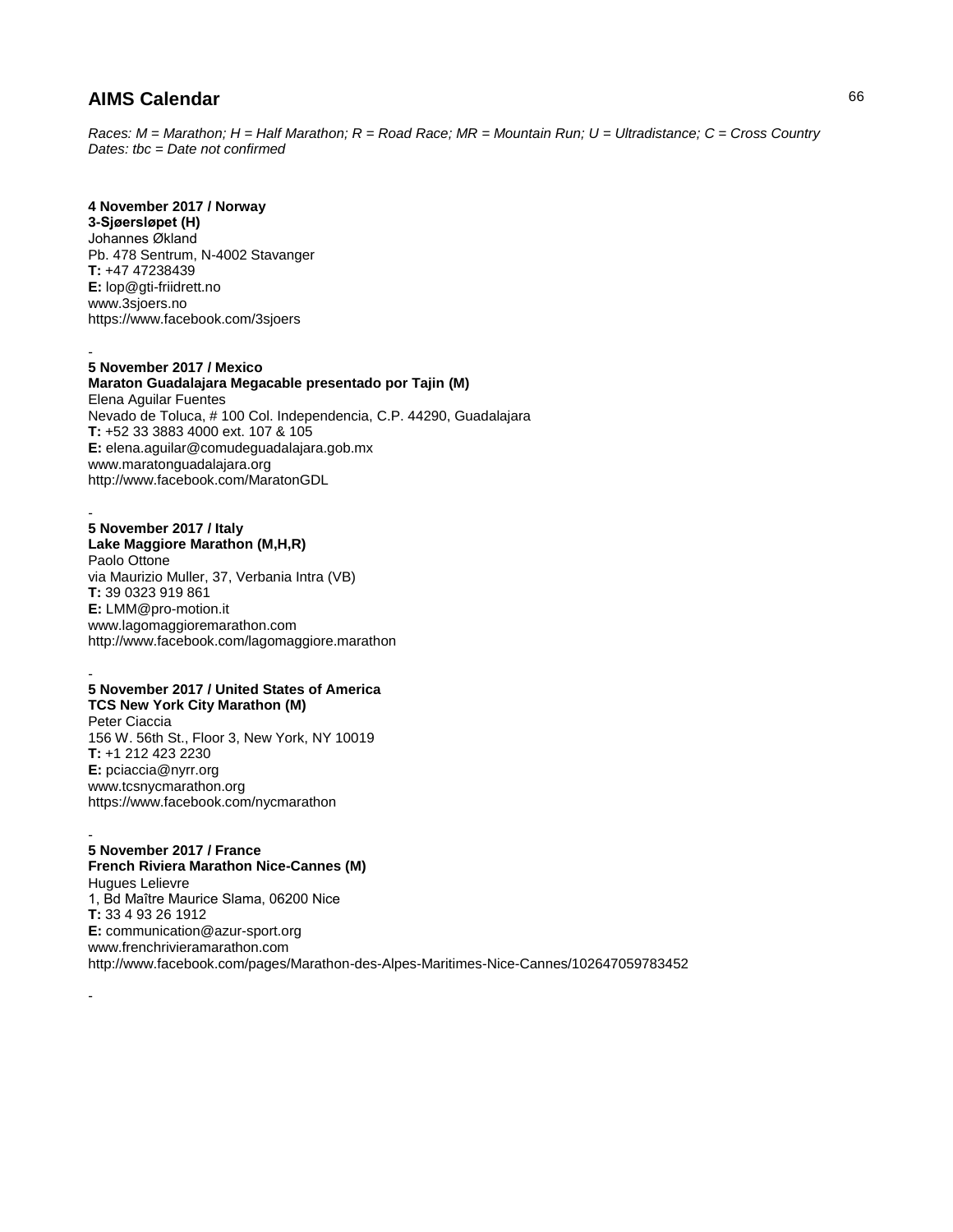*Races: M = Marathon; H = Half Marathon; R = Road Race; MR = Mountain Run; U = Ultradistance; C = Cross Country Dates: tbc = Date not confirmed*

# **5 November 2017 / Portugal**

**Porto Marathon EDP (M)** Jorge Teixeira Loja do Corredor, Rua Santa Luzia 808, 4250-415 Porto **T:** 351 917 850 216 **E:** geral@runporto.com www.maratonadoporto.com https://www.facebook.com/pages/Maratona-do-Porto/388075664616248

#### - **12 November 2017 / Greece**

**Athens Marathon The Authentic (M)**

Evangelos Papapostolou 137, Syngrou Avenue, 17121 Nea Smirni, Athens **T:** 30 210 931 5886 / 0 210 933 1113 **E:** info@athensauthenticmarathon.gr www.athensauthenticmarathon.gr http://www.facebook.com/athensclassicmarathon *Predicted date based on past schedules*

#### - **12 November 2017 / Lebanon BLOM BANK Beirut Marathon (M)**

Mr. Wissam Terro 4th floor, Makateb Building, Mar Takla, Hazmieh **T:** 9615959262 **E:** wissam.terro@beirutmarathon.org www.beirutmarathon.org https://www.facebook.com/beirutmarathon

#### - **12 November 2017 / United States of America Big Sur Half Marathon on Monterey Bay (H)** Doug Thurston PO Box 222620, Carmel, CA 93922-2620 **T:** 8316256226 **E:** doug@bsim.org www.bigsurhalfmarathon.org https://www.facebook.com/bigsurinternationalmarathon

#### - **12 November 2017 / Turkey**

-

**Vodafone İstanbul Marathon (M)** Ismail Ozbayraktar Spor As Kaleboyu Caddesi N:111, 34091 Fatih/Istanbul **T:** 90 212 453 3000 **E:** info@istanbulmarathon.org www.istanbulmarathon.org http://www.facebook.com/pages/İstanbul-Maratonu/163693147098126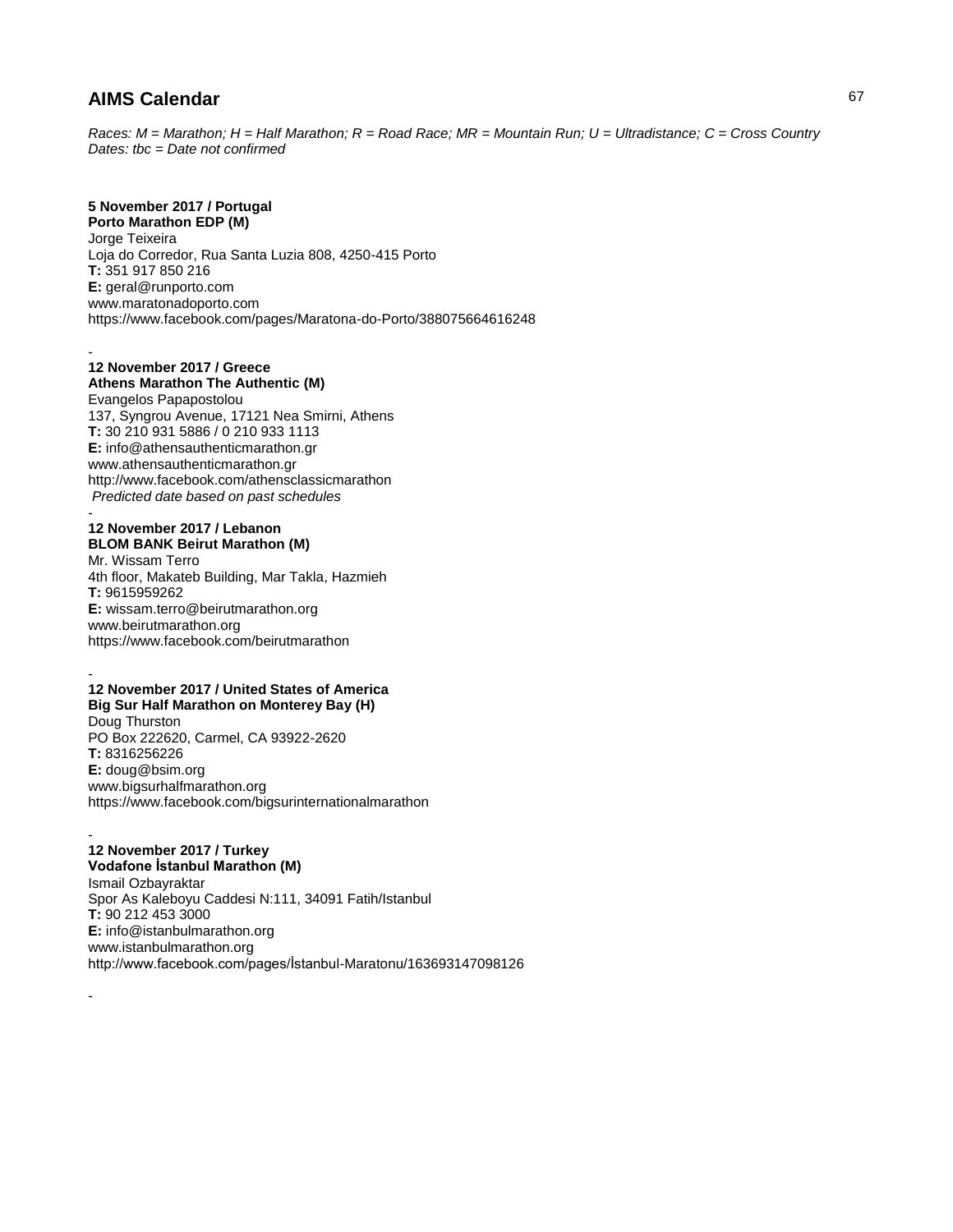*Races: M = Marathon; H = Half Marathon; R = Road Race; MR = Mountain Run; U = Ultradistance; C = Cross Country Dates: tbc = Date not confirmed*

**12 November 2017 / Italy Ravenna City of Art International Marathon (M,H)** Stefano Righini Via Sila n. 9, 48125 Ravenna **T:** 39 345 442 0145 **E:** info@maratonadiravenna.com www.maratonadiravenna.com https://www.facebook.com/pages/Maratona-internazionale-Ravenna-citt%C3%A0-darte/189238401155571?fref=ts

### **12 November 2017 / Japan**

-

-

**Saitama International Marathon (M)** Hiroki Sugiyama 1F, 5-8-41 Tokiwa, Urawa-ku, Saitama, Saitama 300-8551 **T:** +81 48 832 2561 **E:** info@saitama-international-marathon.com saitama-international-marathon.jp

### **12 November 2017 / Italy**

**Garda Trentino Half Marathon (H)** Poli Sandro Via Vittorio Veneto 20/A, 38062 Arco (TN) **T:** 3804992635 **E:** eventi@trentinoeventi.it www.trentinoeventi.it https://www.facebook.com/gardatrentinohalfmarathon

#### - **12 November 2017 / United States of America Rock 'n' Roll Las Vegas Marathon & 1/2 Marathon (M,H)**

Kevin LaRue 9477 Waples St, San Diego, CA 92121 **T:** 1 858 768 6802 **E:** RnRvegas@competitorgroup.com runrocknroll.com/las-vegas http://www.facebook.com/RnRLasVegas

#### - **15 November 2017 / Côte d'Ivoire Marathon de Côte d'Ivoire (M)**

Yapobi Attie Vicotr Jean Michel Treichville Avenue 02, 05 BP 1635, Abidjan 05 **T:** +225 21 24 01 27 **E:** yapobi\_v2@mediajoker.com www.marathondecotedivoire.com

#### - **16 November 2017 / Chile**

-

**Volcano Marathon (M,H)** Richard Donovan 95 Rosan Glas, Rahoon Road, Galway, Ireland **T:** 353 91 51 6644 **E:** npmarathon@gmail.com www.volcanomarathon.com https://www.facebook.com/thevolcanomarathon *Course not measurable to AIMS standards.*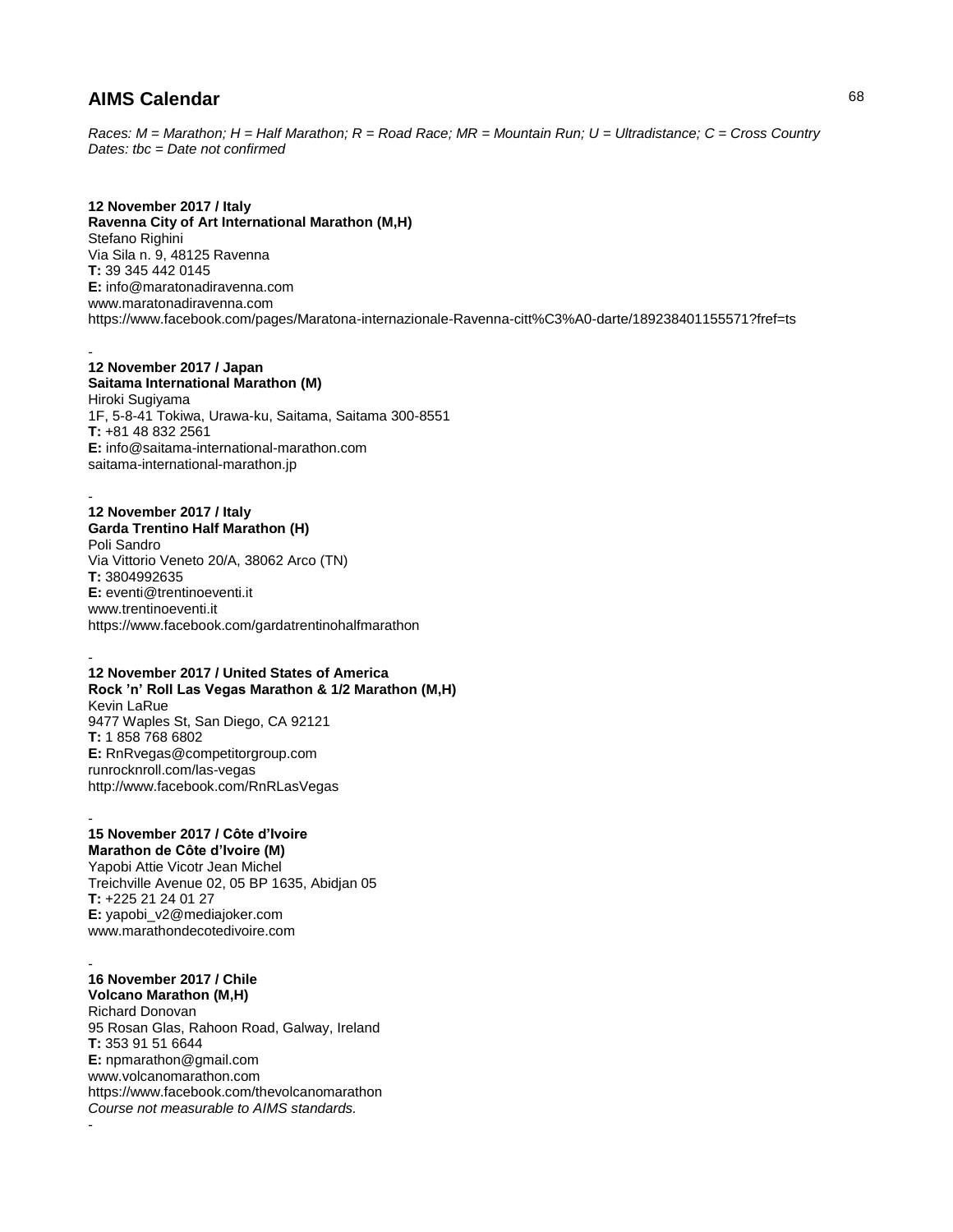*Races: M = Marathon; H = Half Marathon; R = Road Race; MR = Mountain Run; U = Ultradistance; C = Cross Country Dates: tbc = Date not confirmed*

### **17 November 2017 / Israel**

**Eilat Full Desert Marathon (M,H,R)** Ofer Padan 6 Shitrit St., Tel Aviv **T:** 97 239 016 214 **E:** ofer@marathonisrael.co.il www.desertrun.co.il https://www.facebook.com/desertrun.co.il/ *Course not measurable to AIMS standards.* 

#### - **17 November 2017 / Egypt**

**Pharaonic 100km (U)** Gasser Riad Event Sports, 1/4 Anwer El-Mofty St. (Area No. 1), Nasr City, Cairo **T:** 202 2260 6930 **E:** info@egyptianmarathon.net www.egyptianmarathon.net https://www.facebook.com/egytpian.marathon

#### - **18 November 2017 / Kuwait Gulf Bank 642 Marathon (M,H,R)**

Ahmed Almajed Shuwaikh industrial area, Aljahra street, Altilal complex, office M11 **T:** +965 222 54567 **E:** events@pro-vision.com www.gulfbank642marathon.com https://www.facebook.com/Gulfbank642Marathon-1734954733384431/timeline/

#### - **18 November 2017 / China Great Hakka Marathon (M,H,R)**

Dave Cundy Suite A-2-120, Fenghua Square, No. 6 Guanganmennei St, Beijing 100053 **T:** +86 10 635 52521 **E:** guo.feng@great-hakka-marathon.com www.great-hakka-marathon.com *Course not measurable to AIMS standards.*  -

# **19 November 2017 / Japan**

-

**Kobe Marathon (M)** Masaaki Uetsuki No.4-9-5, Kitanagasa-dori, Chuo-ko, Kobe, Hyogo 650-0012 **T:** 81 78 325 1430 **E:** kobemarathon1@pearl.ocn.ne.jp www.kobe-marathon.net https://www.facebook.com/Kobe.Marathon.Office

#### - **19 November 2017 / Cuba Marabana Marathon & Half (M,H)** Carlos R. Gattorno Correa Ciudad Deportiva, Apartado 5130 La Habana **T:** 53 7 6410911 / 53 7 6410953 **E:** marabana@inder.cu www.inder.cu/marabana *Predicted date based on past schedules*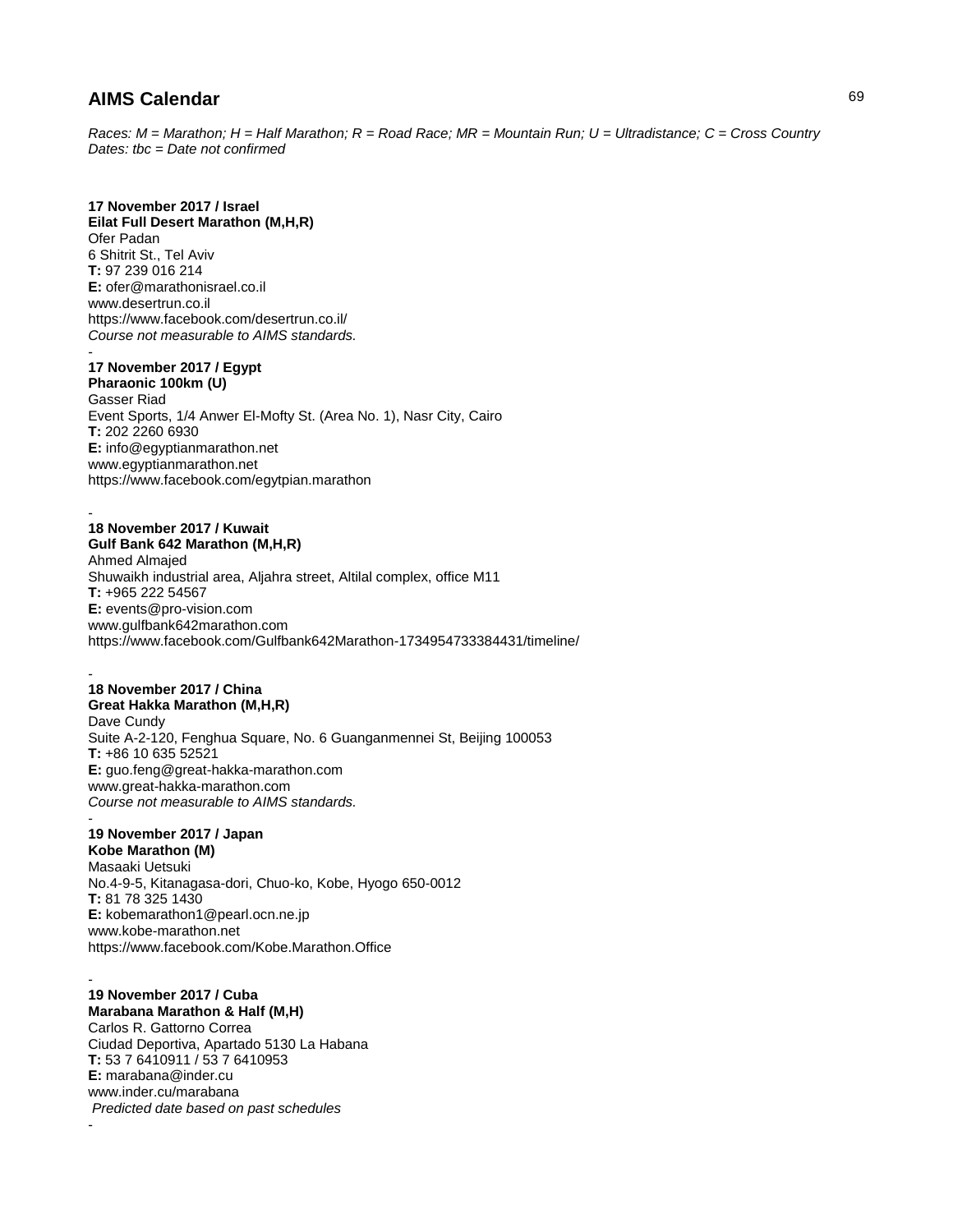*Races: M = Marathon; H = Half Marathon; R = Road Race; MR = Mountain Run; U = Ultradistance; C = Cross Country Dates: tbc = Date not confirmed*

### **19 November 2017 / Mexico**

**21km Nuevo Leon (H)** Luciano Ramirez Gallardo Francisco Murguia 4200, Col Guadalupe Victoria, Guadalupe NL **T:** 52 818 161 6725 **E:** atletismonuevoleon@gmail.com www.asociaciondeatletismonl.com https://www.facebook.com/21knl

#### - **19 November 2017 / United States of America Philadelphia Marathon (M)**

Jim Marino PO Box 58130, Philadelphia PA19102 **T:** 215 683 2122 **E:** info@philadelphiamarathon.com www.philadelphiamarathon.com https://www.facebook.com/PhiladelphiaMarathon

#### - **19 November 2017 / Spain Maratón Valencia Trinidad Alfonso (M)** Paco Borao

Arz. Fabian y Fuero, 14, 46009 Valencia **T:** 34 96 346 0707 **E:** gerencia@correcaminos.org www.valenciaciudaddelrunning.com/maraton https://www.facebook.com/maratonvalencia

#### - **19 November 2017 / Italy**

**Verona Marathon (M)** Stefano Stanzial Via Sogare 9/c, 37138 Verona **T:** +39 392 90919 792 **E:** stefano@veronamarathon.it www.veronamarathon.it https://www.facebook.com/veronamarathon

#### - **25 November 2017 / Myanmar Bagan Temple Marathon (M,H,R)**

Rune Nortoft Tøndergade 16, 1752 Copenhagen V, Denmark **T:** +45 369 897 58 **E:** rn@albatros-adventure.com www.bagan-temple-marathon.com https://www.facebook.com/bagantemplemarathon *Course not measurable to AIMS standards.*  -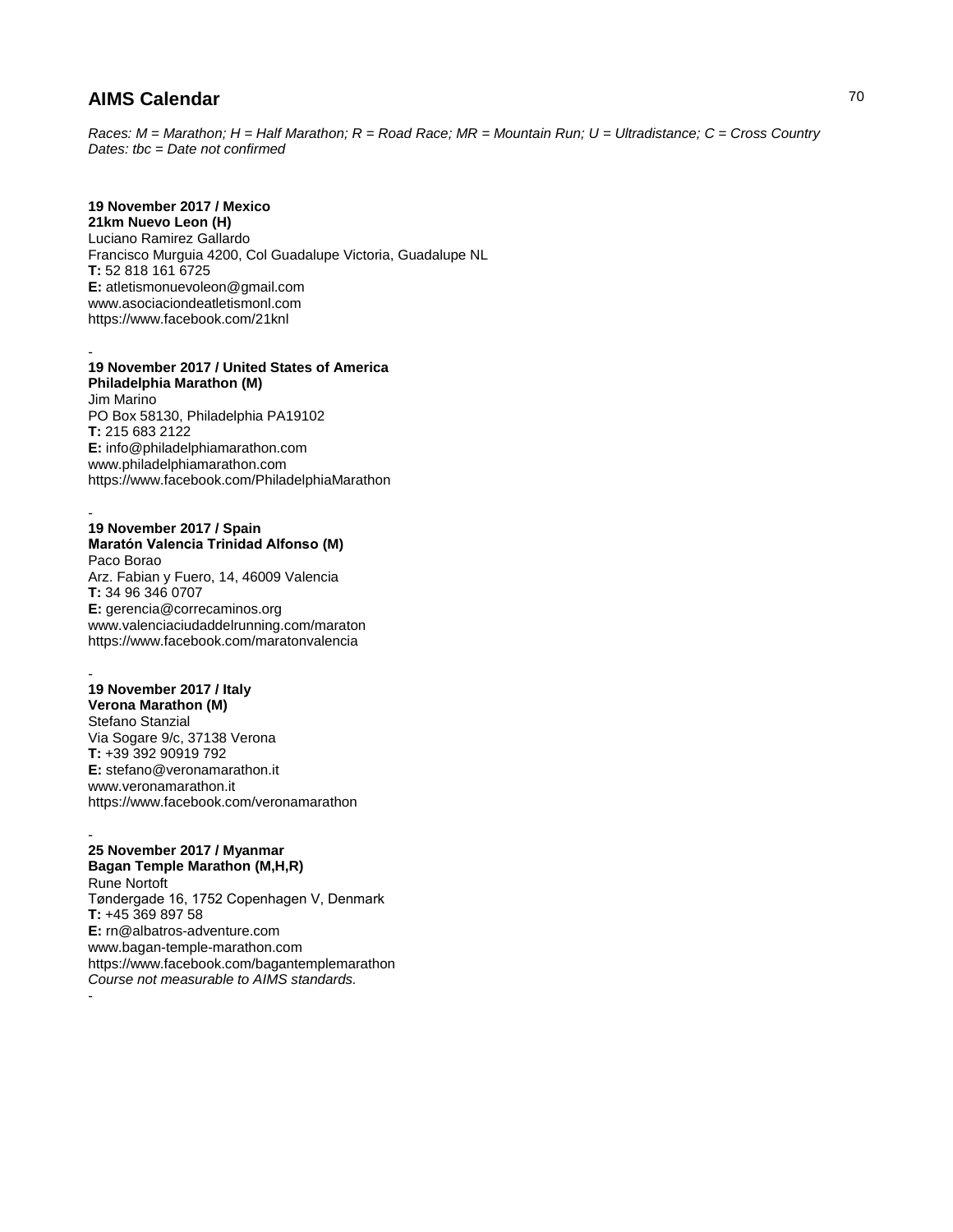*Races: M = Marathon; H = Half Marathon; R = Road Race; MR = Mountain Run; U = Ultradistance; C = Cross Country Dates: tbc = Date not confirmed*

### **25 November 2017 / Mexico**

**Medio Maraton Turistico Riviera Nayarit (H,R)** Arturo García Ruiz Velasco Nelson # 48, Col. Vallarta Poniente, C.P. 44690 Guadalajara, Jalisco **T:** 52 33 3616 6428 **E:** arturo@conserviexpress.com www.mediomaratonrivieranayarit.com http://www.facebook.com/pages/Medio-Marat%C3%B3n-Riviera-Nayarit/138601149507000

#### - **26 November 2017 / Curaçao KLM Curaçao Marathon (M,H,R)**

Kees van Muiswinkel and Willem Cordelia Jan van nassaustraat 93a, 2596 BR Den Haag, The Netherlands **T:** +31 653 350 589 **E:** kees@curacaomarathon.com www.klmcuracaomarathon.com https://www.facebook.com/klmcuracaomarathon

### **26 November 2017 / Ethiopia**

-

-

**Great Ethiopian Run 10km (R)** Ermias Ayele Bole Road, Alem Bldg. #1, Room 601, Addis Ababa **T:** 251 11 663 3646/5757 **E:** ermias@ethiopianrun.org

www.ethiopianrun.org http://www.facebook.com/GreatEthiopianRun

### - **26 November 2017 / Italy**

**Firenze Marathon (M)** Giancarlo Romiti Via di Peretola, 86, 50145 FIRENZE, sede operativa, Viale M.Fanti, 2, 50137 FIRENZE **T:** 39 055 5522957 **E:** staff@firenzemarathon.it www.firenzemarathon.it https://www.facebook.com/pages/FIRENZE-MARATHON/173864229332169

#### - **26 November 2017 / Gabon**

**Marathon du Gabon (M)** Sebastien Bottari Route de Founex 20, 1291 Commungny - Canton de Vaux, Switzerland **T:** +41 079 641 81 02 **E:** s.bottari@marathondugabon.com, bburlot@hotmail.com www.marathondugabon.com https://www.facebook.com/marathondugabon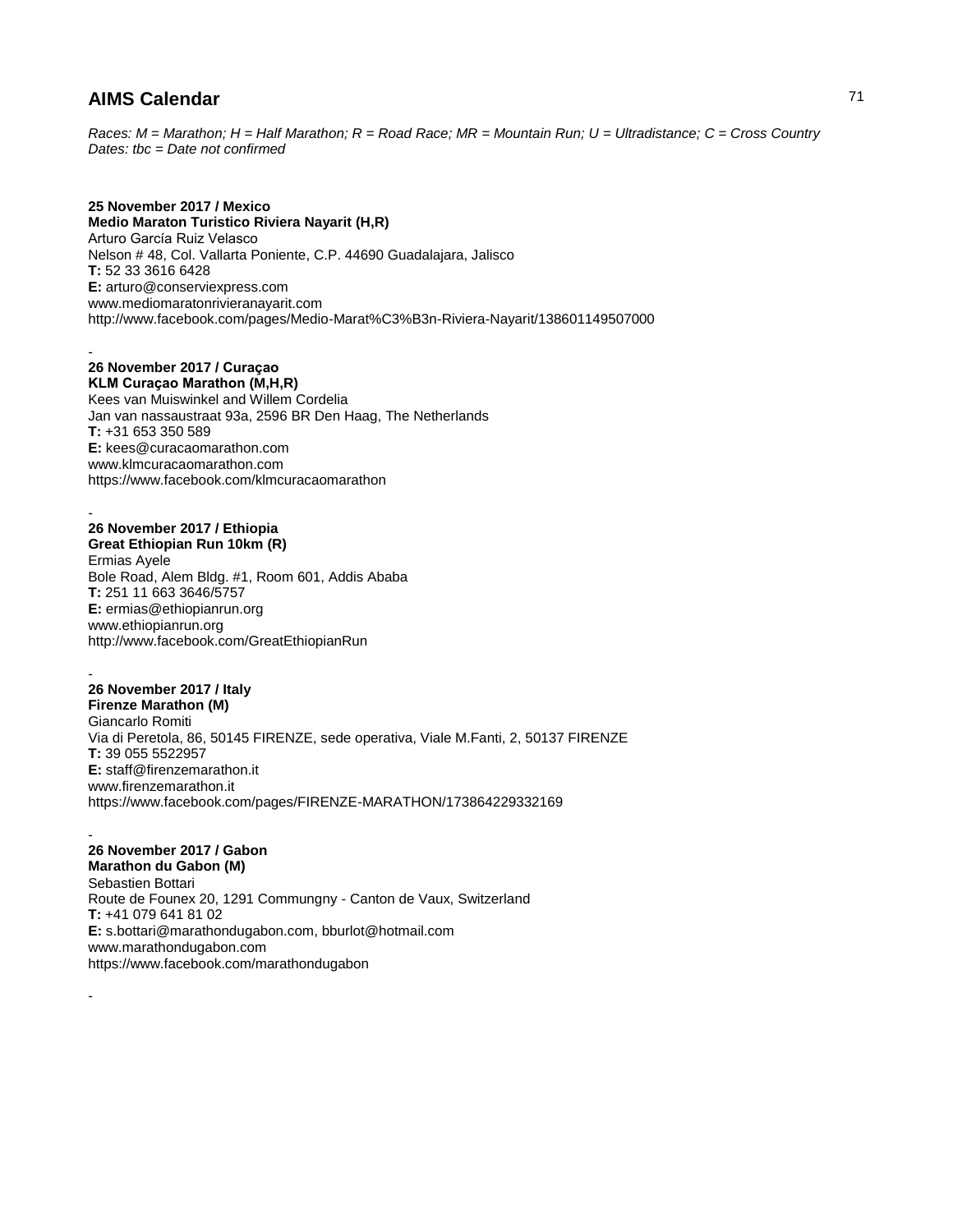*Races: M = Marathon; H = Half Marathon; R = Road Race; MR = Mountain Run; U = Ultradistance; C = Cross Country Dates: tbc = Date not confirmed*

# **26 November 2017 / Japan**

**Mount Fuji Marathon (M)** Nikkan Sports Press c/o Sports Information Centre Co., Ltd., 502 Bureau Shimbashi Bldg, 5-7-13, Shimbashi, Minato-ku, Tokyo 105-004 **T:** 81 3 5733 2451 **E:** m.koike@sports-info.co.jp www.fujisan-marathon.com https://www.facebook.com/fujisanmarathon *Predicted date based on past schedules* -

# **26 November 2017 / Japan**

**Osaka Marathon (M)** Mr. Kazuhiro Kawachi 14–16 Nanko-kita1, Suminoe-Ward Osaka City **T:** 81 6 6210 9317 **E:** kawachi@osaka-marathon.com www.osaka-marathon.com/index\_en.html https://www.facebook.com/osakamarathon.official/info#!/osakamarathon.official

#### - **26 November 2017 / Malaysia**

**ASICS Penang Bridge International Marathon (M,H,R)** Law Heng Kiang Level 53, KOMTAR, 10503 George Town, Penang **T:** +604 650 5136 **E:** info@penangmarathon.gov.my www.penangmarathon.gov.my https://www.facebook.com/penangbridgemarathon

#### **26 November 2017 / Spain Maratón Donostia - San Sebastián (M)**

-

-

-

Patxi Larrea Perurena Fly Group, Akarregi 12, Parcela 5, 20120 Hernani, San Sebastian **T:** 34 94 347 4341 **E:** info@maratondonostia.com (sport questions), maraton@flygroupnet.com (registrations) www.maratondonostia.com https://www.facebook.com/maratonsansebastian

### **26 November 2017 / France**

**Serge Vigot La Rochelle International Marathon (M,H)** Mauny Nicolas BP 97, 17004 La Rochelle, Cedex 01 **T:** 33 5 46 44 4219 **E:** info@marathondelarochelle.com marathondelarochelle.com https://www.facebook.com/marathonLR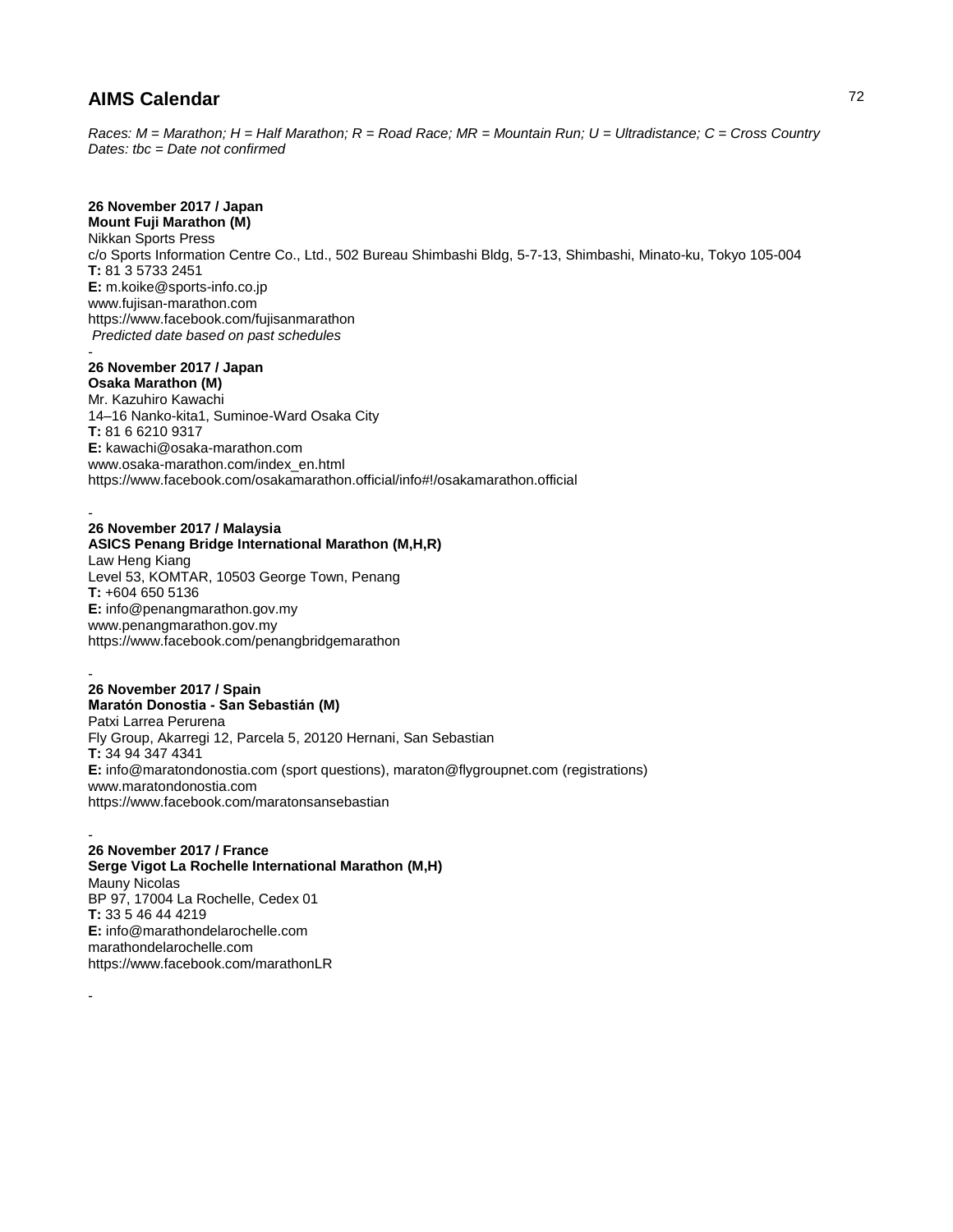*Races: M = Marathon; H = Half Marathon; R = Road Race; MR = Mountain Run; U = Ultradistance; C = Cross Country Dates: tbc = Date not confirmed*

## **tbc November 2017 / Antarctica**

**Antarctic Ice Marathon & 100k (M,U)** Richard Donovan Polar Running Adventures, 95 Rosan Glas, Rahoon Road, Galway, Ireland **T:** 353 91 51 6644 **E:** rd@npmarathon.com www.icemarathon.com on.fb.me/19tXV7k -

### **tbc November 2017 / India Airtel Delhi Half Marathon (H)**

Hugh Jones Procam International, 14, St. James Court, Marine Drive, Mumbai 400020 **T:** 91 22 2202 0284 **E:** adhm@procam.in, arati@procam.in adhm.procamrunning.in on.fb.me/1bWypaY -

## **tbc November 2017 / Mexico**

**Gran Maraton Pacifico (M)** Juan Francisco Ayla Barajas Javier Barros Sierra 555, 3 Piso Zedec Ed Plaza Santa Fe, Delegacion Alvaro Obregon, Distrito Federal, CP 01210 **T:** 525 55 22660058 **E:** francisco.ayala@gmodelo.com.mx www.maraton.org on.fb.me/JhYA00

#### **tbc November 2017 / China Hangzhou International Marathon (M)**

Mr. Long Jiang No. 212, Tiyuchang Road, Hanzhou City, Zhejiang Province **T:** 86 571 85062369 **E:** marathon@hzim.org www.hzim.org on.fb.me/ZPKISz -

### **tbc November 2017 / Morocco Semi Marathon Int'l de Laayoune (H)**

Rachid Ben Meziane Avenhil 14, 3274 CT Heinenoord, Netherlands **T:** +31 626 148 367 **E:** info@2cras.com www.semi-marathon-laayoune.ma

### **tbc November 2017 / Panama**

**Panama International Marathon (M)** Rodrigo Espinosa

San Francisco Avenida 3B-SUR, entre calle 68 y 67 Casa # 1 **T:** 507 667 23909 **E:** rodriespinosa@gmail.com www.corredoresdelistmo.com on.fb.me/19tYlKX -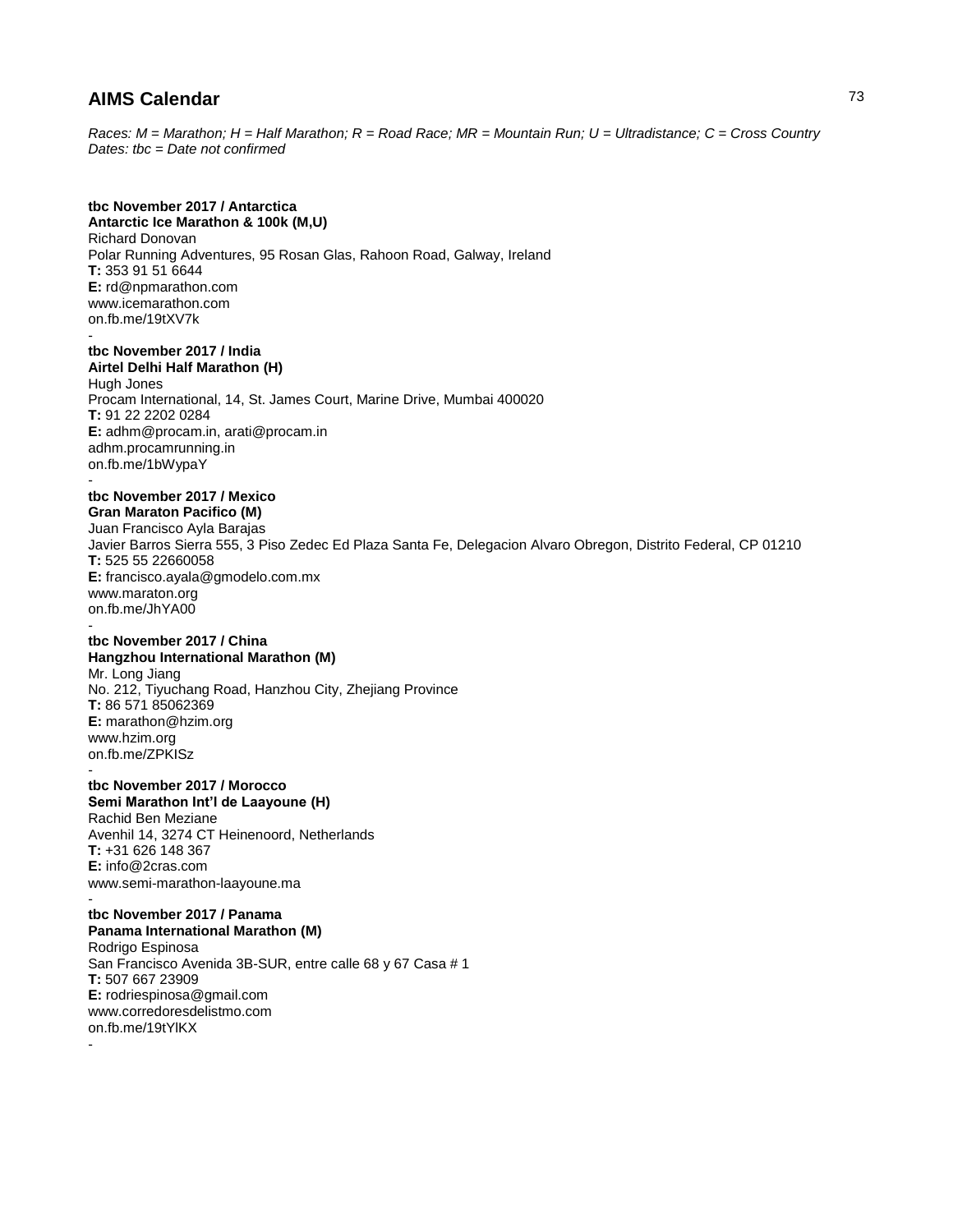*Races: M = Marathon; H = Half Marathon; R = Road Race; MR = Mountain Run; U = Ultradistance; C = Cross Country Dates: tbc = Date not confirmed*

# **tbc November 2017 / Korea**

**JoongAng Seoul Marathon (M)** 7 Soonhwa-dong, Chung-ku Seoul, 100-759 Korea **T:** 82 2 751 9685 **E:** marathon@joongang.co.kr marathon.joins.com on.fb.me/IRdOYV -

**tbc November 2017 / France St Denis Half Marathon – La Voie Royale (H)** Thierry Vernay / Antonio Agostinho 34 rue la Boulangerie, 93200, St Denis **T:** 33 1 48 20 5681 / 33 06 81 63 5382 **E:** info@wanago.com www.lavoieroyale.fr bit.ly/1TUSvmo -

**tbc November 2017 / Hong Kong, China UNICEF Charity Run Half Marathon & 10km (H,R)** Ann Choy 3/F, 60 Blue Pool Road, Happy Valley **T:** 852 2833 6139 **E:** ann.choy@unicef.org.hk run.unicef.org.hk on.fb.me/1bWyoUC -

#### **1–3 December 2017 / Barbados Run Barbados Marathon Weekend (M,H,R)**

Island Races (Zary Evelyn, Kristina Evelyn & Peter Gibbs) c/o No 10 Frere Pilgrim Christ Church, BB17003, Barbados **T:** +1 246 437 2121 **E:** runbarbados@gmail.com www.runbarbados.org https://www.facebook.com/RunBarbadosSeries/

### **2 December 2017 / Jamaica**

-

-

-

**Reggae Marathon, Half Marathon & 10K (M,H,R)** Alfred Francis 87-89 Tower Street, Kingston **T:** 1 876 967 4903 **E:** racedirector@reggaemarathon.com www.reggaemarathon.com https://www.facebook.com/ReggaeMarathon

**3 December 2017 / Cambodia Angkor Wat International Half Marathon (H,R)** Sem Phalla No 79CEo, St. 155 corner St. 476, Sangkat Toul Tompung I, Chamkarmorn Dist., Phnom Penh **T:** 855 23 213 525 **E:** direct@cambodia-events.org, info@cambodia-events.org www.cambodia-events.org https://www.facebook.com/angkorwathalfmarathon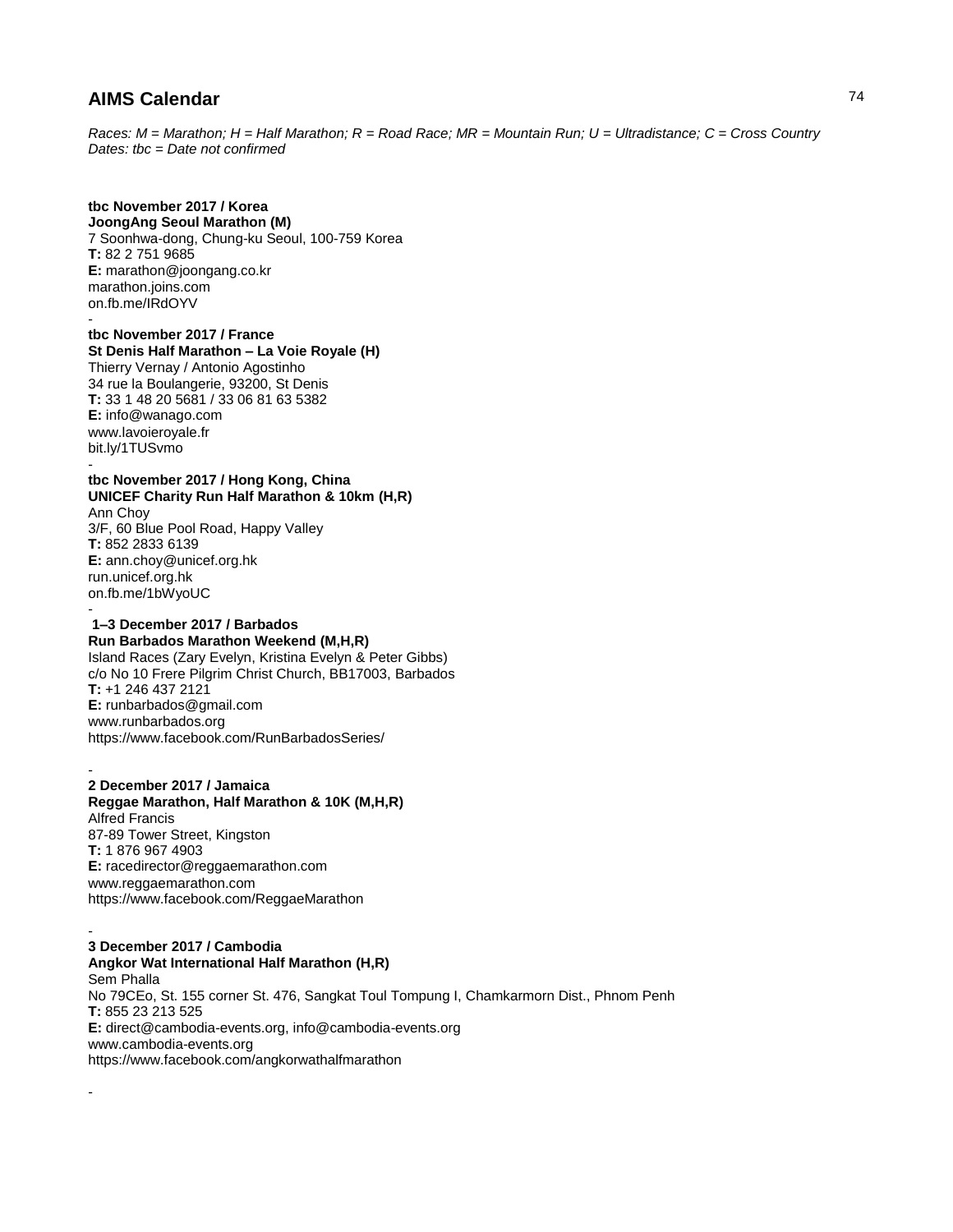*Races: M = Marathon; H = Half Marathon; R = Road Race; MR = Mountain Run; U = Ultradistance; C = Cross Country Dates: tbc = Date not confirmed*

### **3 December 2017 / Cayman Islands Intertrust Cayman Islands Marathon (M)** Rhonda Kelly

PO Box 2712 GT, Grand Cayman **T:** 1 345 623 8822 **E:** info@caymanislandsmarathon.com www.caymanislandsmarathon.com https://www.facebook.com/CaymanMarathon *Predicted date based on past schedules*

### - **3 December 2017 / Portugal**

**Discoveries Half Marathon (H)**

António Campos Calçada da Tapada, 71A, 1349-012 Lisboa **T:** 351 21 361 6160 **E:** geral@xistarca.pt www.discoverieshalfmarathon.com https://facebook.com/Xistarca

#### - **3 December 2017 / Japan**

**Fukuoka International Open Marathon Championship (M)** Takanori Saito Fukuoka Secretariat, 2-1-1, Hakata Eki-mae, Hakata-ku, Fukuoka 812-8511 **T:** 81 92 411 1137 **E:** saito-t5@asahi.com www.fukuoka-marathon.com/en/index.html

#### - **3 December 2017 / Macau, China**

-

-

**Macao Galaxy Entertainment International Marathon (M,H)** José Tavares Av. Dr. Rodrigo Rodrigues, s/n , Forum de Macau, Edif. Complementar, Bloco 1, 4 andar, Macau **T:** 853 2858 0762 **E:** sport@macau.ctm.net www.macaumarathon.com

### **3 December 2017 / India Pune International Marathon (M)** Mr. Pralhad M. Savant Sharayu, Patrakar Nagar, Senapati Bapat Road, Pune - 411 016, Maharashtra **T:** 91 20 2442 8360/91 20 2442 8390 **E:** Marathonpune@yahoo.com www.marathonpune.com

https://www.facebook.com/marathonpune *Predicted date based on past schedules* - **3 December 2017 / Costa Rica San José Costa Rica Half & Marathon (M,H)** Guillermo Sáenz 70230-1000 San José

**T:** 506 2222 0804 / 506 8354 6000 / 506 8343 9868 **E:** marathoncostarica@gmail.com www.marathoncostarica.com https://www.facebook.com/pages/Marathon-Costa-Rica/254447044588155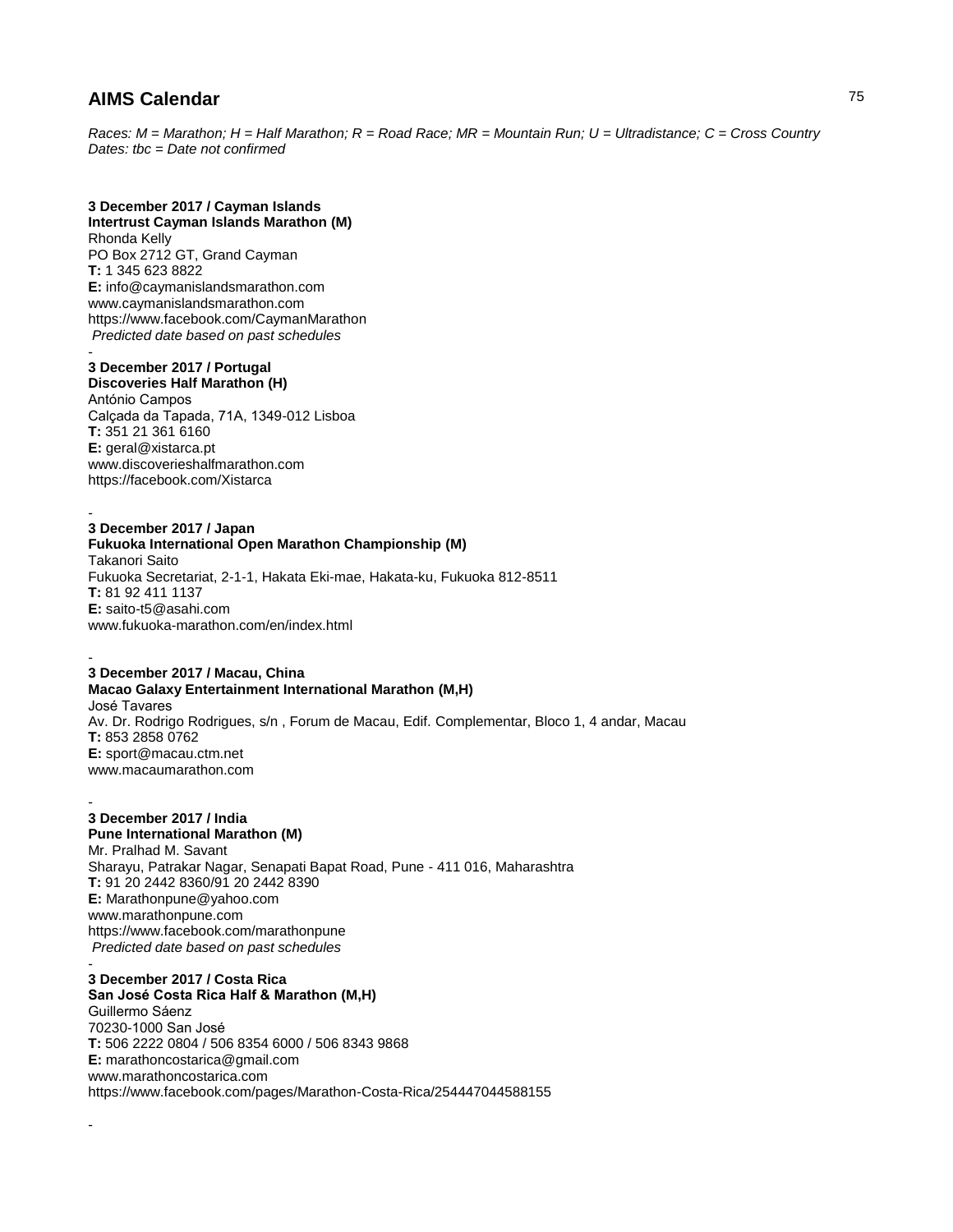*Races: M = Marathon; H = Half Marathon; R = Road Race; MR = Mountain Run; U = Ultradistance; C = Cross Country Dates: tbc = Date not confirmed*

### **3 December 2017 / Singapore**

**Standard Chartered Marathon Singapore (M,H,R)** Thibault Vellard 221 Henderson Rd, #01-02 Henderson Bldg, Singapore 159557 **T:** 65 6377 5360 **E:** thibault.vellard@ironman.com www.marathonsingapore.com http://www.facebook.com/MarathonSG *Predicted date based on past schedules* -

### **8 December 2017 / Jordan**

**Ayla Red Sea Half Marathon (H,R)** Lina El Kurd 5 Hussain El Jesser Street, Shemesani, PO Box 941001, 11194 Amman **T:** 962 6566 2999 **E:** l.kurd@runjordan.com www.runjordan.com https://www.facebook.com/pages/Run-Jordan/153276261422260

### - **9 December 2017 / India**

**Bengaluru Midnight Marathon (M,H,R)** Gul Mohamed Akbar Rotary Bangalore IT Corridor, Lakeview Farm, Varthur Main Road, Whitefield, Bangalore – 560 066 **T:** +91 7760 969711 **E:** gul@bangaloretalkies.co midnightmarathon.in https://www.facebook.com/midnightmarathon.in

#### - **10 December 2017 / Spain Maratón Málaga (M)**

Pepe Checa Fajardo C/ Miguel Merida Nicolich, 2 – 29004 – Málaga **T:** 34 952 176 392 **E:** info@maratonmalaga.com www.maratonmalaga.com https://www.facebook.com/maratondemalaga/

### - **10 December 2017 / Mexico**

-

**Maratón Powerade Monterrey (M)** Edilberto González Serna Rio Pilon 2124, Fraccionamiento Bernardo Reyes, Monterrey (NL), CP 64280 **T:** 52 81 1233 5202 **E:** edilbertogonzalez.accnl@gmail.com www.maratonmonterrey.com https://www.facebook.com/Maratonmty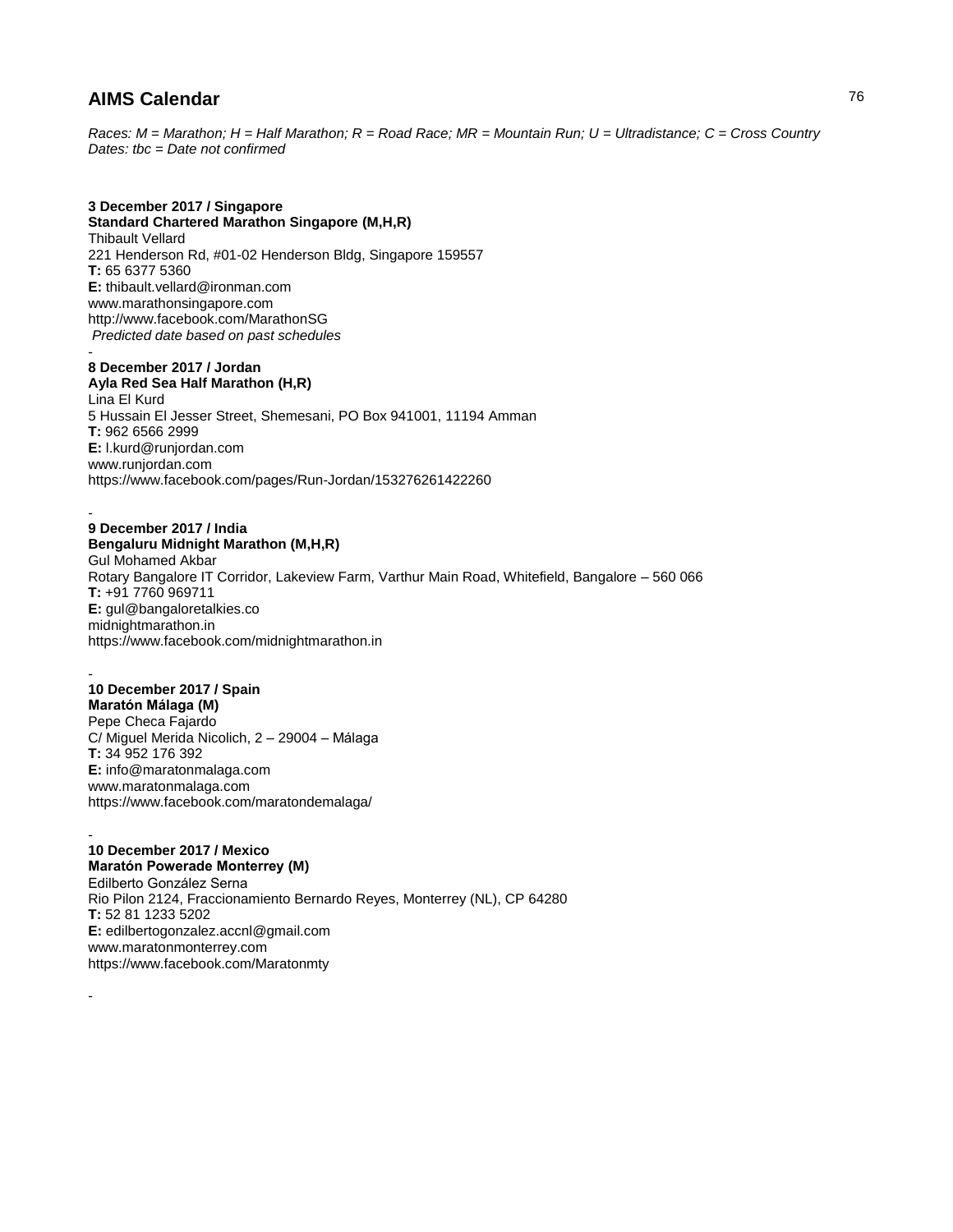*Races: M = Marathon; H = Half Marathon; R = Road Race; MR = Mountain Run; U = Ultradistance; C = Cross Country Dates: tbc = Date not confirmed*

## **10 December 2017 / Japan**

**Nara Marathon (M)** Shogo Arai 757 Horen-cho, Nara City, Nara Prefecture **T:** 81 742 81 8752 **E:** athletic@nara-marathon.jp www.nara-marathon.jp https://www.facebook.com/naramarathon.jp

#### - **16–17 December 2017 / Thailand Bangsaen21 Half Marathon (H,R)**

Rut Jiroajvanichakorn 1/7 Seeboonrueng 2 Building, 7th Floor, Room 702, Convent Road Silom Bangrak, Bangkok 10500 **T:** +66 2238 1881 **E:** info@Bangsaen21.com www.bangsaen21.com/index\_eng.html

#### - **16 December 2017 / India**

**Goa River Marathon (M,H,R)** Nitin Bandekar Bandekar Mansion, opps Damodar Temple Swatantra Path, Vasco Da Gama, Goa 403 802 **T:** +91 832 251 2848 **E:** nbandekar@nrbgroup.biz www.goarivermarathon.com https://www.facebook.com/goarivermarathon

#### - **17 December 2017 / Hong Kong, China**

**Mizuno Hong Kong Half-Marathon Championships (H)** Alan Wong Kim Lun Room 2015, Olympic House, 1 Stadium Path, So Kon Po, Causeway Bay **T:** 852 2504 8215 **E:** inquiry@hkaaa.com www.hkaaa.com https://www.facebook.com/ilovehkaaa

#### - **17 December 2017 / Italy PisaMarathon (M,H)** Andrea Maggini Via R. Fucini, 49, Pisa **T:** +39 348 705 8830 **E:** info@pisamarathon.it www.maratonadipisa.com

-

- **17 December 2017 / U.S. Virgin Islands St Croix International Marathon (M)** Wallace Williams PO Box 222720, Christiansted, St. Croix, Virgin Islands USA 00822 **T:** 1 340 643 2557 **E:** wallacewilliams@msn.com virginislandspace.org/stxmarathonregistration2016.html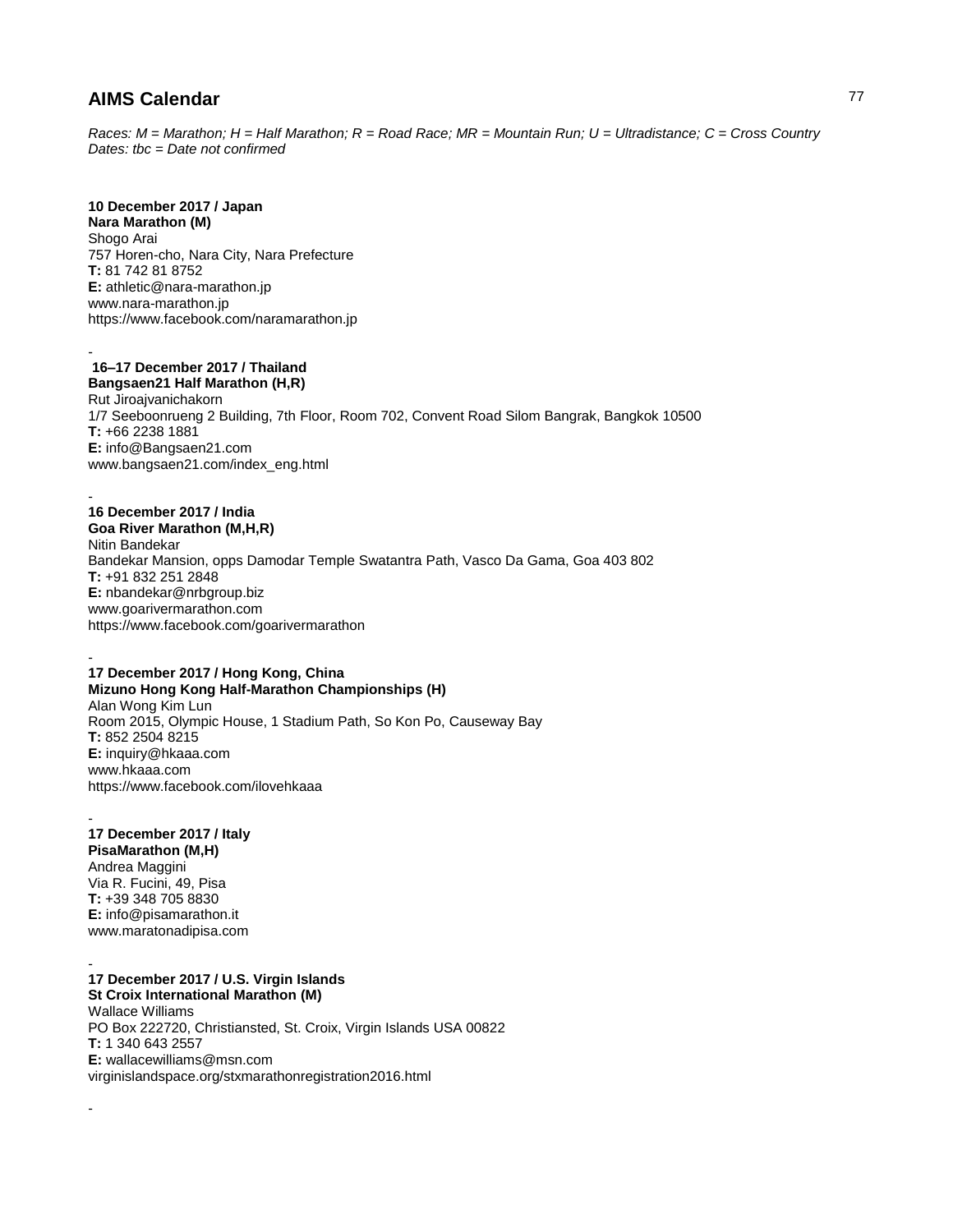*Races: M = Marathon; H = Half Marathon; R = Road Race; MR = Mountain Run; U = Ultradistance; C = Cross Country Dates: tbc = Date not confirmed*

### **17 December 2017 / Chinese Taipei**

**Taipei Marathon (M,H,R)** Queenie Juang PO Box 47-110 Taipei **T:** 886 2 2585 5659 **E:** queenie@sportsnet.org.tw www.sportsnet.org.tw

-

-

-

### **30 December 2017 / Portugal El Corte Inglés São Silvestre de Lisboa (R)**

Hugo Miguel Ramos Sousa Rua Principal nº63, Bairro da Mina, São Domingos de Rana 2785-163 **T:** +351 214 574 405 **E:** info@saosilvestredelisboa.com www.saosilvestredelisboa.com https://www.facebook.com/saosilvestredelisboa

### **31 December 2017 / Angola**

**São Silvestre de Luanda 10km (R)** Carlos Rosa de Souza URBANIZAÇÃO NOVA VIDA, Senado da Camara, BP 2521, Luanda **T:** 244 923 39 5804 **E:** crabreluz@gmail.com www.saosilvestreangola.co.ao https://www.facebook.com/saosilvestreangola *Predicted date based on past schedules* -

### **tbc December 2017 / India**

**Tata Steel Kolkata 25k (R)** Hugh Jones c/o Procam International Ltd, 14 St James Court, Marine Drive, Mumbai 400 020 **T:** +9122 220 202 84 **E:** tsk25@procam.in, aimssec@aol.com www.tsk25.procamrunning.in on.fb.me/1HWudVZ -

**tbc December 2017 / Philippines Milo Marathon Manila Finals Race, 3k, 5k, 10k & 21k (M,H,R)** Rio de la Cruz 108 E. Aguinaldo St. Phase 1 AFPOVAI, Taguig City **T:** 632 8876194 **E:** Rio.delacruz316@gmail.com www.runrio.com on.fb.me/18FmfR5

**tbc December 2017 / Tunisia Sfax Marathon International Olive Trees (M,H)** Naamen Bouhamed B.P. 18 – Sfax El Jadida 3027 – Sfax **T:** 216 98 354 405 **E:** contact@marathon-des-oliviers-sfax.com www.sfaxmarathon.com bit.ly/20VpGLC -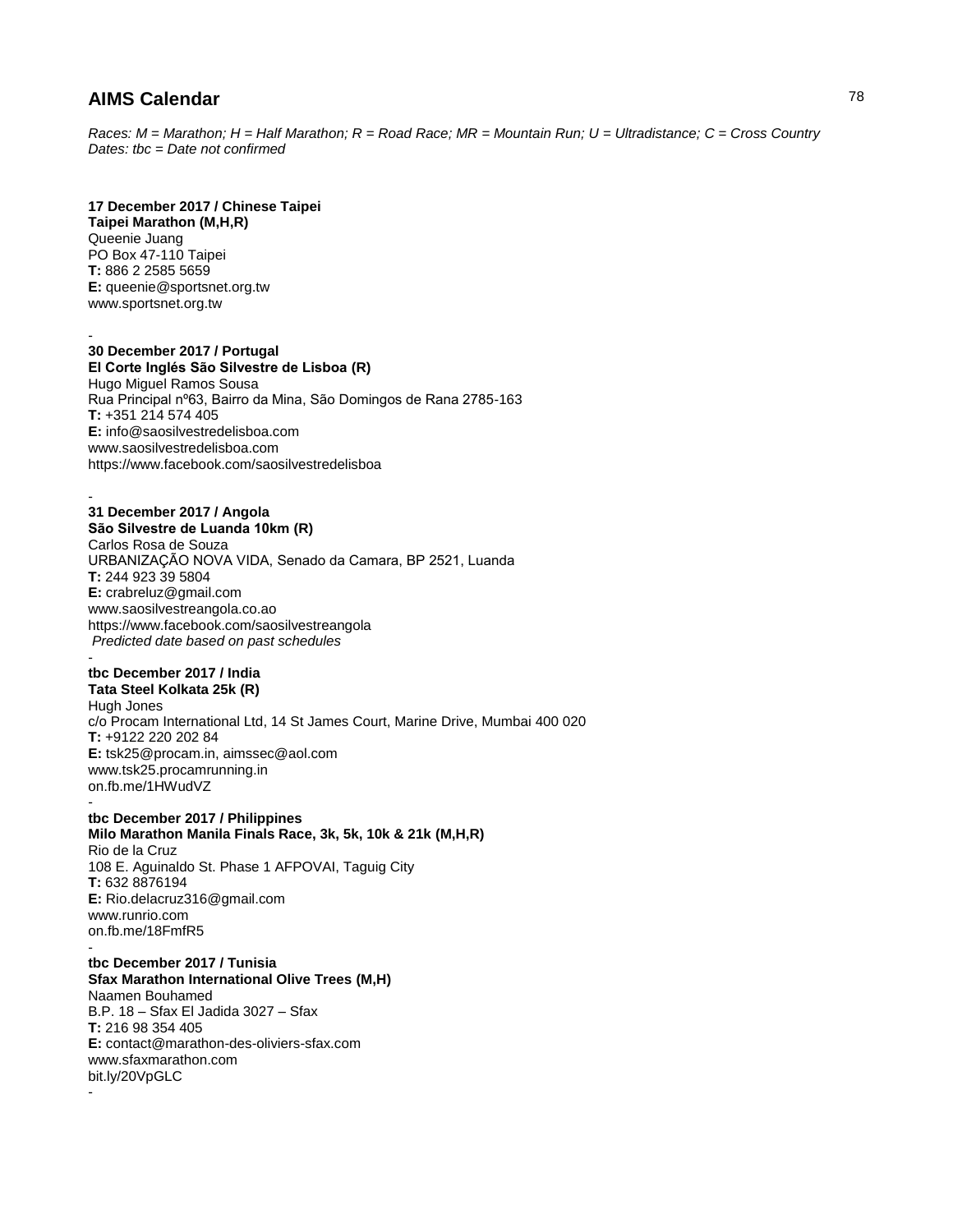*Races: M = Marathon; H = Half Marathon; R = Road Race; MR = Mountain Run; U = Ultradistance; C = Cross Country Dates: tbc = Date not confirmed*

### **1 January 2018 / Switzerland**

**Neujahrsmarathon Zürich (M,H,R)** Roger Kaufmann Verein Neujahrsmarathon, CH-8000 Zürich **T: E:** info@neujahrsmarathon.ch www.neujahrsmarathon.ch http://www.facebook.com/neujahrsmarathon

#### - **21 January 2018 / Hong Kong, China**

**Gammon China Coast Marathon and Half Marathon (M,H)** David Smith PO Box 28893, Gloucester Road, Wanchai **T:** 852 6629 3866 **E:** chinacoastmarathon2017@gmail.com www.avohk.org *Predicted date based on past schedules* -

### **21 January 2018 / India**

# **Standard Chartered Mumbai Marathon (M)**

Hugh Jones Procam International, 14, St. James Court, Marine Drive, Mumbai 400020 **T:** 09967523634 **E:** scmm@procam.in, arati@procam.in scmm.procamrunning.in http://www.facebook.com/scmumbaimarathon?fref=ts *Predicted date based on past schedules* -

### **28 January 2018 / Morocco**

**Marathon & Semi-marathon International de Marrakech (M,H)** Mohamed Knidiri 40070, N°1 Riad Arfoud 8, Bd. Mouzdalifa - Marrakech, Dar Talib - Daoudiat - Unité 4 - Marrakech - Maroc **T:** 212 524 31 35 72 **E:** marathonmarrakech@gmail.com www.marathon-marrakech.com https://www.facebook.com/marathon2marrakech *Predicted date based on past schedules*

#### **tbc January 2018 / Bahamas Marathon Bahamas, Half & Relay (M,H)**

Pamela Richardson 9313 Chelsea Drive South, Plantation, FL 33324, USA **T:** 9544794188 **E:** info@marathonbahamas.com www.marathonbahamas.com on.fb.me/1bWyhZk

### **tbc January 2018 / Philippines**

-

**Cebu Marathon (M,H,R)** Rio de la Cruz 108 E. Aguinaldo St. Phase 1 AFPOVAI, Taguig City **T:** 632 8876194 **E:** Rio.delacruz316@gmail.com www.cebumarathon.com on.fb.me/19u0bvm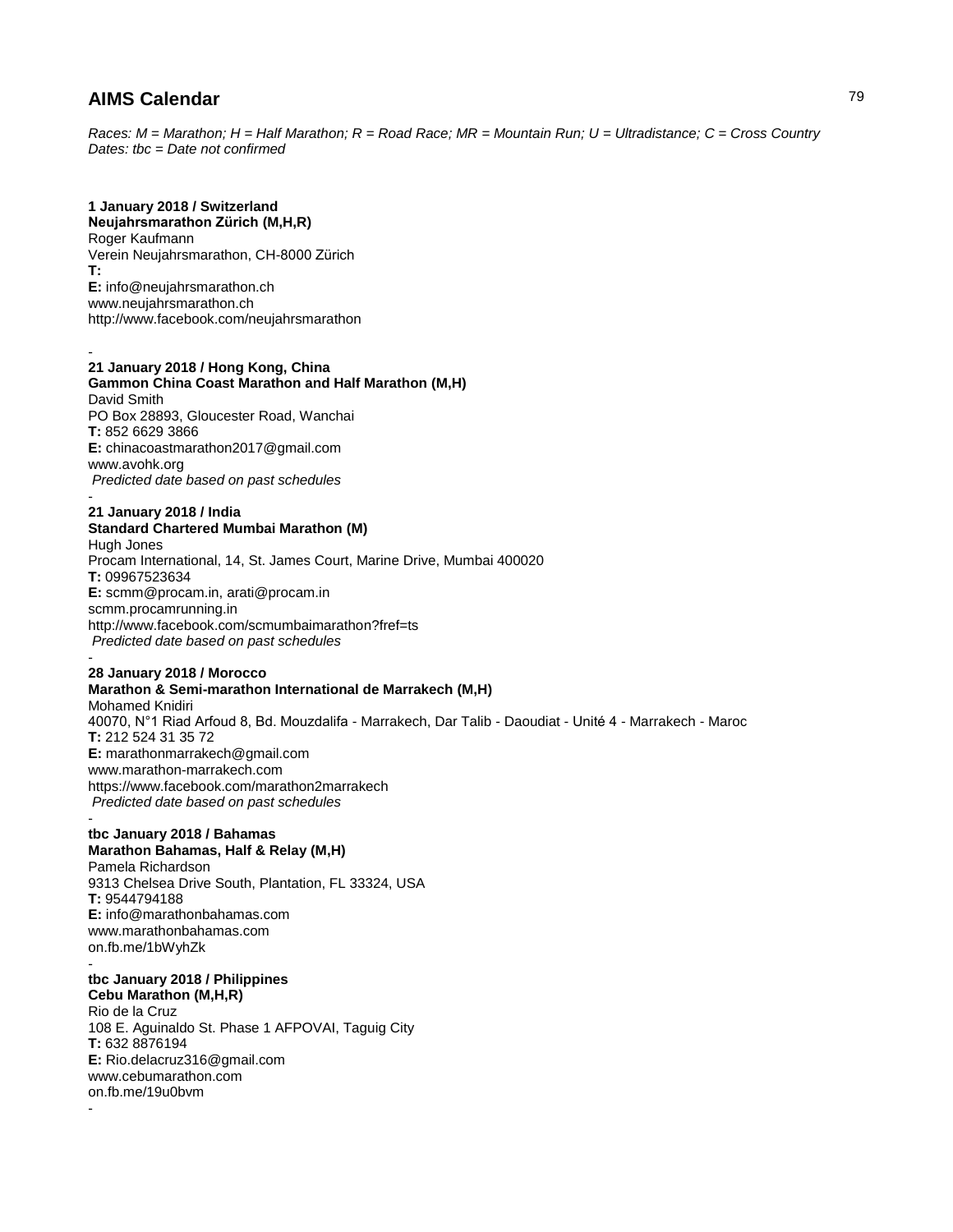*Races: M = Marathon; H = Half Marathon; R = Road Race; MR = Mountain Run; U = Ultradistance; C = Cross Country Dates: tbc = Date not confirmed*

### **tbc January 2018 / Mexico**

**Maratón Internacional de Culiacán (M)** Tomás Villa Velázquez Santillanes Avenida Manuel Bonilla Sur, Col. Guadalupe, 80220 **T:** +52 667 790 6175 **E:** eldsin@hotmail.com maratonculiacan.org on.fb.me/1zhRUC4 -

### **tbc January 2018 / Egypt Egyptian Marathon (M,H)**

Gasser Riad 1/4 Anwer El-Mofty St. (Area No.1), Nasr City, Cairo **T:** 202 2260 6930 **E:** info@egyptianmarathon.net www.egyptianmarathon.net on.fb.me/1bWykUW -

#### **tbc January 2018 / Portugal Maratona do Funchal (M,H)**

Mario Machado Apartado 94, 2795-906 Linda-a-velha **T:** +351 964 030 359 **E:** mario.spiridon@gmail.com www.funchalmarathon.com

### **tbc January 2018 / Spain**

**Gran Canaria Marathon (M,H)** Orlando Montesdeoca Santana Diego Vega Sarmiento, 7, 35014 - Las Palmas de Gran Canaria **T:** +34 655 681 341 **E:** orlando@grupojuanarmas.com www.grancanariamaraton.com on.fb.me/1nfsSmz -

#### **tbc January 2018 / Portugal Grande Prémio Fim da Europa (R)** Luis Sousa

R S Francisco Xavier, 94, 1400-332 Lisboa **T:** +351 933 034 700 **E:** info@sportscience.pt www.fimdaeuropa.com on.fb.me/1HWubgO -

### **tbc January 2018 / United States of America Chevron Houston Marathon and Aramco Houston Half Marathon (M,H)** Brant Kotch 720 North Post Oak Road, Suite 200, Houston, Texas 77024 **T:** +1 713 957 3453 **E:** bkotch@craincaton.com www.houstonmarathon.com on.fb.me/1zhT0gW -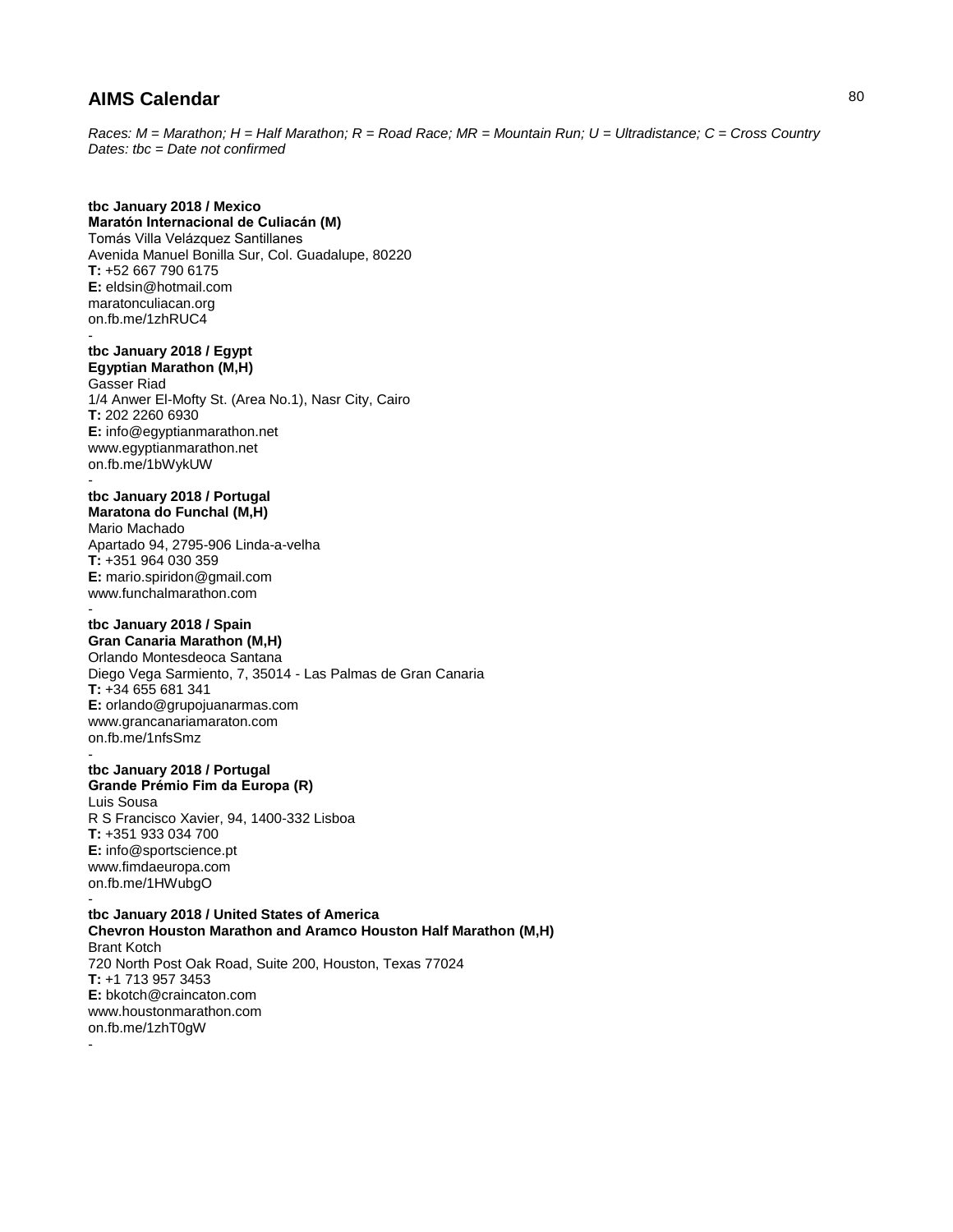*Races: M = Marathon; H = Half Marathon; R = Road Race; MR = Mountain Run; U = Ultradistance; C = Cross Country Dates: tbc = Date not confirmed*

### **tbc January 2018 / Thailand**

**Khon Kaen International Marathon (M)** Assoct. Prof.Piansak Pakdee Sport Officice, Khon Kaen University, 123 Moo 16, Tumbol Nai Muang, Amphur Muang, Khon Kaen Province, 40002 **T:** 043202388 **E:** info@khonkaenmarathon.com www.khonkaenmarathon.com on.fb.me/1bGsdCk -

**tbc January 2018 / Chinese Taipei Kinmen Marathon (M,H,R)** Queenie Juang PO Box 47-110 Taipei **T:** 886 2 2585 5659 **E:** queenie@sportsnet.org.tw www.sportsnet.org.tw

**tbc January 2018 / United States of America Maui Ocean Front Marathon & Half (M,H)** Les Wright 2480 S. Kihei #28, Kihei, Maui, HI 96753 **T:** 1 530 559 2261 **E:** RunMaui@gmail.com www.RunMaui.com on.fb.me/1bGrMbk -

### **tbc January 2018 / Mexico**

-

-

-

**Merida Marathon (M,H,R)** Pablo Suinaga Sainz Av. San Jerónimo 424, PB 1., Jardines del Pedregal Álvaro Obregón 01900 **T:** +52 55 853 144 94 **E:** psuinaga@asdeporte.com www.merida.gob.mx -

#### **tbc January 2018 / Japan Osaka Women's Marathon (M)**

Satoru Takeda KTV, 2-1-7, Ogimachi, Kita-ku, Osaka 530-8408 **T:** 81 6 6314 8550 **E:** s-takeda@ktv.co.jp www.osaka-marathon.jp

### **tbc January 2018 / Spain Mitja Marató Internacional Vila de Santa Pola (H)** Roque M. Alemañ Bonet C/ Logroño, 10-BW 21, 03130 Santa Pola, Alicante **T:** 34 670 73 6040 **E:** chiplevante@gmail.com www.mitjasantapola.com on.fb.me/1bGrVLV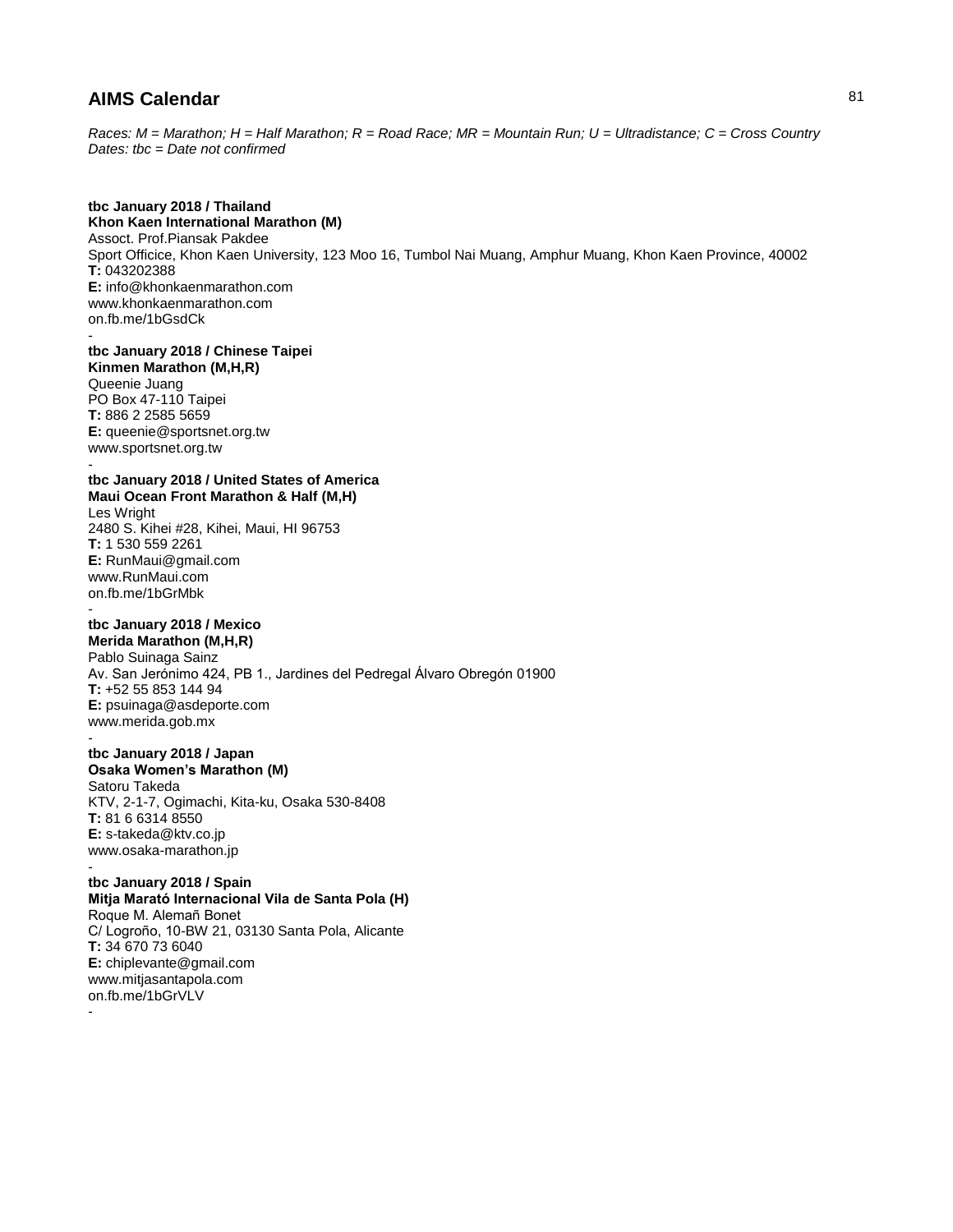*Races: M = Marathon; H = Half Marathon; R = Road Race; MR = Mountain Run; U = Ultradistance; C = Cross Country Dates: tbc = Date not confirmed*

**tbc January 2018 / Brazil Corrida de Sao Sebastiao (R)** Joao Traven Av Passos 101 / 701 - Centro - RJ **T:** 55 21 2223 2773 **E:** spiridon@spiridon.com.br www.corridadesaosebastiao.com.br -

**tbc January 2018 / Russia Siberian Ice Half Marathon (H)** Inna Chernoblavskaya ul. Pevtzova 1, 644043 Omsk **T:** +7 3812 242567 **E:** mail@runsim.ru www.runsim.ru on.fb.me/1zzM9nj *Course not measurable to AIMS standards.* -

### **tbc January 2018 / Israel Tiberias Winner Marathon (M)** Jack Cohen Israeli Athletic Association, 10 Shitrit St, Tel Aviv, 69482 **T:** 972 3 648 6256 **E:** iaa@zahav.net.il www.tiberiasmarathon.com on.fb.me/1bGrlOi -

### **tbc January 2018 / China Xiamen International Marathon (M)**

Fu Xiaochun 11F of Xiamen Bureau of Sports, No. 2 Tiyu Road, 361012 Xiamen **T:** 86 592 511 4853 **E:** xmmarathon@126.com, ealin\_zhuo@126.com www.xmim.org/en/ bit.ly/2fe3n7k -

**4 February 2018 / Japan Beppu-Oita Mainichi Marathon (M)** Mr Megumi Furuichi Mainichi-Shinbun, Beppu-Oita Mainichi Marathon Office, 13-1, Konya-machi, Kokurakita-ku, Kita Kyushu-city (802-8651),

Fukuoka **T:** 81 93 511 1119 **E:** furuichi-m@mainichi.co.jp *Predicted date based on past schedules*

- **4 February 2018 / Spain**

-

**Mitja Marato Granollers (H)** Joan Villuendas Bornau Joan Prim, 132 1er, Granollers 08402 **T:** +346 775 61268 **E:** joanvilluendas@lamitja.cat www.lamitja.cat https://www.facebook.com/lamitja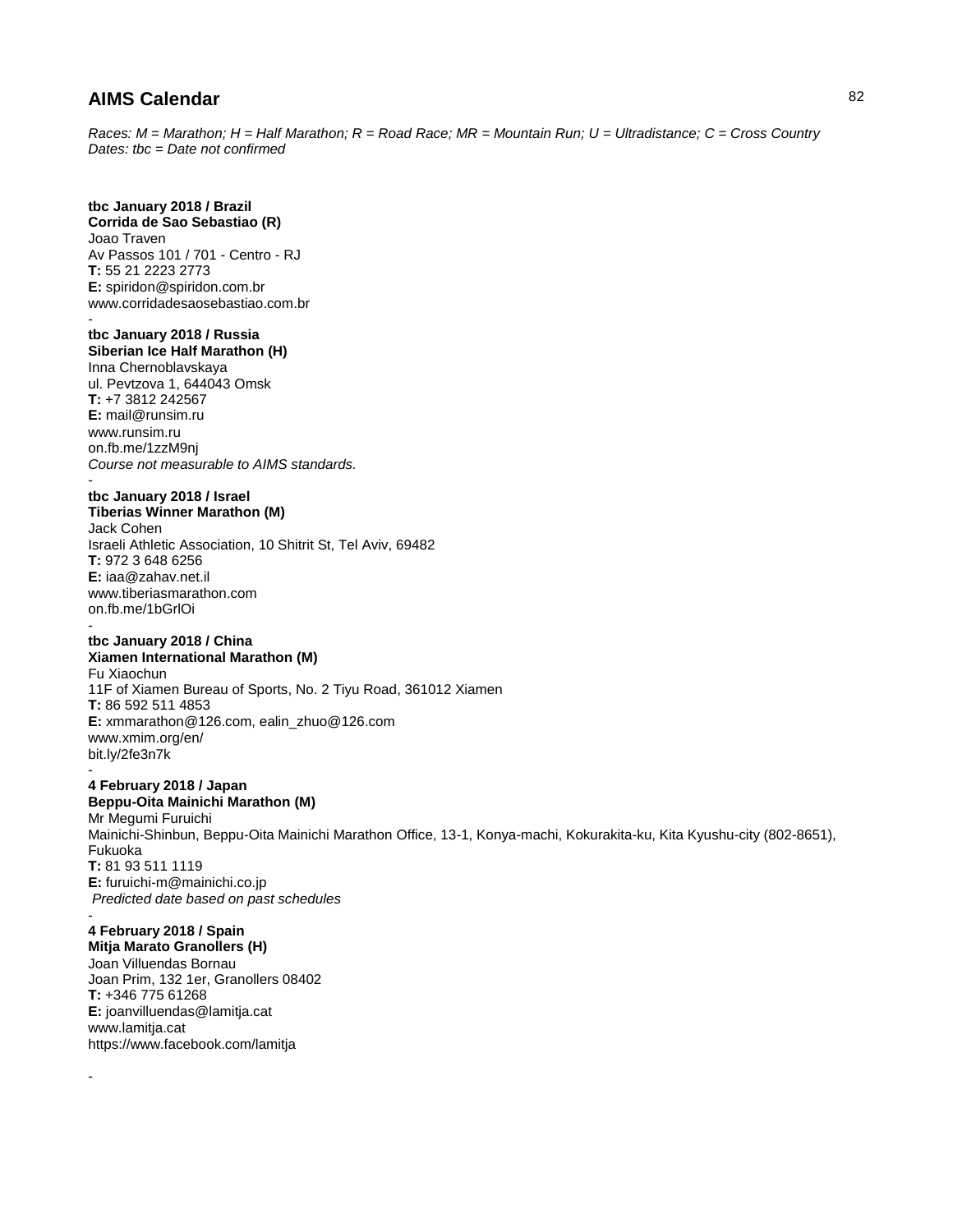-

-

-

*Races: M = Marathon; H = Half Marathon; R = Road Race; MR = Mountain Run; U = Ultradistance; C = Cross Country Dates: tbc = Date not confirmed*

### **23 February 2018 / Israel**

**Tel Aviv Samsung Marathon (M,H,R)** Ofer Shytrit "Kapaim" 1 Hahagana Street, Givatayim, Israel **T:** 972 3 571 1575 **E:** marathon@kapaim.co.il www.tlvmarathon.co.il https://www.facebook.com/TelAvivMarathon

### **25 February 2018 / Republic of South Africa Maritzburg City Marathon (M,H,R)**

John Hall PO Box 407, Pietermaritzburg, 3200, KwaZulu Natal **T:** +27 824 917 679 **E:** rd@pmb42.co.za www.pmb42.co.za https://www.facebook.com/pmb42 *Predicted date based on past schedules* -

#### **25 February 2018 / Seychelles Seychelles Eco-Friendly Marathon (M)**

Giovanna Rousseau PO Box 580, Victoria, Mahe **T:** 248 467 1208 / Mobile: 248 2722 333 **E:** ceonsc@seychelles.net www.seychelles-marathon.com *Predicted date based on past schedules* -

### **tbc February 2018 / Oman**

**Al Amerat Challenge Race (R)** Rashid Ibrahim Alkindi **T:** +968 980 999 03 **E:** rashid@excellencperformance.com, info@excellencperformance.com www.alameratchallenge.com

### **tbc February 2018 / Spain eDreams Mitja Marató de Barcelona (H)**

Cristian Llorens Gran Via 8–10, Hospitalet del Llobregat, 08902 Barcelona **T:** +34 615 57 3936 **E:** cllorens@rpmracing.es www.mitjabarcelona.com on.fb.me/1EgeYb2

#### **tbc February 2018 / Tunisia The Carthage Race International Marathon (M,H,R)** Naamen Bouhamed BP 18, Sfax EL Jadida 3027 Sfax

**T:** +216 98 354 405 **E:** info@the-carthage-race.com www.the-carthage-race.com bit.ly/20VpGLC -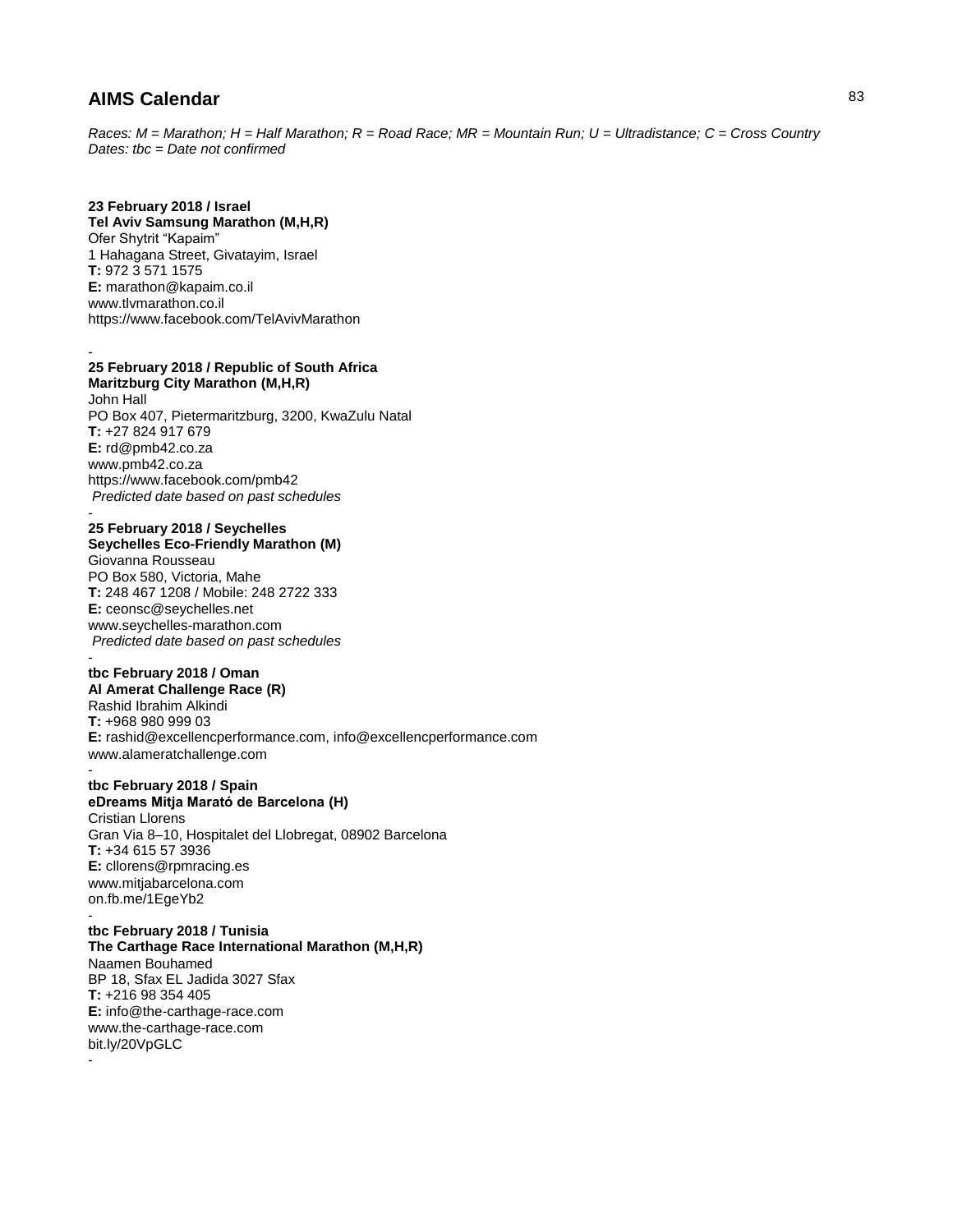*Races: M = Marathon; H = Half Marathon; R = Road Race; MR = Mountain Run; U = Ultradistance; C = Cross Country Dates: tbc = Date not confirmed*

### **tbc February 2018 / Republic of South Africa**

**27km for Freedom (R)** Kevin Lodge 6 Koeberg Road, Maitland, Cape Town **T:** +27 021 511 7130 **E:** info@topevents.co.za www.27forfreedom.co.za on.fb.me/1HWuQyM -

### **tbc February 2018 / Italy Gensan Giulietta & Romeo Half Marathon (H)**

Stefano Stanzial Via Sogare 9/c, 37138 – Verona **T:** +39 348 2633651 **E:** matteo@veronamarathon.it www.giuliettaeromeohalfmarathon.it on.fb.me/1gics9s

#### **tbc February 2018 / Mexico 21k Electrolit Guadalajara (H)**

Elena Aguilar Fuentes Nevado de Toluca # 100 Col. Independencia, 44290 Guadalajara **T:** +52 33 3883 4000 ext. 107 & 105 **E:** elena.aguilar@comudeguadalajara.gob.mx medio.maratonguadalajara.org on.fb.me/1iTxxnW

#### **tbc February 2018 / Korea Gyeonggi International Half Marathon (H)**

We Jang Ryang #309 Pyungwon building, 62-3 Bangi-dong, Songpz-gu, Seoul **T:** 82 2 2202 1238 **E:** artwjr@empas.com www.ggimarathon.com -

### **tbc February 2018 / Hong Kong, China Standard Chartered Hong Kong Marathon (M)**

William Ko Room 2015, Olympic House, 1 Stadium Path, So Kon Po, Causeway Bay **T:** +852 2577 0800 **E:** hkmarathon@hkaaa.com www.hkmarathon.com on.fb.me/1bWyoUz -

### **tbc February 2018 / Japan Kagawa Marugame International Half Marathon (H)** Masaharu Kaji Marugame Shimin Gymnastics, 924-1, Kanakura-cho, Marugame-shi, Kagawa-pref 763 0053 **T:** 81 877 24 6274 **E:** marugame-half@aroma.ocn.ne.jp www.km-half.com -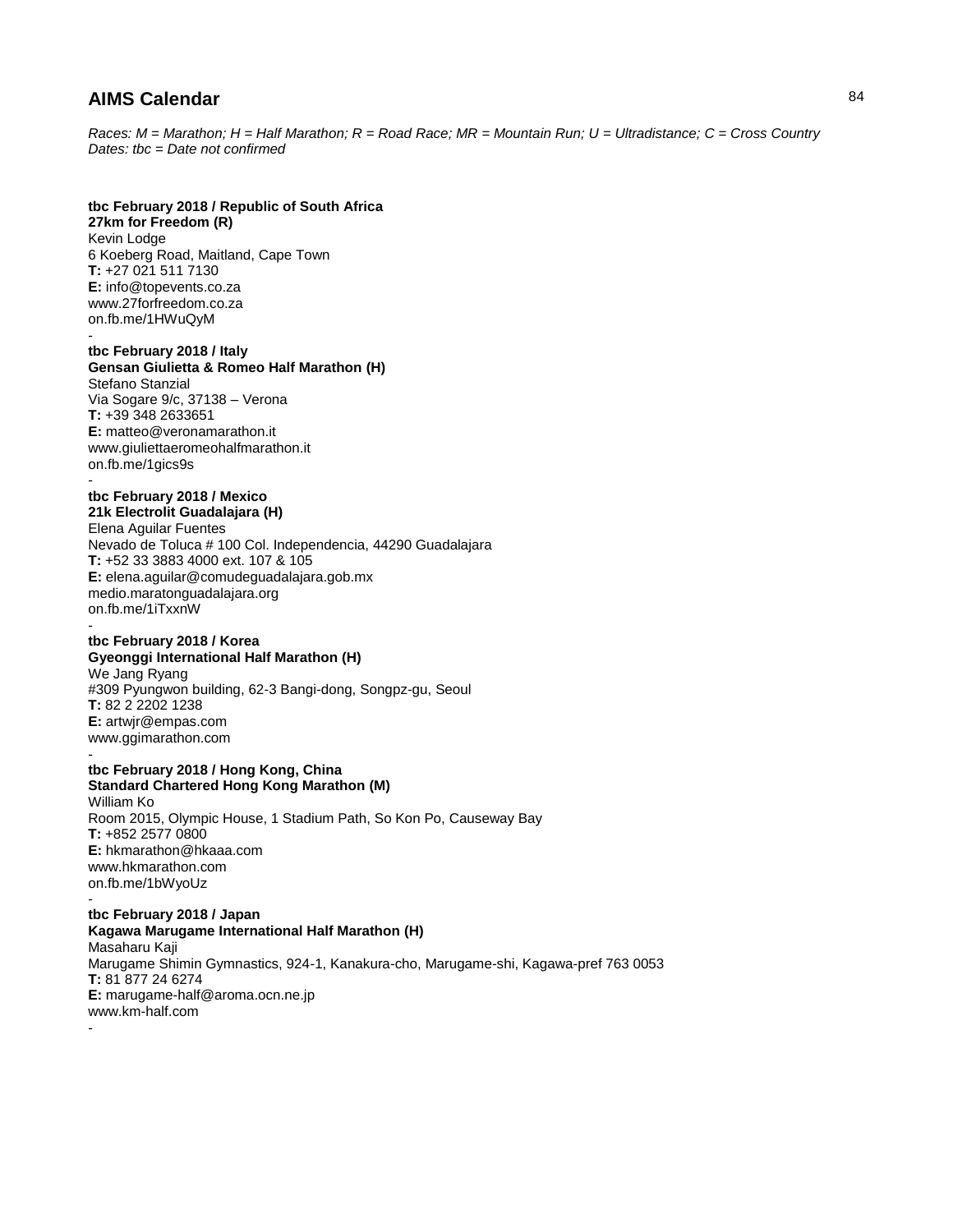*Races: M = Marathon; H = Half Marathon; R = Road Race; MR = Mountain Run; U = Ultradistance; C = Cross Country Dates: tbc = Date not confirmed*

## **tbc February 2018 / Chinese Taipei**

**Kaohsiung International Marathon (M)** Huang Yu No.99, Zhongzheng 1st Rd., Lingya Dist., Kaohsiung City 80283, Taiwan (R.O.C.) **T:** +886-7-7229449#712 **E:** khmskhms@kcg.gov.tw www.khm.com.tw bit.ly/2fMuB1y -

### **tbc February 2018 / Tanzania Kilimanjaro Marathon (M)**

John Addison Box 844, Halfway House 1685, Republic of South Africa **T:** 27 11 702 2035 **E:** john@wildfrontiers.com www.kilimanjaromarathon.com on.fb.me/219Hl72

### **tbc February 2018 / Japan**

**Kitakyushu Marathon (M)** Kenji Kitahashi 1-1 Jonai, Kokurakita-ku, Kitakyushu 803-8501 **T:** 81 93 582 2831 **E:** toiawase@kitakyushu-marathon.jp kitakyushu-marathon.jp on.fb.me/VyPKjJ -

# **tbc February 2018 / Japan**

**Kyoto Marathon (M)** Masayoshi Sakoda The R-bies, Inc. Osaka Branch Asenz Shin-Osaka Bld.1F 6-1-15 Nishi-Nakajima Yodogawa-ku, Osaka 532-0011 **T:** 81 6 6305 6330 **E:** isono@runners.co.jp www.kyoto-marathon.com on.fb.me/1yMavHq -

### **tbc February 2018 / Italy**

-

#### **Napoli Mostra d'Oltremare Half Marathon (H)** Benedetto Scarpellino

Corso Vittorio Emanuele 539 BIS, 80135 Napoli **T:** 39 347 470 8797 **E:** bennyscarpellino@gmail.com www.napolimohm.org on.fb.me/WCyj3j

**tbc February 2018 / Japan Ohme-Hochi 30km Road Race & 10km (R)** Daijiro Asahara The Hochi Shimbun, Sports & Culture Promotion Dept, 4-6-49 Kounan, Minato-ku, Tokyo, 108-8485 **T:** 81 3 5479 1294 **E:** info@ohme-marathon.sakura.ne.jp www.ohme-marathon.jp on.fb.me/1f9fkRi -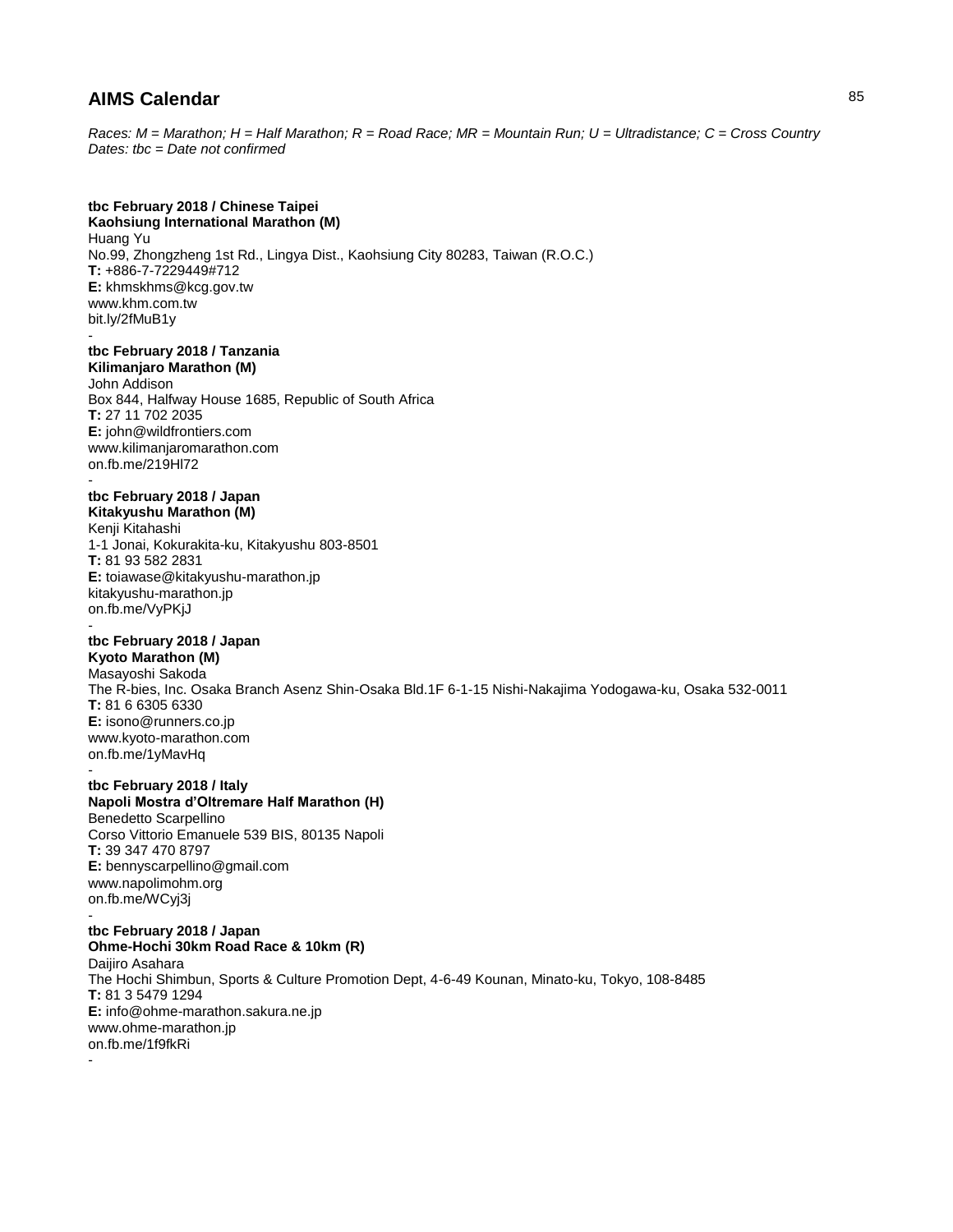*Races: M = Marathon; H = Half Marathon; R = Road Race; MR = Mountain Run; U = Ultradistance; C = Cross Country Dates: tbc = Date not confirmed*

### **tbc February 2018 / United Arab Emirates**

**RAK Half Marathon (H)** Nathan Clayton PO Box 34878, Ras Al Khaimah **T:** 971 50 96 97 597 **E:** registration@rakmarathon.org www.rakmarathon.org on.fb.me/1f9fh81 -

## **tbc February 2018 / Algeria**

**Sahara Marathon (M)** James E. B. Carney PO Box 455, Marshall, VA 20116, USA **T:** 1 703 969 0049 **E:** saharamarathon@aol.com www.saharamarathon.org on.fb.me/19tVscY *Course not measurable to AIMS standards.* -

### **tbc February 2018 / Spain**

**Zurich Maratón de Sevilla (M)** Francisco Javier Gavela Rodríguez C/Ancora, 40, 28045 Madrid **T:** +34 913 470 137 **E:** info@zurichmaratonsevilla.es www.zurichmaratonsevilla.es on.fb.me/1f9frw6

#### **tbc February 2018 / Croatia Split Half Marathon (H)**

-

-

Krisitjan Sindik Makarska 46, 21000 Split **T:** +385 95 902 5009 **E:** maraton.hr@gmail.com www.splithalf.eu/en -

### **tbc February 2018 / Chinese Taipei Taipei Standard Chartered Charity Marathon (M,H,R)**

Queenie Juang Room 206/2F, No 55, Chang Ji Street, Datong District **T:** 0953831935 **E:** queenie@sportsnet.org.tw www.sportsnet.org.tw on.fb.me/1iTFrwa

## **tbc February 2018 / Japan**

**Tokyo Marathon (M)** Tad Hayano Ariake Frontier Building 8F, 3-7-26, Koto-ku, Tokyo, 135-0063 **T:** 81 3 5500 6677 **E:** hayano@tokyo42195.org www.marathon.tokyo/en/ on.fb.me/1f9fFDo -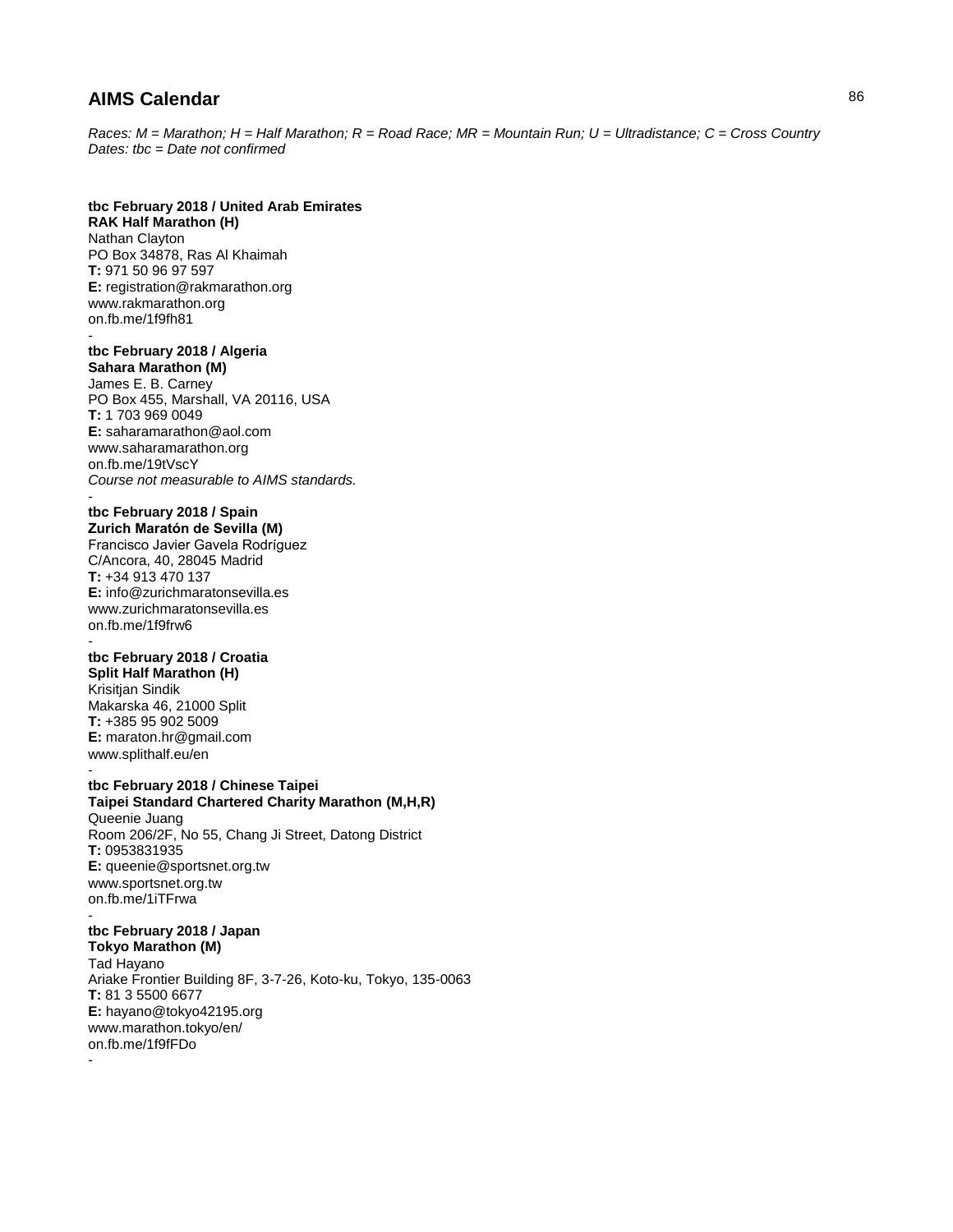*Races: M = Marathon; H = Half Marathon; R = Road Race; MR = Mountain Run; U = Ultradistance; C = Cross Country Dates: tbc = Date not confirmed*

**tbc February 2018 / India Vadodara International Half Marathon (H)** Sameer Khera Nanubhai Amin Marg, Near Shashtri Bridge, Vadodara, Gujarat – 390 003 **T:** +91 992 1949 030 **E:** samkhera@gmail.com www.vadodaramarathon.com -

**tbc February 2018 / Italy Maratona di San Valentino (M,H)** Marcello Vettese Via Garigliano 9, 05100 Terni **T:** 39 347 633 5647 **E:** info@maratonadisanvalentino.it www.maratonadisanvalentino.it on.fb.me/1MZxsMs -

#### **tbc February 2018 / Puerto Rico World's Best 10k Race (R)**

Rafael B. Acosta Rosario PO Box 363288, San Juan, PR 00936-3288 **T:** 1 787 767 2000 **E:** rafael.acosta@wb10k.com www.wb10k.com on.fb.me/1f9fJTB -

### **4 March 2018 / Japan**

**Lake Biwa Mainichi Marathon (M)** Hiroshige Nakata 3-4-5 Umeda, Kita-ku, Osaka 530-8251

**T:** 81 663 46 8249 **E:** jigyoubu@pearl.ocn.ne.jp www.lakebiwa-marathon.com *Predicted date based on past schedules*

#### - **11 March 2018 / Morocco ASTA Grand Prix Casablanca (R)**

Rachid Ben Meziane Avenhil 14, 3274 CT Heinenoord, Netherlands **T:** +31 626 148 367 **E:** info@2cras.com www.running.ma *Predicted date based on past schedules* -

### **25 March 2018 / Korea**

**Incheon International Half Marathon (H)** Jaeyoung Kwak #222, Jungbongno, 4-ga, Hong-dong, Jung-gu, Incheon **T:** 82 32 452 0197 **E:** tingi@naver.com www.incheonmarathon.co.kr *Predicted date based on past schedules* -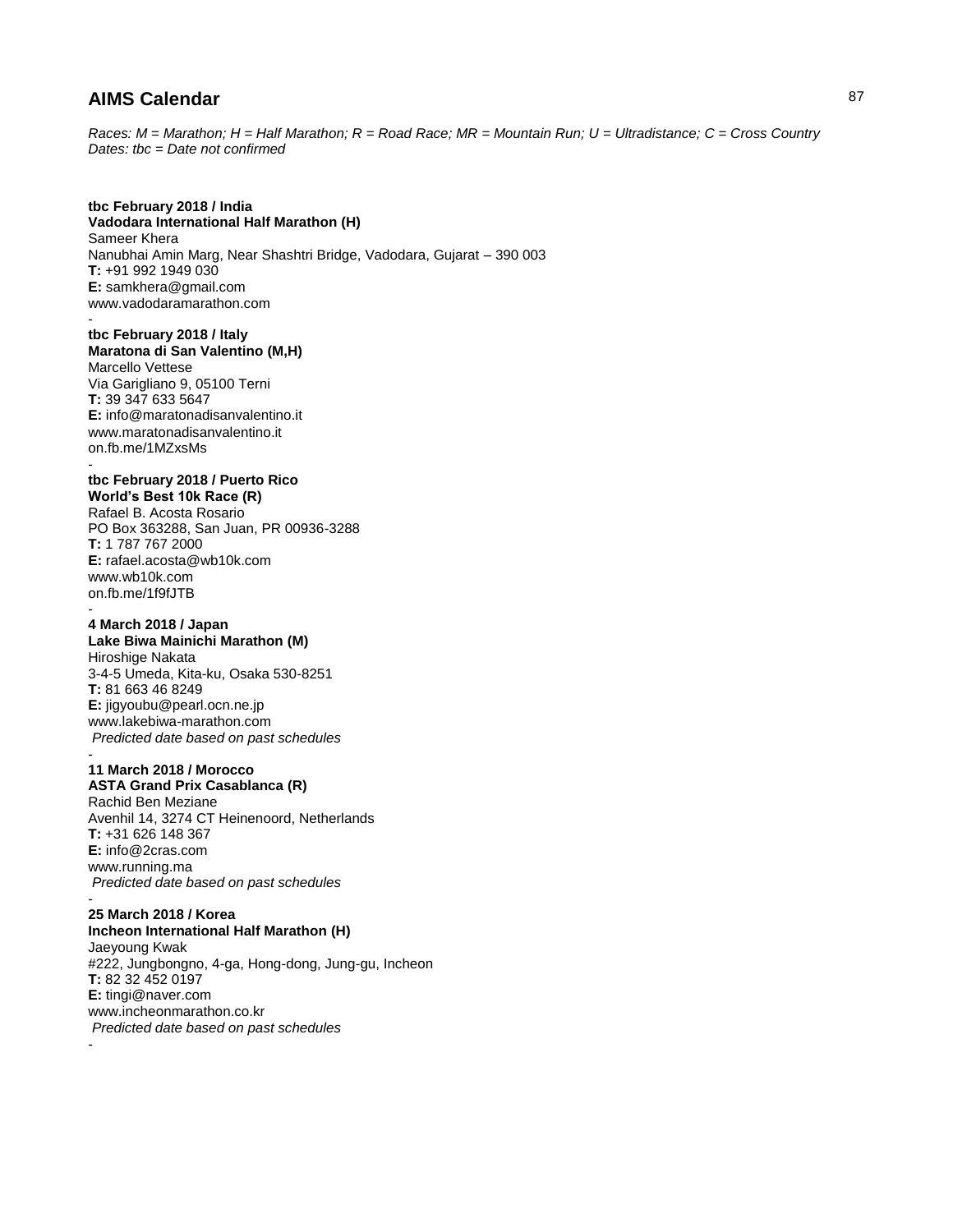*Races: M = Marathon; H = Half Marathon; R = Road Race; MR = Mountain Run; U = Ultradistance; C = Cross Country Dates: tbc = Date not confirmed*

# **tbc March 2018 / Greece**

**Athens Half Marathon (H,R)** Evangelos Papapostolou 137 Syngrou Avenue, 17121 Nea Smirni, Athens **T:** +30 210 933 1113 **E:** info@athinahalfmarathon.gr www.athinahalfmarathon.gr bit.ly/2bvGYfV -

### **tbc March 2018 / Turkey Runatolia Marathon (Half + 10km) (M,H,R)**

Mr. Ali Dogan / Ms. Nergiz Gürler Aspendos Bulvarı Aspendos İş Merkezi 65/A, 07200 Antalya **T:** 90 242 310 40 40 **E:** info@runatolia.com www.runatolia.com on.fb.me/IRdysO

### **tbc March 2018 / Antarctica Antarctica Marathon & Half (M,H)**

-

Thom Gilligan 100 Everett Ave., Suite 2, Chelsea, MA 02150 **T:** 617 242 7845 **E:** info@marathontours.com www.antarcticamarathon.com on.fb.me/1bWyhZ8 *Course not measurable to AIMS standards.*

#### **tbc March 2018 / Spain**

**Zurich Marato de Barcelona (M)** Cristian Llorens Gran Via 8-10, 6ª pl., 08902 Hospitalet de Llobregat, Barcelona **T:** 34 93 431 5533 **E:** cllorens@rpmracing.es, cllorens@ghcsports.com www.zurichmaratobarcelona.es on.fb.me/1f9hujE

### **tbc March 2018 / Venezuela**

**CAF Caracas Maratón (M)** Luis Enrique Berrizbeitia Av. Luis Roche, Torre CAF, Altamira, Caracas **T:** 58 212 209 6661 **E:** maratoncaf@caf.com maraton.caf.com on.fb.me/1f9ft7d -

# **tbc March 2018 / Poland**

**Gdynia Half Marathon (H)** Michal Drelich ul. Czapli 31a, 02-781 Warszawa **T:** +48 510 175 462 **E:** biuro@sportevolution.pl www.pzugdyniapolmaraton.pl bit.ly/2fuMg1l

-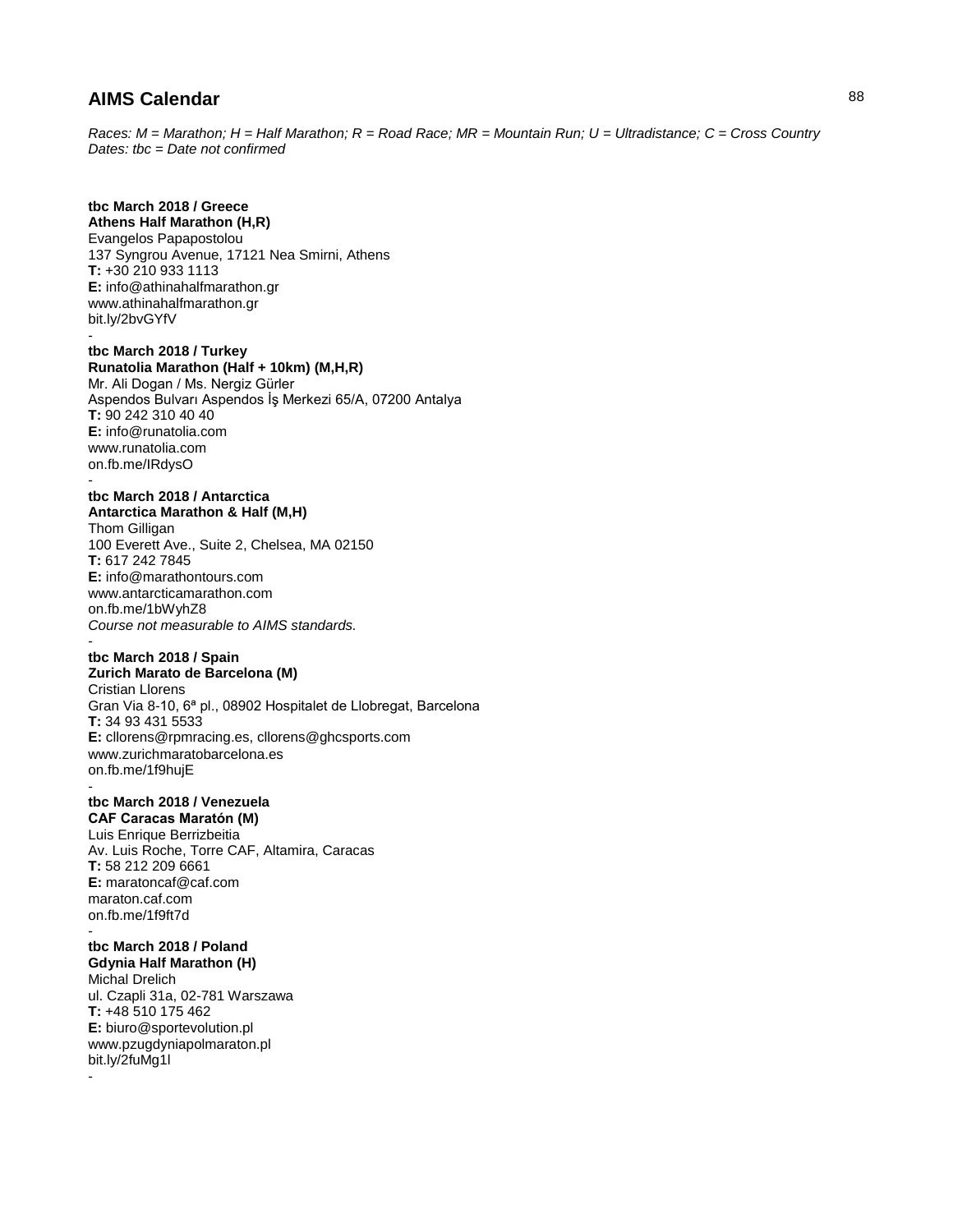*Races: M = Marathon; H = Half Marathon; R = Road Race; MR = Mountain Run; U = Ultradistance; C = Cross Country Dates: tbc = Date not confirmed*

### **tbc March 2018 / Israel**

**Jerusalem Marathon, Half & 10k (M,H,R)** Simon Avraham Sport Department, 10 Safra Square, Jerusalem 91007 **T:** +972 2 579 4666 **E:** JEM@target-market.co.il www.jerusalem-marathon.com on.fb.me/WCyXOj -

#### **tbc March 2018 / Italy Lake Maggiore Half Marathon (H)** Paolo Ottone

Via Maurizio Muller, 37, Verbania Intra (VB) **T:** 39 0323 919 861 **E:** LMHM@pro-motion.it www.LMHM.it on.fb.me/1bGw82d -

# **tbc March 2018 / Mexico**

**Maratón Internacional Lala (M)** Luis Rey Delgado García Calzada Lázaro Cárdenas #185, Parque Industrial Lagunero, Gómez Palacio, Durango, C.P. 35077 **T:** 52 871 729 31 00 Ext. 3053 **E:** nydia.rocha@grupolala.com www.maratonlala.org on.fb.me/1f9fPdX -

#### **tbc March 2018 / Cyprus Limassol Marathon GSO (M,H,R)**

Spyros Spyrou Omonoias 38, 23715 Limassol **T:** 25880102 **E:** info@limassolmarathon.com www.limassolmarathon.com on.fb.me/1bWyjjF

### **tbc March 2018 / Portugal EDP Lisbon Half Marathon (H)**

-

-

Carlos Moya Bairro Franscisco Sá Carneiro, Av. João Freitas Branco 10, Laveiras, 2760-073 CAXIAS **T:** 351 214413182 **E:** info@maratonaportugal.com www.meiamaratonadelisboa.com on.fb.me/1bGx0DR

## **tbc March 2018 / Greece**

**Nafplio Marathon (M,H)** Evangelos Papapostolou Akti Themistokleous 58, Piraeus 185 37 **T:** +30 697 588 8926 **E:** racedirector@nafpliomarathon.gr www.nafpliomarathon.gr on.fb.me/1DXeYsT -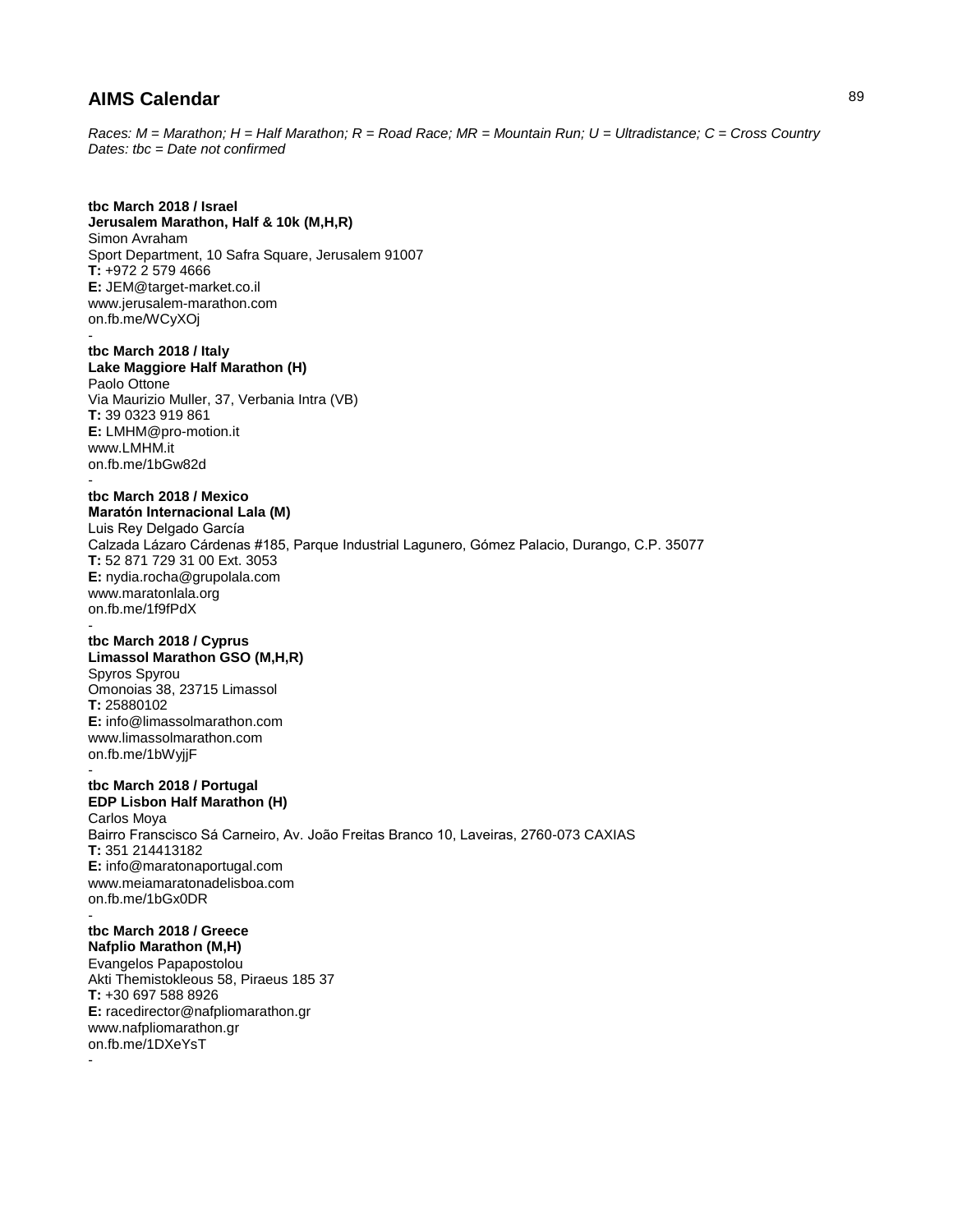*Races: M = Marathon; H = Half Marathon; R = Road Race; MR = Mountain Run; U = Ultradistance; C = Cross Country Dates: tbc = Date not confirmed*

### **tbc March 2018 / Japan Nagoya Women's Marathon (M)** Tetsuya "Teddy" Okamura 1-6-1, Sannomaru, Naka-ku, Nagoya 460-8511 **T:** 81 52 212 0501 **E:** okamura.chunichi@biz.nifty.jp womens-marathon.nagoya bit.ly/2btK6wc

#### **tbc March 2018 / Poland 11th PKO Poznań Half Marathon (H)** Łukasz Miadziołko Chwialkowskiego 34, 61-553 Poznan **T:** 48 61 835 7917 **E:** info@halfmarathon.poznan.pl

www.halfmarathon.poznan.pl on.fb.me/19tXdqB -

#### **tbc March 2018 / United States of America Rock 'n' Roll DC Marathon & Half Marathon (M,H,R)** Kevin Buffalino 9477 Waples Street, Suite 150, San Diego, CA 92121 **T:** 1 (800) 311-1255 **E:** rnrdc@competitorgroup.com www.runrocknroll.com/DC on.fb.me/1tDQLp9

### **tbc March 2018 / Korea**

**Seoul Marathon (M)** Inchul Lee 3rd Floor, Donga-A Ilbo, 139 Chungjeongno 3-Ga, Seodaemun-Gu, Seoul 120-715 **T:** 82 2 361 1404 **E:** joong4n2@donga.com www.seoul-marathon.com on.fb.me/WCz9Nz -

### **tbc March 2018 / Cambodia**

**Sihanoukville International Half Marathon (H,R)** Mr. Sem Phalla No 79CEo, St. 155 corner St. 476, Sangkat Toul Tompung I, Chamkarmorn Dist., Phnom Penh **T:** 885 23 213 525 **E:** direct@cambodia-events.org, info@cambodia-events.org www.cambodia-events.org bit.ly/2bOfAtb -

### **tbc March 2018 / Falkland Islands Standard Chartered Stanley Marathon (M)** Stuart Horsewood Standard Chartered Bank, Ross Road, Stanley FIQQ 1ZZ **T:** 500 2 2220 **E:** bank.info@sc.com www.sc.com/fk/marathon -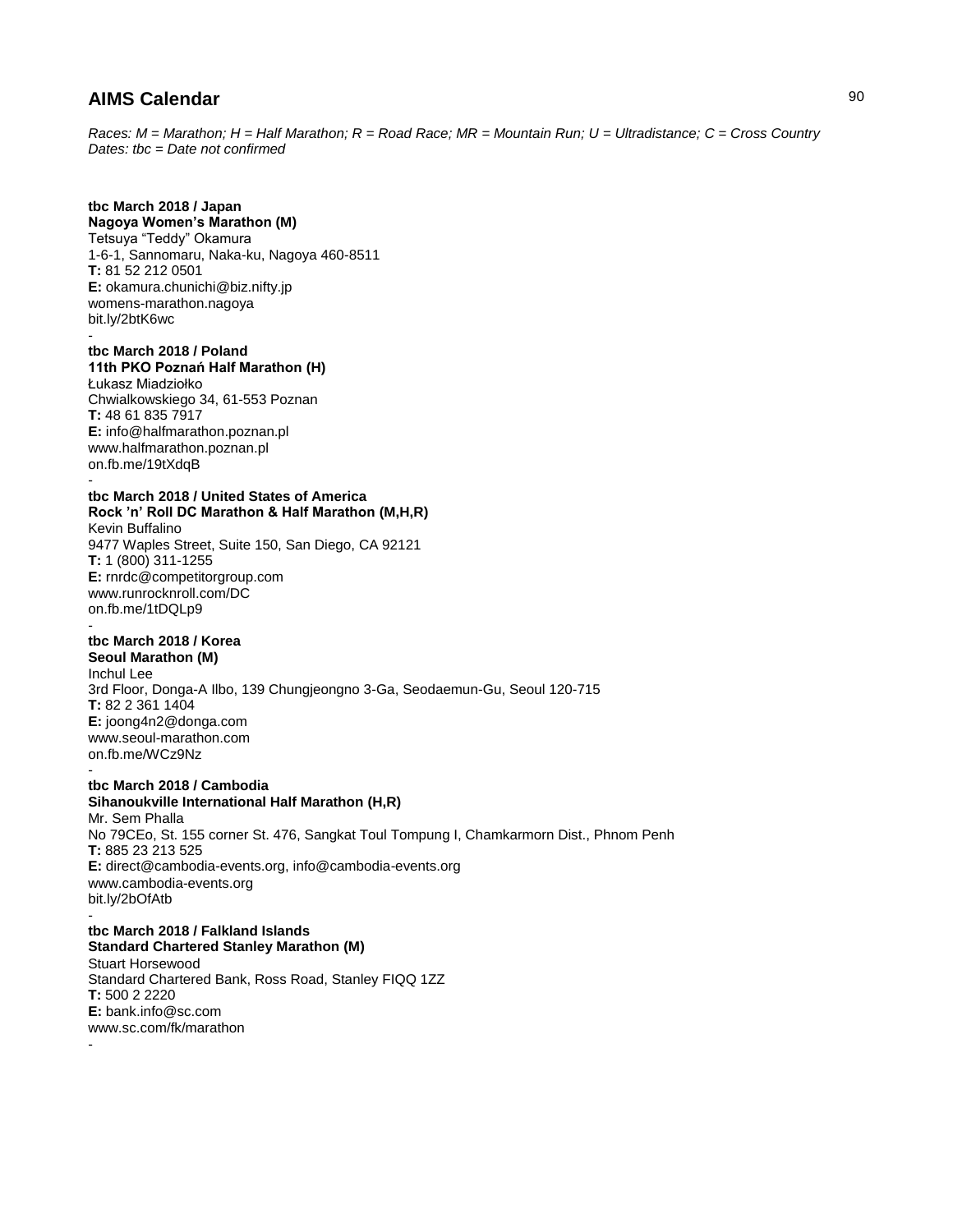*Races: M = Marathon; H = Half Marathon; R = Road Race; MR = Mountain Run; U = Ultradistance; C = Cross Country Dates: tbc = Date not confirmed*

# **tbc March 2018 / Chinese Taipei**

**Taipei Expressway Marathon (M,H,R)** Sunny Chen/Queenie Juang Room 206, 2F No 55, Chang Ji Street, Datong District, Taipei **T:** +886 2 25855659 **E:** sunny@sportsnet.org.tw, queenie@sportsnet.org.tw www.sportsnet.org.tw -

### **tbc March 2018 / Japan Tokushima Marathon (M)**

Kamon Iizumi 1-1 Bandai-cho, Tokushima City 770-8570 **T:** 81 88621 2150 **E:** hashiru\_ahoo@circus.ocn.ne.jp www.tokushima-marathon.jp on.fb.me/1HWu2Kp -

### **tbc March 2018 / Italy**

**Treviso Marathon 1.4 and Half (M)** Mauro Miani Via Maratona delle Foibe 18/b, 31015 Conegliano (Treviso) **T:** 39 0438 413 417 **E:** info@trevisomarathon.com www.trevisomarathon.com on.fb.me/1FCs82B

#### **tbc March 2018 / Chinese Taipei New Taipei City Wan Jin Shi Marathon (M,H,R)**

Ching-Cheng Wang Room 602, No. 20, Chu-Lun Street, Taipei City, Taiwan **T:** 886 2 2778 2240 **E:** tpe@mf.iaaf.org www.wanjinshi-marathon.com.tw on.fb.me/1bWyj3d -

# **1 April 2018 / Greece**

-

-

**International Marathon Alexander the Great (M,R)** Drosos Christopoulos Kaftanzoglio National Stadium, Extension of Agiou Dimitriou Street, Zip Code 54638, Thessaloniki **T:** 30 2310 200 360 **E:** info@atgm.gr, info@alexanderthegreatmarathon.org www.alexanderthegreatmarathon.org https://www.facebook.com/MarathoniosMegasAlexandros

**8 April 2018 / Italy Maratona di Roma (M)** Enrico Castrucci Viale Battista Bardanzellu 65, Rome **T:** 39 06 406 5064 **E:** info@maratonadiroma.it www.maratonadiroma.it http://www.facebook.com/maratonadiroma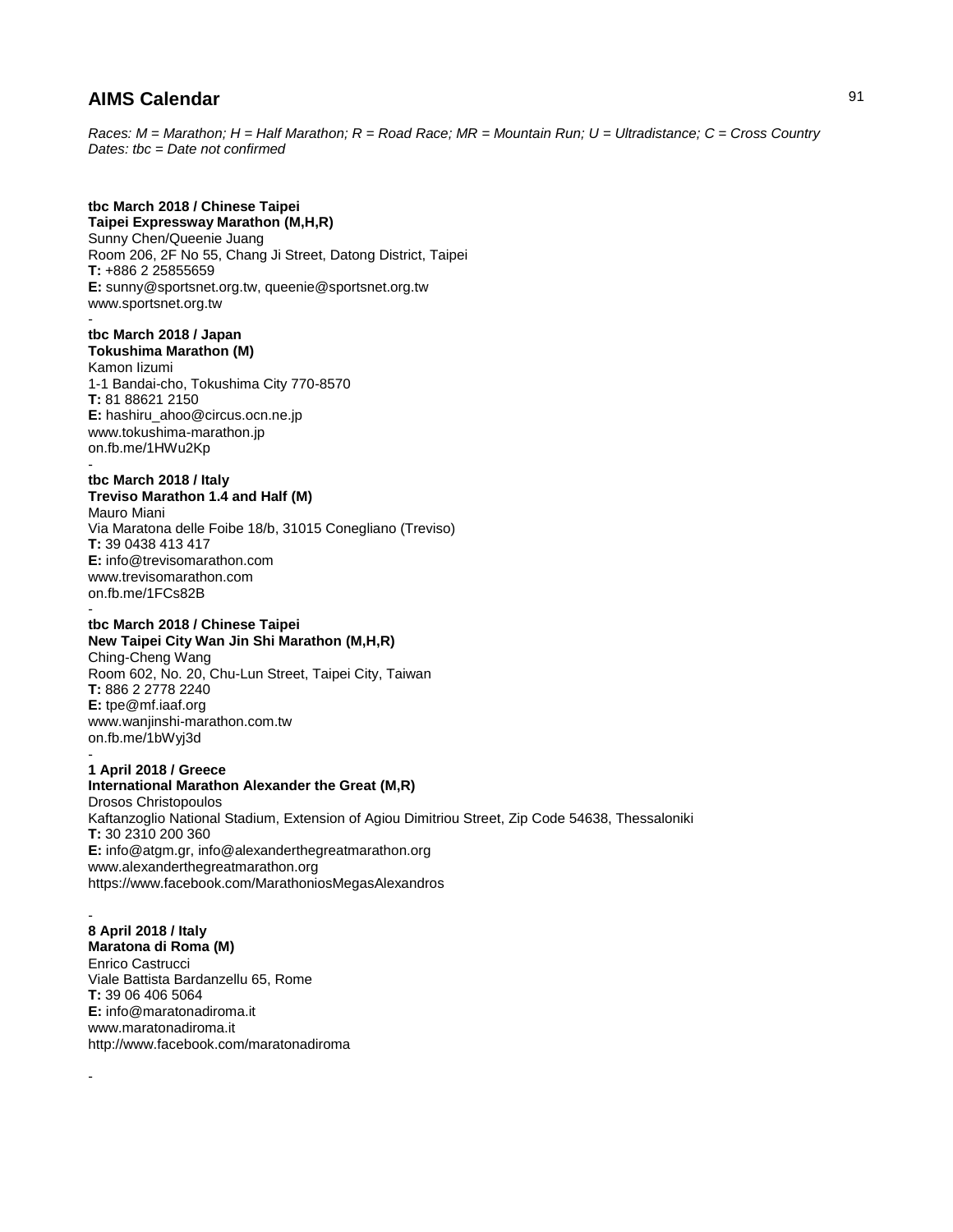*Races: M = Marathon; H = Half Marathon; R = Road Race; MR = Mountain Run; U = Ultradistance; C = Cross Country Dates: tbc = Date not confirmed*

### **16 April 2018 / United States of America**

**B.A.A. Boston Marathon (M)** Dave McGillivray 185 Dartmouth St., 6th floor, Boston, MA 02116 **T:** 1 617 236 1652 **E:** info@baa.org www.baa.org http://www.facebook.com/TheBostonMarathon

#### **tbc April 2018 / Morocco**

**Marathon Vert D'Agadir (M,H,R)** Rachid Ben Meziane Avenhil 14, 3274 CT Heinenoord, Netherlands **T:** +31 626 148 367 **E:** info@2cras.com www.agadirmarathon.com bit.ly/2fcTMKp -

## **tbc April 2018 / Kazakhstan**

**Almaty Marathon (M,H,R)** Saltanat Kazybayeva 89 Nauryzbay batyr St., 050012 Almaty **T:** 7 727 315 39 39 x702 **E:** saltanat.k@wclass.kz www.almaty-marathon.kz bit.ly/2brLlZu -

#### **tbc April 2018 / Belgium DVV Antwerp Marathon (M)**

Greg Broekmans Schoebroekstraat 8, 3583 Paal-Beringen **T:** 0475369328 **E:** info@golazo.com www.dvvantwerpmarathon.be on.fb.me/1bWyifC -

### **tbc April 2018 / Australia Australian Running Festival (incl. 5km, 10km, Half Marathon, The Canberra Times Canberra Marathon & Ultra Marathon 50km courses) (M,H,R,U)** Sarah Young Wharf 10, 52 Pirrama Road, Pyrmont, NSW 2009 **T:** 61 2 9282 3608 **E:** sarah.young@fairfaxmedia.com.au

www.runningfestival.com.au on.fb.me/1tQFqof

#### **tbc April 2018 / Serbia 31st Belgrade Marathon (M)**

Dejan Nikolic Humska 4, 11000 Belgrade **T:** +381 11 3065 720 **E:** office@bgdmarathon.org www.bgdmarathon.org on.fb.me/IRdTeY -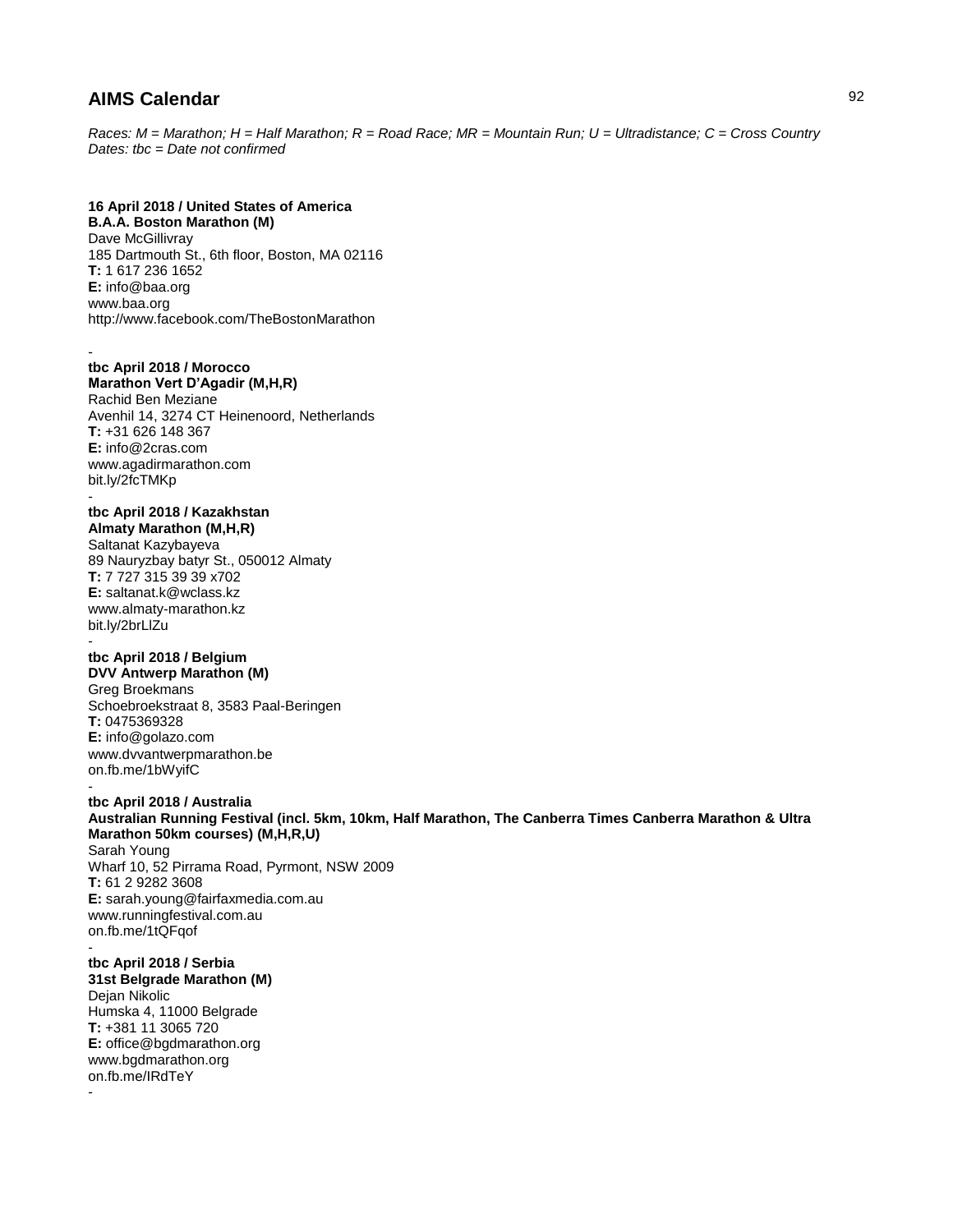*Races: M = Marathon; H = Half Marathon; R = Road Race; MR = Mountain Run; U = Ultradistance; C = Cross Country Dates: tbc = Date not confirmed*

### **tbc April 2018 / Norway**

**Fjordkraft Bergen City Marathon (M,H,R)** Janne Jensen Øvre Dreggsalm 7, 5003 Bergen **T:** 47 55 36 53 46, 47 92 03 07 05 **E:** post@bergencitymarathon.no www.bergencitymarathon.no bit.ly/2fuHDUS

## **tbc April 2018 / Germany**

-

**Berlin Halfmarathon (H)** Mark Milde Hanns-Braun-Straße, Adlerplatz, 14053 Berlin **T:** 49 30 301 288 10 **E:** www.berliner-halbmarathon.de on.fb.me/1bWyn2Z

### **tbc April 2018 / United States of America Big Sur International Marathon (M,H)**

Doug Thurston PO Box 222620, Carmel, CA 93922-2620 **T:** 1 831 625 6226 **E:** info@bsim.org www.bsim.org on.fb.me/1f9jxV9

#### **tbc April 2018 / Slovakia ČSOB Bratislava Marathon (M,H,R)**

Jozef Pukalovič Nevädzova 6, 821 01 Bratislava **T:** 421 903 760 777 **E:** info@becool.sk www.bratislavamarathon.com on.fb.me/1f9hFLR

#### **tbc April 2018 / Hungary**

**33rd Telekom Vivicittá Spring Half Marathon (H,R)** Árpád Kocsis Váci út 152, 1138 Budapest **T:** +36 1 273 0939 **E:** info@budapestmarathon.com www.runinbudapest.com on.fb.me/1jn6YfO

### **tbc April 2018 / Italy**

**Chia Laguna Half Marathon (H,R)** Marcello Magnani Corsa Porta Po 100, 44121 Ferrara **T:** +39 335 700 2407 **E:** marcello@mgsport.it www.chialagunahalfmarathon.com on.fb.me/1E0yKUp -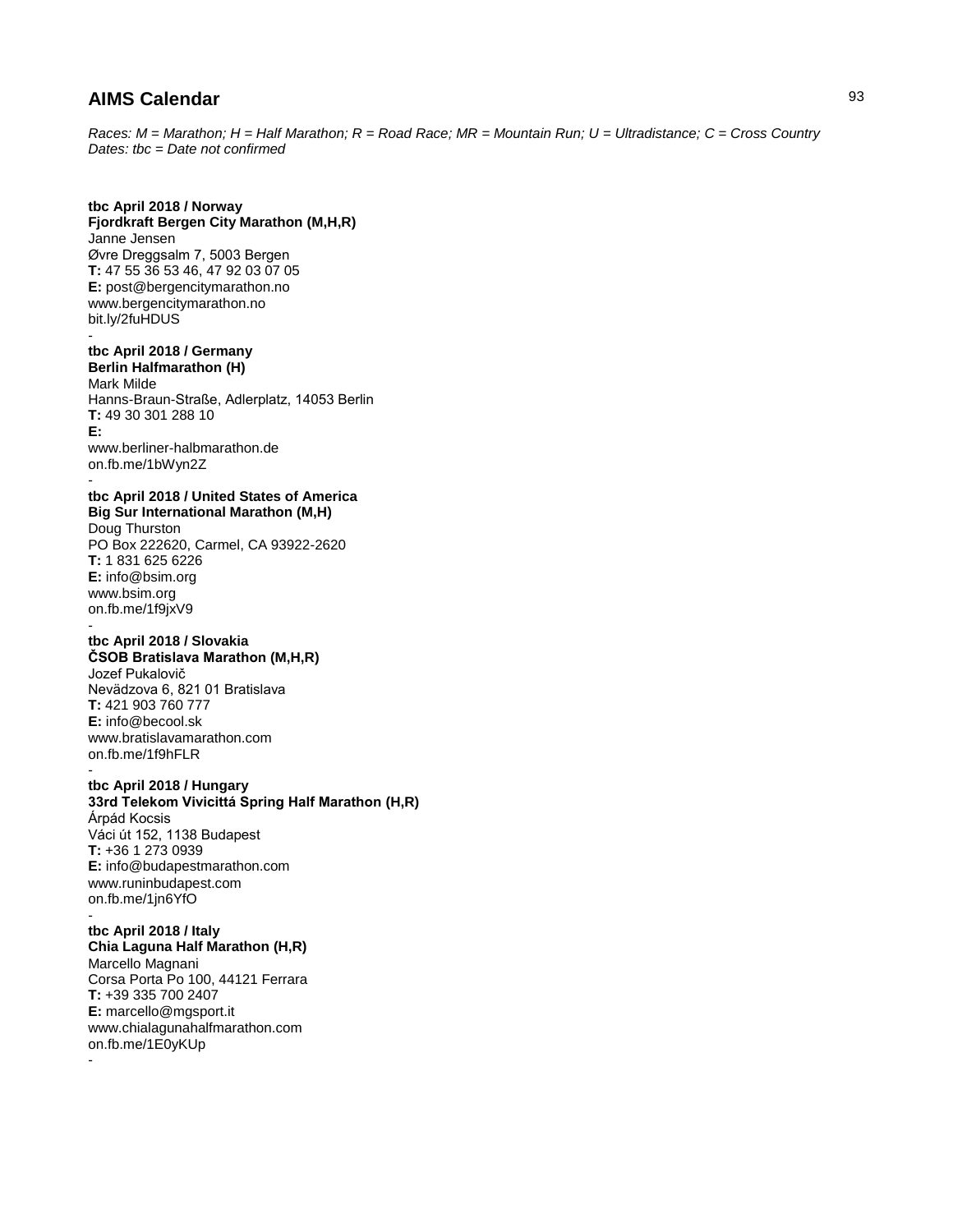*Races: M = Marathon; H = Half Marathon; R = Road Race; MR = Mountain Run; U = Ultradistance; C = Cross Country Dates: tbc = Date not confirmed*

### **tbc April 2018 / Romania**

**Wizz Air Cluj-Napoca Marathon (M,H,R)** Horatiu Morar 42 Plopilor Street, Cluj-Napoca, Cluj County **T:** +40 0745 107 150 **E:** office@runnersclub.ro www.maraton-cluj.ro/en bit.ly/2fUJuR1 -

### **tbc April 2018 / Poland PZU Cracovia Marathon (M)**

Krzysztof Kowal 10 Walerego Sławka Street, 30-633 Krakow **T:** 48 12 616 6300 **E:** strona@zis.krakow.pl www.pzucracoviamaraton.pl on.fb.me/1gX7ekM -

#### **tbc April 2018 / Korea Daegu International Marathon (M)**

Rachel Lee 648 Gukchaebosang-ro, Jung-gu, Daegu **T:** +82 53 803 6186 **E:** rachel.soul.lee@gmail.com marathon.daegusports.or.kr on.fb.me/19tVRMu

#### **tbc April 2018 / Jordan Dead Sea Ultramarathon (U,H,R)**

Lina El Kurd 5 Hussain El Jesser Street, Shemesani, PO Box 941001, 11194 Amman **T:** 962 566 2999 **E:** l.kurd@runjordan.com www.runjordan.com on.fb.me/1f9ilRz -

### **tbc April 2018 / Italy**

**Dogi's Half Marathon (H)** Michele Stellon Via Valmarana 5, 30032 Mira (VE) **T:** +39 0415600084 **E:** info@dogishalfmarathon.it www.dogishalfmarathon.it on.fb.me/1UGyWR0

### **tbc April 2018 / Germany**

**METRO GROUP Marathon Düsseldorf (M)** Jan Winschermann Faunastrasse 3, 40239 Düsseldorf **T:** 49 211 61 0190 0 **E:** info@metrogroup-marathon.de www.metrogroup-marathon.de on.fb.me/1bWyn31 -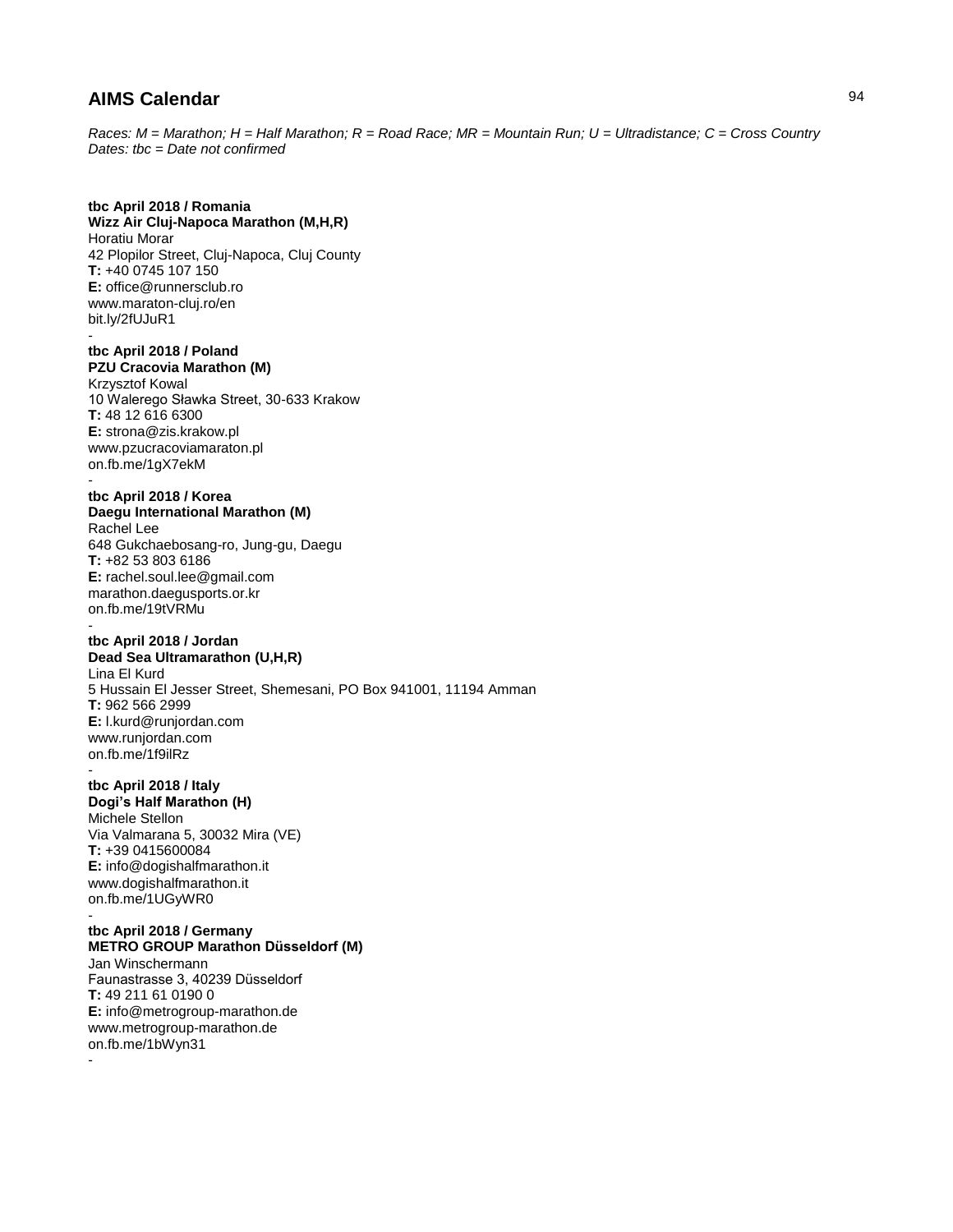*Races: M = Marathon; H = Half Marathon; R = Road Race; MR = Mountain Run; U = Ultradistance; C = Cross Country Dates: tbc = Date not confirmed*

### **tbc April 2018 / Tajikistan**

**Dushanbe International Half Marathon (H)** Dilshod Kurbanov Prospekt Rudaki 48A, Dushanbe **T:** 992372216736 **E:** dilshod197779@mail.ru www.dushanbe-marathon.com -

### **tbc April 2018 / Netherlands**

**Enschede Marathon (M)** Sabine Boshuis - van der Snoek Postbus 555, 7500 AN Enschede **T:** 31 53 430 5486 **E:** info@enschedemarathon.nl www.enschedemarathon.nl bit.ly/1f9jcSl -

## **tbc April 2018 / Japan**

**Gifu Seiryu Half Marathon (H)** Kosuke Sakakibara 1-6-1, Sannomaru, Naka-ku, Nagoya 460-8511 **T:** 81 52 221 0737 **E:** sakkbr.k@chunichi.co.jp www.gifu-marathon.jp

### **tbc April 2018 / Guam**

-

-

**United Airlines Guam Marathon (M,H,R)** Ben Ferguson 210 Pale San Vitores Road, Tumon Bay, Guam 96931 **T:** 1 671 646 9171 **E:** info@guaminternationalmarathon.com www.guammarathon.com on.fb.me/1bWyoUt -

### **tbc April 2018 / Korea Gunsan Saemangeum International Marathon, 10km & 5km (M,R)** Kim Ok Sun Jeollabuk-do Gunsan-si Jochon-dong 888, Gunsan City

**T:** 82 63 450 6127 **E:** sn1976@korea.kr, sn-1976@hanmail.net www.smgmara.com

### **tbc April 2018 / Germany**

**Haspa Marathon Hamburg (M)** Marathon Hamburg Veranstaltungs GmbH, Fuhlsbüttler Str. 415a, 22309 Hamburg **T:** 49 01805 100 250 **E:** service@marathonhamburg.de www.haspa-marathon-hamburg.de on.fb.me/1bWyn36 -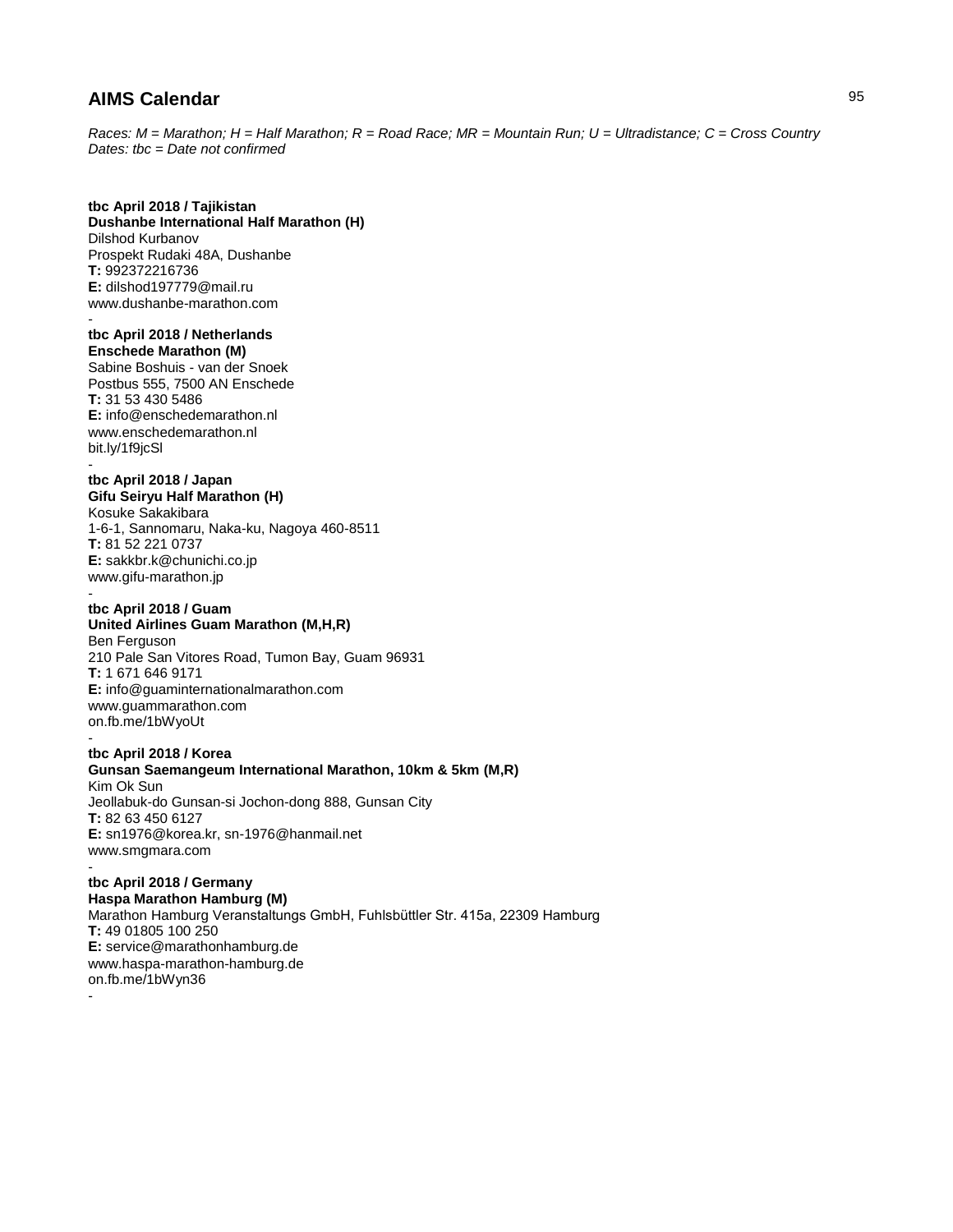*Races: M = Marathon; H = Half Marathon; R = Road Race; MR = Mountain Run; U = Ultradistance; C = Cross Country Dates: tbc = Date not confirmed*

## **tbc April 2018 / Germany**

**HAJ Hannover Marathon (M,H,R)** Stefanie Eichel Kleine Düwelstr. 21, 30171 Hannover **T:** 49 511 81 20 14 **E:** kontakt@marathon-hannover.de www.marathon-hannover.de on.fb.me/1bWylIr -

### **tbc April 2018 / Turkey Vodafone İstanbul Half Marathon (H)**

Ismail Ozbayraktar Spor As Kaleboyu Caddesi N:111, 34091 Fatih/Istanbul **T:** 90 212 453 3000 **E:** istanbulyarimaratonu@sporas.com.tr www.istanbulyarimaratonu.org on.fb.me/1OYHCP2

### **tbc April 2018 / Ukraine**

**Kharkiv International Marathon (M,H,R)** Dmitry Garmash 61166 Kharkiv, 15 Lenina avenue **T:** 38 050 343 15 63 **E:** info@kharkivmarathon.com www.kharkivmarathon.com

### **tbc April 2018 / Ukraine**

# **Nova Poshta Kyiv Half Marathon (H,R)**

Dmitro Chernitsky Kyiv, Dmytrivska str., 52B, Letter A, office no. 60 **T:** +380 67 911 31 83 **E:** registration@runukraine.org www.kyivhalfmarathon.org bit.ly/2cec8fp -

### **tbc April 2018 / Poland DOZ Marathon Łódź (M,R)**

Michal Drelich ul. Czapli 31a, 02-781 Warszawa **T:** +48 510 175 462 **E:** michal@sportevolution.pl www.lodzmaraton.pl on.fb.me/IReOvT

#### **tbc April 2018 / Spain**

**EDP Rock 'n' Roll Madrid Maratón & 1/2 (M,H)** Pedro Rumbao C/ Donoso Cortés No 54 (28015 Madrid) **T:** 34 913 54 0389 **E:** drumbao@mapoma.es www.rocknrollmadrid.com on.fb.me/1f9jvMU -

96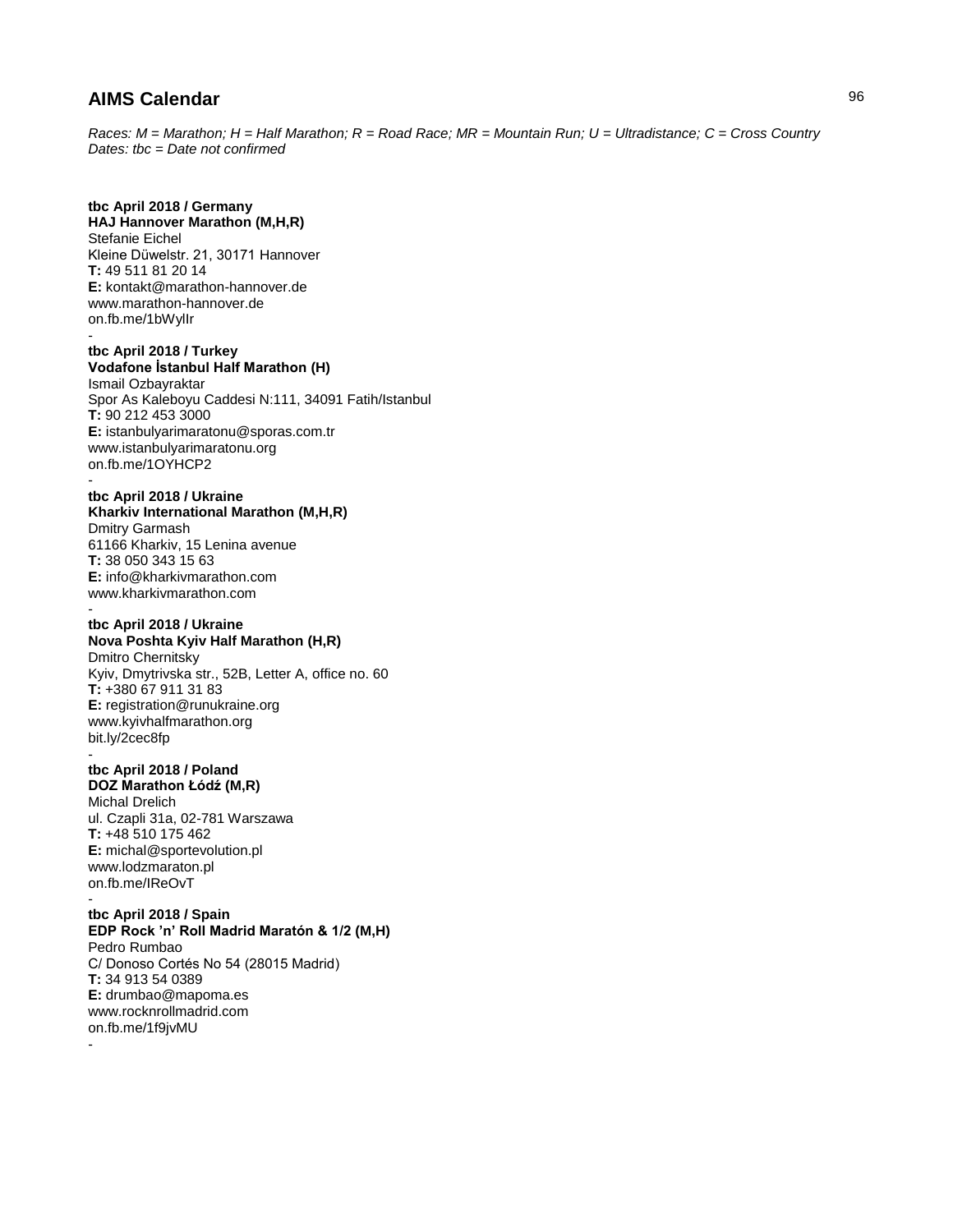*Races: M = Marathon; H = Half Marathon; R = Road Race; MR = Mountain Run; U = Ultradistance; C = Cross Country Dates: tbc = Date not confirmed*

#### **tbc April 2018 / Spain ASICS Medio Maratón de Madrid (H)** Guillermo Ferrero Centeno

Calle Villaamil 65, Madrid 28039 **T:** 34 91 402 6962 **E:** gferrero1944@yahoo.es www.mediomaratonmadrid.es on.fb.me/1f9hRLh -

# **tbc April 2018 / Italy**

**EA7 Emporio Armani Milano Marathon (M)** Andrea Trabuio via A. Rizzoli 8, 20132 Milano **T:** 39 02 6282 7562 **E:** info@milanomarathon.it www.milanomarathon.it on.fb.me/1ulTPGF

# **tbc April 2018 / Uruguay**

-

**Maratón de Montevideo (M,H)** Lionel de Mello Canelones 1252, Montevideo **T:** +598 98 205 108 **E:** secretariacau2016@gmail.com www.maratonmontevideo.com.uy on.fb.me/1ESS04M

#### **tbc April 2018 / Japan Nagano Marathon (M)**

Shinichi Maejima 1-3-8 Hakoshimizu, Nagano City, 380-0801 **T:** 81 26 252 7687 **E:** info@naganomarathon.gr.jp www.naganomarathon.gr.jp on.fb.me/1f9iJj0

#### **tbc April 2018 / France**

### **Semi-Marathon International de Nice (H)** Hugues Lelievre 1, Bd Maître Maurice Slama, 06200 Nice **T:** 33 4 93 26 1912 **E:** communication@azur-sport.org www.nicesemimarathon.com

on.fb.me/1bWylrU

#### **tbc April 2018 / Chinese Taipei We Run Taipei Women's Half Marathon (H,R)**

Sunny Chen/Queenie Juang Room 206, 2F No 55, Chang Ji Street, Datong District, Taipei **T:** +886 2 25855659 **E:** sunny@sportsnet.org.tw, queenie@sportsnet.org.tw www.sportsnet.org.tw -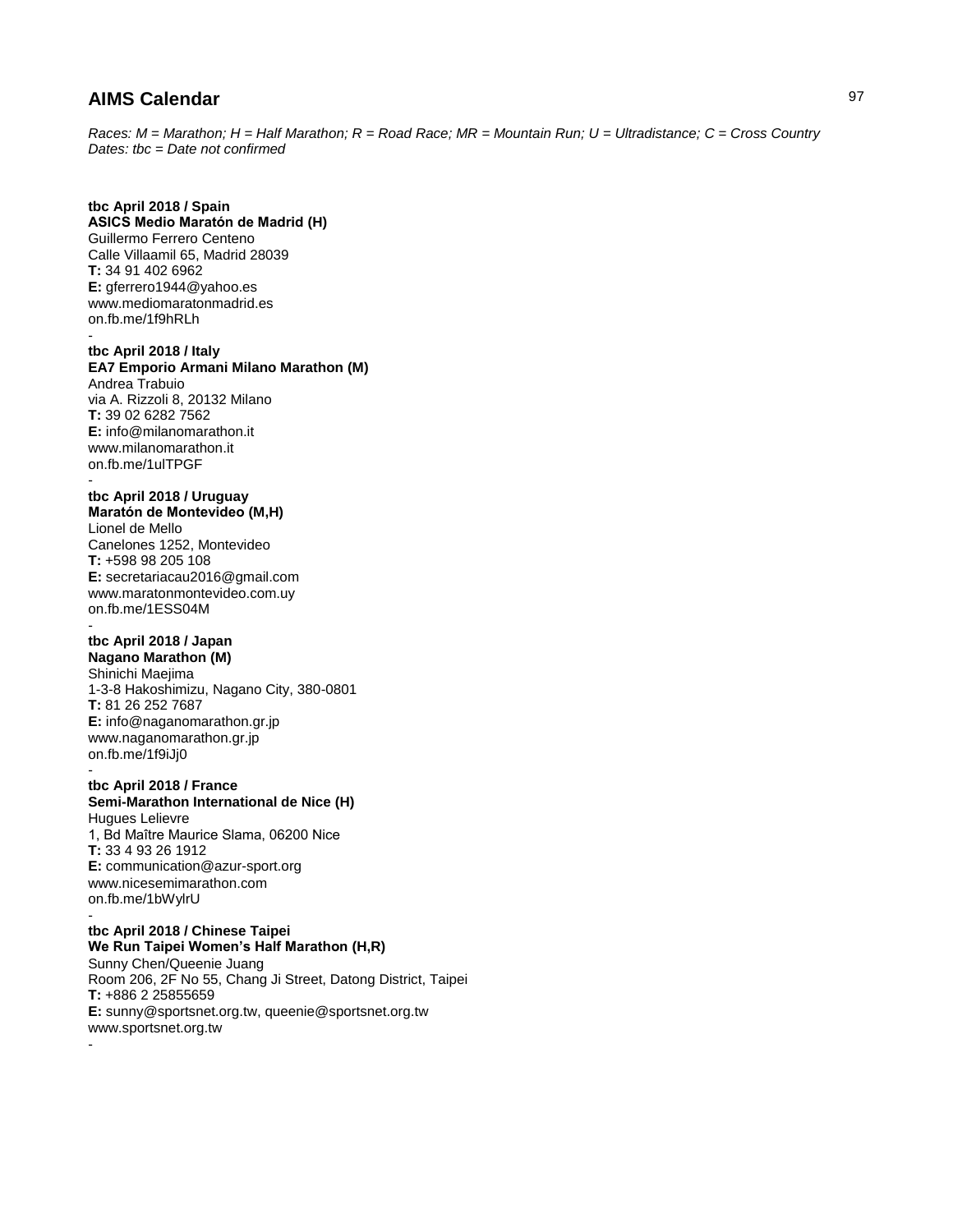*Races: M = Marathon; H = Half Marathon; R = Road Race; MR = Mountain Run; U = Ultradistance; C = Cross Country Dates: tbc = Date not confirmed*

## **tbc April 2018 / North Pole**

**North Pole Marathon (M)** Richard Donovan Polar Running Adventures, 95 Rosan Glas, Rahoon Road, Galway, Ireland **T:** 353 91 44 3408 **E:** rd@npmarathon.com www.npmarathon.com on.fb.me/1f9ijZK *Course not measurable to AIMS standards.* -

## **tbc April 2018 / Serbia**

**Novi Sad Half Marathon (H)** Dimitrije Dolga Trg Republike 13, 21000 Novi Sad **T:** 381 21 52 7214 **E:** marathon@sbb.rs www.marathon.org.rs on.fb.me/1f9hqjZ -

### **tbc April 2018 / Italy**

**Padova Marathon (M)** Leopoldo Destro Via E. P. Masini 2, 35131 Padova **T:** 39 049 82 27 114 **E:** info@padovamarathon.com www.padovamarathon.com bit.ly/2h0vdjZ -

#### **tbc April 2018 / Czech Republic Pardubice Wine Half Marathon (H)**

Oldřich Bujnoch Topolská 739, 537 05 Chrudim **T:** 420 602 490 127 **E:** oldrichbujnoch@seznam.cz www.pardubickyvinarskypulmaraton.cz on.fb.me/1HWsAYy

### **tbc April 2018 / France**

**Schneider Electric Marathon de Paris (M)** Edouard Cassignal Immeuble Panorama B, 253 quai de la Bataille de Stalingrad, 92137 Issy les Moulineaux Cedex **T:** +33 9 69 36 88 21 **E:** parismarathon@aso.fr www.schneiderelectricparismarathon.com on.fb.me/1bWylrX -

## **tbc April 2018 / Greece**

**Roads to Rhodes Marathon (M,R)** Takis Michailidis Segas Dodecanese, 1 Vironos str. , 85100 Rhodes **T:** +30 693 6618366 **E:** segasdod@gmail.com, rodiga@otenet.gr www.roadstorhodes.com on.fb.me/17hoD2F

-

-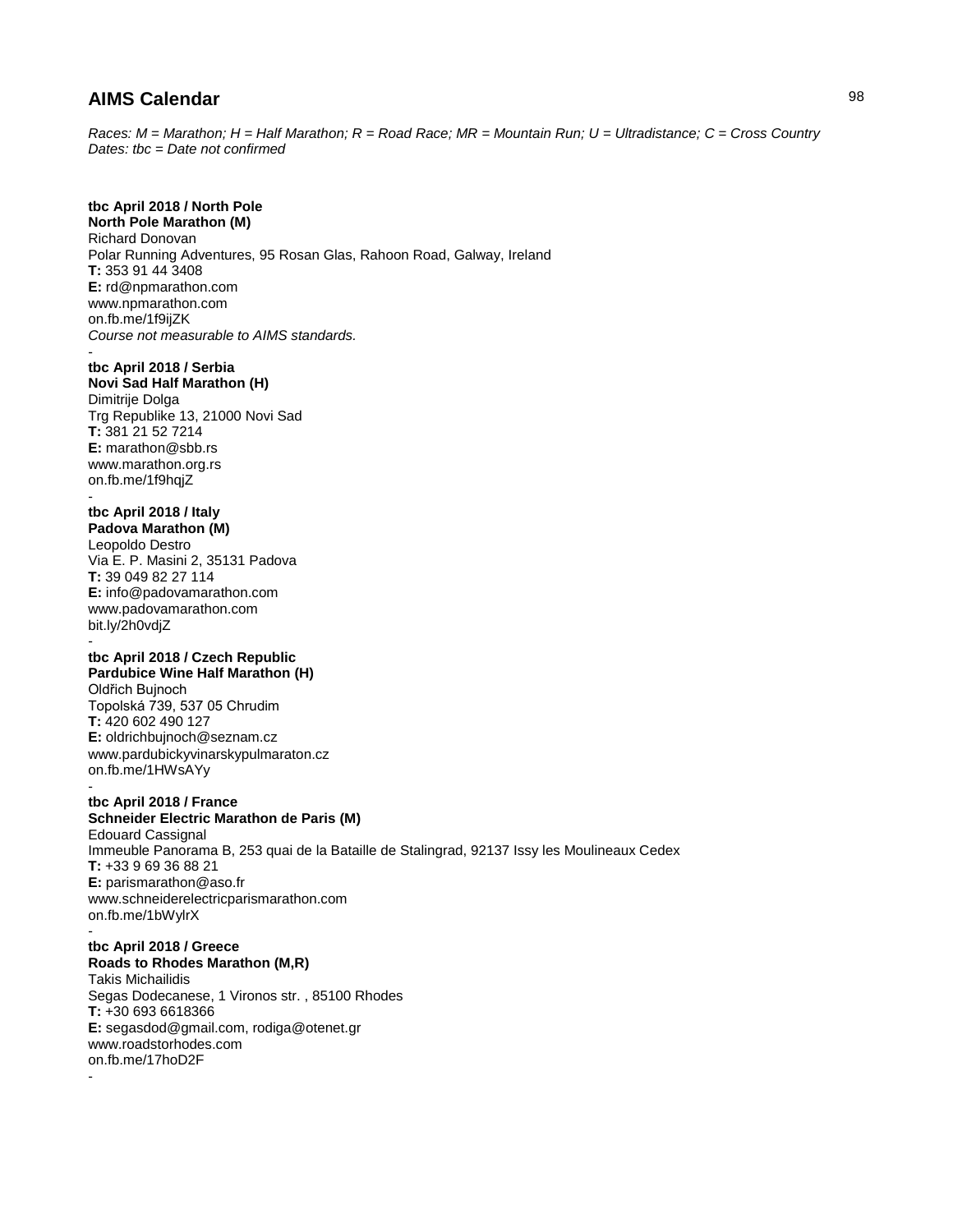*Races: M = Marathon; H = Half Marathon; R = Road Race; MR = Mountain Run; U = Ultradistance; C = Cross Country Dates: tbc = Date not confirmed*

## **tbc April 2018 / Netherlands**

**NN Marathon Rotterdam (M)** Mario J Kadiks PO Box 21955, 3001 AZ Rotterdam **T:** 31 10 432 3210 **E:** info@marathonrotterdam.nl www.nnmarathonrotterdam.org/home on.fb.me/1f9iynF -

### **tbc April 2018 / Chile Maratón de Santiago (M)**

Fernando Jamarne El Regidor 66, 10th Floor, Las Condes, Santiago **T:** 562 2787 6012 **E:** fjamarne@alessandri.cl www.maratondesantiago.com on.fb.me/19tVIZz -

### **tbc April 2018 / Brazil São Paulo International Half Marathon Corpore (H)** Octávio José Aronis Rua Cristiano Viana, 172 - Pinheiros, CEP 05411-000 São Paulo / SP **T:** +55 11 3884 4188 **E:** corpore@corpore.org.br

www.corpore.org.br on.fb.me/19tVUIl -

#### **tbc April 2018 / Republic of South Africa Old Mutual Two Oceans Marathon (U)**

Carol Vosloo PO Box 2276, Clareinch, 7740, Cape Town **T:** 27 21 799 3040 **E:** stefanie@twooceansmarathon.org.za www.twooceansmarathon.org.za on.fb.me/1f9isMT

#### **tbc April 2018 / Canada**

**The Vancouver Sun Run 10K Presented By BlueShore Financial (R)** Tim Hopkins 1-200 Granville St, Vancouver BC, V6C 3N3 **T:** 1 604 689 9441 **E:** info@vancouversunrun.com www.vancouversunrun.com on.fb.me/1bWyknN -

## **tbc April 2018 / Austria**

**Vienna City Marathon (M,H,R)** Wolfgang Konrad Akaziengasse 36, 1230 Wien **T:** 43 1 606 95 10 **E:** office@vienna-marathon.com www.vienna-marathon.com on.fb.me/1PYO38u -

99